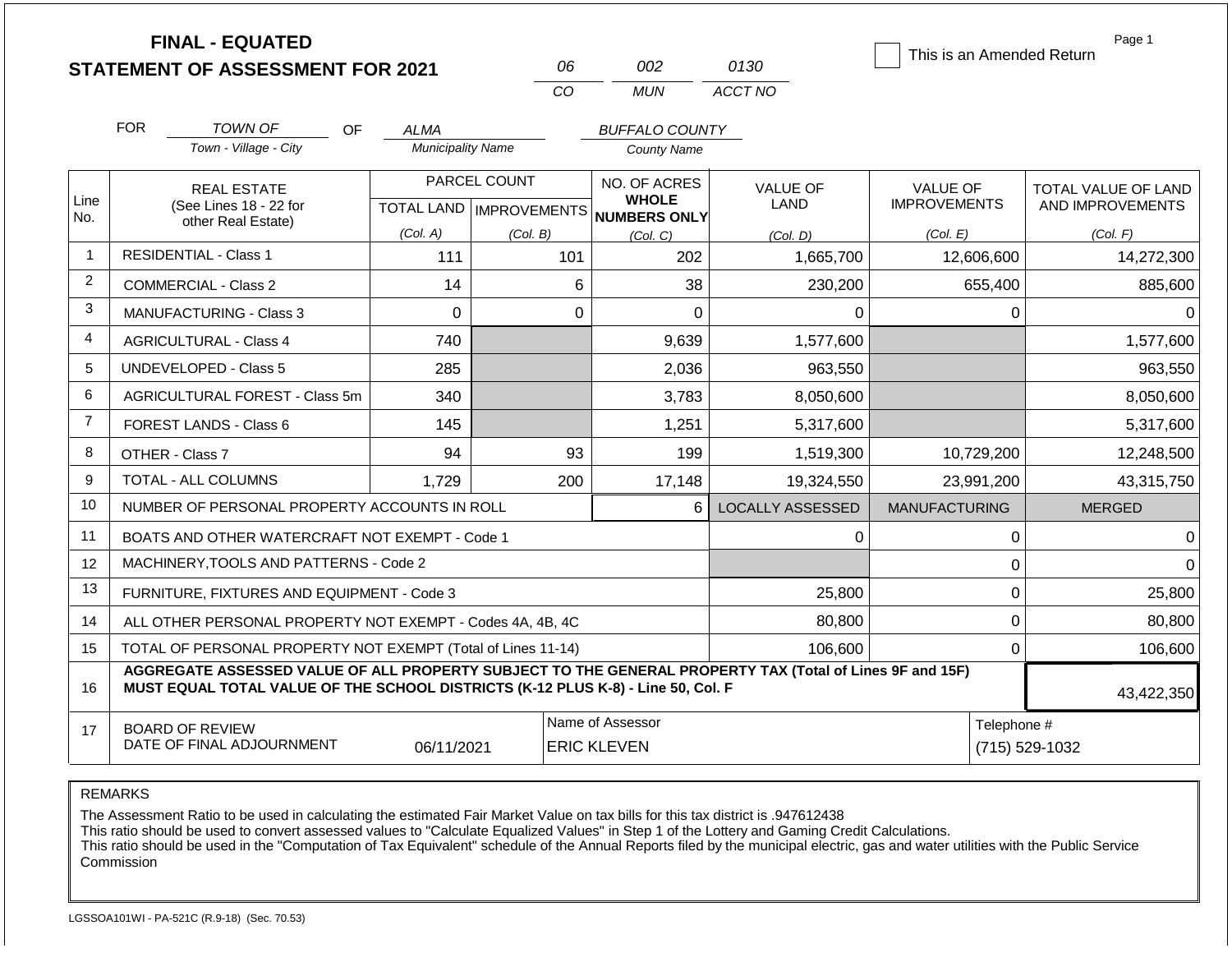2021 06 002 0130 Page 2

FOREST LANDS (Line 7) and FOREST CROPS (in this section) - are **NOT** the same *YEAR CO MUN ACCT NO*

|    |                                  |                 |                                                                                | Private Forest Crop - Reg Class @ 10¢ per acre                   |     | Private Forest Crop - Reg Class @ \$2.52 per acre              |                                                                    |                                                                 |                                                                              |                    |
|----|----------------------------------|-----------------|--------------------------------------------------------------------------------|------------------------------------------------------------------|-----|----------------------------------------------------------------|--------------------------------------------------------------------|-----------------------------------------------------------------|------------------------------------------------------------------------------|--------------------|
| 18 | (a) PARCELS                      | (b) ACRES       |                                                                                | (c) ASSESSED VALUE                                               |     | (d) PARCELS                                                    |                                                                    | (e) ACRES                                                       |                                                                              | (f) ASSESSED VALUE |
|    |                                  |                 |                                                                                |                                                                  |     |                                                                |                                                                    |                                                                 |                                                                              |                    |
|    |                                  |                 |                                                                                | Private Forest Crop - Special Class @ 20¢ per acre               |     |                                                                |                                                                    |                                                                 | Entered Before 2005 Managed Forest - Ferrous Mining CLOSED @ \$7.87 per acre |                    |
| 19 | (a) PARCELS                      | (b) ACRES       |                                                                                | (c) ASSESSED VALUE                                               |     | (d) PARCELS                                                    |                                                                    | (e) ACRES                                                       |                                                                              | (f) ASSESSED VALUE |
|    |                                  |                 |                                                                                |                                                                  |     |                                                                |                                                                    |                                                                 |                                                                              |                    |
|    |                                  |                 |                                                                                | Entered Before 2005 Managed Forest - OPEN @ 74 ¢ per acre        |     |                                                                |                                                                    | Entered Before 2005 Managed Forest - CLOSED @                   |                                                                              | \$1.75 per acre    |
| 20 | (a) PARCELS<br>(b) ACRES         |                 |                                                                                | (c) ASSESSED VALUE                                               |     | (d) PARCELS                                                    |                                                                    | (e) ACRES                                                       |                                                                              | (f) ASSESSED VALUE |
|    |                                  |                 |                                                                                |                                                                  |     | 188                                                            |                                                                    | 4,069.96                                                        |                                                                              | 11,561,500         |
|    |                                  |                 |                                                                                | Entered After 2004 Managed Forest - OPEN @ \$2.04 per acre       |     | Entered After 2004 Managed Forest - CLOSED @ \$ 10.20 per acre |                                                                    |                                                                 |                                                                              |                    |
| 21 | (a) PARCELS                      | (b) ACRES       |                                                                                | (c) ASSESSED VALUE                                               |     | (d) PARCELS                                                    |                                                                    | (e) ACRES                                                       |                                                                              | (f) ASSESSED VALUE |
|    |                                  |                 |                                                                                |                                                                  |     |                                                                |                                                                    |                                                                 |                                                                              |                    |
|    |                                  |                 |                                                                                |                                                                  | 274 |                                                                | 5,963.59                                                           |                                                                 | 20,010,100                                                                   |                    |
| 22 | (a) County Forest Cropland Acres |                 |                                                                                | (b) Federal Acres                                                |     | (c) State Acres                                                |                                                                    | (d) County (NOT FOREST CROP) Acres                              |                                                                              | (e) Other Acres    |
|    |                                  |                 |                                                                                | 320.83                                                           |     | 67.02                                                          |                                                                    | 24.15                                                           |                                                                              | 51.45              |
|    |                                  |                 |                                                                                | Assessed Value of Omitted Property From Prior Years (Sec. 70.44) |     |                                                                |                                                                    | Assessed Value of Sec. 70.43 Corrections of Errors by Assessors |                                                                              |                    |
|    |                                  | (a) REAL ESTATE |                                                                                | (b) PERSONAL                                                     |     |                                                                |                                                                    | (c1) REAL ESTATE                                                |                                                                              | (c2) PERSONAL      |
| 23 |                                  |                 |                                                                                |                                                                  |     |                                                                |                                                                    |                                                                 |                                                                              |                    |
|    |                                  |                 |                                                                                |                                                                  |     |                                                                |                                                                    |                                                                 |                                                                              |                    |
|    |                                  |                 | Manufacturing Equated Value of Omitted Property From Prior Years (Sec. 70.995) |                                                                  |     |                                                                | Mfg. Equated Value of Sec.70.43 Corrections of Errors by Assessors |                                                                 |                                                                              |                    |
|    |                                  | (d) REAL ESTATE |                                                                                | (e) PERSONAL                                                     |     |                                                                | (f1) REAL ESTATE                                                   |                                                                 |                                                                              | (f2) PERSONAL      |
|    |                                  |                 |                                                                                |                                                                  |     |                                                                |                                                                    |                                                                 |                                                                              |                    |
|    |                                  |                 |                                                                                |                                                                  |     |                                                                |                                                                    |                                                                 |                                                                              |                    |

## **SPECIAL DISTRICTS**

| Line<br>No. | <b>Enter 6-digit</b><br>Special District | <b>Account</b><br><b>Number</b> | <b>Special District Name</b> | <b>Locally Assessed Value</b><br>of Real Estate and | Mfg Value of Real Estate<br>and Personal Property | <b>Merged Value of</b><br><b>Real Estate and</b> |
|-------------|------------------------------------------|---------------------------------|------------------------------|-----------------------------------------------------|---------------------------------------------------|--------------------------------------------------|
|             | Code (Col. A)                            | (Col. B)                        | (Col. C)                     | Personal Property (Col. D)                          | (Col. E)                                          | Personal Property (Col. F)                       |
| 24          |                                          |                                 |                              |                                                     |                                                   |                                                  |
| 25          |                                          |                                 |                              |                                                     |                                                   |                                                  |
| 26          |                                          |                                 |                              |                                                     |                                                   |                                                  |
| 27          |                                          |                                 |                              |                                                     |                                                   |                                                  |
| 28          |                                          |                                 |                              |                                                     |                                                   |                                                  |
| 29          |                                          |                                 |                              |                                                     |                                                   |                                                  |
| 30          |                                          |                                 |                              |                                                     |                                                   |                                                  |
| 31          |                                          |                                 |                              |                                                     |                                                   |                                                  |
| 32          |                                          |                                 |                              |                                                     |                                                   |                                                  |
| 33          |                                          |                                 |                              |                                                     |                                                   |                                                  |
| 34          |                                          |                                 |                              |                                                     |                                                   |                                                  |
| 35          |                                          |                                 |                              |                                                     |                                                   |                                                  |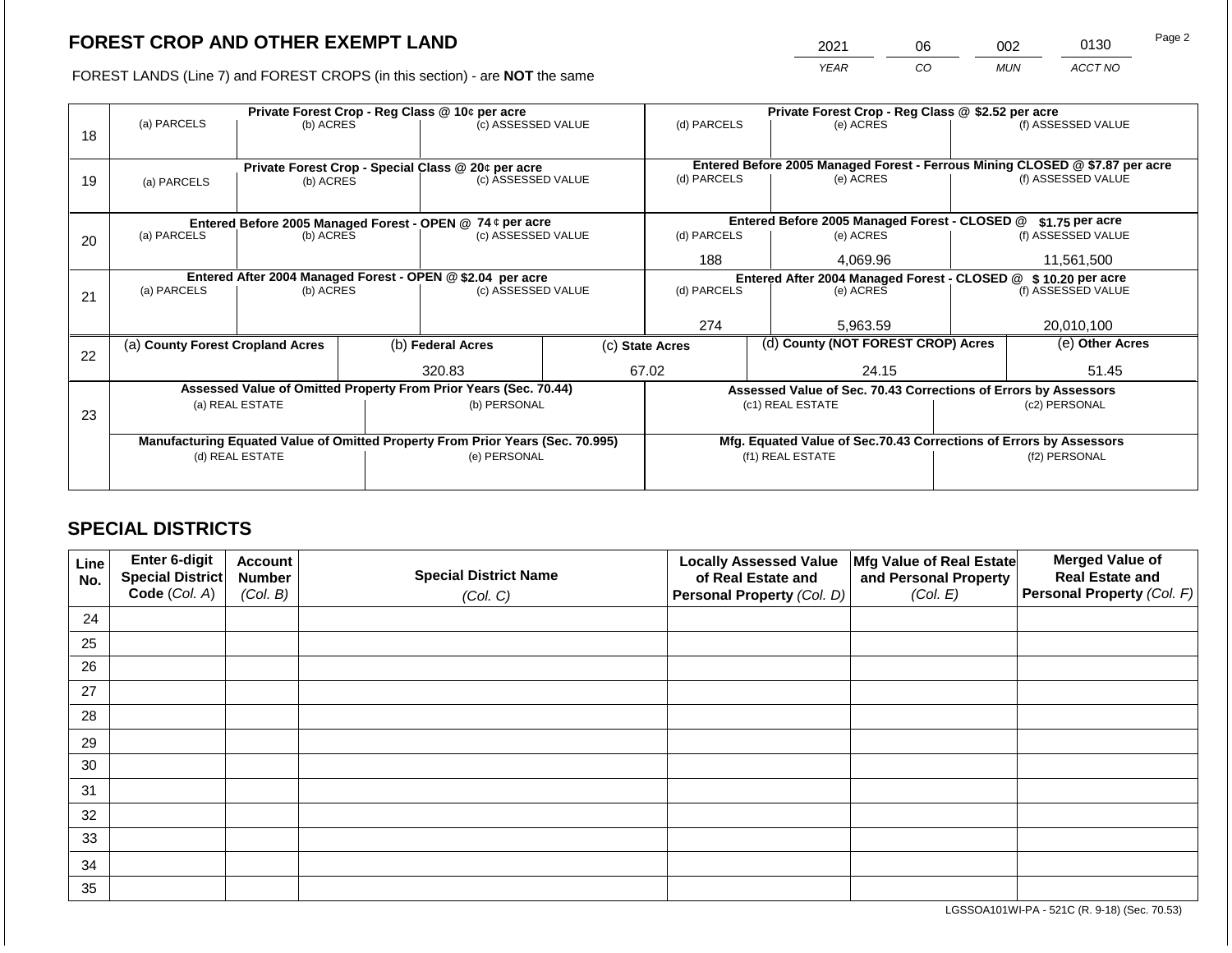|             | <b>SCHOOL DISTRICTS</b>                                  |                                             |                                                         | 2021                                                                              | 06                                                            | 002<br>0130                                                                    |
|-------------|----------------------------------------------------------|---------------------------------------------|---------------------------------------------------------|-----------------------------------------------------------------------------------|---------------------------------------------------------------|--------------------------------------------------------------------------------|
|             |                                                          |                                             |                                                         | <b>YEAR</b>                                                                       | CO                                                            | ACCT NO<br><b>MUN</b>                                                          |
| Line<br>No. | Enter 6-digit<br><b>School District</b><br>Code (Col. A) | <b>Account</b><br><b>Number</b><br>(Col. B) | <b>School District Name</b><br>(Col. C)                 | <b>Locally Assessed Value</b><br>of Real Estate and<br>Personal Property (Col. D) | Mfg Value of Real Estate<br>and Personal Property<br>(Col. E) | <b>Merged Value of</b><br><b>Real Estate and</b><br>Personal Property (Col. F) |
|             | A. SCHOOL DISTRICTS (K-8 and K-12)                       |                                             |                                                         |                                                                                   |                                                               |                                                                                |
| 36          | 060084                                                   | 0041                                        | SCH D OF ALMA                                           | 37,930,750                                                                        |                                                               | 37,930,750                                                                     |
| 37          | 062142                                                   | 0043                                        | <b>SCH D OF GILMANTON</b>                               | 5,491,600                                                                         |                                                               | 5,491,600                                                                      |
| 38          |                                                          |                                             |                                                         |                                                                                   |                                                               |                                                                                |
| 39          |                                                          |                                             |                                                         |                                                                                   |                                                               |                                                                                |
| 40          |                                                          |                                             |                                                         |                                                                                   |                                                               |                                                                                |
| 41          |                                                          |                                             |                                                         |                                                                                   |                                                               |                                                                                |
| 42          |                                                          |                                             |                                                         |                                                                                   |                                                               |                                                                                |
| 43          |                                                          |                                             |                                                         |                                                                                   |                                                               |                                                                                |
| 44          |                                                          |                                             |                                                         |                                                                                   |                                                               |                                                                                |
| 45<br>46    |                                                          |                                             |                                                         |                                                                                   |                                                               |                                                                                |
| 47          |                                                          |                                             |                                                         |                                                                                   |                                                               |                                                                                |
| 48          |                                                          |                                             |                                                         |                                                                                   |                                                               |                                                                                |
| 49          |                                                          |                                             |                                                         |                                                                                   |                                                               |                                                                                |
| 50          |                                                          |                                             | TOTAL ASSESSED VALUE OF SCHOOL DISTRICTS (K-8 and K-12) | 43,422,350                                                                        |                                                               | 43,422,350                                                                     |
|             | <b>B. UNION HIGH SCHOOL DISTRICTS</b>                    |                                             |                                                         |                                                                                   |                                                               |                                                                                |
| 51          |                                                          |                                             |                                                         |                                                                                   |                                                               |                                                                                |
| 52          |                                                          |                                             |                                                         |                                                                                   |                                                               |                                                                                |
| 53          |                                                          |                                             |                                                         |                                                                                   |                                                               |                                                                                |
| 54          |                                                          |                                             |                                                         |                                                                                   |                                                               |                                                                                |
| 55          |                                                          |                                             | TOTAL ASSESSED VALUE OF UNION HIGH SCHOOLS              |                                                                                   |                                                               |                                                                                |
|             | C.<br><b>TECHNICAL COLLEGE DISTRICTS</b>                 |                                             |                                                         |                                                                                   |                                                               |                                                                                |
| 56          | 000100                                                   | 0001                                        | CHIPPEWA VALLEY TECHNICAL COLLEGE EAUC                  | 43,422,350                                                                        |                                                               | 43,422,350                                                                     |
| 57          |                                                          |                                             |                                                         |                                                                                   |                                                               |                                                                                |
| 58          |                                                          |                                             |                                                         |                                                                                   |                                                               |                                                                                |
| 59          |                                                          |                                             | TOTAL ASSESSED VALUE OF TECHNICAL COLLEGES              | 43,422,350                                                                        |                                                               | 43,422,350                                                                     |

**SCHOOL DISTRICTS**

| Name                                           |                              | Title | Submission date  |
|------------------------------------------------|------------------------------|-------|------------------|
| <b>MARGO TRAUN</b>                             |                              |       | 2021<br>44<br>06 |
| Phone                                          | Email address                |       |                  |
| 608<br>685<br>6216<br>$\overline{\phantom{0}}$ | MARGO.TRAUN@CO.BUFFALO.WI.US |       |                  |

Page 3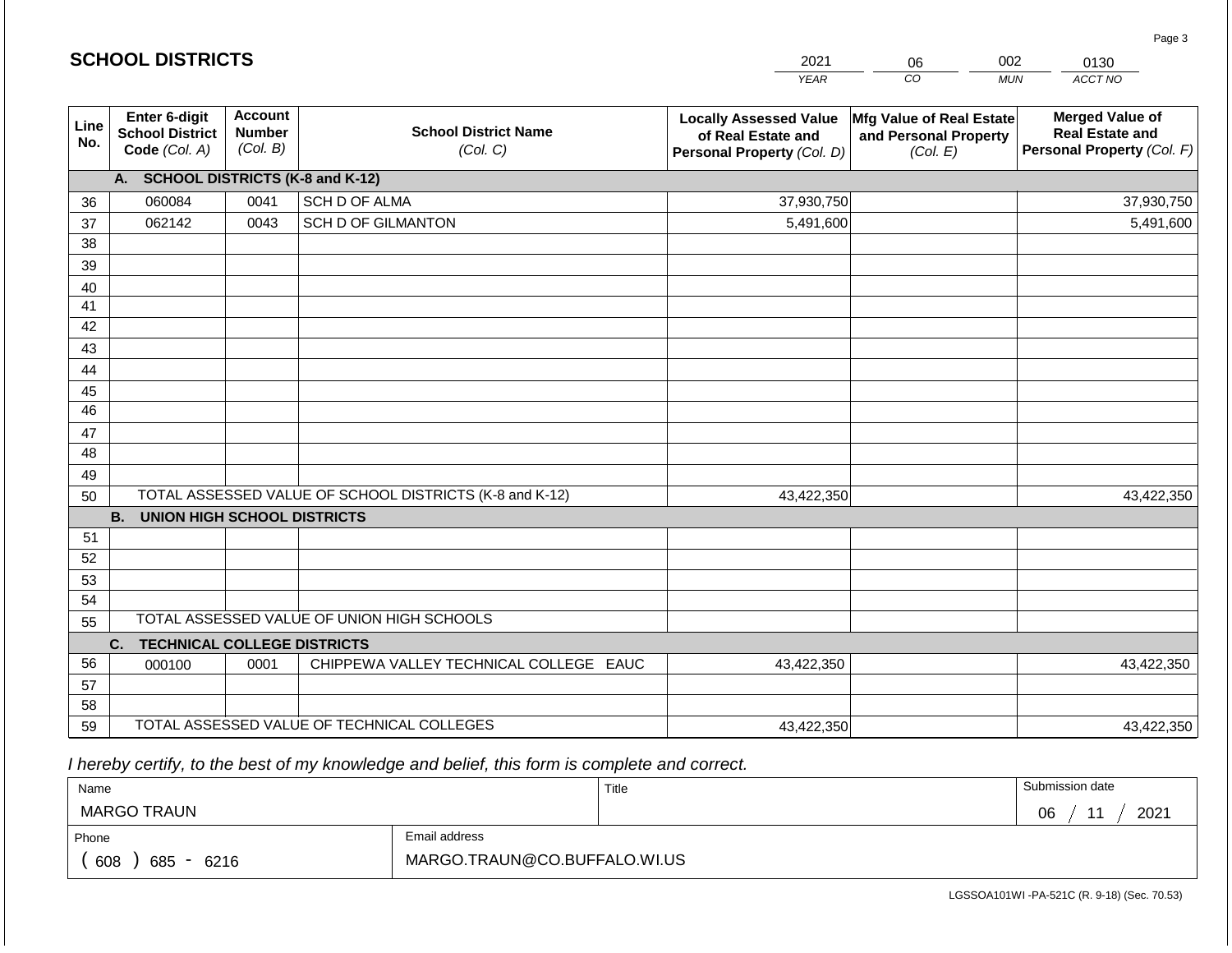- Each municipality's SOA is completed after the Board of Review and includes any changes made to the locally assessed values, under state law (sec. 70.53, Wis. Stats.)
- The Wisconsin Department of Revenue (DOR) merges the locally assessed values with the state assessed manufacturing values
- DOR provides the information regarding district names and codes. If a district is not listed, contact DOR.

Note: If you submit an amended SOA to DOR after your municipality's SOA is equated and posted to our website, we will process the SOA. However, DOR will not recalculate the *aggregate ratio or update the final SOA posted on our website. You should use the corrected values to calculate your tax rates.*

### **Page 1: Real Estate and Personal Property**

- Lines 1-9 assessed real estate values, parcel counts and acres by classification
- Lines 10-15 assessed personal property values and number of accounts by class
- Line 16 aggregate assessed value of all property subject to general property; use to calculate tax rates. Note: This line equals the total assessed value of K-8 and K-12 school districts (Line 50) and total assessed value of technical colleges (Line 59).
- Remarks assessment ratio used to calculate estimated fair market value on property tax bills

### **Page 2: Forest Crop, Other Exempt Land and Special Districts**

- Lines 18-21 private forest crop and managed forest lands assessed values
- Line  $22 -$  tax exempt land acres
- Line 23 prior years assessed value of omitted property under sec. 70.44 and correction of errors under sec. 70.43 shown by locally assessed or manufacturing real estate and personal property. Note: If there is an amount on this line, report the corresponding tax in the Statement of Taxes, Sections J or K.
- Lines 24-35 special district assessed values. These values are used to calculate tax rates for the special districts.

### **Page 3: School Districts**

- Lines 36-50 school districts (K-8 and K-12) assessed values. These values are used to calculate tax rates for school districts.
- Lines 51-55 union high school district assessed values. These values are used to calculate tax rates for union high school districts.
- Lines 56-59 technical college assessed values. These values are used to calculate tax rates for technical colleges.

If you have questions: Email: lgs@wisconsin.gov

 Phone: (608) 266-2569 or (608) 264-6892 Fax: (608) 264-6887

MARY LISOWSKI<br>TOWN OF ALMA<br>S1345 COUNTY RD NN S1345 COUNTY RD NN ALMA, WI 54610 - 8367 ALMA, WI 54610 - 8367TOWN OF ALMA MARY LISOWSKI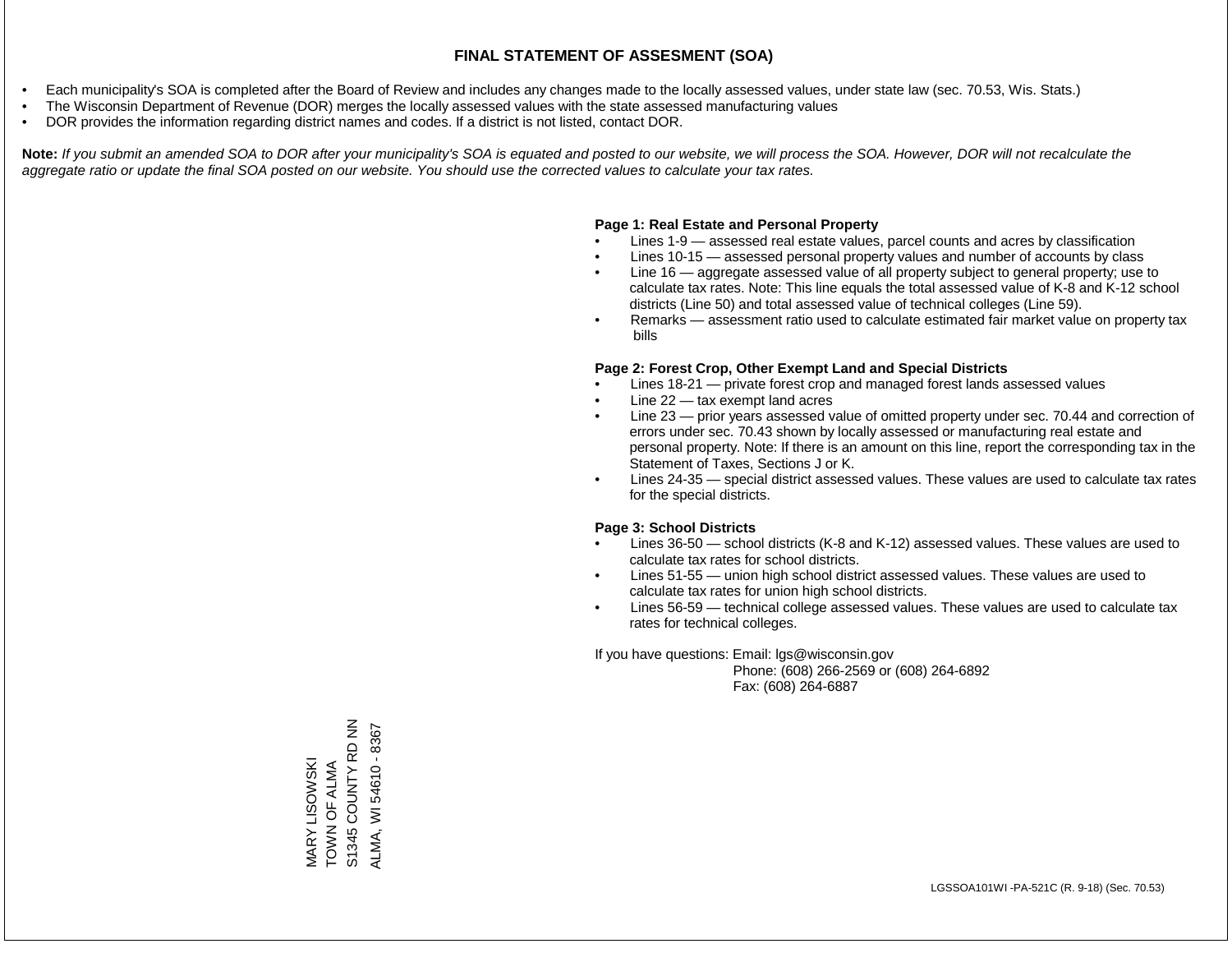|                | <b>FINAL - EQUATED</b><br><b>STATEMENT OF ASSESSMENT FOR 2021</b>                                                                                                                            |                          | 06           | 004                                                  | 0131                    | This is an Amended Return | Page 1                        |  |
|----------------|----------------------------------------------------------------------------------------------------------------------------------------------------------------------------------------------|--------------------------|--------------|------------------------------------------------------|-------------------------|---------------------------|-------------------------------|--|
|                |                                                                                                                                                                                              |                          | CO           | <b>MUN</b>                                           | ACCT NO                 |                           |                               |  |
|                | <b>FOR</b><br><b>TOWN OF</b><br>OF.                                                                                                                                                          | <b>BELVIDERE</b>         |              | <b>BUFFALO COUNTY</b>                                |                         |                           |                               |  |
|                | Town - Village - City                                                                                                                                                                        | <b>Municipality Name</b> |              | County Name                                          |                         |                           |                               |  |
|                | <b>REAL ESTATE</b>                                                                                                                                                                           |                          | PARCEL COUNT | NO. OF ACRES                                         | <b>VALUE OF</b>         | <b>VALUE OF</b>           | TOTAL VALUE OF LAND           |  |
| Line<br>No.    | (See Lines 18 - 22 for<br>other Real Estate)                                                                                                                                                 |                          |              | <b>WHOLE</b><br>TOTAL LAND IMPROVEMENTS NUMBERS ONLY | LAND                    | <b>IMPROVEMENTS</b>       | AND IMPROVEMENTS              |  |
|                |                                                                                                                                                                                              | (Col. A)                 | (Col. B)     | (Col, C)                                             | (Col, D)                | (Col. E)                  | (Col. F)                      |  |
| 1              | <b>RESIDENTIAL - Class 1</b>                                                                                                                                                                 | 232                      | 176          | 276                                                  | 7,201,800               | 25,371,000                | 32,572,800                    |  |
| 2              | <b>COMMERCIAL - Class 2</b>                                                                                                                                                                  | 14                       |              | 6<br>127                                             | 2,000,000               | 367,100                   | 2,367,100                     |  |
| 3              | <b>MANUFACTURING - Class 3</b>                                                                                                                                                               | $\overline{0}$           |              | $\mathbf 0$<br>$\mathbf 0$                           | 0                       | $\pmb{0}$                 | 0                             |  |
| 4              | <b>AGRICULTURAL - Class 4</b>                                                                                                                                                                | 591                      |              | 9,476                                                | 1,699,200               |                           | 1,699,200                     |  |
| 5              | <b>UNDEVELOPED - Class 5</b>                                                                                                                                                                 | 196                      |              | 599                                                  | 546,000                 |                           | 546,000                       |  |
| 6              | AGRICULTURAL FOREST - Class 5m                                                                                                                                                               | 250                      |              | 3,249                                                | 6,914,800               |                           | 6,914,800                     |  |
| $\overline{7}$ | FOREST LANDS - Class 6                                                                                                                                                                       | 134                      |              | 1,811                                                | 7,665,900               |                           | 7,665,900                     |  |
| 8              | OTHER - Class 7                                                                                                                                                                              | 102                      | 107          | 250                                                  | 1,695,900               | 11,622,600                | 13,318,500                    |  |
| 9              | <b>TOTAL - ALL COLUMNS</b>                                                                                                                                                                   | 1,519                    | 289          | 15,788                                               | 27,723,600              | 37,360,700                | 65,084,300                    |  |
| 10             | NUMBER OF PERSONAL PROPERTY ACCOUNTS IN ROLL                                                                                                                                                 |                          |              | $\overline{7}$                                       | <b>LOCALLY ASSESSED</b> | <b>MANUFACTURING</b>      | <b>MERGED</b>                 |  |
| 11             | BOATS AND OTHER WATERCRAFT NOT EXEMPT - Code 1                                                                                                                                               |                          |              |                                                      | 43,700                  | $\Omega$                  | 43,700                        |  |
| 12             | MACHINERY, TOOLS AND PATTERNS - Code 2                                                                                                                                                       |                          |              |                                                      |                         | 11,700                    | 11,700                        |  |
| 13             | FURNITURE, FIXTURES AND EQUIPMENT - Code 3                                                                                                                                                   |                          |              |                                                      | 79,600                  | $\Omega$                  | 79,600                        |  |
| 14             | ALL OTHER PERSONAL PROPERTY NOT EXEMPT - Codes 4A, 4B, 4C                                                                                                                                    |                          |              |                                                      | 108,600                 | 100                       | 108,700                       |  |
| 15             | TOTAL OF PERSONAL PROPERTY NOT EXEMPT (Total of Lines 11-14)                                                                                                                                 |                          |              |                                                      | 231,900                 | 11,800                    | 243,700                       |  |
| 16             | AGGREGATE ASSESSED VALUE OF ALL PROPERTY SUBJECT TO THE GENERAL PROPERTY TAX (Total of Lines 9F and 15F)<br>MUST EQUAL TOTAL VALUE OF THE SCHOOL DISTRICTS (K-12 PLUS K-8) - Line 50, Col. F |                          |              |                                                      |                         |                           | 65,328,000                    |  |
| 17             | <b>BOARD OF REVIEW</b><br>DATE OF FINAL ADJOURNMENT                                                                                                                                          | 05/27/2021               |              | Name of Assessor<br><b>ERIC KLEVEN</b>               |                         |                           | Telephone #<br>(715) 529-1032 |  |

The Assessment Ratio to be used in calculating the estimated Fair Market Value on tax bills for this tax district is .993171171

This ratio should be used to convert assessed values to "Calculate Equalized Values" in Step 1 of the Lottery and Gaming Credit Calculations.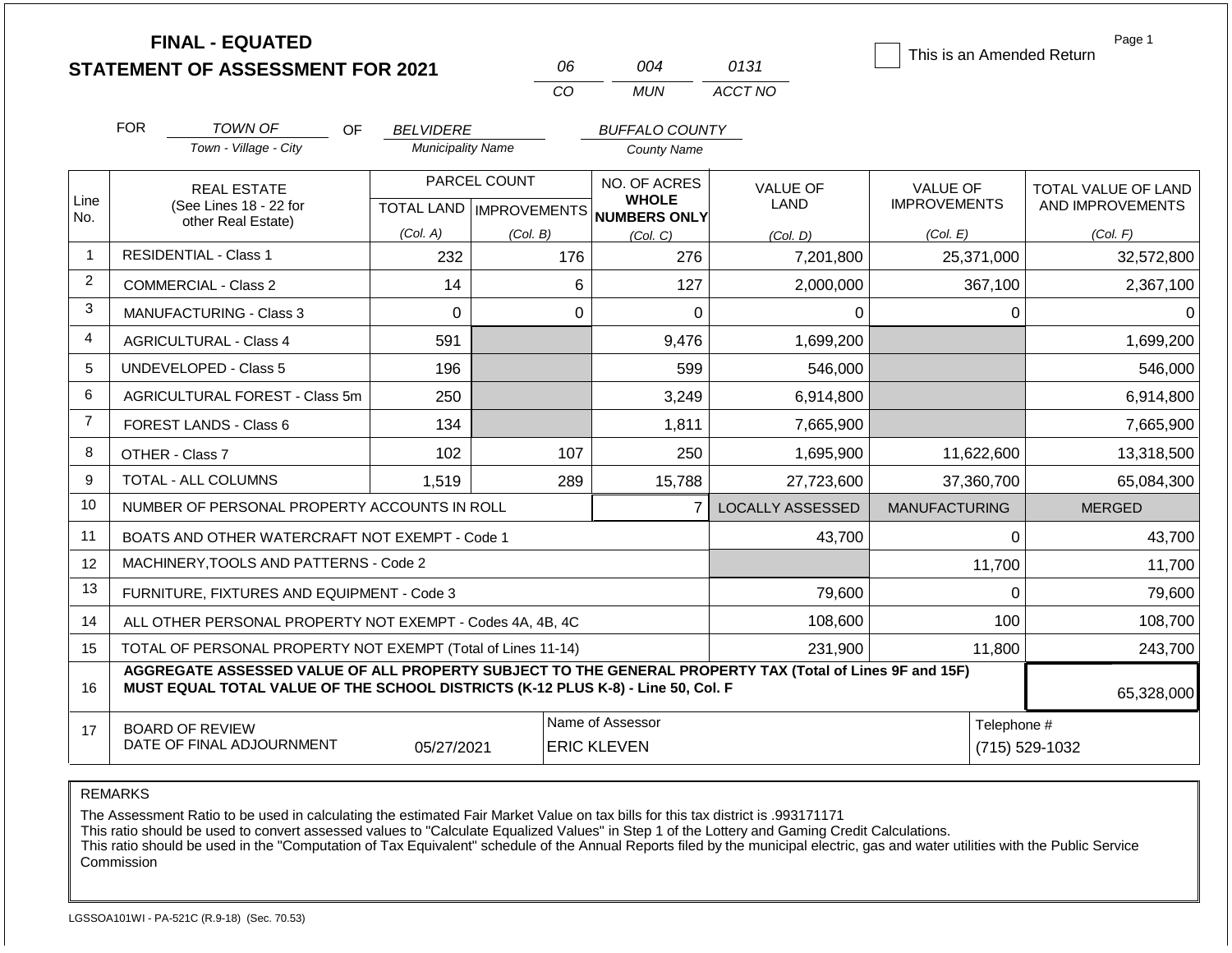2021 06 004 0131

FOREST LANDS (Line 7) and FOREST CROPS (in this section) - are **NOT** the same *YEAR CO MUN ACCT NO*

|    |                                                                                |                 |  | Private Forest Crop - Reg Class @ 10¢ per acre                   |  | Private Forest Crop - Reg Class @ \$2.52 per acre     |                                                                              |                                                                    |  |                                        |
|----|--------------------------------------------------------------------------------|-----------------|--|------------------------------------------------------------------|--|-------------------------------------------------------|------------------------------------------------------------------------------|--------------------------------------------------------------------|--|----------------------------------------|
| 18 | (a) PARCELS                                                                    | (b) ACRES       |  | (c) ASSESSED VALUE                                               |  | (d) PARCELS                                           |                                                                              | (e) ACRES                                                          |  | (f) ASSESSED VALUE                     |
|    |                                                                                |                 |  |                                                                  |  |                                                       |                                                                              |                                                                    |  |                                        |
|    |                                                                                |                 |  | Private Forest Crop - Special Class @ 20¢ per acre               |  |                                                       | Entered Before 2005 Managed Forest - Ferrous Mining CLOSED @ \$7.87 per acre |                                                                    |  |                                        |
| 19 | (a) PARCELS                                                                    | (b) ACRES       |  | (c) ASSESSED VALUE                                               |  | (d) PARCELS                                           |                                                                              | (e) ACRES                                                          |  | (f) ASSESSED VALUE                     |
|    |                                                                                |                 |  |                                                                  |  |                                                       |                                                                              |                                                                    |  |                                        |
|    |                                                                                |                 |  |                                                                  |  |                                                       |                                                                              |                                                                    |  |                                        |
|    |                                                                                |                 |  | Entered Before 2005 Managed Forest - OPEN @ 74 ¢ per acre        |  |                                                       |                                                                              | Entered Before 2005 Managed Forest - CLOSED @                      |  | \$1.75 per acre                        |
| 20 | (a) PARCELS<br>(b) ACRES                                                       |                 |  | (c) ASSESSED VALUE                                               |  | (d) PARCELS                                           |                                                                              | (e) ACRES                                                          |  | (f) ASSESSED VALUE                     |
|    |                                                                                |                 |  |                                                                  |  | 91                                                    |                                                                              | 2,145.53                                                           |  | 6,924,800                              |
|    | Entered After 2004 Managed Forest - OPEN @ \$2.04 per acre                     |                 |  |                                                                  |  | Entered After 2004 Managed Forest - CLOSED @          |                                                                              |                                                                    |  |                                        |
|    | (a) PARCELS                                                                    | (b) ACRES       |  | (c) ASSESSED VALUE                                               |  | (d) PARCELS                                           |                                                                              | (e) ACRES                                                          |  | \$10.20 per acre<br>(f) ASSESSED VALUE |
| 21 |                                                                                |                 |  |                                                                  |  |                                                       |                                                                              |                                                                    |  |                                        |
|    |                                                                                |                 |  |                                                                  |  | 107                                                   |                                                                              | 2,347.92                                                           |  | 7,474,300                              |
|    |                                                                                |                 |  |                                                                  |  |                                                       |                                                                              |                                                                    |  |                                        |
| 22 | (a) County Forest Cropland Acres                                               |                 |  | (b) Federal Acres                                                |  | (d) County (NOT FOREST CROP) Acres<br>(c) State Acres |                                                                              |                                                                    |  | (e) Other Acres                        |
|    |                                                                                |                 |  | 2,640.97                                                         |  | 25.93                                                 |                                                                              | 4.64                                                               |  |                                        |
|    |                                                                                |                 |  | Assessed Value of Omitted Property From Prior Years (Sec. 70.44) |  |                                                       |                                                                              | Assessed Value of Sec. 70.43 Corrections of Errors by Assessors    |  |                                        |
|    |                                                                                | (a) REAL ESTATE |  | (b) PERSONAL                                                     |  |                                                       |                                                                              | (c1) REAL ESTATE                                                   |  | (c2) PERSONAL                          |
| 23 |                                                                                |                 |  |                                                                  |  |                                                       |                                                                              |                                                                    |  |                                        |
|    |                                                                                |                 |  |                                                                  |  |                                                       |                                                                              |                                                                    |  |                                        |
|    | Manufacturing Equated Value of Omitted Property From Prior Years (Sec. 70.995) |                 |  |                                                                  |  |                                                       |                                                                              | Mfg. Equated Value of Sec.70.43 Corrections of Errors by Assessors |  |                                        |
|    |                                                                                | (d) REAL ESTATE |  | (e) PERSONAL                                                     |  |                                                       |                                                                              | (f1) REAL ESTATE                                                   |  | (f2) PERSONAL                          |
|    |                                                                                |                 |  |                                                                  |  |                                                       |                                                                              |                                                                    |  |                                        |
|    |                                                                                |                 |  |                                                                  |  |                                                       |                                                                              |                                                                    |  |                                        |

## **SPECIAL DISTRICTS**

| Line<br>No. | <b>Enter 6-digit</b><br>Special District | <b>Account</b><br><b>Number</b> | <b>Special District Name</b> | <b>Locally Assessed Value</b><br>of Real Estate and | Mfg Value of Real Estate<br>and Personal Property | <b>Merged Value of</b><br><b>Real Estate and</b> |
|-------------|------------------------------------------|---------------------------------|------------------------------|-----------------------------------------------------|---------------------------------------------------|--------------------------------------------------|
|             | Code (Col. A)                            | (Col. B)                        | (Col. C)                     | Personal Property (Col. D)                          | (Col. E)                                          | <b>Personal Property (Col. F)</b>                |
| 24          |                                          |                                 |                              |                                                     |                                                   |                                                  |
| 25          |                                          |                                 |                              |                                                     |                                                   |                                                  |
| 26          |                                          |                                 |                              |                                                     |                                                   |                                                  |
| 27          |                                          |                                 |                              |                                                     |                                                   |                                                  |
| 28          |                                          |                                 |                              |                                                     |                                                   |                                                  |
| 29          |                                          |                                 |                              |                                                     |                                                   |                                                  |
| 30          |                                          |                                 |                              |                                                     |                                                   |                                                  |
| 31          |                                          |                                 |                              |                                                     |                                                   |                                                  |
| 32          |                                          |                                 |                              |                                                     |                                                   |                                                  |
| 33          |                                          |                                 |                              |                                                     |                                                   |                                                  |
| 34          |                                          |                                 |                              |                                                     |                                                   |                                                  |
| 35          |                                          |                                 |                              |                                                     |                                                   |                                                  |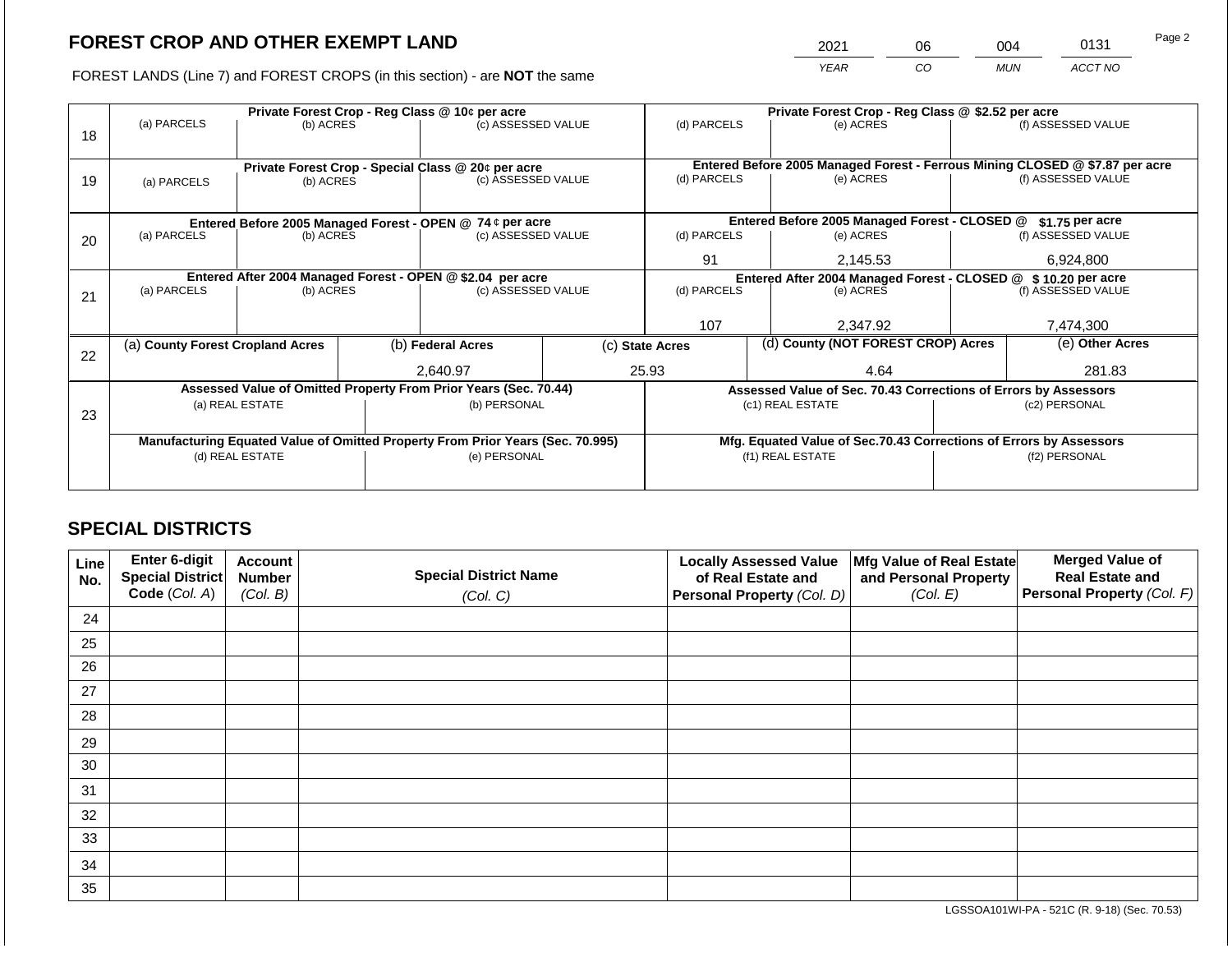|             | <b>SCHOOL DISTRICTS</b>                                         |                                             |                                                         | 2021                                                                              | 004<br>06                                                     | 0131                                                                           |
|-------------|-----------------------------------------------------------------|---------------------------------------------|---------------------------------------------------------|-----------------------------------------------------------------------------------|---------------------------------------------------------------|--------------------------------------------------------------------------------|
|             |                                                                 |                                             |                                                         | <b>YEAR</b>                                                                       | CO<br><b>MUN</b>                                              | ACCT NO                                                                        |
| Line<br>No. | <b>Enter 6-digit</b><br><b>School District</b><br>Code (Col. A) | <b>Account</b><br><b>Number</b><br>(Col. B) | <b>School District Name</b><br>(Col. C)                 | <b>Locally Assessed Value</b><br>of Real Estate and<br>Personal Property (Col. D) | Mfg Value of Real Estate<br>and Personal Property<br>(Col. E) | <b>Merged Value of</b><br><b>Real Estate and</b><br>Personal Property (Col. F) |
|             | A. SCHOOL DISTRICTS (K-8 and K-12)                              |                                             |                                                         |                                                                                   |                                                               |                                                                                |
| 36          | 060084                                                          | 0041                                        | SCH D OF ALMA                                           | 11,843,000                                                                        |                                                               | 11,843,000                                                                     |
| 37          | 061155                                                          | 0042                                        | SCH D OF COCHRANE-FOUNTAIN CITY                         | 53,473,200                                                                        | 11,800                                                        | 53,485,000                                                                     |
| 38          |                                                                 |                                             |                                                         |                                                                                   |                                                               |                                                                                |
| 39          |                                                                 |                                             |                                                         |                                                                                   |                                                               |                                                                                |
| 40          |                                                                 |                                             |                                                         |                                                                                   |                                                               |                                                                                |
| 41          |                                                                 |                                             |                                                         |                                                                                   |                                                               |                                                                                |
| 42          |                                                                 |                                             |                                                         |                                                                                   |                                                               |                                                                                |
| 43          |                                                                 |                                             |                                                         |                                                                                   |                                                               |                                                                                |
| 44          |                                                                 |                                             |                                                         |                                                                                   |                                                               |                                                                                |
| 45          |                                                                 |                                             |                                                         |                                                                                   |                                                               |                                                                                |
| 46          |                                                                 |                                             |                                                         |                                                                                   |                                                               |                                                                                |
| 47<br>48    |                                                                 |                                             |                                                         |                                                                                   |                                                               |                                                                                |
| 49          |                                                                 |                                             |                                                         |                                                                                   |                                                               |                                                                                |
| 50          |                                                                 |                                             | TOTAL ASSESSED VALUE OF SCHOOL DISTRICTS (K-8 and K-12) | 65,316,200                                                                        | 11,800                                                        | 65,328,000                                                                     |
|             | <b>B.</b><br><b>UNION HIGH SCHOOL DISTRICTS</b>                 |                                             |                                                         |                                                                                   |                                                               |                                                                                |
| 51          |                                                                 |                                             |                                                         |                                                                                   |                                                               |                                                                                |
| 52          |                                                                 |                                             |                                                         |                                                                                   |                                                               |                                                                                |
| 53          |                                                                 |                                             |                                                         |                                                                                   |                                                               |                                                                                |
| 54          |                                                                 |                                             |                                                         |                                                                                   |                                                               |                                                                                |
| 55          |                                                                 |                                             | TOTAL ASSESSED VALUE OF UNION HIGH SCHOOLS              |                                                                                   |                                                               |                                                                                |
|             | <b>TECHNICAL COLLEGE DISTRICTS</b><br>C.                        |                                             |                                                         |                                                                                   |                                                               |                                                                                |
| 56          | 000100                                                          | 0001                                        | CHIPPEWA VALLEY TECHNICAL COLLEGE EAUC                  | 11,843,000                                                                        |                                                               | 11,843,000                                                                     |
| 57          | 000200                                                          | 0002                                        | WESTERN TECHNICAL COLLEGE LACR                          | 53,473,200                                                                        | 11,800                                                        | 53,485,000                                                                     |
| 58          |                                                                 |                                             |                                                         |                                                                                   |                                                               |                                                                                |
| 59          |                                                                 |                                             | TOTAL ASSESSED VALUE OF TECHNICAL COLLEGES              | 65,316,200                                                                        | 11,800                                                        | 65,328,000                                                                     |

| Name                                           |                              | Title | Submission date      |
|------------------------------------------------|------------------------------|-------|----------------------|
| MARGO TRAUN REAL PROPERTY LISTER               |                              |       | $\sim$<br>2021<br>05 |
| Phone                                          | Email address                |       |                      |
| 608<br>685<br>6216<br>$\overline{\phantom{0}}$ | MARGO.TRAUN@CO.BUFFALO.WI.US |       |                      |

Page 3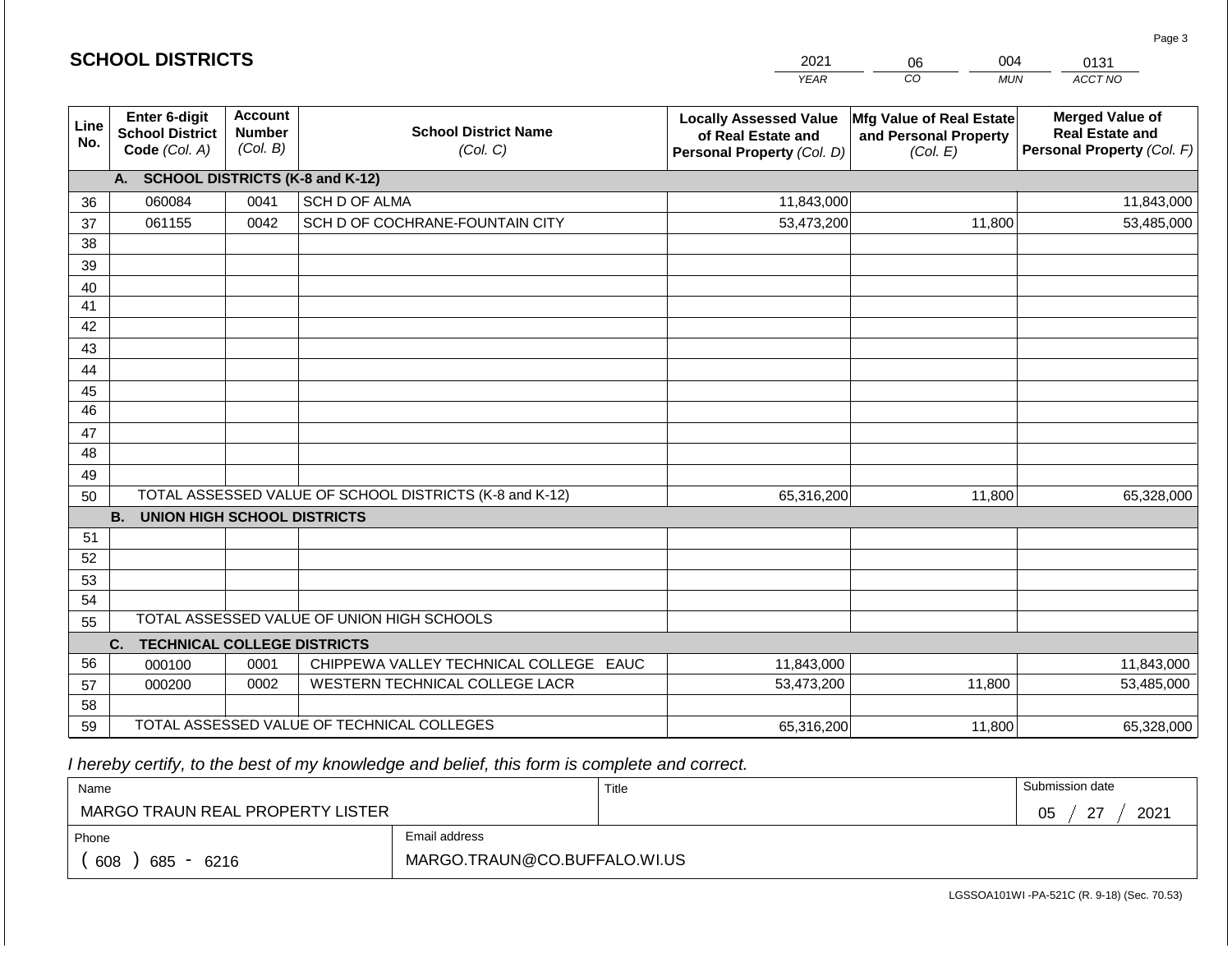- Each municipality's SOA is completed after the Board of Review and includes any changes made to the locally assessed values, under state law (sec. 70.53, Wis. Stats.)
- The Wisconsin Department of Revenue (DOR) merges the locally assessed values with the state assessed manufacturing values
- DOR provides the information regarding district names and codes. If a district is not listed, contact DOR.

Note: If you submit an amended SOA to DOR after your municipality's SOA is equated and posted to our website, we will process the SOA. However, DOR will not recalculate the *aggregate ratio or update the final SOA posted on our website. You should use the corrected values to calculate your tax rates.*

### **Page 1: Real Estate and Personal Property**

- Lines 1-9 assessed real estate values, parcel counts and acres by classification
- Lines 10-15 assessed personal property values and number of accounts by class
- Line 16 aggregate assessed value of all property subject to general property; use to calculate tax rates. Note: This line equals the total assessed value of K-8 and K-12 school districts (Line 50) and total assessed value of technical colleges (Line 59).
- Remarks assessment ratio used to calculate estimated fair market value on property tax bills

### **Page 2: Forest Crop, Other Exempt Land and Special Districts**

- Lines 18-21 private forest crop and managed forest lands assessed values
- Line  $22 -$  tax exempt land acres
- Line 23 prior years assessed value of omitted property under sec. 70.44 and correction of errors under sec. 70.43 shown by locally assessed or manufacturing real estate and personal property. Note: If there is an amount on this line, report the corresponding tax in the Statement of Taxes, Sections J or K.
- Lines 24-35 special district assessed values. These values are used to calculate tax rates for the special districts.

### **Page 3: School Districts**

- Lines 36-50 school districts (K-8 and K-12) assessed values. These values are used to calculate tax rates for school districts.
- Lines 51-55 union high school district assessed values. These values are used to calculate tax rates for union high school districts.
- Lines 56-59 technical college assessed values. These values are used to calculate tax rates for technical colleges.

If you have questions: Email: lgs@wisconsin.gov

 Phone: (608) 266-2569 or (608) 264-6892 Fax: (608) 264-6887

COCHRANE, WI 54622 - 7047 COCHRANE, WI 54622 - 7047TOWN OF BELVIDERE DEBORAH M RUFF<br>TOWN OF BELVIDERE DEBORAH M RUFF W1624 NORTH ST W1624 NORTH ST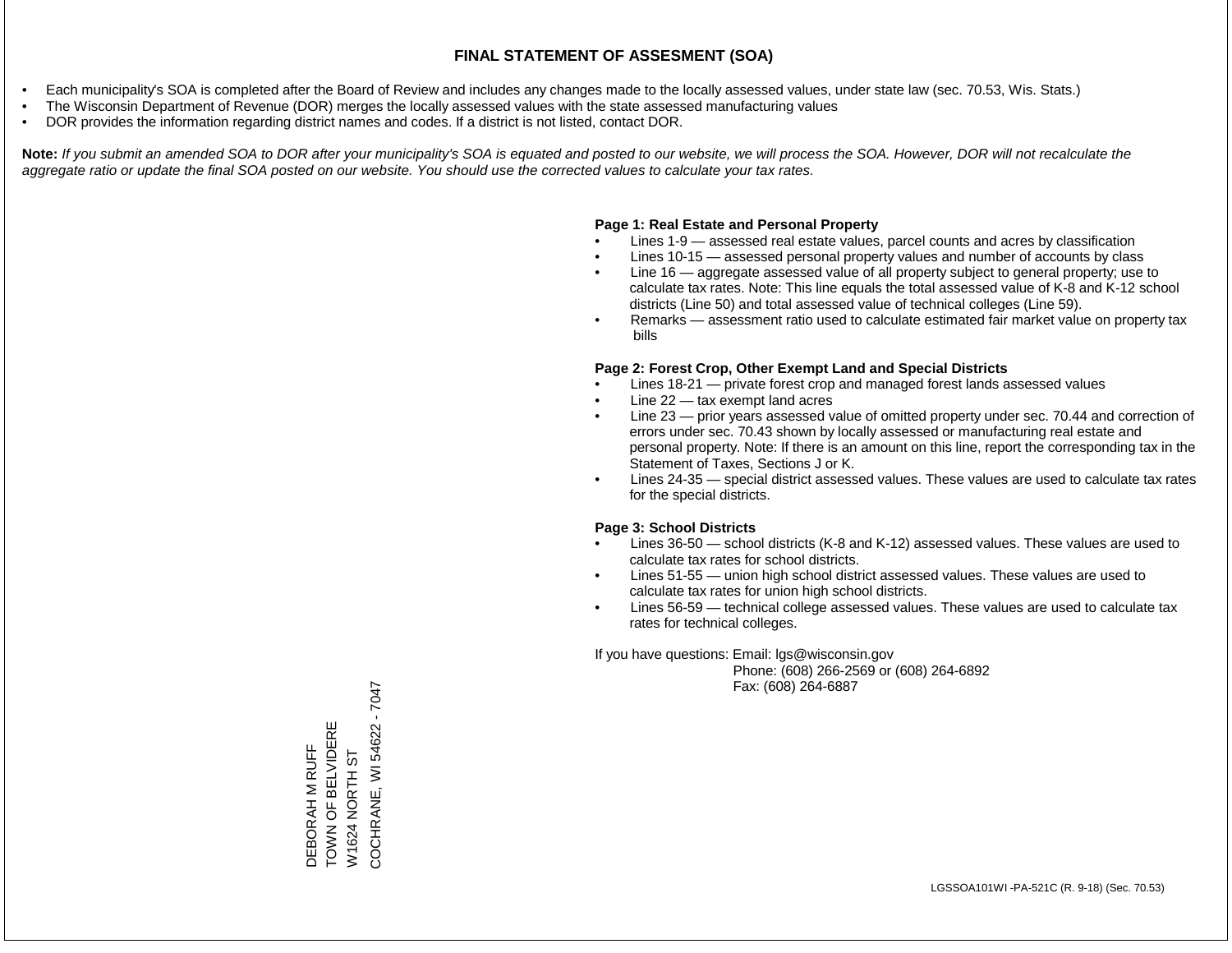|                |            | <b>FINAL - EQUATED</b><br><b>STATEMENT OF ASSESSMENT FOR 2021</b>                                                                                                                            |                          | 06                                                  |                                                       | 006                          | 0132                    | This is an Amended Return       | Page 1                                         |
|----------------|------------|----------------------------------------------------------------------------------------------------------------------------------------------------------------------------------------------|--------------------------|-----------------------------------------------------|-------------------------------------------------------|------------------------------|-------------------------|---------------------------------|------------------------------------------------|
|                |            |                                                                                                                                                                                              |                          | CO                                                  |                                                       | <b>MUN</b>                   | ACCT NO                 |                                 |                                                |
|                | <b>FOR</b> | <b>TOWN OF</b><br><b>OF</b>                                                                                                                                                                  | <b>BUFFALO</b>           |                                                     |                                                       | <b>BUFFALO COUNTY</b>        |                         |                                 |                                                |
|                |            | Town - Village - City                                                                                                                                                                        | <b>Municipality Name</b> |                                                     |                                                       | <b>County Name</b>           |                         |                                 |                                                |
| Line<br>No.    |            | <b>REAL ESTATE</b><br>(See Lines 18 - 22 for                                                                                                                                                 |                          | PARCEL COUNT<br>TOTAL LAND MPROVEMENTS NUMBERS ONLY |                                                       | NO. OF ACRES<br><b>WHOLE</b> | <b>VALUE OF</b><br>LAND | VALUE OF<br><b>IMPROVEMENTS</b> | <b>TOTAL VALUE OF LAND</b><br>AND IMPROVEMENTS |
|                |            | other Real Estate)                                                                                                                                                                           | (Col. A)                 | (Col. B)                                            |                                                       | (Col, C)                     | (Col. D)                | (Col. E)                        | (Col. F)                                       |
| $\mathbf{1}$   |            | <b>RESIDENTIAL - Class 1</b>                                                                                                                                                                 | 380                      |                                                     | 286                                                   | 633                          | 10,839,700              | 45,334,700                      | 56,174,400                                     |
| 2              |            | <b>COMMERCIAL - Class 2</b>                                                                                                                                                                  | 35                       |                                                     | 21                                                    | 99                           | 1,045,500               | 2,301,000                       | 3,346,500                                      |
| 3              |            | MANUFACTURING - Class 3                                                                                                                                                                      | 1                        |                                                     | $\mathbf 0$                                           | 30                           | 110,500                 | 0                               | 110,500                                        |
| $\overline{4}$ |            | <b>AGRICULTURAL - Class 4</b>                                                                                                                                                                | 443                      |                                                     |                                                       | 5,826                        | 841,300                 |                                 | 841,300                                        |
| 5              |            | <b>UNDEVELOPED - Class 5</b>                                                                                                                                                                 | 175                      |                                                     |                                                       | 1,198                        | 1,320,300               |                                 | 1,320,300                                      |
| 6              |            | AGRICULTURAL FOREST - Class 5m                                                                                                                                                               | 280                      |                                                     |                                                       | 4,207                        | 8,815,000               |                                 | 8,815,000                                      |
| $\overline{7}$ |            | FOREST LANDS - Class 6                                                                                                                                                                       | 136                      |                                                     |                                                       | 1,757                        | 7,115,000               |                                 | 7,115,000                                      |
| 8              |            | OTHER - Class 7                                                                                                                                                                              | 104                      |                                                     | 97                                                    | 207                          | 1,539,500               | 9,714,600                       | 11,254,100                                     |
| 9              |            | <b>TOTAL - ALL COLUMNS</b>                                                                                                                                                                   | 1,554                    |                                                     | 404                                                   | 13,957                       | 31,626,800              | 57,350,300                      | 88,977,100                                     |
| 10             |            | NUMBER OF PERSONAL PROPERTY ACCOUNTS IN ROLL                                                                                                                                                 |                          |                                                     |                                                       | 85                           | <b>LOCALLY ASSESSED</b> | <b>MANUFACTURING</b>            | <b>MERGED</b>                                  |
| 11             |            | BOATS AND OTHER WATERCRAFT NOT EXEMPT - Code 1                                                                                                                                               |                          |                                                     |                                                       |                              | 10,000                  | $\pmb{0}$                       | 10,000                                         |
| 12             |            | MACHINERY, TOOLS AND PATTERNS - Code 2                                                                                                                                                       |                          |                                                     |                                                       |                              |                         | $\mathbf 0$                     | $\Omega$                                       |
| 13             |            | FURNITURE, FIXTURES AND EQUIPMENT - Code 3                                                                                                                                                   |                          |                                                     |                                                       |                              | 90,600                  | $\pmb{0}$                       | 90,600                                         |
| 14             |            | ALL OTHER PERSONAL PROPERTY NOT EXEMPT - Codes 4A, 4B, 4C                                                                                                                                    |                          |                                                     |                                                       |                              | 911,900                 | $\mathbf 0$                     | 911,900                                        |
| 15             |            | TOTAL OF PERSONAL PROPERTY NOT EXEMPT (Total of Lines 11-14)                                                                                                                                 |                          |                                                     |                                                       |                              | 1,012,500               | $\mathbf 0$                     | 1,012,500                                      |
| 16             |            | AGGREGATE ASSESSED VALUE OF ALL PROPERTY SUBJECT TO THE GENERAL PROPERTY TAX (Total of Lines 9F and 15F)<br>MUST EQUAL TOTAL VALUE OF THE SCHOOL DISTRICTS (K-12 PLUS K-8) - Line 50, Col. F |                          |                                                     |                                                       |                              |                         | 89,989,600                      |                                                |
| 17             |            | <b>BOARD OF REVIEW</b><br>DATE OF FINAL ADJOURNMENT                                                                                                                                          | 12/19/2021               |                                                     | Name of Assessor<br>Telephone #<br><b>KEVIN IRWIN</b> |                              |                         |                                 | $(715) 836 - 0966$                             |

The Assessment Ratio to be used in calculating the estimated Fair Market Value on tax bills for this tax district is 1.098804116

This ratio should be used to convert assessed values to "Calculate Equalized Values" in Step 1 of the Lottery and Gaming Credit Calculations.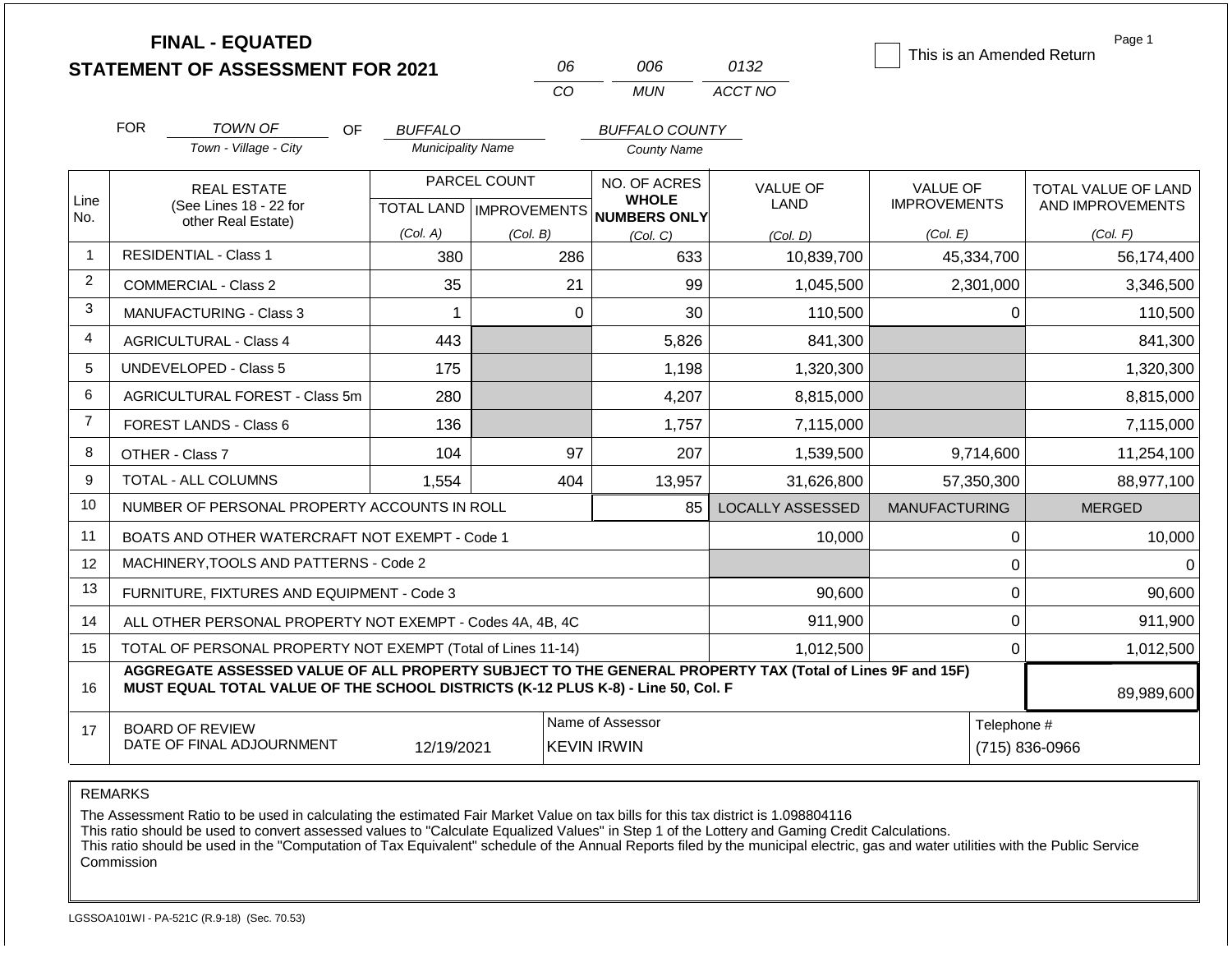2021 06 006 0132

FOREST LANDS (Line 7) and FOREST CROPS (in this section) - are **NOT** the same *YEAR CO MUN ACCT NO*

|    |                                  | Private Forest Crop - Reg Class @ 10¢ per acre |                                                                                |                                                                  |                                                                    | Private Forest Crop - Reg Class @ \$2.52 per acre                            |                                                               |                                                                 |                 |                    |
|----|----------------------------------|------------------------------------------------|--------------------------------------------------------------------------------|------------------------------------------------------------------|--------------------------------------------------------------------|------------------------------------------------------------------------------|---------------------------------------------------------------|-----------------------------------------------------------------|-----------------|--------------------|
| 18 | (a) PARCELS                      | (b) ACRES                                      |                                                                                | (c) ASSESSED VALUE                                               |                                                                    | (d) PARCELS                                                                  |                                                               | (e) ACRES                                                       |                 | (f) ASSESSED VALUE |
|    |                                  |                                                |                                                                                |                                                                  |                                                                    |                                                                              |                                                               |                                                                 |                 |                    |
|    |                                  |                                                |                                                                                | Private Forest Crop - Special Class @ 20¢ per acre               |                                                                    | Entered Before 2005 Managed Forest - Ferrous Mining CLOSED @ \$7.87 per acre |                                                               |                                                                 |                 |                    |
| 19 | (a) PARCELS                      | (b) ACRES                                      |                                                                                | (c) ASSESSED VALUE                                               |                                                                    | (d) PARCELS                                                                  |                                                               | (e) ACRES                                                       |                 | (f) ASSESSED VALUE |
|    |                                  |                                                |                                                                                |                                                                  |                                                                    |                                                                              |                                                               |                                                                 |                 |                    |
|    |                                  |                                                |                                                                                | Entered Before 2005 Managed Forest - OPEN @ 74 ¢ per acre        |                                                                    |                                                                              |                                                               | Entered Before 2005 Managed Forest - CLOSED @                   |                 | $$1.75$ per acre   |
| 20 | (a) PARCELS<br>(b) ACRES         |                                                |                                                                                | (c) ASSESSED VALUE                                               |                                                                    | (d) PARCELS                                                                  |                                                               | (e) ACRES                                                       |                 | (f) ASSESSED VALUE |
|    |                                  |                                                |                                                                                |                                                                  |                                                                    | 39                                                                           |                                                               | 1,050.28                                                        |                 | 2,873,700          |
|    |                                  |                                                |                                                                                | Entered After 2004 Managed Forest - OPEN @ \$2.04 per acre       |                                                                    |                                                                              | Entered After 2004 Managed Forest - CLOSED @ \$10.20 per acre |                                                                 |                 |                    |
| 21 | (a) PARCELS                      | (b) ACRES                                      |                                                                                | (c) ASSESSED VALUE                                               |                                                                    | (d) PARCELS                                                                  |                                                               | (e) ACRES                                                       |                 | (f) ASSESSED VALUE |
|    |                                  |                                                |                                                                                |                                                                  |                                                                    |                                                                              |                                                               |                                                                 |                 |                    |
|    |                                  |                                                |                                                                                |                                                                  |                                                                    | 58                                                                           |                                                               | 1,148                                                           |                 | 3,608,000          |
| 22 | (a) County Forest Cropland Acres |                                                |                                                                                | (b) Federal Acres                                                | (c) State Acres                                                    |                                                                              | (d) County (NOT FOREST CROP) Acres                            |                                                                 | (e) Other Acres |                    |
|    |                                  |                                                |                                                                                | 2,833.67                                                         |                                                                    | 121.71                                                                       |                                                               | 42.72                                                           |                 | 1,142.01           |
|    |                                  |                                                |                                                                                | Assessed Value of Omitted Property From Prior Years (Sec. 70.44) |                                                                    |                                                                              |                                                               | Assessed Value of Sec. 70.43 Corrections of Errors by Assessors |                 |                    |
|    |                                  | (a) REAL ESTATE                                |                                                                                | (b) PERSONAL                                                     |                                                                    |                                                                              |                                                               | (c1) REAL ESTATE                                                | (c2) PERSONAL   |                    |
| 23 |                                  |                                                |                                                                                |                                                                  |                                                                    |                                                                              |                                                               |                                                                 |                 |                    |
|    |                                  |                                                | Manufacturing Equated Value of Omitted Property From Prior Years (Sec. 70.995) |                                                                  | Mfg. Equated Value of Sec.70.43 Corrections of Errors by Assessors |                                                                              |                                                               |                                                                 |                 |                    |
|    |                                  | (d) REAL ESTATE                                | (e) PERSONAL                                                                   |                                                                  |                                                                    |                                                                              |                                                               | (f1) REAL ESTATE                                                |                 | (f2) PERSONAL      |
|    |                                  |                                                |                                                                                |                                                                  |                                                                    |                                                                              |                                                               |                                                                 |                 |                    |
|    |                                  |                                                |                                                                                |                                                                  |                                                                    |                                                                              |                                                               |                                                                 |                 |                    |

## **SPECIAL DISTRICTS**

| Line<br>No. | Enter 6-digit<br>Special District<br>Code (Col. A) | <b>Account</b><br><b>Number</b><br>(Col. B) | <b>Special District Name</b><br>(Col. C) | <b>Locally Assessed Value</b><br>of Real Estate and<br><b>Personal Property (Col. D)</b> | Mfg Value of Real Estate<br>and Personal Property<br>(Col. E) | <b>Merged Value of</b><br><b>Real Estate and</b><br>Personal Property (Col. F) |
|-------------|----------------------------------------------------|---------------------------------------------|------------------------------------------|------------------------------------------------------------------------------------------|---------------------------------------------------------------|--------------------------------------------------------------------------------|
| 24          |                                                    |                                             |                                          |                                                                                          |                                                               |                                                                                |
| 25          |                                                    |                                             |                                          |                                                                                          |                                                               |                                                                                |
| 26          |                                                    |                                             |                                          |                                                                                          |                                                               |                                                                                |
| 27          |                                                    |                                             |                                          |                                                                                          |                                                               |                                                                                |
| 28          |                                                    |                                             |                                          |                                                                                          |                                                               |                                                                                |
| 29          |                                                    |                                             |                                          |                                                                                          |                                                               |                                                                                |
| 30          |                                                    |                                             |                                          |                                                                                          |                                                               |                                                                                |
| 31          |                                                    |                                             |                                          |                                                                                          |                                                               |                                                                                |
| 32          |                                                    |                                             |                                          |                                                                                          |                                                               |                                                                                |
| 33          |                                                    |                                             |                                          |                                                                                          |                                                               |                                                                                |
| 34          |                                                    |                                             |                                          |                                                                                          |                                                               |                                                                                |
| 35          |                                                    |                                             |                                          |                                                                                          |                                                               |                                                                                |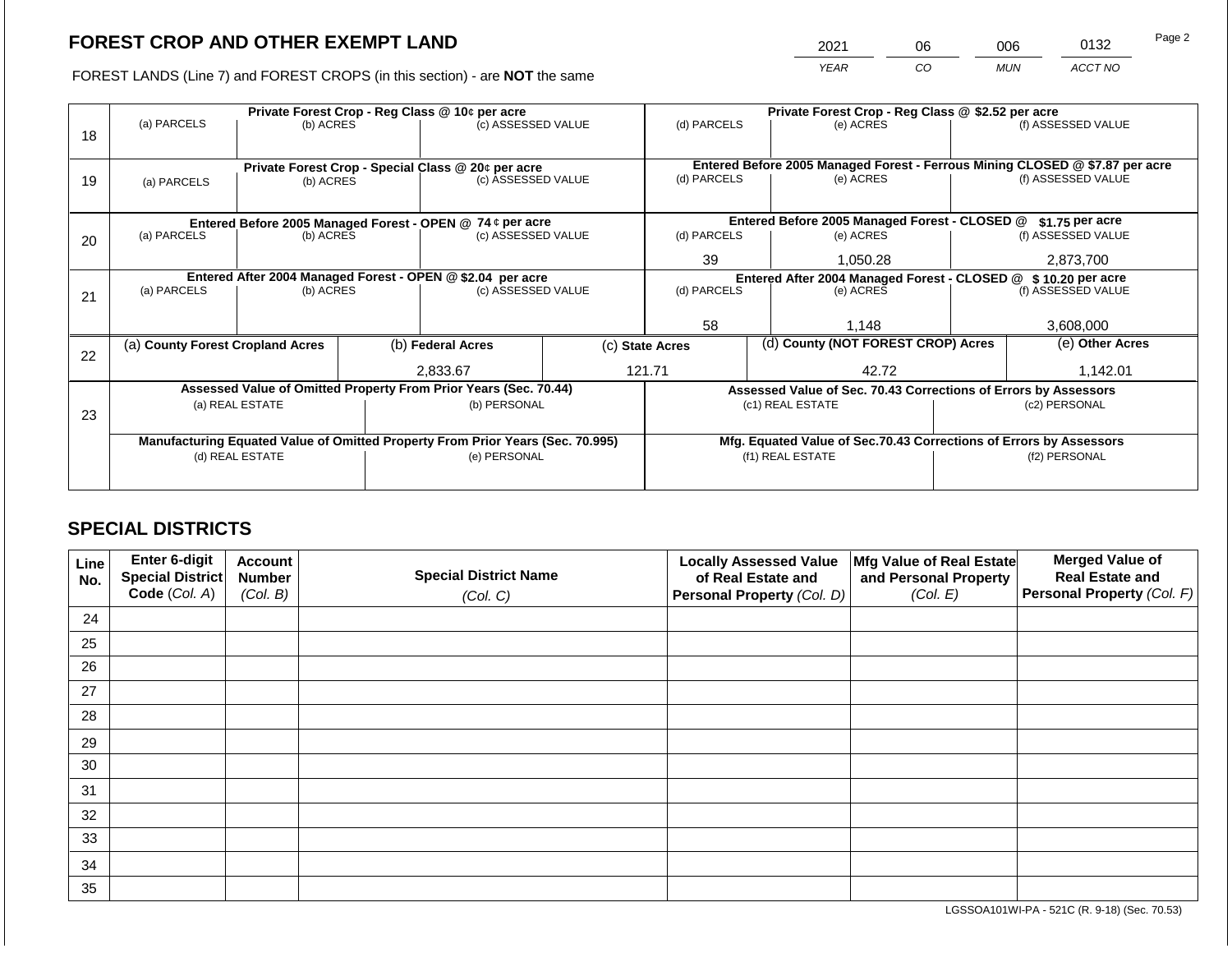| <b>SCHOOL DISTRICTS</b> |                                                                 |                                             |                                                         | 2021                                                                              | 006<br>06                                                     | 0132                                                                           |
|-------------------------|-----------------------------------------------------------------|---------------------------------------------|---------------------------------------------------------|-----------------------------------------------------------------------------------|---------------------------------------------------------------|--------------------------------------------------------------------------------|
|                         |                                                                 |                                             |                                                         | <b>YEAR</b>                                                                       | CO<br><b>MUN</b>                                              | ACCT NO                                                                        |
| Line<br>No.             | <b>Enter 6-digit</b><br><b>School District</b><br>Code (Col. A) | <b>Account</b><br><b>Number</b><br>(Col. B) | <b>School District Name</b><br>(Col. C)                 | <b>Locally Assessed Value</b><br>of Real Estate and<br>Personal Property (Col. D) | Mfg Value of Real Estate<br>and Personal Property<br>(Col. E) | <b>Merged Value of</b><br><b>Real Estate and</b><br>Personal Property (Col. F) |
|                         | A.                                                              |                                             | <b>SCHOOL DISTRICTS (K-8 and K-12)</b>                  |                                                                                   |                                                               |                                                                                |
| 36                      | 061155                                                          | 0042                                        | SCH D OF COCHRANE-FOUNTAIN CITY                         | 89,879,100                                                                        | 110,500                                                       | 89,989,600                                                                     |
| 37                      |                                                                 |                                             |                                                         |                                                                                   |                                                               |                                                                                |
| 38                      |                                                                 |                                             |                                                         |                                                                                   |                                                               |                                                                                |
| 39                      |                                                                 |                                             |                                                         |                                                                                   |                                                               |                                                                                |
| 40                      |                                                                 |                                             |                                                         |                                                                                   |                                                               |                                                                                |
| 41                      |                                                                 |                                             |                                                         |                                                                                   |                                                               |                                                                                |
| 42                      |                                                                 |                                             |                                                         |                                                                                   |                                                               |                                                                                |
| 43                      |                                                                 |                                             |                                                         |                                                                                   |                                                               |                                                                                |
| 44                      |                                                                 |                                             |                                                         |                                                                                   |                                                               |                                                                                |
| 45<br>46                |                                                                 |                                             |                                                         |                                                                                   |                                                               |                                                                                |
| 47                      |                                                                 |                                             |                                                         |                                                                                   |                                                               |                                                                                |
| 48                      |                                                                 |                                             |                                                         |                                                                                   |                                                               |                                                                                |
| 49                      |                                                                 |                                             |                                                         |                                                                                   |                                                               |                                                                                |
| 50                      |                                                                 |                                             | TOTAL ASSESSED VALUE OF SCHOOL DISTRICTS (K-8 and K-12) | 89,879,100                                                                        | 110,500                                                       | 89,989,600                                                                     |
|                         | <b>B.</b><br><b>UNION HIGH SCHOOL DISTRICTS</b>                 |                                             |                                                         |                                                                                   |                                                               |                                                                                |
| 51                      |                                                                 |                                             |                                                         |                                                                                   |                                                               |                                                                                |
| 52                      |                                                                 |                                             |                                                         |                                                                                   |                                                               |                                                                                |
| 53                      |                                                                 |                                             |                                                         |                                                                                   |                                                               |                                                                                |
| 54                      |                                                                 |                                             |                                                         |                                                                                   |                                                               |                                                                                |
| 55                      |                                                                 |                                             | TOTAL ASSESSED VALUE OF UNION HIGH SCHOOLS              |                                                                                   |                                                               |                                                                                |
|                         | C.<br><b>TECHNICAL COLLEGE DISTRICTS</b>                        |                                             |                                                         |                                                                                   |                                                               |                                                                                |
| 56                      | 000200                                                          | 0002                                        | WESTERN TECHNICAL COLLEGE LACR                          | 89,879,100                                                                        | 110,500                                                       | 89,989,600                                                                     |
| 57                      |                                                                 |                                             |                                                         |                                                                                   |                                                               |                                                                                |
| 58                      |                                                                 |                                             |                                                         |                                                                                   |                                                               |                                                                                |
| 59                      |                                                                 |                                             | TOTAL ASSESSED VALUE OF TECHNICAL COLLEGES              | 89,879,100                                                                        | 110,500                                                       | 89,989,600                                                                     |

| Name                         |                              | Title | Submission date   |
|------------------------------|------------------------------|-------|-------------------|
| MARGO TRAUN                  |                              |       | 2021<br>19<br>. . |
| Phone                        | Email address                |       |                   |
| 608<br>685<br>6216<br>$\sim$ | MARGO.TRAUN@CO.BUFFALO.WI.US |       |                   |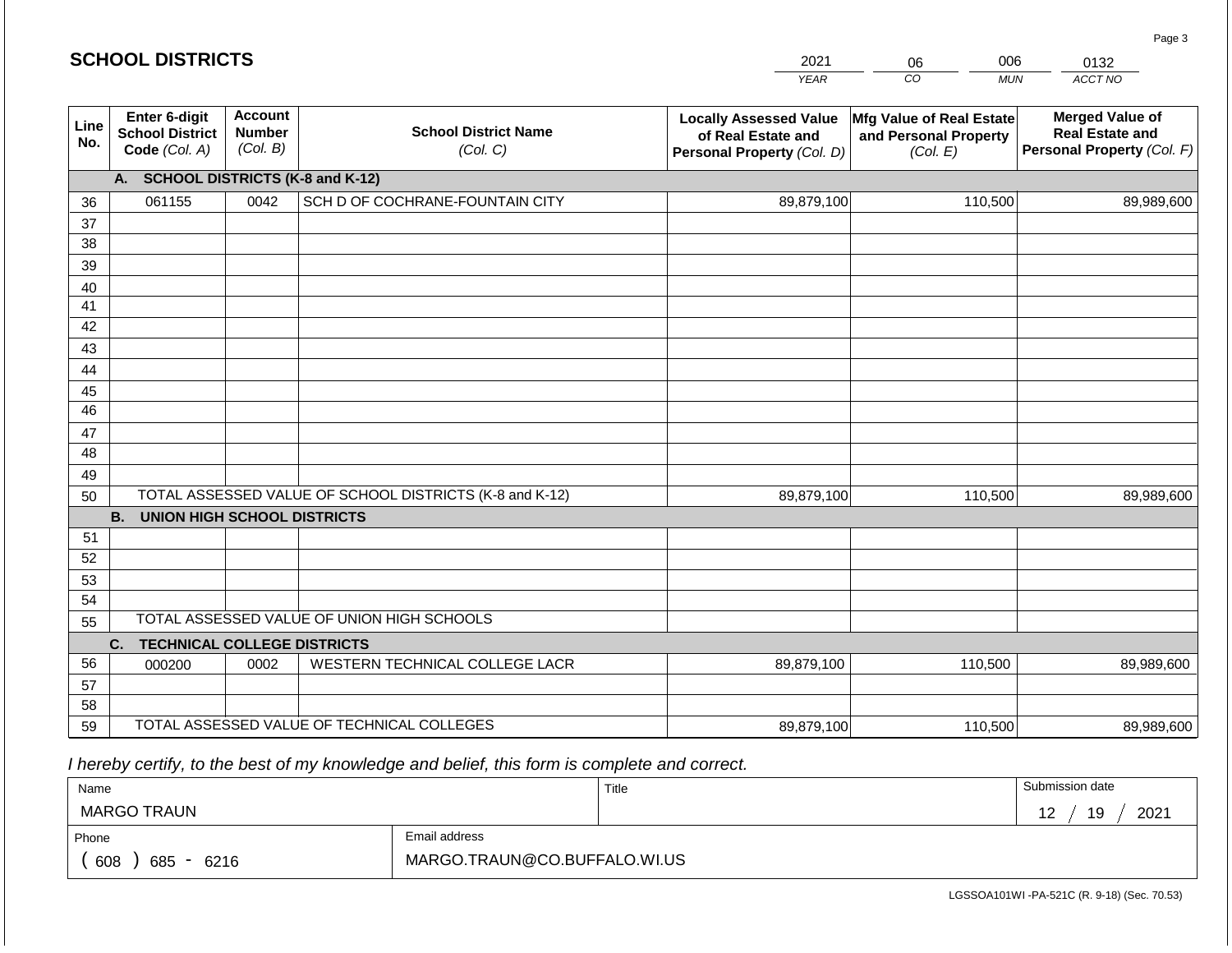- Each municipality's SOA is completed after the Board of Review and includes any changes made to the locally assessed values, under state law (sec. 70.53, Wis. Stats.)
- The Wisconsin Department of Revenue (DOR) merges the locally assessed values with the state assessed manufacturing values
- DOR provides the information regarding district names and codes. If a district is not listed, contact DOR.

Note: If you submit an amended SOA to DOR after your municipality's SOA is equated and posted to our website, we will process the SOA. However, DOR will not recalculate the *aggregate ratio or update the final SOA posted on our website. You should use the corrected values to calculate your tax rates.*

### **Page 1: Real Estate and Personal Property**

- Lines 1-9 assessed real estate values, parcel counts and acres by classification
- Lines 10-15 assessed personal property values and number of accounts by class
- Line 16 aggregate assessed value of all property subject to general property; use to calculate tax rates. Note: This line equals the total assessed value of K-8 and K-12 school districts (Line 50) and total assessed value of technical colleges (Line 59).
- Remarks assessment ratio used to calculate estimated fair market value on property tax bills

### **Page 2: Forest Crop, Other Exempt Land and Special Districts**

- Lines 18-21 private forest crop and managed forest lands assessed values
- Line  $22 -$  tax exempt land acres
- Line 23 prior years assessed value of omitted property under sec. 70.44 and correction of errors under sec. 70.43 shown by locally assessed or manufacturing real estate and personal property. Note: If there is an amount on this line, report the corresponding tax in the Statement of Taxes, Sections J or K.
- Lines 24-35 special district assessed values. These values are used to calculate tax rates for the special districts.

### **Page 3: School Districts**

- Lines 36-50 school districts (K-8 and K-12) assessed values. These values are used to calculate tax rates for school districts.
- Lines 51-55 union high school district assessed values. These values are used to calculate tax rates for union high school districts.
- Lines 56-59 technical college assessed values. These values are used to calculate tax rates for technical colleges.

If you have questions: Email: lgs@wisconsin.gov

 Phone: (608) 266-2569 or (608) 264-6892 Fax: (608) 264-6887

FOUNTAIN CITY, WI 54629 - 7328 FOUNTAIN CITY, WI 54629 - 7328W394 BLUFF SIDING RD W394 BLUFF SIDING RD LISA BRAATEN<br>TOWN OF BUFFALO TOWN OF BUFFALO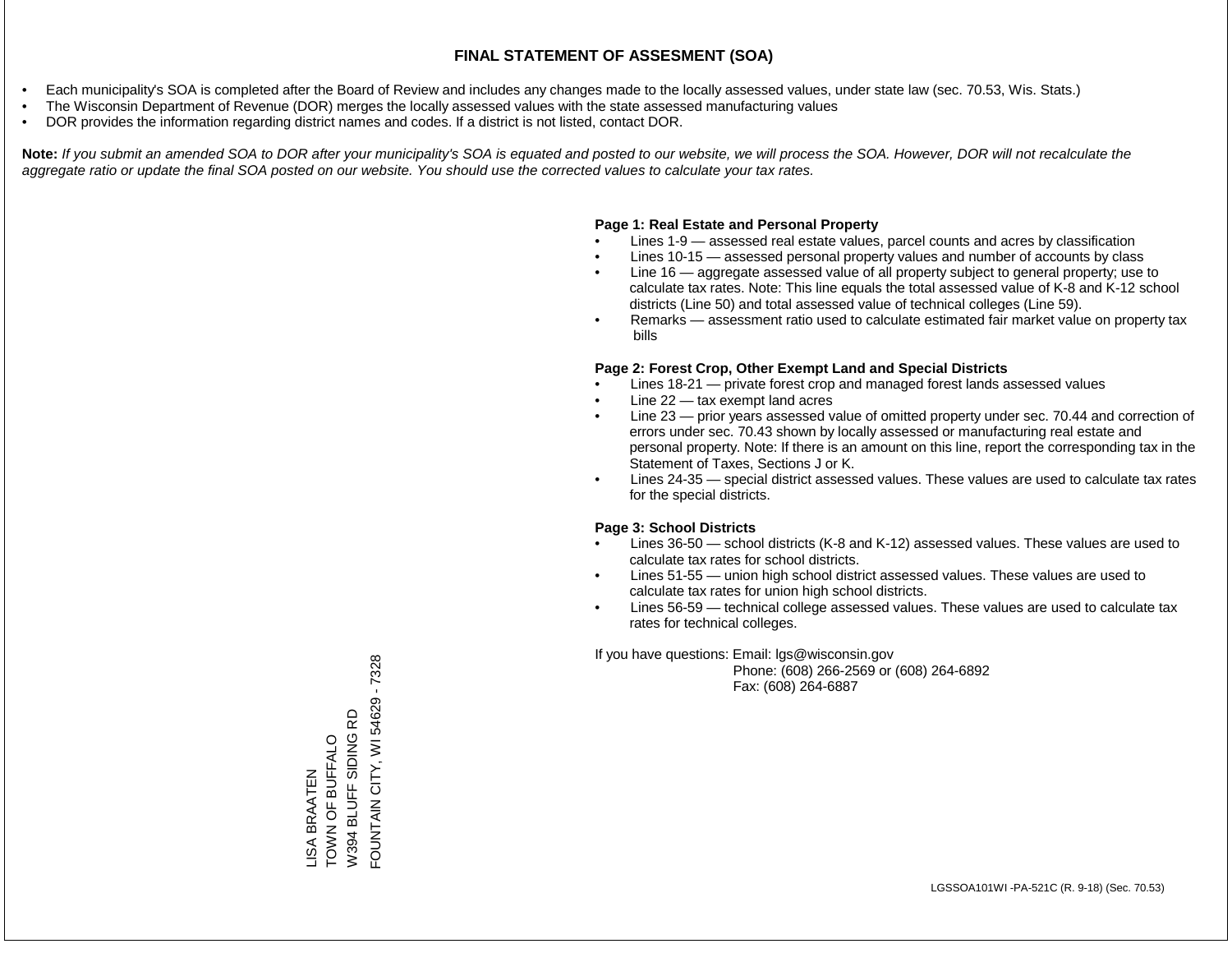|                | <b>FINAL - EQUATED</b><br><b>STATEMENT OF ASSESSMENT FOR 2021</b>                                                                                                                            |                               | 06                                        | 008                          | 0133                    | This is an Amended Return              | Page 1                                  |
|----------------|----------------------------------------------------------------------------------------------------------------------------------------------------------------------------------------------|-------------------------------|-------------------------------------------|------------------------------|-------------------------|----------------------------------------|-----------------------------------------|
|                |                                                                                                                                                                                              |                               | CO                                        | <b>MUN</b>                   | ACCT NO                 |                                        |                                         |
|                | <b>FOR</b><br><b>TOWN OF</b><br>OF                                                                                                                                                           | <b>CANTON</b>                 |                                           | <b>BUFFALO COUNTY</b>        |                         |                                        |                                         |
|                | Town - Village - City                                                                                                                                                                        | <b>Municipality Name</b>      |                                           | <b>County Name</b>           |                         |                                        |                                         |
| Line           | <b>REAL ESTATE</b><br>(See Lines 18 - 22 for                                                                                                                                                 |                               | PARCEL COUNT<br>TOTAL LAND   IMPROVEMENTS | NO. OF ACRES<br><b>WHOLE</b> | <b>VALUE OF</b><br>LAND | <b>VALUE OF</b><br><b>IMPROVEMENTS</b> | TOTAL VALUE OF LAND<br>AND IMPROVEMENTS |
| No.            | other Real Estate)                                                                                                                                                                           | (Col. A)                      | (Col. B)                                  | NUMBERS ONLY<br>(Col, C)     | (Col. D)                | (Col. E)                               | (Col. F)                                |
| 1              | <b>RESIDENTIAL - Class 1</b>                                                                                                                                                                 | 95                            | 87                                        | 225                          | 1,139,100               | 9,964,200                              | 11,103,300                              |
| 2              | <b>COMMERCIAL - Class 2</b>                                                                                                                                                                  | 1                             |                                           | 1                            | 10,000                  | 21,200                                 | 31,200                                  |
| 3              | <b>MANUFACTURING - Class 3</b>                                                                                                                                                               | $\overline{2}$                | $\mathbf 0$                               | 21                           | 68,800                  | 0                                      | 68,800                                  |
| 4              | <b>AGRICULTURAL - Class 4</b>                                                                                                                                                                | 596                           |                                           | 11,486                       | 1,908,950               |                                        | 1,908,950                               |
| 5              | <b>UNDEVELOPED - Class 5</b>                                                                                                                                                                 | 327                           |                                           | 1,817                        | 1,006,350               |                                        | 1,006,350                               |
| 6              | AGRICULTURAL FOREST - Class 5m                                                                                                                                                               | 214                           |                                           | 3,100                        | 6,254,700               |                                        | 6,254,700                               |
| $\overline{7}$ | FOREST LANDS - Class 6                                                                                                                                                                       | 37                            |                                           | 388                          | 1,518,050               |                                        | 1,518,050                               |
| 8              | OTHER - Class 7                                                                                                                                                                              | 90                            | 86                                        | 158                          | 1,060,100               | 9,435,000                              | 10,495,100                              |
| 9              | <b>TOTAL - ALL COLUMNS</b>                                                                                                                                                                   | 1,362                         | 174                                       | 17,196                       | 12,966,050              | 19,420,400                             | 32,386,450                              |
| 10             | NUMBER OF PERSONAL PROPERTY ACCOUNTS IN ROLL                                                                                                                                                 |                               |                                           | 8                            | <b>LOCALLY ASSESSED</b> | <b>MANUFACTURING</b>                   | <b>MERGED</b>                           |
| 11             | BOATS AND OTHER WATERCRAFT NOT EXEMPT - Code 1                                                                                                                                               |                               |                                           |                              | 0                       | 0                                      | 0                                       |
| 12             | MACHINERY, TOOLS AND PATTERNS - Code 2                                                                                                                                                       |                               |                                           |                              |                         | 2,600                                  | 2,600                                   |
| 13             | FURNITURE, FIXTURES AND EQUIPMENT - Code 3                                                                                                                                                   |                               |                                           |                              | $\Omega$                | 1,100                                  | 1,100                                   |
| 14             | ALL OTHER PERSONAL PROPERTY NOT EXEMPT - Codes 4A, 4B, 4C                                                                                                                                    |                               |                                           |                              | 325,016                 | 400                                    | 325,416                                 |
| 15             | TOTAL OF PERSONAL PROPERTY NOT EXEMPT (Total of Lines 11-14)                                                                                                                                 |                               |                                           |                              | 325,016                 | 4,100                                  | 329,116                                 |
| 16             | AGGREGATE ASSESSED VALUE OF ALL PROPERTY SUBJECT TO THE GENERAL PROPERTY TAX (Total of Lines 9F and 15F)<br>MUST EQUAL TOTAL VALUE OF THE SCHOOL DISTRICTS (K-12 PLUS K-8) - Line 50, Col. F |                               | 32,715,566                                |                              |                         |                                        |                                         |
| 17             | <b>BOARD OF REVIEW</b><br>DATE OF FINAL ADJOURNMENT                                                                                                                                          | Telephone #<br>(715) 287-3376 |                                           |                              |                         |                                        |                                         |

The Assessment Ratio to be used in calculating the estimated Fair Market Value on tax bills for this tax district is .98279248

This ratio should be used to convert assessed values to "Calculate Equalized Values" in Step 1 of the Lottery and Gaming Credit Calculations.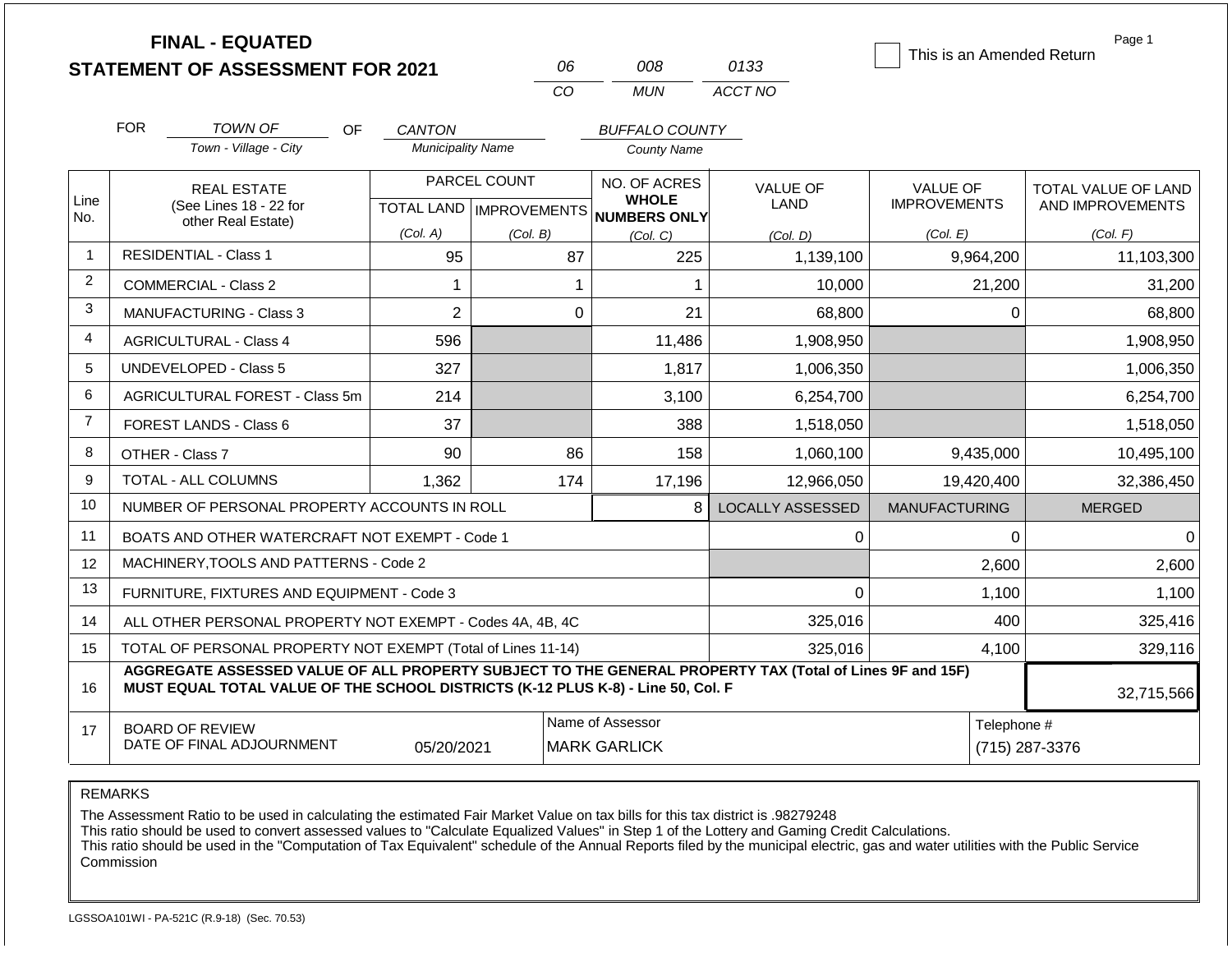2021 06 008 0133

FOREST LANDS (Line 7) and FOREST CROPS (in this section) - are **NOT** the same *YEAR CO MUN ACCT NO*

|    |                                                                                |                 |  | Private Forest Crop - Reg Class @ 10¢ per acre                   |                 | Private Forest Crop - Reg Class @ \$2.52 per acre                            |          |                                                                    |               |                    |
|----|--------------------------------------------------------------------------------|-----------------|--|------------------------------------------------------------------|-----------------|------------------------------------------------------------------------------|----------|--------------------------------------------------------------------|---------------|--------------------|
| 18 | (a) PARCELS                                                                    | (b) ACRES       |  | (c) ASSESSED VALUE                                               |                 | (d) PARCELS                                                                  |          | (e) ACRES                                                          |               | (f) ASSESSED VALUE |
|    |                                                                                |                 |  | Private Forest Crop - Special Class @ 20¢ per acre               |                 | Entered Before 2005 Managed Forest - Ferrous Mining CLOSED @ \$7.87 per acre |          |                                                                    |               |                    |
| 19 | (a) PARCELS                                                                    | (b) ACRES       |  | (c) ASSESSED VALUE                                               |                 | (d) PARCELS                                                                  |          | (e) ACRES                                                          |               | (f) ASSESSED VALUE |
|    |                                                                                |                 |  |                                                                  |                 |                                                                              |          |                                                                    |               |                    |
|    |                                                                                |                 |  | Entered Before 2005 Managed Forest - OPEN @ 74 ¢ per acre        |                 |                                                                              |          | Entered Before 2005 Managed Forest - CLOSED @                      |               | $$1.75$ per acre   |
| 20 | (a) PARCELS                                                                    | (b) ACRES       |  | (c) ASSESSED VALUE                                               |                 | (d) PARCELS                                                                  |          | (e) ACRES                                                          |               | (f) ASSESSED VALUE |
|    |                                                                                |                 |  |                                                                  | 165             |                                                                              | 3,797.15 |                                                                    | 11,345,800    |                    |
|    | Entered After 2004 Managed Forest - OPEN @ \$2.04 per acre                     |                 |  |                                                                  |                 |                                                                              |          | Entered After 2004 Managed Forest - CLOSED @ \$10.20 per acre      |               |                    |
| 21 | (a) PARCELS                                                                    | (b) ACRES       |  | (c) ASSESSED VALUE                                               |                 | (d) PARCELS                                                                  |          | (e) ACRES                                                          |               | (f) ASSESSED VALUE |
|    |                                                                                |                 |  |                                                                  |                 |                                                                              |          |                                                                    |               |                    |
|    |                                                                                |                 |  |                                                                  |                 | 56                                                                           |          | 1,352.28                                                           |               | 4,246,600          |
| 22 | (a) County Forest Cropland Acres                                               |                 |  | (b) Federal Acres                                                | (c) State Acres |                                                                              |          | (d) County (NOT FOREST CROP) Acres                                 |               | (e) Other Acres    |
|    |                                                                                |                 |  |                                                                  |                 | 810.36<br>5.12                                                               |          |                                                                    |               | 14.7               |
|    |                                                                                |                 |  | Assessed Value of Omitted Property From Prior Years (Sec. 70.44) |                 |                                                                              |          | Assessed Value of Sec. 70.43 Corrections of Errors by Assessors    |               |                    |
| 23 |                                                                                | (a) REAL ESTATE |  | (b) PERSONAL                                                     |                 |                                                                              |          | (c1) REAL ESTATE                                                   |               | (c2) PERSONAL      |
|    |                                                                                |                 |  |                                                                  |                 |                                                                              |          |                                                                    |               |                    |
|    | Manufacturing Equated Value of Omitted Property From Prior Years (Sec. 70.995) |                 |  |                                                                  |                 |                                                                              |          | Mfg. Equated Value of Sec.70.43 Corrections of Errors by Assessors |               |                    |
|    |                                                                                | (d) REAL ESTATE |  | (e) PERSONAL                                                     |                 |                                                                              |          | (f1) REAL ESTATE                                                   | (f2) PERSONAL |                    |
|    |                                                                                |                 |  |                                                                  |                 |                                                                              |          |                                                                    |               |                    |
|    |                                                                                |                 |  |                                                                  |                 |                                                                              |          |                                                                    |               |                    |

## **SPECIAL DISTRICTS**

| Line<br>No. | Enter 6-digit<br>Special District<br>Code (Col. A) | <b>Account</b><br><b>Number</b><br>(Col. B) | <b>Special District Name</b><br>(Col. C) | <b>Locally Assessed Value</b><br>of Real Estate and<br><b>Personal Property (Col. D)</b> | Mfg Value of Real Estate<br>and Personal Property<br>(Col. E) | <b>Merged Value of</b><br><b>Real Estate and</b><br>Personal Property (Col. F) |
|-------------|----------------------------------------------------|---------------------------------------------|------------------------------------------|------------------------------------------------------------------------------------------|---------------------------------------------------------------|--------------------------------------------------------------------------------|
| 24          |                                                    |                                             |                                          |                                                                                          |                                                               |                                                                                |
| 25          |                                                    |                                             |                                          |                                                                                          |                                                               |                                                                                |
| 26          |                                                    |                                             |                                          |                                                                                          |                                                               |                                                                                |
| 27          |                                                    |                                             |                                          |                                                                                          |                                                               |                                                                                |
| 28          |                                                    |                                             |                                          |                                                                                          |                                                               |                                                                                |
| 29          |                                                    |                                             |                                          |                                                                                          |                                                               |                                                                                |
| 30          |                                                    |                                             |                                          |                                                                                          |                                                               |                                                                                |
| 31          |                                                    |                                             |                                          |                                                                                          |                                                               |                                                                                |
| 32          |                                                    |                                             |                                          |                                                                                          |                                                               |                                                                                |
| 33          |                                                    |                                             |                                          |                                                                                          |                                                               |                                                                                |
| 34          |                                                    |                                             |                                          |                                                                                          |                                                               |                                                                                |
| 35          |                                                    |                                             |                                          |                                                                                          |                                                               |                                                                                |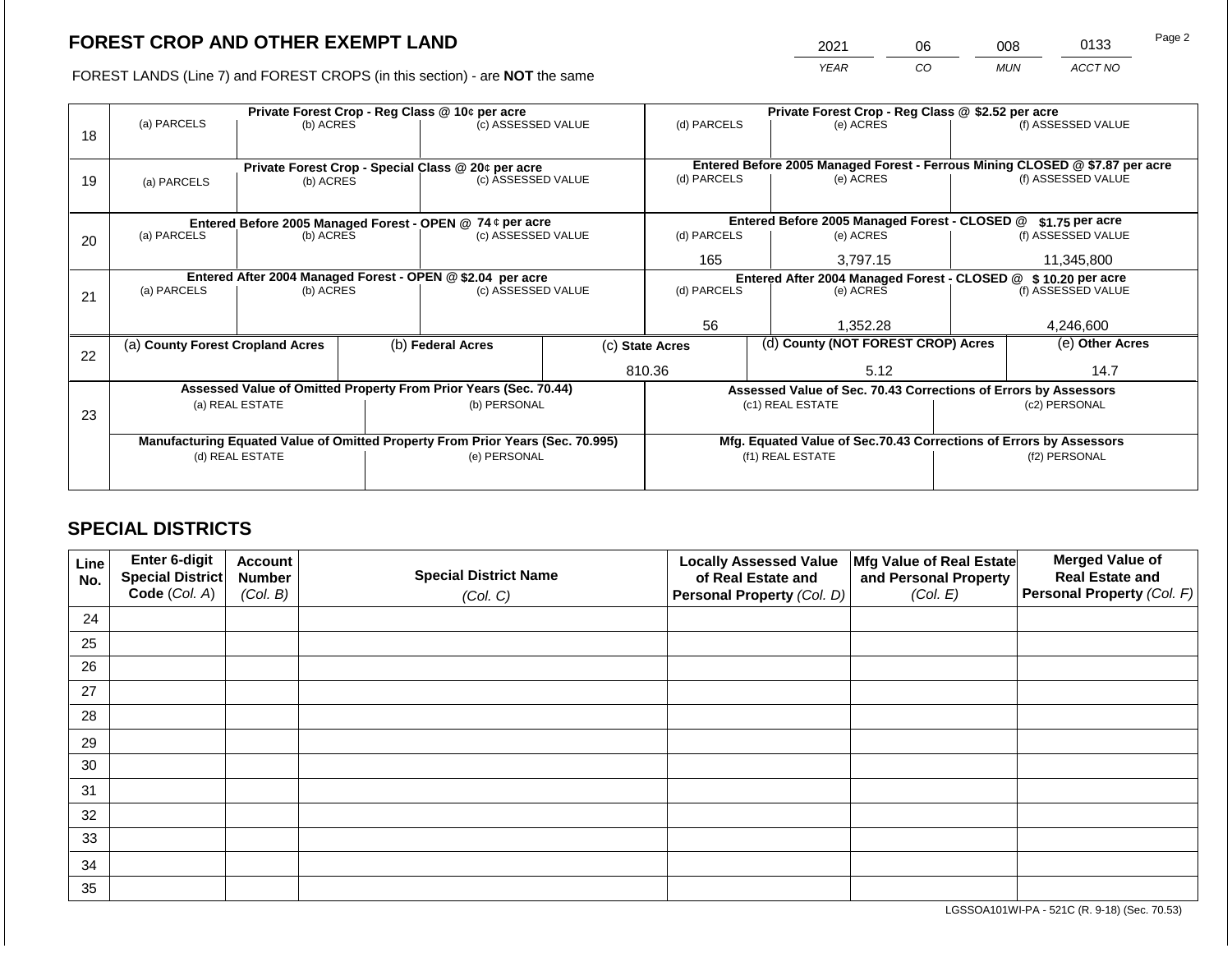| <b>SCHOOL DISTRICTS</b> |                                                          |                                             |                                                         | 2021                                                                              | 008<br>06                                                     | 0133                                                                           |  |
|-------------------------|----------------------------------------------------------|---------------------------------------------|---------------------------------------------------------|-----------------------------------------------------------------------------------|---------------------------------------------------------------|--------------------------------------------------------------------------------|--|
|                         |                                                          |                                             |                                                         | <b>YEAR</b>                                                                       | CO<br><b>MUN</b>                                              | ACCT NO                                                                        |  |
| Line<br>No.             | Enter 6-digit<br><b>School District</b><br>Code (Col. A) | <b>Account</b><br><b>Number</b><br>(Col. B) | <b>School District Name</b><br>(Col. C)                 | <b>Locally Assessed Value</b><br>of Real Estate and<br>Personal Property (Col. D) | Mfg Value of Real Estate<br>and Personal Property<br>(Col. E) | <b>Merged Value of</b><br><b>Real Estate and</b><br>Personal Property (Col. F) |  |
|                         | A. SCHOOL DISTRICTS (K-8 and K-12)                       |                                             |                                                         |                                                                                   |                                                               |                                                                                |  |
| 36                      | 063668                                                   | 0044                                        | SCH D OF MONDOVI                                        | 24,175,566                                                                        | 72,900                                                        | 24,248,466                                                                     |  |
| 37                      | 461499                                                   | 0278                                        | SCH D OF DURAND                                         | 8,467,100                                                                         |                                                               | 8,467,100                                                                      |  |
| 38                      |                                                          |                                             |                                                         |                                                                                   |                                                               |                                                                                |  |
| 39                      |                                                          |                                             |                                                         |                                                                                   |                                                               |                                                                                |  |
| 40                      |                                                          |                                             |                                                         |                                                                                   |                                                               |                                                                                |  |
| 41                      |                                                          |                                             |                                                         |                                                                                   |                                                               |                                                                                |  |
| 42                      |                                                          |                                             |                                                         |                                                                                   |                                                               |                                                                                |  |
| 43                      |                                                          |                                             |                                                         |                                                                                   |                                                               |                                                                                |  |
| 44                      |                                                          |                                             |                                                         |                                                                                   |                                                               |                                                                                |  |
| 45<br>$\overline{46}$   |                                                          |                                             |                                                         |                                                                                   |                                                               |                                                                                |  |
| 47                      |                                                          |                                             |                                                         |                                                                                   |                                                               |                                                                                |  |
| 48                      |                                                          |                                             |                                                         |                                                                                   |                                                               |                                                                                |  |
| 49                      |                                                          |                                             |                                                         |                                                                                   |                                                               |                                                                                |  |
| 50                      |                                                          |                                             | TOTAL ASSESSED VALUE OF SCHOOL DISTRICTS (K-8 and K-12) | 32,642,666                                                                        | 72,900                                                        | 32,715,566                                                                     |  |
|                         | <b>B.</b><br><b>UNION HIGH SCHOOL DISTRICTS</b>          |                                             |                                                         |                                                                                   |                                                               |                                                                                |  |
| 51                      |                                                          |                                             |                                                         |                                                                                   |                                                               |                                                                                |  |
| 52                      |                                                          |                                             |                                                         |                                                                                   |                                                               |                                                                                |  |
| 53                      |                                                          |                                             |                                                         |                                                                                   |                                                               |                                                                                |  |
| 54                      |                                                          |                                             |                                                         |                                                                                   |                                                               |                                                                                |  |
| 55                      |                                                          |                                             | TOTAL ASSESSED VALUE OF UNION HIGH SCHOOLS              |                                                                                   |                                                               |                                                                                |  |
|                         | <b>TECHNICAL COLLEGE DISTRICTS</b><br>C.                 |                                             |                                                         |                                                                                   |                                                               |                                                                                |  |
| 56                      | 000100                                                   | 0001                                        | CHIPPEWA VALLEY TECHNICAL COLLEGE EAUC                  | 32,642,666                                                                        | 72,900                                                        | 32,715,566                                                                     |  |
| 57                      |                                                          |                                             |                                                         |                                                                                   |                                                               |                                                                                |  |
| 58                      |                                                          |                                             |                                                         |                                                                                   |                                                               |                                                                                |  |
| 59                      |                                                          |                                             | TOTAL ASSESSED VALUE OF TECHNICAL COLLEGES              | 32,642,666                                                                        | 72,900                                                        | 32,715,566                                                                     |  |

**SCHOOL DISTRICTS**

| Name                  |                              | Title | Submission date  |
|-----------------------|------------------------------|-------|------------------|
| MARGO TRAUN           |                              |       | 2021<br>20<br>05 |
| Phone                 | Email address                |       |                  |
| 608<br>685<br>$-6216$ | MARGO.TRAUN@CO.BUFFALO.WI.US |       |                  |

Page 3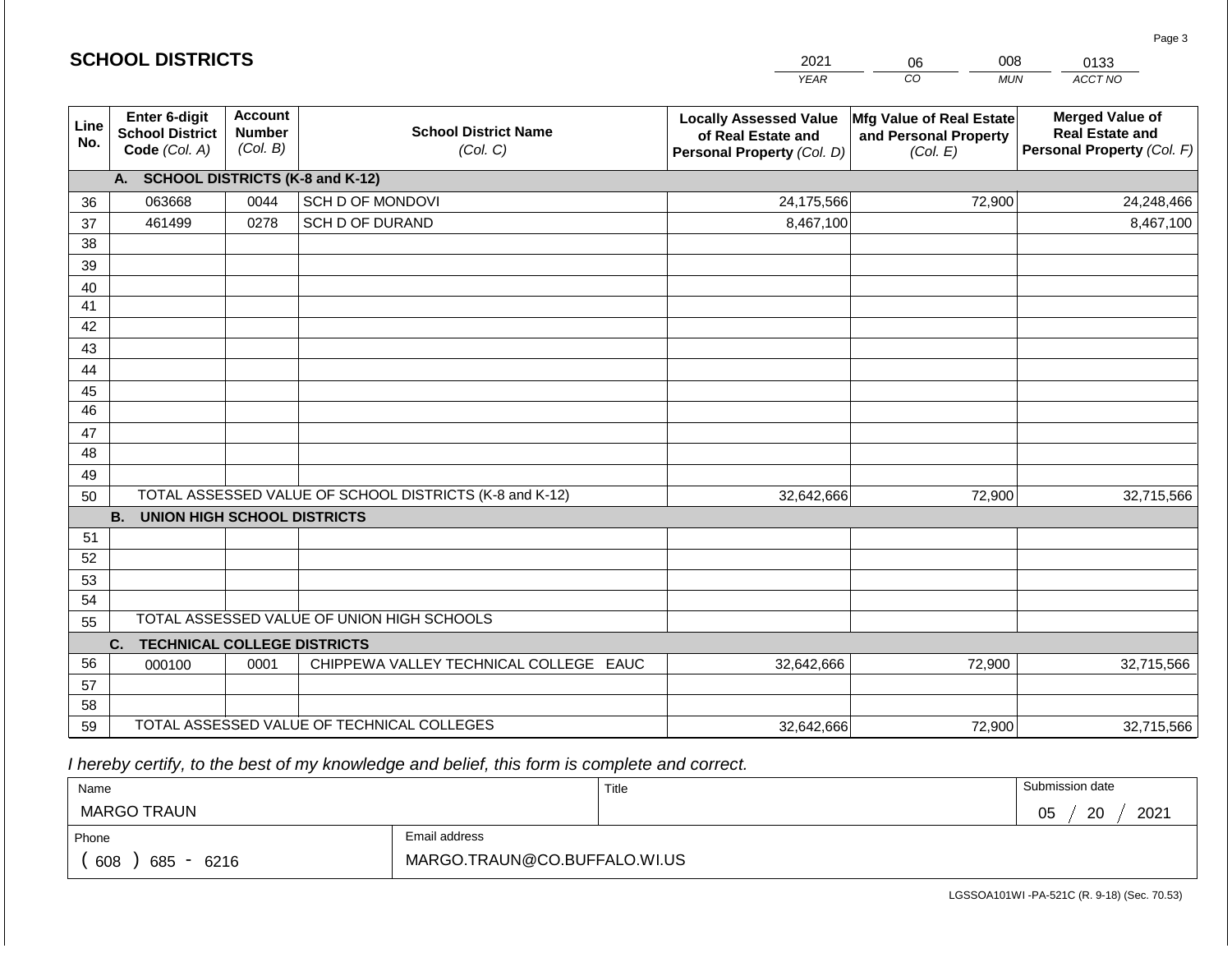- Each municipality's SOA is completed after the Board of Review and includes any changes made to the locally assessed values, under state law (sec. 70.53, Wis. Stats.)
- The Wisconsin Department of Revenue (DOR) merges the locally assessed values with the state assessed manufacturing values
- DOR provides the information regarding district names and codes. If a district is not listed, contact DOR.

Note: If you submit an amended SOA to DOR after your municipality's SOA is equated and posted to our website, we will process the SOA. However, DOR will not recalculate the *aggregate ratio or update the final SOA posted on our website. You should use the corrected values to calculate your tax rates.*

### **Page 1: Real Estate and Personal Property**

- Lines 1-9 assessed real estate values, parcel counts and acres by classification
- Lines 10-15 assessed personal property values and number of accounts by class
- Line 16 aggregate assessed value of all property subject to general property; use to calculate tax rates. Note: This line equals the total assessed value of K-8 and K-12 school districts (Line 50) and total assessed value of technical colleges (Line 59).
- Remarks assessment ratio used to calculate estimated fair market value on property tax bills

### **Page 2: Forest Crop, Other Exempt Land and Special Districts**

- Lines 18-21 private forest crop and managed forest lands assessed values
- Line  $22 -$  tax exempt land acres
- Line 23 prior years assessed value of omitted property under sec. 70.44 and correction of errors under sec. 70.43 shown by locally assessed or manufacturing real estate and personal property. Note: If there is an amount on this line, report the corresponding tax in the Statement of Taxes, Sections J or K.
- Lines 24-35 special district assessed values. These values are used to calculate tax rates for the special districts.

### **Page 3: School Districts**

- Lines 36-50 school districts (K-8 and K-12) assessed values. These values are used to calculate tax rates for school districts.
- Lines 51-55 union high school district assessed values. These values are used to calculate tax rates for union high school districts.
- Lines 56-59 technical college assessed values. These values are used to calculate tax rates for technical colleges.

If you have questions: Email: lgs@wisconsin.gov

 Phone: (608) 266-2569 or (608) 264-6892 Fax: (608) 264-6887

RD W1660 FICHTENBAUER RD MINDY FICHTENBAUER<br>TOWN OF CANTON<br>W1660 FICHTENBAUER R **VELSON, WI54736 - 8317** NELSON, WI 54736 - 8317MINDY FICHTENBAUER ZOLZKO LO Z NOL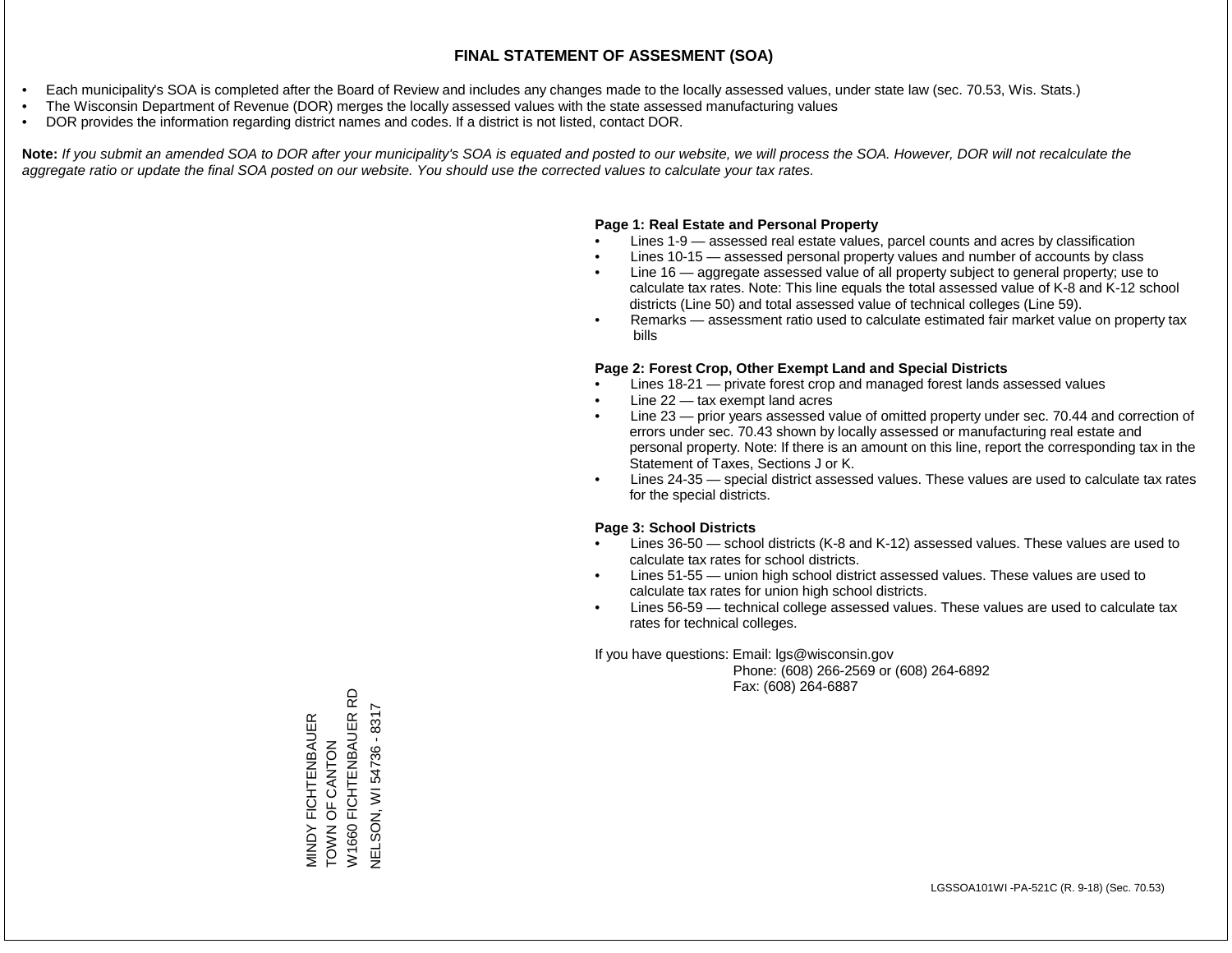|                | <b>FINAL - EQUATED</b>                                                                                                                                                                       |                          |                           |                                            |                         | This is an Amended Return | Page 1                        |  |
|----------------|----------------------------------------------------------------------------------------------------------------------------------------------------------------------------------------------|--------------------------|---------------------------|--------------------------------------------|-------------------------|---------------------------|-------------------------------|--|
|                | <b>STATEMENT OF ASSESSMENT FOR 2021</b>                                                                                                                                                      |                          | 06<br><b>CO</b>           | 010<br><b>MUN</b>                          | 0134<br>ACCT NO         |                           |                               |  |
|                |                                                                                                                                                                                              |                          |                           |                                            |                         |                           |                               |  |
|                | <b>FOR</b><br><b>TOWN OF</b>                                                                                                                                                                 | OF.<br><b>CROSS</b>      |                           | <b>BUFFALO COUNTY</b>                      |                         |                           |                               |  |
|                | Town - Village - City                                                                                                                                                                        | <b>Municipality Name</b> |                           | <b>County Name</b>                         |                         |                           |                               |  |
|                | <b>REAL ESTATE</b>                                                                                                                                                                           |                          | PARCEL COUNT              | NO. OF ACRES                               | <b>VALUE OF</b>         | <b>VALUE OF</b>           | TOTAL VALUE OF LAND           |  |
| Line<br>No.    | (See Lines 18 - 22 for<br>other Real Estate)                                                                                                                                                 |                          | TOTAL LAND   IMPROVEMENTS | <b>WHOLE</b><br>NUMBERS ONLY               | <b>LAND</b>             | <b>IMPROVEMENTS</b>       | AND IMPROVEMENTS              |  |
|                |                                                                                                                                                                                              | (Col. A)                 | (Col. B)                  | (Col, C)                                   | (Col, D)                | (Col. E)                  | (Col. F)                      |  |
| $\mathbf{1}$   | <b>RESIDENTIAL - Class 1</b>                                                                                                                                                                 | 166                      | 147                       | 299                                        | 1,423,200               | 14,548,800                | 15,972,000                    |  |
| $\overline{2}$ | <b>COMMERCIAL - Class 2</b>                                                                                                                                                                  | 5                        | $\overline{2}$            | 12                                         | 48,000                  | 299,600                   | 347,600                       |  |
| 3              | <b>MANUFACTURING - Class 3</b>                                                                                                                                                               | 0                        | $\mathbf 0$               | $\mathbf 0$                                | 0                       | 0                         | 0                             |  |
| 4              | <b>AGRICULTURAL - Class 4</b>                                                                                                                                                                | 738                      |                           | 9,967                                      | 1,464,350               |                           | 1,464,350                     |  |
| 5              | <b>UNDEVELOPED - Class 5</b>                                                                                                                                                                 | 410                      |                           | 2,225                                      | 1,320,750               |                           | 1,320,750                     |  |
| 6              | AGRICULTURAL FOREST - Class 5m                                                                                                                                                               | 261                      |                           | 3,544                                      | 5,670,100               |                           | 5,670,100                     |  |
| $\overline{7}$ | FOREST LANDS - Class 6                                                                                                                                                                       | 92                       |                           | 979                                        | 3,134,200               |                           | 3,134,200                     |  |
| 8              | OTHER - Class 7                                                                                                                                                                              | 92                       | 91                        | 213                                        | 898,300                 | 8,319,500                 | 9,217,800                     |  |
| 9              | TOTAL - ALL COLUMNS                                                                                                                                                                          | 1,764                    | 240                       | 17,239                                     | 13,958,900              | 23,167,900                | 37,126,800                    |  |
| 10             | NUMBER OF PERSONAL PROPERTY ACCOUNTS IN ROLL                                                                                                                                                 |                          |                           | 11                                         | <b>LOCALLY ASSESSED</b> | <b>MANUFACTURING</b>      | <b>MERGED</b>                 |  |
| 11             | BOATS AND OTHER WATERCRAFT NOT EXEMPT - Code 1                                                                                                                                               |                          |                           |                                            | 0                       | 0                         | $\Omega$                      |  |
| 12             | MACHINERY, TOOLS AND PATTERNS - Code 2                                                                                                                                                       |                          |                           |                                            |                         | 2,300                     | 2,300                         |  |
| 13             | FURNITURE, FIXTURES AND EQUIPMENT - Code 3                                                                                                                                                   |                          |                           |                                            | 2,700                   | 0                         | 2,700                         |  |
| 14             | ALL OTHER PERSONAL PROPERTY NOT EXEMPT - Codes 4A, 4B, 4C                                                                                                                                    |                          |                           |                                            | 254,300                 | 100                       | 254,400                       |  |
| 15             | TOTAL OF PERSONAL PROPERTY NOT EXEMPT (Total of Lines 11-14)                                                                                                                                 |                          |                           |                                            | 257,000                 | 2,400                     | 259,400                       |  |
| 16             | AGGREGATE ASSESSED VALUE OF ALL PROPERTY SUBJECT TO THE GENERAL PROPERTY TAX (Total of Lines 9F and 15F)<br>MUST EQUAL TOTAL VALUE OF THE SCHOOL DISTRICTS (K-12 PLUS K-8) - Line 50, Col. F |                          |                           |                                            |                         |                           | 37,386,200                    |  |
| 17             | <b>BOARD OF REVIEW</b><br>DATE OF FINAL ADJOURNMENT                                                                                                                                          | 05/20/2021               |                           | Name of Assessor<br><b>BARRETT BRENNER</b> |                         |                           | Telephone #<br>(715) 926-3199 |  |

The Assessment Ratio to be used in calculating the estimated Fair Market Value on tax bills for this tax district is .835209273

This ratio should be used to convert assessed values to "Calculate Equalized Values" in Step 1 of the Lottery and Gaming Credit Calculations.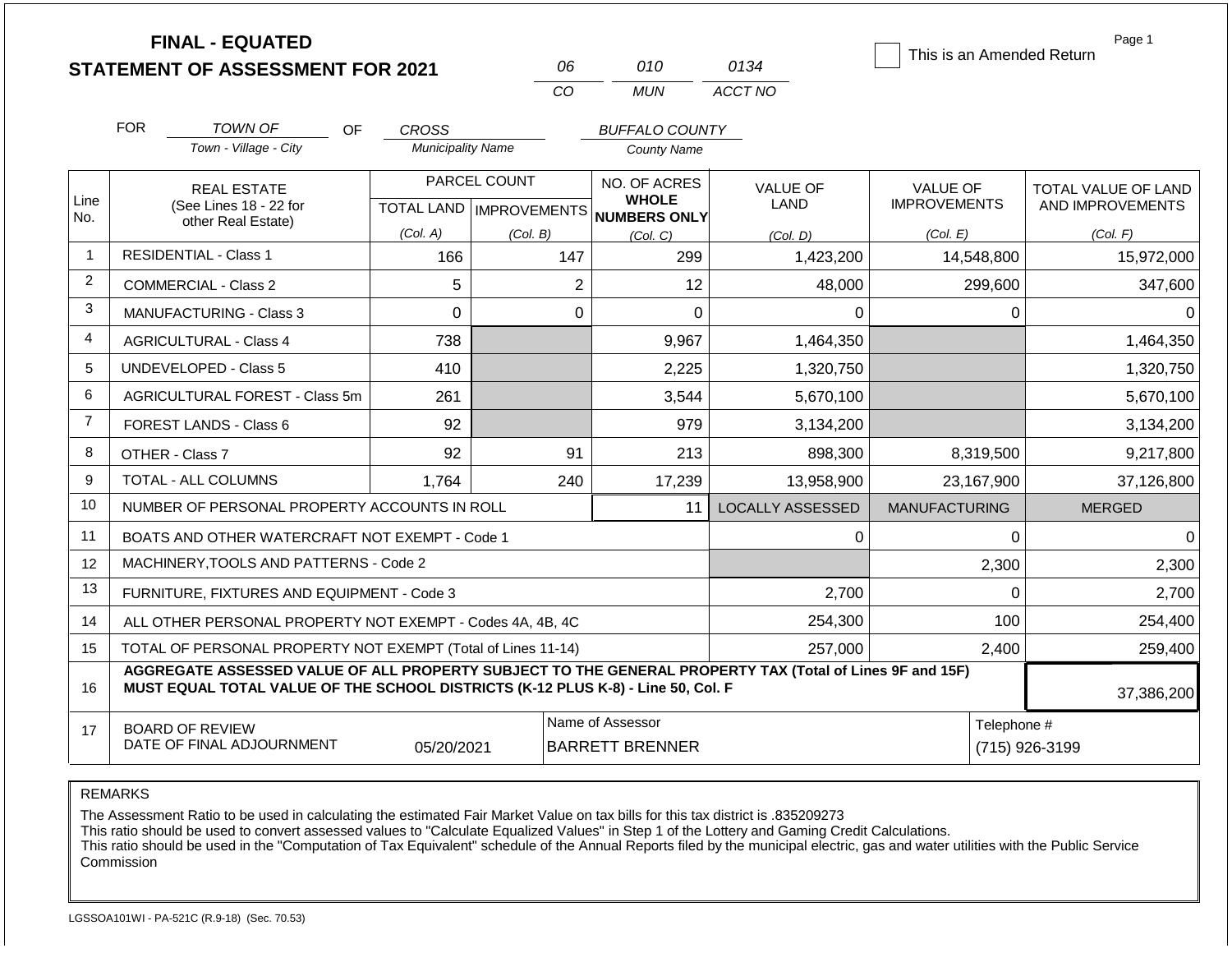2021 06 010 0134

FOREST LANDS (Line 7) and FOREST CROPS (in this section) - are **NOT** the same *YEAR CO MUN ACCT NO*

|    |                                                           | Private Forest Crop - Reg Class @ 10¢ per acre |  |                                                                                |  |                                                                              | Private Forest Crop - Reg Class @ \$2.52 per acre |                                                                    |                 |                    |
|----|-----------------------------------------------------------|------------------------------------------------|--|--------------------------------------------------------------------------------|--|------------------------------------------------------------------------------|---------------------------------------------------|--------------------------------------------------------------------|-----------------|--------------------|
|    | (a) PARCELS                                               | (b) ACRES                                      |  | (c) ASSESSED VALUE                                                             |  | (d) PARCELS                                                                  |                                                   | (e) ACRES                                                          |                 | (f) ASSESSED VALUE |
| 18 |                                                           |                                                |  |                                                                                |  |                                                                              |                                                   |                                                                    |                 |                    |
|    |                                                           |                                                |  |                                                                                |  |                                                                              |                                                   |                                                                    |                 |                    |
|    |                                                           |                                                |  | Private Forest Crop - Special Class @ 20¢ per acre                             |  | Entered Before 2005 Managed Forest - Ferrous Mining CLOSED @ \$7.87 per acre |                                                   |                                                                    |                 |                    |
| 19 | (a) PARCELS                                               | (b) ACRES                                      |  | (c) ASSESSED VALUE                                                             |  | (d) PARCELS                                                                  |                                                   | (e) ACRES                                                          |                 | (f) ASSESSED VALUE |
|    |                                                           |                                                |  |                                                                                |  |                                                                              |                                                   |                                                                    |                 |                    |
|    | Entered Before 2005 Managed Forest - OPEN @ 74 ¢ per acre |                                                |  |                                                                                |  |                                                                              |                                                   | Entered Before 2005 Managed Forest - CLOSED @                      |                 | \$1.75 per acre    |
| 20 | (a) PARCELS                                               | (b) ACRES                                      |  | (c) ASSESSED VALUE                                                             |  | (d) PARCELS                                                                  |                                                   | (e) ACRES                                                          |                 | (f) ASSESSED VALUE |
|    |                                                           |                                                |  |                                                                                |  |                                                                              |                                                   |                                                                    |                 |                    |
|    |                                                           |                                                |  |                                                                                |  | 159                                                                          |                                                   | 3,111.45                                                           |                 | 7,017,800          |
|    |                                                           |                                                |  | Entered After 2004 Managed Forest - OPEN @ \$2.04 per acre                     |  |                                                                              |                                                   | Entered After 2004 Managed Forest - CLOSED @ \$ 10.20 per acre     |                 |                    |
| 21 | (a) PARCELS                                               | (b) ACRES                                      |  | (c) ASSESSED VALUE                                                             |  | (d) PARCELS<br>(e) ACRES                                                     |                                                   |                                                                    |                 | (f) ASSESSED VALUE |
|    |                                                           |                                                |  |                                                                                |  |                                                                              |                                                   |                                                                    |                 |                    |
|    |                                                           |                                                |  |                                                                                |  | 172                                                                          |                                                   | 3,344.15                                                           |                 | 7,200,500          |
|    | (a) County Forest Cropland Acres                          |                                                |  | (b) Federal Acres<br>(c) State Acres                                           |  | (d) County (NOT FOREST CROP) Acres                                           |                                                   |                                                                    | (e) Other Acres |                    |
| 22 |                                                           |                                                |  |                                                                                |  |                                                                              |                                                   |                                                                    |                 |                    |
|    |                                                           |                                                |  |                                                                                |  | 446.42                                                                       |                                                   | 3.42                                                               |                 | 40.68              |
|    |                                                           |                                                |  | Assessed Value of Omitted Property From Prior Years (Sec. 70.44)               |  |                                                                              |                                                   | Assessed Value of Sec. 70.43 Corrections of Errors by Assessors    |                 |                    |
|    |                                                           | (a) REAL ESTATE                                |  | (b) PERSONAL                                                                   |  |                                                                              |                                                   | (c1) REAL ESTATE                                                   |                 | (c2) PERSONAL      |
| 23 |                                                           |                                                |  |                                                                                |  |                                                                              |                                                   |                                                                    |                 |                    |
|    |                                                           |                                                |  | Manufacturing Equated Value of Omitted Property From Prior Years (Sec. 70.995) |  |                                                                              |                                                   | Mfg. Equated Value of Sec.70.43 Corrections of Errors by Assessors |                 |                    |
|    | (d) REAL ESTATE                                           |                                                |  | (e) PERSONAL                                                                   |  |                                                                              |                                                   | (f1) REAL ESTATE                                                   | (f2) PERSONAL   |                    |
|    |                                                           |                                                |  |                                                                                |  |                                                                              |                                                   |                                                                    |                 |                    |
|    |                                                           |                                                |  |                                                                                |  |                                                                              |                                                   |                                                                    |                 |                    |

## **SPECIAL DISTRICTS**

| Line<br>No. | Enter 6-digit<br>Special District<br>Code (Col. A) | <b>Account</b><br><b>Number</b><br>(Col. B) | <b>Special District Name</b><br>(Col. C) | <b>Locally Assessed Value</b><br>of Real Estate and<br><b>Personal Property (Col. D)</b> | Mfg Value of Real Estate<br>and Personal Property<br>(Col. E) | <b>Merged Value of</b><br><b>Real Estate and</b><br>Personal Property (Col. F) |
|-------------|----------------------------------------------------|---------------------------------------------|------------------------------------------|------------------------------------------------------------------------------------------|---------------------------------------------------------------|--------------------------------------------------------------------------------|
| 24          |                                                    |                                             |                                          |                                                                                          |                                                               |                                                                                |
| 25          |                                                    |                                             |                                          |                                                                                          |                                                               |                                                                                |
| 26          |                                                    |                                             |                                          |                                                                                          |                                                               |                                                                                |
| 27          |                                                    |                                             |                                          |                                                                                          |                                                               |                                                                                |
| 28          |                                                    |                                             |                                          |                                                                                          |                                                               |                                                                                |
| 29          |                                                    |                                             |                                          |                                                                                          |                                                               |                                                                                |
| 30          |                                                    |                                             |                                          |                                                                                          |                                                               |                                                                                |
| 31          |                                                    |                                             |                                          |                                                                                          |                                                               |                                                                                |
| 32          |                                                    |                                             |                                          |                                                                                          |                                                               |                                                                                |
| 33          |                                                    |                                             |                                          |                                                                                          |                                                               |                                                                                |
| 34          |                                                    |                                             |                                          |                                                                                          |                                                               |                                                                                |
| 35          |                                                    |                                             |                                          |                                                                                          |                                                               |                                                                                |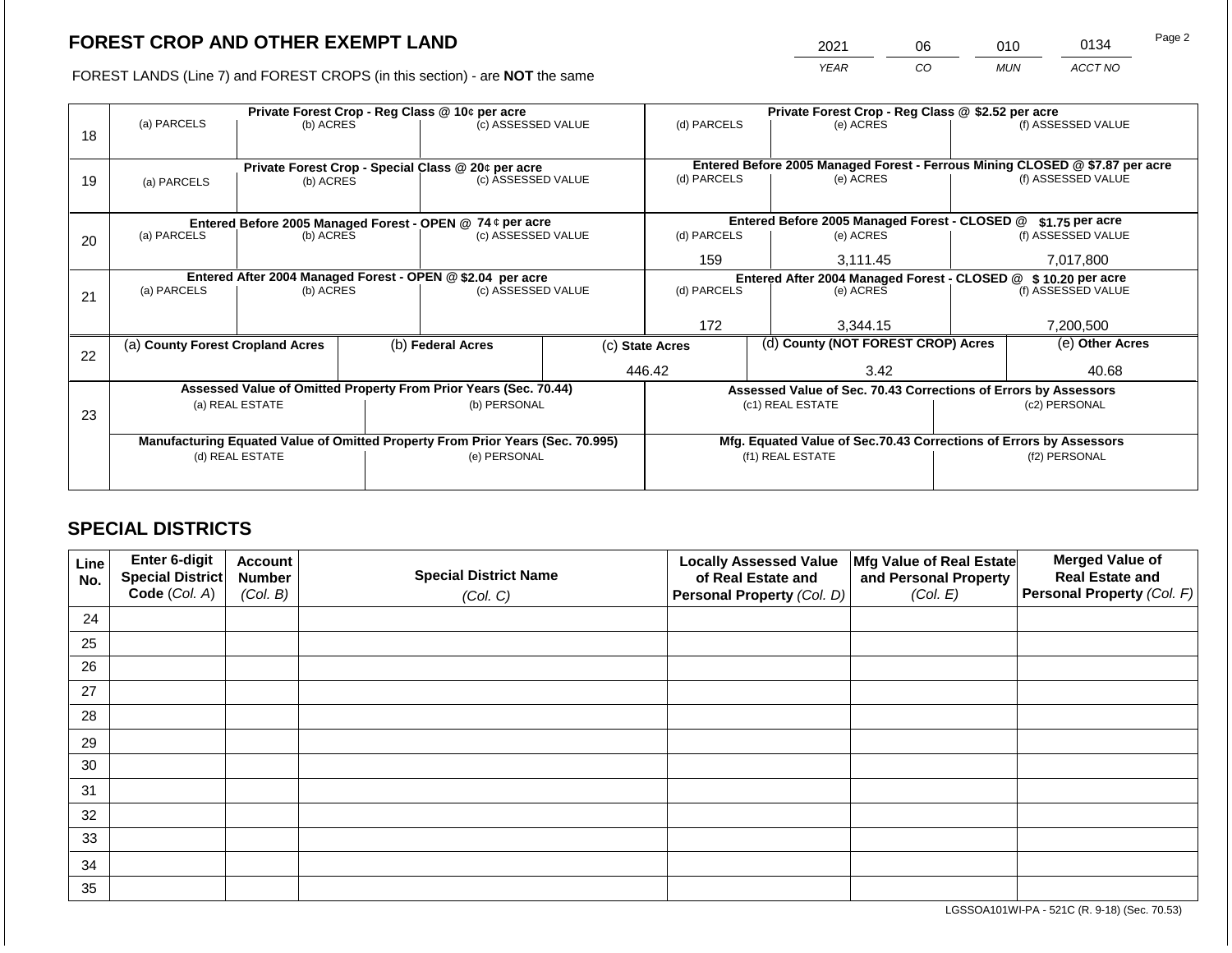|             |                                                          | <b>SCHOOL DISTRICTS</b>                     |                                                         | 2021                                                                              | 010<br>06                                                     | 0134                                                                           |  |
|-------------|----------------------------------------------------------|---------------------------------------------|---------------------------------------------------------|-----------------------------------------------------------------------------------|---------------------------------------------------------------|--------------------------------------------------------------------------------|--|
|             |                                                          |                                             |                                                         | <b>YEAR</b>                                                                       | CO<br><b>MUN</b>                                              | ACCT NO                                                                        |  |
| Line<br>No. | Enter 6-digit<br><b>School District</b><br>Code (Col. A) | <b>Account</b><br><b>Number</b><br>(Col. B) | <b>School District Name</b><br>(Col. C)                 | <b>Locally Assessed Value</b><br>of Real Estate and<br>Personal Property (Col. D) | Mfg Value of Real Estate<br>and Personal Property<br>(Col. E) | <b>Merged Value of</b><br><b>Real Estate and</b><br>Personal Property (Col. F) |  |
|             | A. SCHOOL DISTRICTS (K-8 and K-12)                       |                                             |                                                         |                                                                                   |                                                               |                                                                                |  |
| 36          | 061155                                                   | 0042                                        | SCH D OF COCHRANE-FOUNTAIN CITY                         | 36,302,400                                                                        | 2,400                                                         | 36,304,800                                                                     |  |
| 37          | 610154                                                   | 0358                                        | SCH D OF ARCADIA                                        | 1,081,400                                                                         |                                                               | 1,081,400                                                                      |  |
| 38          |                                                          |                                             |                                                         |                                                                                   |                                                               |                                                                                |  |
| 39          |                                                          |                                             |                                                         |                                                                                   |                                                               |                                                                                |  |
| 40          |                                                          |                                             |                                                         |                                                                                   |                                                               |                                                                                |  |
| 41          |                                                          |                                             |                                                         |                                                                                   |                                                               |                                                                                |  |
| 42          |                                                          |                                             |                                                         |                                                                                   |                                                               |                                                                                |  |
| 43          |                                                          |                                             |                                                         |                                                                                   |                                                               |                                                                                |  |
| 44<br>45    |                                                          |                                             |                                                         |                                                                                   |                                                               |                                                                                |  |
| 46          |                                                          |                                             |                                                         |                                                                                   |                                                               |                                                                                |  |
| 47          |                                                          |                                             |                                                         |                                                                                   |                                                               |                                                                                |  |
| 48          |                                                          |                                             |                                                         |                                                                                   |                                                               |                                                                                |  |
| 49          |                                                          |                                             |                                                         |                                                                                   |                                                               |                                                                                |  |
| 50          |                                                          |                                             | TOTAL ASSESSED VALUE OF SCHOOL DISTRICTS (K-8 and K-12) | 37,383,800                                                                        | 2,400                                                         | 37,386,200                                                                     |  |
|             | <b>B. UNION HIGH SCHOOL DISTRICTS</b>                    |                                             |                                                         |                                                                                   |                                                               |                                                                                |  |
| 51          |                                                          |                                             |                                                         |                                                                                   |                                                               |                                                                                |  |
| 52          |                                                          |                                             |                                                         |                                                                                   |                                                               |                                                                                |  |
| 53          |                                                          |                                             |                                                         |                                                                                   |                                                               |                                                                                |  |
| 54          |                                                          |                                             |                                                         |                                                                                   |                                                               |                                                                                |  |
| 55          |                                                          |                                             | TOTAL ASSESSED VALUE OF UNION HIGH SCHOOLS              |                                                                                   |                                                               |                                                                                |  |
|             | C.<br><b>TECHNICAL COLLEGE DISTRICTS</b>                 |                                             |                                                         |                                                                                   |                                                               |                                                                                |  |
| 56          | 000200                                                   | 0002                                        | WESTERN TECHNICAL COLLEGE LACR                          | 37,383,800                                                                        | 2,400                                                         | 37,386,200                                                                     |  |
| 57          |                                                          |                                             |                                                         |                                                                                   |                                                               |                                                                                |  |
| 58          |                                                          |                                             |                                                         |                                                                                   |                                                               |                                                                                |  |
| 59          |                                                          |                                             | TOTAL ASSESSED VALUE OF TECHNICAL COLLEGES              | 37,383,800                                                                        | 2,400                                                         | 37,386,200                                                                     |  |

**SCHOOL DISTRICTS**

| Name                         |                              | Title | Submission date  |
|------------------------------|------------------------------|-------|------------------|
| MARGO TRAUN                  |                              |       | 2021<br>20<br>05 |
| Phone                        | Email address                |       |                  |
| 608<br>685<br>6216<br>$\sim$ | MARGO.TRAUN@CO.BUFFALO.WI.US |       |                  |

LGSSOA101WI -PA-521C (R. 9-18) (Sec. 70.53)

Page 3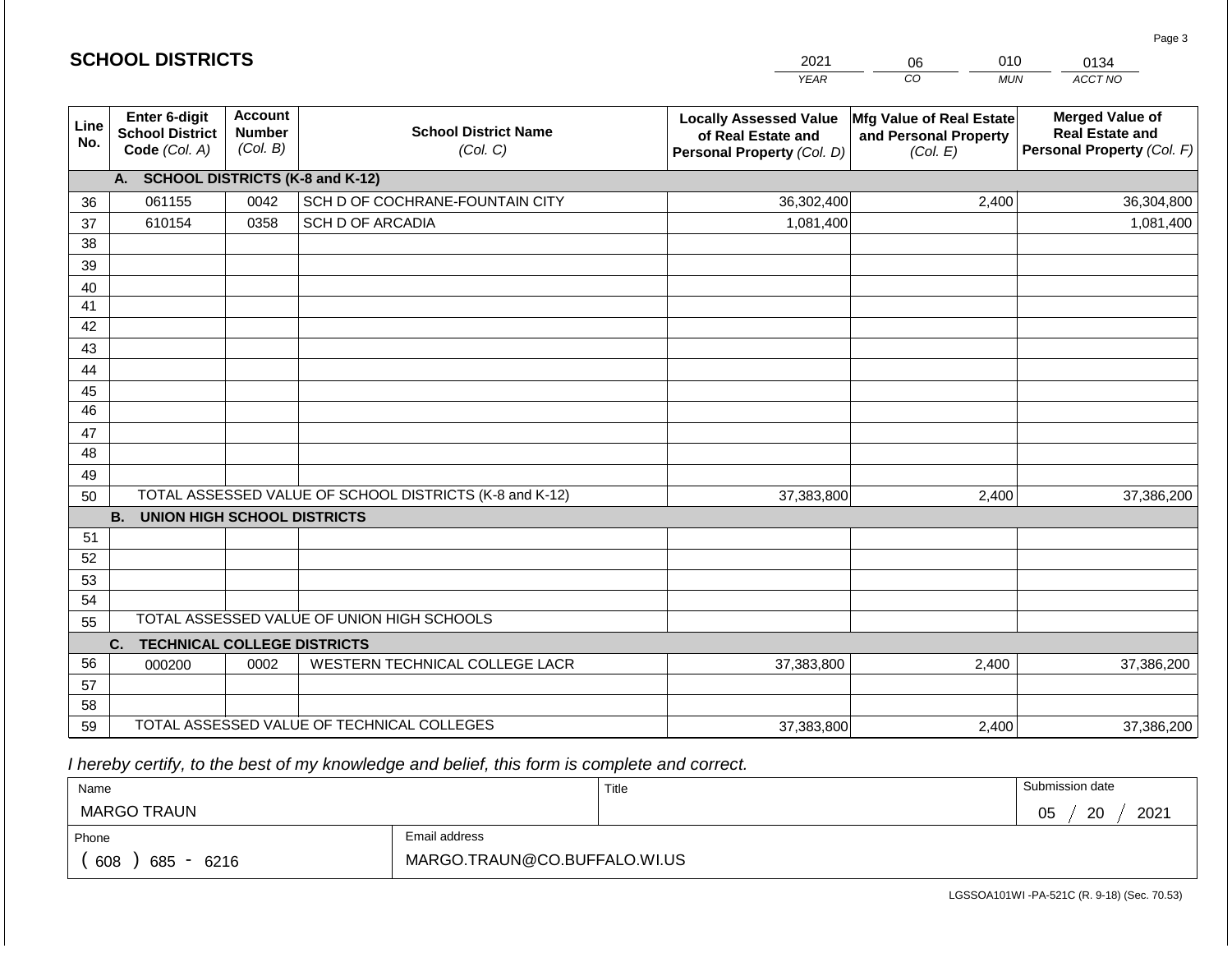- Each municipality's SOA is completed after the Board of Review and includes any changes made to the locally assessed values, under state law (sec. 70.53, Wis. Stats.)
- The Wisconsin Department of Revenue (DOR) merges the locally assessed values with the state assessed manufacturing values
- DOR provides the information regarding district names and codes. If a district is not listed, contact DOR.

Note: If you submit an amended SOA to DOR after your municipality's SOA is equated and posted to our website, we will process the SOA. However, DOR will not recalculate the *aggregate ratio or update the final SOA posted on our website. You should use the corrected values to calculate your tax rates.*

### **Page 1: Real Estate and Personal Property**

- Lines 1-9 assessed real estate values, parcel counts and acres by classification
- Lines 10-15 assessed personal property values and number of accounts by class
- Line 16 aggregate assessed value of all property subject to general property; use to calculate tax rates. Note: This line equals the total assessed value of K-8 and K-12 school districts (Line 50) and total assessed value of technical colleges (Line 59).
- Remarks assessment ratio used to calculate estimated fair market value on property tax bills

### **Page 2: Forest Crop, Other Exempt Land and Special Districts**

- Lines 18-21 private forest crop and managed forest lands assessed values
- Line  $22 -$  tax exempt land acres
- Line 23 prior years assessed value of omitted property under sec. 70.44 and correction of errors under sec. 70.43 shown by locally assessed or manufacturing real estate and personal property. Note: If there is an amount on this line, report the corresponding tax in the Statement of Taxes, Sections J or K.
- Lines 24-35 special district assessed values. These values are used to calculate tax rates for the special districts.

### **Page 3: School Districts**

- Lines 36-50 school districts (K-8 and K-12) assessed values. These values are used to calculate tax rates for school districts.
- Lines 51-55 union high school district assessed values. These values are used to calculate tax rates for union high school districts.
- Lines 56-59 technical college assessed values. These values are used to calculate tax rates for technical colleges.

If you have questions: Email: lgs@wisconsin.gov

 Phone: (608) 266-2569 or (608) 264-6892 Fax: (608) 264-6887

CARRIE VENNER<br>TOWN OF CROSS<br>S3173 COUNTY ROAD M FOUNTAIN CITY, WI 54629 FOUNTAIN CITY, WI 54629S3173 COUNTY ROAD M TOWN OF CROSS CARRIE VENNER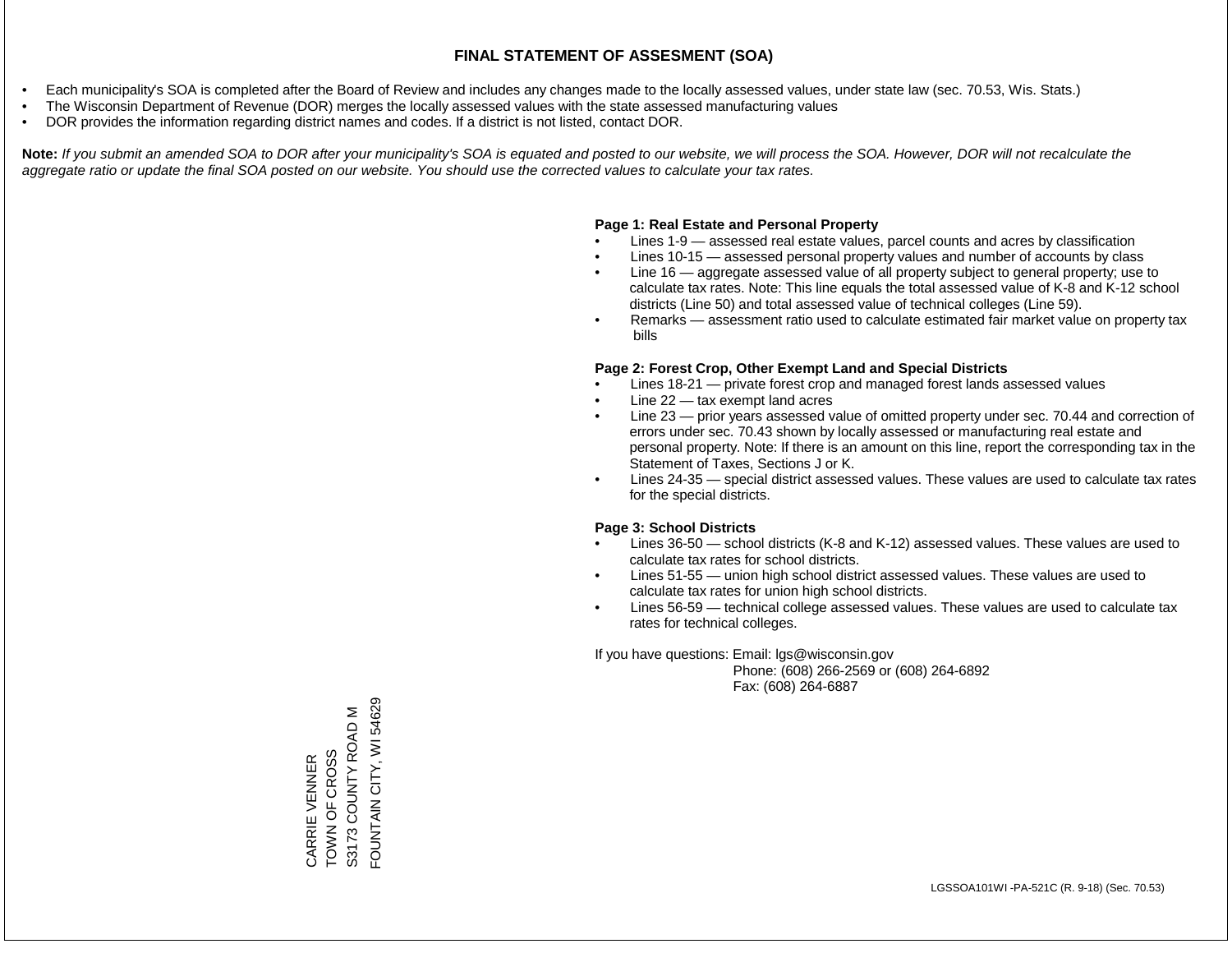|                | <b>FINAL - EQUATED</b><br><b>STATEMENT OF ASSESSMENT FOR 2021</b>                                                                                                                            |                                              |                          | 06                               | 012                          | 0135                    | This is an Amended Return | Page 1              |
|----------------|----------------------------------------------------------------------------------------------------------------------------------------------------------------------------------------------|----------------------------------------------|--------------------------|----------------------------------|------------------------------|-------------------------|---------------------------|---------------------|
|                |                                                                                                                                                                                              |                                              |                          | CO                               | <b>MUN</b>                   | ACCT NO                 |                           |                     |
|                | <b>FOR</b><br>TOWN OF                                                                                                                                                                        | OF.                                          | <b>DOVER</b>             |                                  | <b>BUFFALO COUNTY</b>        |                         |                           |                     |
|                | Town - Village - City                                                                                                                                                                        |                                              | <b>Municipality Name</b> |                                  | <b>County Name</b>           |                         |                           |                     |
|                | <b>REAL ESTATE</b>                                                                                                                                                                           |                                              |                          | PARCEL COUNT                     | NO. OF ACRES                 | <b>VALUE OF</b>         | <b>VALUE OF</b>           | TOTAL VALUE OF LAND |
| Line<br>No.    |                                                                                                                                                                                              | (See Lines 18 - 22 for<br>other Real Estate) |                          | <b>TOTAL LAND   IMPROVEMENTS</b> | <b>WHOLE</b><br>NUMBERS ONLY | <b>LAND</b>             | <b>IMPROVEMENTS</b>       | AND IMPROVEMENTS    |
|                |                                                                                                                                                                                              |                                              | (Col. A)                 | (Col. B)                         | (Col. C)                     | (Col. D)                | (Col. E)                  | (Col. F)            |
| -1             | <b>RESIDENTIAL - Class 1</b>                                                                                                                                                                 |                                              | 189                      | 169                              | 415                          | 2,918,500               | 14,945,900                | 17,864,400          |
| 2              | <b>COMMERCIAL - Class 2</b>                                                                                                                                                                  |                                              | 8                        |                                  | 3<br>26                      | 113,300                 | 216,500                   | 329,800             |
| 3              | <b>MANUFACTURING - Class 3</b>                                                                                                                                                               |                                              | $\mathbf{1}$             |                                  | $\mathbf 0$<br>55            | 157,400                 | 0                         | 157,400             |
| 4              | <b>AGRICULTURAL - Class 4</b>                                                                                                                                                                |                                              | 664                      |                                  | 13,910                       | 1,685,118               |                           | 1,685,118           |
| 5              | UNDEVELOPED - Class 5                                                                                                                                                                        |                                              | 310                      |                                  | 1,614                        | 1,663,000               |                           | 1,663,000           |
| 6              | <b>AGRICULTURAL FOREST - Class 5m</b>                                                                                                                                                        |                                              | 267                      |                                  | 2,801                        | 4,151,500               |                           | 4,151,500           |
| $\overline{7}$ | FOREST LANDS - Class 6                                                                                                                                                                       |                                              | 78                       |                                  | 721                          | 1,987,300               |                           | 1,987,300           |
| 8              | OTHER - Class 7                                                                                                                                                                              |                                              | 96                       | 116                              | 197                          | 1,249,000               | 6,038,800                 | 7,287,800           |
| 9              | TOTAL - ALL COLUMNS                                                                                                                                                                          |                                              | 1,613                    | 288                              | 19,739                       | 13,925,118              | 21,201,200                | 35,126,318          |
| 10             | NUMBER OF PERSONAL PROPERTY ACCOUNTS IN ROLL                                                                                                                                                 |                                              |                          |                                  | 5                            | <b>LOCALLY ASSESSED</b> | <b>MANUFACTURING</b>      | <b>MERGED</b>       |
| 11             | BOATS AND OTHER WATERCRAFT NOT EXEMPT - Code 1                                                                                                                                               |                                              |                          |                                  |                              | 0                       | $\mathbf{0}$              | 0                   |
| 12             | MACHINERY, TOOLS AND PATTERNS - Code 2                                                                                                                                                       |                                              |                          |                                  |                              |                         | 39,900                    | 39,900              |
| 13             | FURNITURE, FIXTURES AND EQUIPMENT - Code 3                                                                                                                                                   |                                              |                          |                                  |                              | 1,200                   | 0                         | 1,200               |
| 14             | ALL OTHER PERSONAL PROPERTY NOT EXEMPT - Codes 4A, 4B, 4C                                                                                                                                    |                                              |                          |                                  |                              | 31,000                  | 100                       | 31,100              |
| 15             | TOTAL OF PERSONAL PROPERTY NOT EXEMPT (Total of Lines 11-14)                                                                                                                                 |                                              | 32,200                   | 40,000                           | 72,200                       |                         |                           |                     |
| 16             | AGGREGATE ASSESSED VALUE OF ALL PROPERTY SUBJECT TO THE GENERAL PROPERTY TAX (Total of Lines 9F and 15F)<br>MUST EQUAL TOTAL VALUE OF THE SCHOOL DISTRICTS (K-12 PLUS K-8) - Line 50, Col. F | 35,198,518                                   |                          |                                  |                              |                         |                           |                     |
| 17             | <b>BOARD OF REVIEW</b>                                                                                                                                                                       |                                              |                          |                                  | Telephone #                  |                         |                           |                     |
|                | DATE OF FINAL ADJOURNMENT                                                                                                                                                                    |                                              | 07/12/2021               |                                  | <b>KEVIN IRWIN</b>           |                         |                           | (715) 836-0966      |

The Assessment Ratio to be used in calculating the estimated Fair Market Value on tax bills for this tax district is .857948343

This ratio should be used to convert assessed values to "Calculate Equalized Values" in Step 1 of the Lottery and Gaming Credit Calculations.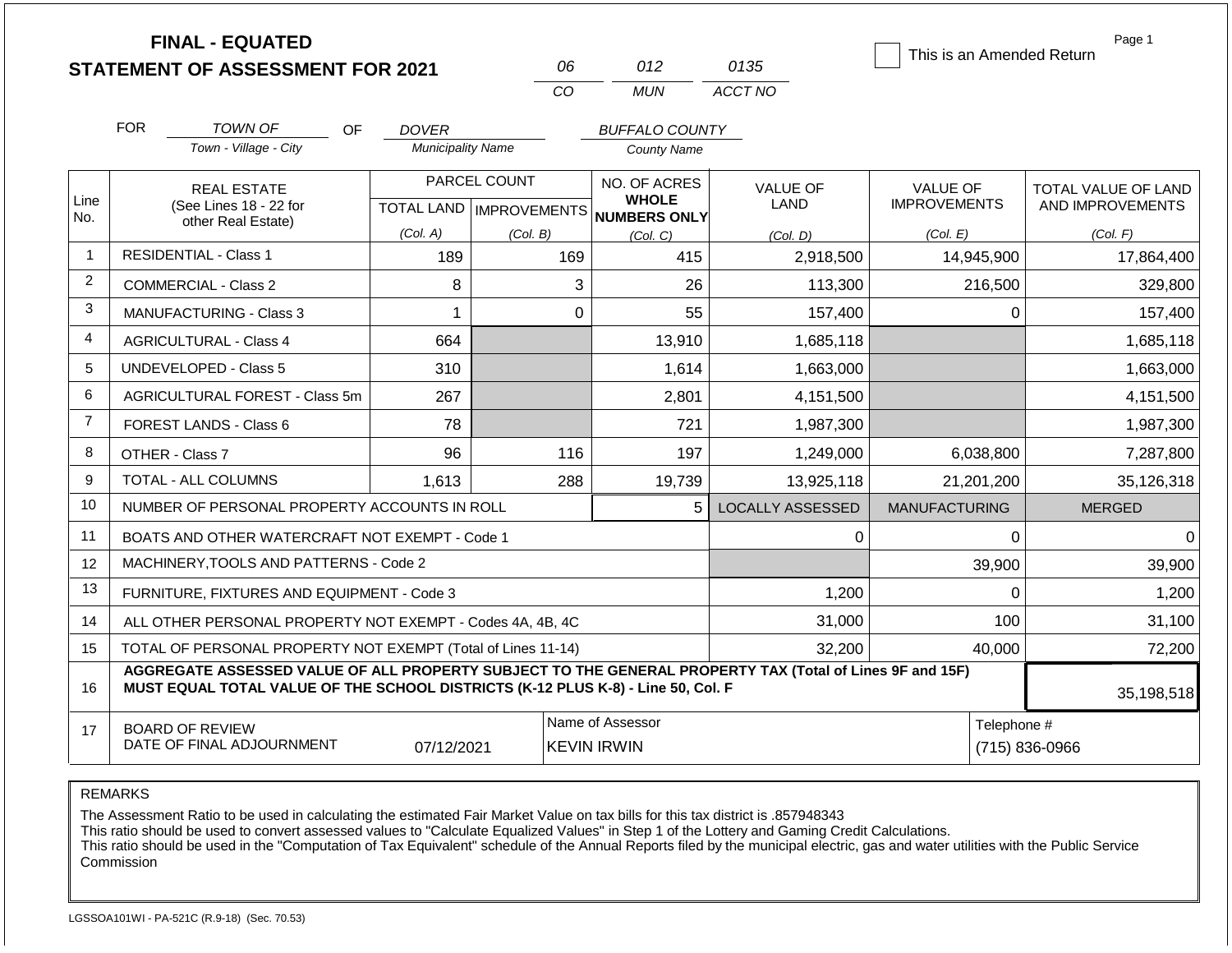2021 06 012 0135

FOREST LANDS (Line 7) and FOREST CROPS (in this section) - are **NOT** the same *YEAR CO MUN ACCT NO*

|    |                                                                                                             | Private Forest Crop - Reg Class @ 10¢ per acre |  | Private Forest Crop - Reg Class @ \$2.52 per acre                              |                                               |                                    |                 |                                                                    |               |                                                                                                    |
|----|-------------------------------------------------------------------------------------------------------------|------------------------------------------------|--|--------------------------------------------------------------------------------|-----------------------------------------------|------------------------------------|-----------------|--------------------------------------------------------------------|---------------|----------------------------------------------------------------------------------------------------|
|    | (a) PARCELS                                                                                                 | (b) ACRES                                      |  | (c) ASSESSED VALUE                                                             |                                               | (d) PARCELS                        |                 | (e) ACRES                                                          |               | (f) ASSESSED VALUE                                                                                 |
| 18 |                                                                                                             |                                                |  |                                                                                |                                               |                                    |                 |                                                                    |               |                                                                                                    |
|    |                                                                                                             |                                                |  |                                                                                |                                               |                                    |                 |                                                                    |               |                                                                                                    |
|    |                                                                                                             |                                                |  | Private Forest Crop - Special Class @ 20¢ per acre                             |                                               | (d) PARCELS                        |                 | (e) ACRES                                                          |               | Entered Before 2005 Managed Forest - Ferrous Mining CLOSED @ \$7.87 per acre<br>(f) ASSESSED VALUE |
| 19 |                                                                                                             | (b) ACRES<br>(a) PARCELS                       |  | (c) ASSESSED VALUE                                                             |                                               |                                    |                 |                                                                    |               |                                                                                                    |
|    |                                                                                                             |                                                |  |                                                                                |                                               |                                    |                 |                                                                    |               |                                                                                                    |
|    |                                                                                                             |                                                |  |                                                                                | Entered Before 2005 Managed Forest - CLOSED @ |                                    | \$1.75 per acre |                                                                    |               |                                                                                                    |
| 20 | Entered Before 2005 Managed Forest - OPEN @ 74 ¢ per acre<br>(a) PARCELS<br>(b) ACRES<br>(c) ASSESSED VALUE |                                                |  |                                                                                |                                               | (d) PARCELS                        |                 | (e) ACRES                                                          |               | (f) ASSESSED VALUE                                                                                 |
|    |                                                                                                             |                                                |  |                                                                                |                                               |                                    |                 |                                                                    |               |                                                                                                    |
|    |                                                                                                             |                                                |  |                                                                                | 81                                            |                                    | 1,945.65        |                                                                    | 4,228,300     |                                                                                                    |
|    | Entered After 2004 Managed Forest - OPEN @ \$2.04 per acre                                                  |                                                |  |                                                                                |                                               |                                    |                 | Entered After 2004 Managed Forest - CLOSED @ \$ 10.20 per acre     |               |                                                                                                    |
| 21 | (a) PARCELS                                                                                                 | (b) ACRES                                      |  | (c) ASSESSED VALUE                                                             |                                               | (d) PARCELS                        |                 | (e) ACRES                                                          |               | (f) ASSESSED VALUE                                                                                 |
|    |                                                                                                             |                                                |  |                                                                                |                                               |                                    |                 |                                                                    |               |                                                                                                    |
|    |                                                                                                             |                                                |  |                                                                                |                                               | 76                                 |                 | 1,529.54                                                           |               | 4,015,300                                                                                          |
|    | (a) County Forest Cropland Acres                                                                            |                                                |  | (b) Federal Acres<br>(c) State Acres                                           |                                               | (d) County (NOT FOREST CROP) Acres |                 |                                                                    |               | (e) Other Acres                                                                                    |
| 22 |                                                                                                             |                                                |  |                                                                                |                                               |                                    |                 |                                                                    |               |                                                                                                    |
|    |                                                                                                             |                                                |  |                                                                                |                                               | 5.65                               |                 | 3.55                                                               |               | 47.45                                                                                              |
|    |                                                                                                             |                                                |  | Assessed Value of Omitted Property From Prior Years (Sec. 70.44)               |                                               |                                    |                 | Assessed Value of Sec. 70.43 Corrections of Errors by Assessors    |               |                                                                                                    |
|    |                                                                                                             | (a) REAL ESTATE                                |  | (b) PERSONAL                                                                   |                                               |                                    |                 | (c1) REAL ESTATE                                                   |               | (c2) PERSONAL                                                                                      |
| 23 |                                                                                                             |                                                |  |                                                                                |                                               |                                    |                 |                                                                    |               |                                                                                                    |
|    |                                                                                                             |                                                |  | Manufacturing Equated Value of Omitted Property From Prior Years (Sec. 70.995) |                                               |                                    |                 | Mfg. Equated Value of Sec.70.43 Corrections of Errors by Assessors |               |                                                                                                    |
|    |                                                                                                             | (d) REAL ESTATE                                |  | (e) PERSONAL                                                                   |                                               |                                    |                 | (f1) REAL ESTATE                                                   | (f2) PERSONAL |                                                                                                    |
|    |                                                                                                             |                                                |  |                                                                                |                                               |                                    |                 |                                                                    |               |                                                                                                    |
|    |                                                                                                             |                                                |  |                                                                                |                                               |                                    |                 |                                                                    |               |                                                                                                    |

## **SPECIAL DISTRICTS**

| Line<br>No. | Enter 6-digit<br>Special District<br>Code (Col. A) | <b>Account</b><br><b>Number</b><br>(Col. B) | <b>Special District Name</b><br>(Col. C) | <b>Locally Assessed Value</b><br>of Real Estate and<br><b>Personal Property (Col. D)</b> | Mfg Value of Real Estate<br>and Personal Property<br>(Col. E) | <b>Merged Value of</b><br><b>Real Estate and</b><br>Personal Property (Col. F) |
|-------------|----------------------------------------------------|---------------------------------------------|------------------------------------------|------------------------------------------------------------------------------------------|---------------------------------------------------------------|--------------------------------------------------------------------------------|
| 24          |                                                    |                                             |                                          |                                                                                          |                                                               |                                                                                |
| 25          |                                                    |                                             |                                          |                                                                                          |                                                               |                                                                                |
| 26          |                                                    |                                             |                                          |                                                                                          |                                                               |                                                                                |
| 27          |                                                    |                                             |                                          |                                                                                          |                                                               |                                                                                |
| 28          |                                                    |                                             |                                          |                                                                                          |                                                               |                                                                                |
| 29          |                                                    |                                             |                                          |                                                                                          |                                                               |                                                                                |
| 30          |                                                    |                                             |                                          |                                                                                          |                                                               |                                                                                |
| 31          |                                                    |                                             |                                          |                                                                                          |                                                               |                                                                                |
| 32          |                                                    |                                             |                                          |                                                                                          |                                                               |                                                                                |
| 33          |                                                    |                                             |                                          |                                                                                          |                                                               |                                                                                |
| 34          |                                                    |                                             |                                          |                                                                                          |                                                               |                                                                                |
| 35          |                                                    |                                             |                                          |                                                                                          |                                                               |                                                                                |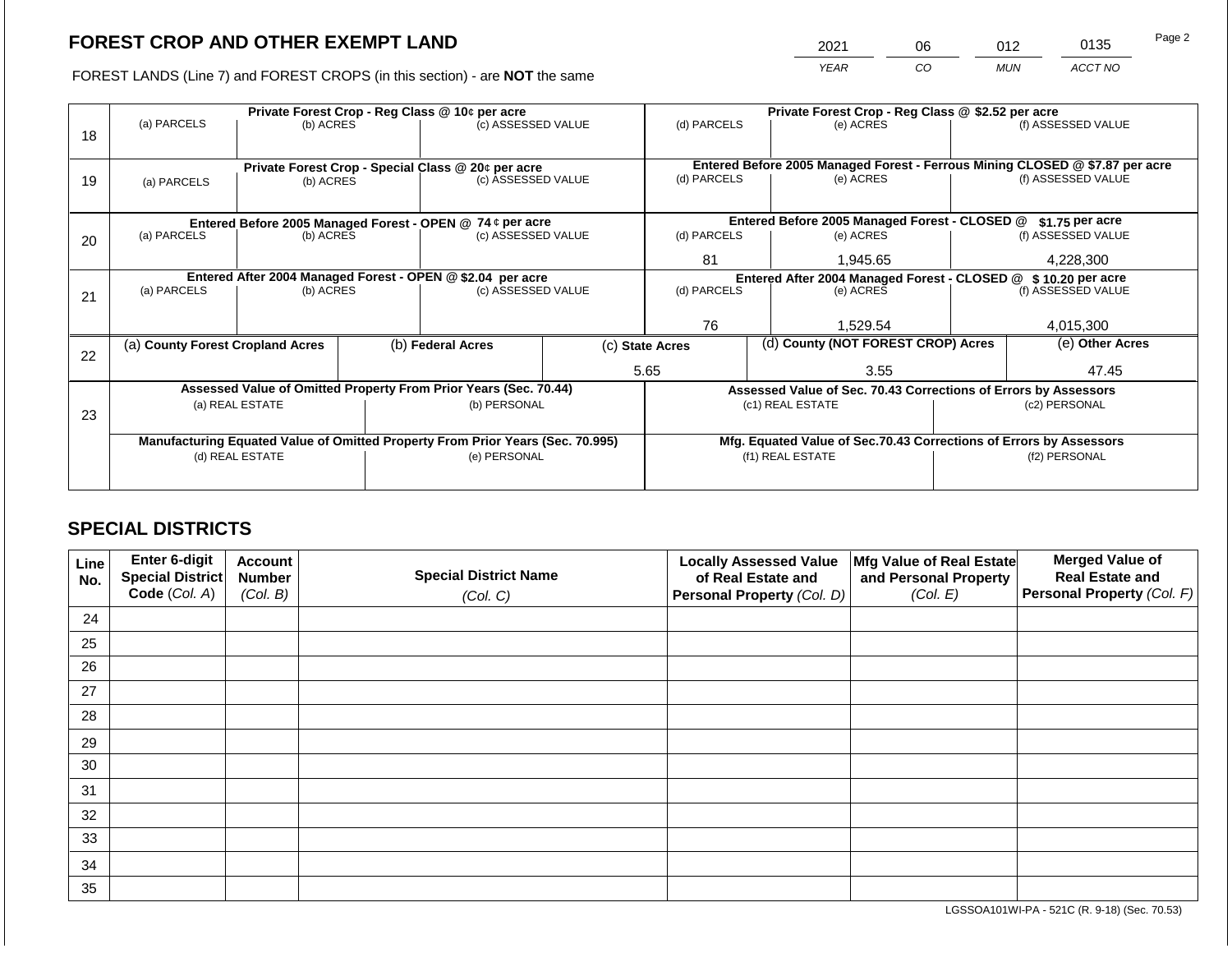#### *YEAR*   $\overline{co}$ *MUN ACCT NO*  0135 **Line No. Enter 6-digit School District Code** *(Col. A)* **Account Number** *(Col. B)* **School District Name** *(Col. C)* **Locally Assessed Value of Real Estate and Personal Property** *(Col. D)* **Mfg Value of Real Estate and Personal Property** *(Col. E)* **Merged Value of Real Estate and Personal Property** *(Col. F)* **A. SCHOOL DISTRICTS (K-8 and K-12)** 36 37 38 39 40 41 42 43 44 45 46 47 48 49 50 TOTAL ASSESSED VALUE OF SCHOOL DISTRICTS (K-8 and K-12) **B. UNION HIGH SCHOOL DISTRICTS** 51 52 53 54 55 **C. TECHNICAL COLLEGE DISTRICTS** 56 57 58 59 TOTAL ASSESSED VALUE OF TECHNICAL COLLEGES TOTAL ASSESSED VALUE OF UNION HIGH SCHOOLS 062142 0043 SCH D OF GILMANTON 35,001,118 35,001,118 000100 | 0001 | CHIPPEWA VALLEY TECHNICAL COLLEGE EAUC 35,001,118 197,400 35,198,518 197,400 35,198,518 197,400 35,198,518 35,001,118 197,400 35,001,118

 *I hereby certify, to the best of my knowledge and belief, this form is complete and correct.*

| Name                              |                              | Title | Submission date  |
|-----------------------------------|------------------------------|-------|------------------|
| MARGO TRAUN, REAL PROPERTY LISTER |                              |       | 12<br>2021<br>07 |
| Phone                             | Email address                |       |                  |
| 608<br>685<br>6216<br>$\sim$      | MARGO.TRAUN@CO.BUFFALO.WI.US |       |                  |

LGSSOA101WI -PA-521C (R. 9-18) (Sec. 70.53)

Page 3

|  | <b>SCHOOL DISTRICTS</b> |
|--|-------------------------|
|--|-------------------------|

2021 06 012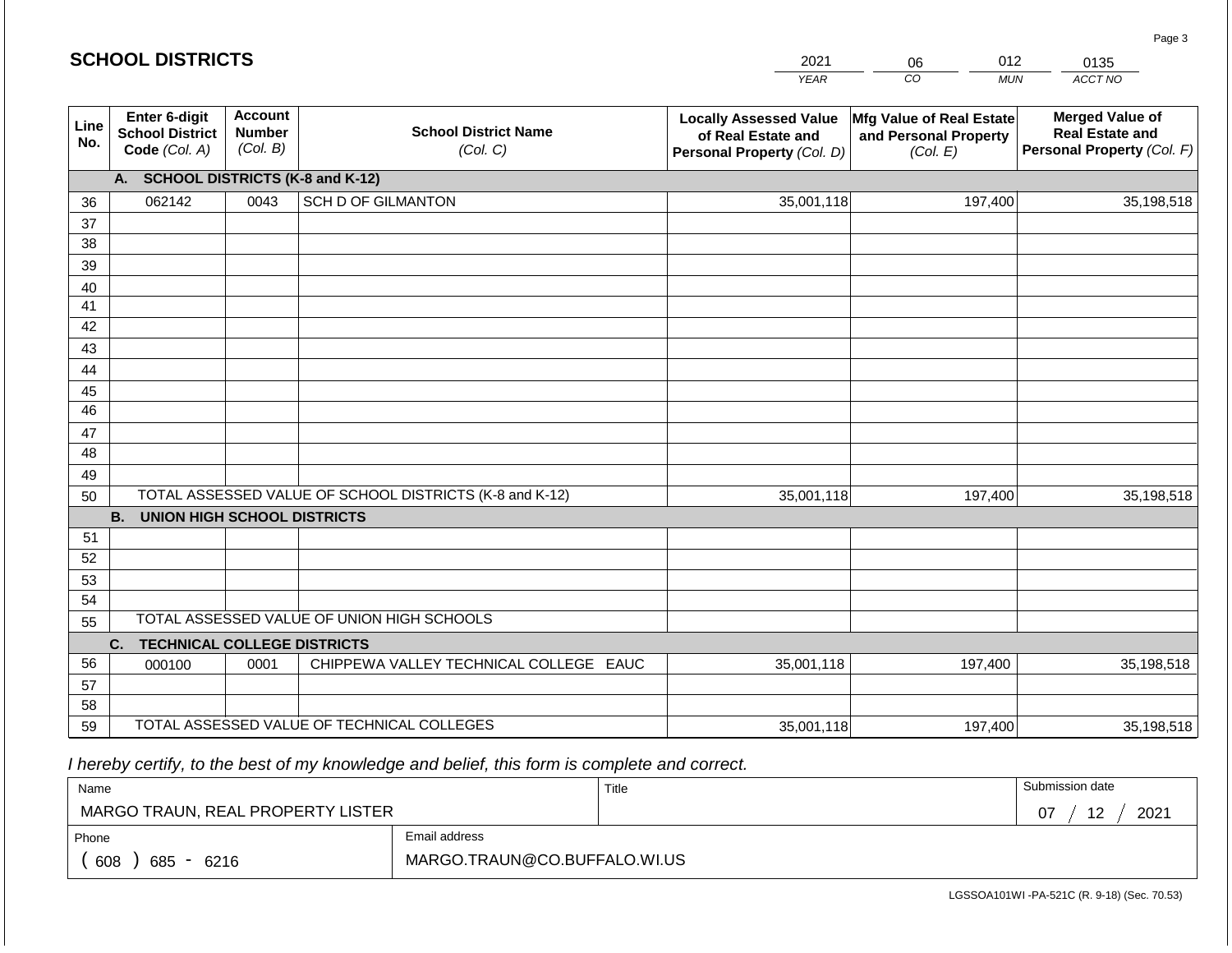- Each municipality's SOA is completed after the Board of Review and includes any changes made to the locally assessed values, under state law (sec. 70.53, Wis. Stats.)
- The Wisconsin Department of Revenue (DOR) merges the locally assessed values with the state assessed manufacturing values
- DOR provides the information regarding district names and codes. If a district is not listed, contact DOR.

Note: If you submit an amended SOA to DOR after your municipality's SOA is equated and posted to our website, we will process the SOA. However, DOR will not recalculate the *aggregate ratio or update the final SOA posted on our website. You should use the corrected values to calculate your tax rates.*

### **Page 1: Real Estate and Personal Property**

- Lines 1-9 assessed real estate values, parcel counts and acres by classification
- Lines 10-15 assessed personal property values and number of accounts by class
- Line 16 aggregate assessed value of all property subject to general property; use to calculate tax rates. Note: This line equals the total assessed value of K-8 and K-12 school districts (Line 50) and total assessed value of technical colleges (Line 59).
- Remarks assessment ratio used to calculate estimated fair market value on property tax bills

### **Page 2: Forest Crop, Other Exempt Land and Special Districts**

- Lines 18-21 private forest crop and managed forest lands assessed values
- Line  $22 -$  tax exempt land acres
- Line 23 prior years assessed value of omitted property under sec. 70.44 and correction of errors under sec. 70.43 shown by locally assessed or manufacturing real estate and personal property. Note: If there is an amount on this line, report the corresponding tax in the Statement of Taxes, Sections J or K.
- Lines 24-35 special district assessed values. These values are used to calculate tax rates for the special districts.

### **Page 3: School Districts**

- Lines 36-50 school districts (K-8 and K-12) assessed values. These values are used to calculate tax rates for school districts.
- Lines 51-55 union high school district assessed values. These values are used to calculate tax rates for union high school districts.
- Lines 56-59 technical college assessed values. These values are used to calculate tax rates for technical colleges.

If you have questions: Email: lgs@wisconsin.gov

 Phone: (608) 266-2569 or (608) 264-6892 Fax: (608) 264-6887

NDEPENDENCE, WI 54747 INDEPENDENCE, WI 54747JENNIFER SEVERSON<br>TOWN OF DOVER<br>5891 COUNTY RD BB JENNIFER SEVERSON 5891 COUNTY RD BB TOWN OF DOVER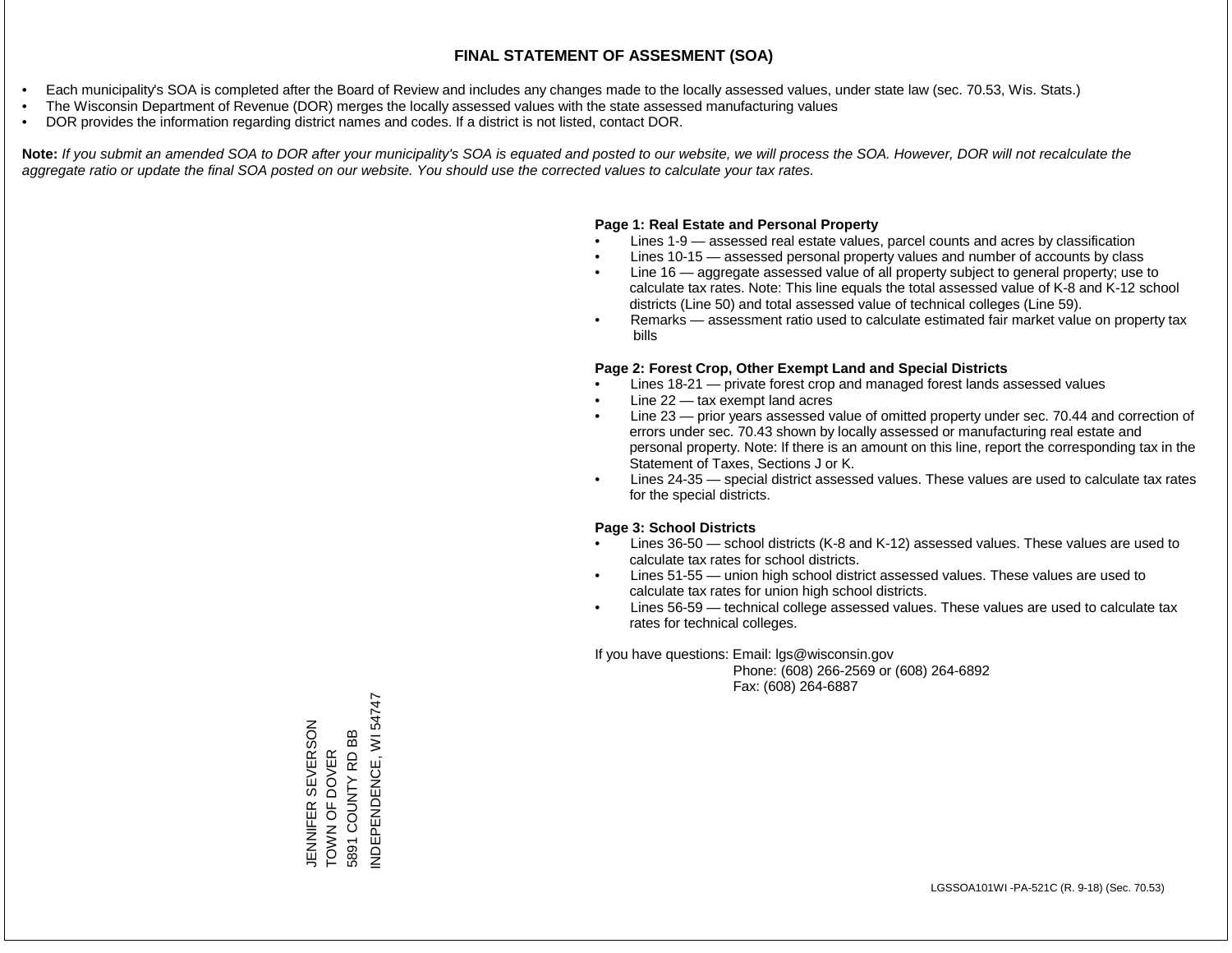|                | <b>FINAL - EQUATED</b><br><b>STATEMENT OF ASSESSMENT FOR 2021</b>                                                                                                                            |                                   | 06             | 014                                             | 0136                    | This is an Amended Return              | Page 1                                  |
|----------------|----------------------------------------------------------------------------------------------------------------------------------------------------------------------------------------------|-----------------------------------|----------------|-------------------------------------------------|-------------------------|----------------------------------------|-----------------------------------------|
|                |                                                                                                                                                                                              |                                   | CO             | <b>MUN</b>                                      | ACCT NO                 |                                        |                                         |
|                | <b>FOR</b><br><b>TOWN OF</b><br>OF                                                                                                                                                           | <b>GILMANTON</b>                  |                | <b>BUFFALO COUNTY</b>                           |                         |                                        |                                         |
|                | Town - Village - City                                                                                                                                                                        | <b>Municipality Name</b>          |                | <b>County Name</b>                              |                         |                                        |                                         |
| Line           | <b>REAL ESTATE</b><br>(See Lines 18 - 22 for                                                                                                                                                 |                                   | PARCEL COUNT   | NO. OF ACRES<br><b>WHOLE</b>                    | <b>VALUE OF</b><br>LAND | <b>VALUE OF</b><br><b>IMPROVEMENTS</b> | TOTAL VALUE OF LAND<br>AND IMPROVEMENTS |
| No.            | other Real Estate)                                                                                                                                                                           | (Col. A)                          | (Col. B)       | TOTAL LAND MPROVEMENTS NUMBERS ONLY<br>(Col, C) | (Col. D)                | (Col. E)                               | (Col. F)                                |
| $\mathbf{1}$   | <b>RESIDENTIAL - Class 1</b>                                                                                                                                                                 | 189                               | 162            | 298                                             | 2,526,600               | 16,529,600                             | 19,056,200                              |
| $\overline{2}$ | <b>COMMERCIAL - Class 2</b>                                                                                                                                                                  | 21                                | 14             | 13                                              | 134,400                 | 805,600                                | 940,000                                 |
| 3              | MANUFACTURING - Class 3                                                                                                                                                                      | $\Omega$                          | $\overline{0}$ | $\overline{0}$                                  | 0                       | 0                                      | 0                                       |
| 4              | <b>AGRICULTURAL - Class 4</b>                                                                                                                                                                | 682                               |                | 11,948                                          | 1,941,200               |                                        | 1,941,200                               |
| 5              | <b>UNDEVELOPED - Class 5</b>                                                                                                                                                                 | 342                               |                | 2,028                                           | 1,871,125               |                                        | 1,871,125                               |
| 6              | <b>AGRICULTURAL FOREST - Class 5m</b>                                                                                                                                                        | 395                               |                | 4,328                                           | 8,564,900               |                                        | 8,564,900                               |
| $\overline{7}$ | FOREST LANDS - Class 6                                                                                                                                                                       | 98                                |                | 1,231                                           | 4,775,200               |                                        | 4,775,200                               |
| 8              | OTHER - Class 7                                                                                                                                                                              | 79                                | 75             | 187                                             | 1,152,000               | 7,531,300                              | 8,683,300                               |
| 9              | TOTAL - ALL COLUMNS                                                                                                                                                                          | 1,806                             | 251            | 20,033                                          | 20,965,425              | 24,866,500                             | 45,831,925                              |
| 10             | NUMBER OF PERSONAL PROPERTY ACCOUNTS IN ROLL                                                                                                                                                 |                                   |                | 9                                               | <b>LOCALLY ASSESSED</b> | <b>MANUFACTURING</b>                   | <b>MERGED</b>                           |
| 11             | BOATS AND OTHER WATERCRAFT NOT EXEMPT - Code 1                                                                                                                                               |                                   |                |                                                 | 0                       | 0                                      | ∩                                       |
| 12             | MACHINERY, TOOLS AND PATTERNS - Code 2                                                                                                                                                       |                                   |                |                                                 |                         | $\mathbf 0$                            | $\Omega$                                |
| 13             | FURNITURE, FIXTURES AND EQUIPMENT - Code 3                                                                                                                                                   |                                   |                |                                                 | 13,200                  | 0                                      | 13,200                                  |
| 14             | ALL OTHER PERSONAL PROPERTY NOT EXEMPT - Codes 4A, 4B, 4C                                                                                                                                    |                                   |                |                                                 | 1,300                   | 0                                      | 1,300                                   |
| 15             | TOTAL OF PERSONAL PROPERTY NOT EXEMPT (Total of Lines 11-14)                                                                                                                                 | 0                                 | 14,500         |                                                 |                         |                                        |                                         |
| 16             | AGGREGATE ASSESSED VALUE OF ALL PROPERTY SUBJECT TO THE GENERAL PROPERTY TAX (Total of Lines 9F and 15F)<br>MUST EQUAL TOTAL VALUE OF THE SCHOOL DISTRICTS (K-12 PLUS K-8) - Line 50, Col. F |                                   | 45,846,425     |                                                 |                         |                                        |                                         |
| 17             | <b>BOARD OF REVIEW</b><br>DATE OF FINAL ADJOURNMENT                                                                                                                                          | Telephone #<br>$(715) 836 - 0966$ |                |                                                 |                         |                                        |                                         |

The Assessment Ratio to be used in calculating the estimated Fair Market Value on tax bills for this tax district is 1.028237237

This ratio should be used to convert assessed values to "Calculate Equalized Values" in Step 1 of the Lottery and Gaming Credit Calculations.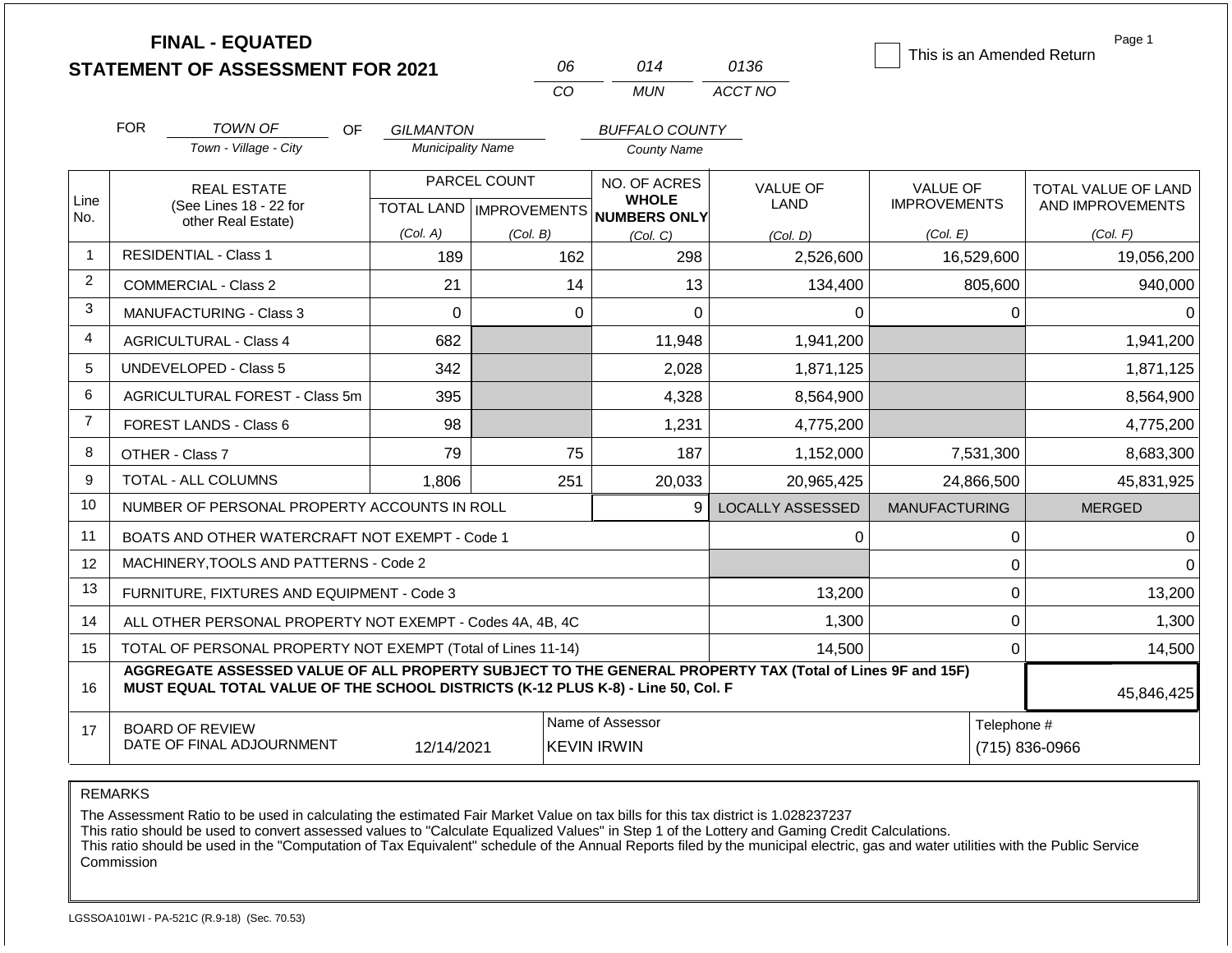2021 06 014 0136

FOREST LANDS (Line 7) and FOREST CROPS (in this section) - are **NOT** the same *YEAR CO MUN ACCT NO*

|    |                                                            |                                                             | Private Forest Crop - Reg Class @ \$2.52 per acre |                                                                                |                                                               |                                                                              |                    |                                                                    |                    |                    |
|----|------------------------------------------------------------|-------------------------------------------------------------|---------------------------------------------------|--------------------------------------------------------------------------------|---------------------------------------------------------------|------------------------------------------------------------------------------|--------------------|--------------------------------------------------------------------|--------------------|--------------------|
| 18 | (a) PARCELS                                                | Private Forest Crop - Reg Class @ 10¢ per acre<br>(b) ACRES |                                                   | (c) ASSESSED VALUE                                                             |                                                               | (d) PARCELS                                                                  |                    | (e) ACRES                                                          |                    | (f) ASSESSED VALUE |
|    |                                                            |                                                             |                                                   |                                                                                |                                                               |                                                                              |                    |                                                                    |                    |                    |
|    |                                                            |                                                             |                                                   | Private Forest Crop - Special Class @ 20¢ per acre                             |                                                               | Entered Before 2005 Managed Forest - Ferrous Mining CLOSED @ \$7.87 per acre |                    |                                                                    |                    |                    |
| 19 | (b) ACRES<br>(a) PARCELS                                   |                                                             | (c) ASSESSED VALUE                                |                                                                                | (d) PARCELS                                                   |                                                                              | (e) ACRES          |                                                                    | (f) ASSESSED VALUE |                    |
|    |                                                            |                                                             |                                                   |                                                                                |                                                               |                                                                              |                    |                                                                    |                    |                    |
|    |                                                            |                                                             |                                                   | Entered Before 2005 Managed Forest - OPEN @ 74 ¢ per acre                      |                                                               |                                                                              |                    | Entered Before 2005 Managed Forest - CLOSED @                      |                    | $$1.75$ per acre   |
| 20 | (a) PARCELS<br>(c) ASSESSED VALUE<br>(b) ACRES             |                                                             | (d) PARCELS                                       |                                                                                | (e) ACRES                                                     |                                                                              | (f) ASSESSED VALUE |                                                                    |                    |                    |
|    |                                                            |                                                             |                                                   |                                                                                | 69                                                            |                                                                              | 1,419.43           |                                                                    | 3,991,800          |                    |
|    | Entered After 2004 Managed Forest - OPEN @ \$2.04 per acre |                                                             |                                                   |                                                                                | Entered After 2004 Managed Forest - CLOSED @ \$10.20 per acre |                                                                              |                    |                                                                    |                    |                    |
| 21 | (a) PARCELS                                                | (b) ACRES                                                   |                                                   | (c) ASSESSED VALUE                                                             |                                                               | (d) PARCELS                                                                  |                    | (e) ACRES                                                          |                    | (f) ASSESSED VALUE |
|    |                                                            |                                                             |                                                   |                                                                                |                                                               |                                                                              |                    |                                                                    |                    |                    |
|    |                                                            |                                                             |                                                   |                                                                                |                                                               | 80                                                                           |                    | 1,880.3                                                            |                    | 5,660,800          |
| 22 | (a) County Forest Cropland Acres                           |                                                             |                                                   | (b) Federal Acres                                                              |                                                               | (c) State Acres                                                              |                    | (d) County (NOT FOREST CROP) Acres                                 |                    | (e) Other Acres    |
|    |                                                            |                                                             |                                                   |                                                                                |                                                               | 3.5                                                                          |                    | 16.39                                                              |                    | 14.35              |
|    |                                                            |                                                             |                                                   | Assessed Value of Omitted Property From Prior Years (Sec. 70.44)               |                                                               |                                                                              |                    | Assessed Value of Sec. 70.43 Corrections of Errors by Assessors    |                    |                    |
|    |                                                            | (a) REAL ESTATE                                             |                                                   | (b) PERSONAL                                                                   |                                                               |                                                                              |                    | (c1) REAL ESTATE                                                   |                    | (c2) PERSONAL      |
| 23 |                                                            |                                                             |                                                   |                                                                                |                                                               |                                                                              |                    |                                                                    |                    |                    |
|    |                                                            |                                                             |                                                   | Manufacturing Equated Value of Omitted Property From Prior Years (Sec. 70.995) |                                                               |                                                                              |                    | Mfg. Equated Value of Sec.70.43 Corrections of Errors by Assessors |                    |                    |
|    | (d) REAL ESTATE                                            |                                                             |                                                   | (e) PERSONAL                                                                   |                                                               | (f1) REAL ESTATE                                                             |                    |                                                                    | (f2) PERSONAL      |                    |
|    |                                                            |                                                             |                                                   |                                                                                |                                                               |                                                                              |                    |                                                                    |                    |                    |
|    |                                                            |                                                             |                                                   |                                                                                |                                                               |                                                                              |                    |                                                                    |                    |                    |

## **SPECIAL DISTRICTS**

| Line<br>No. | Enter 6-digit<br><b>Special District</b><br>Code (Col. A) | <b>Account</b><br><b>Number</b><br>(Col. B) | <b>Special District Name</b><br>(Col. C) | <b>Locally Assessed Value</b><br>of Real Estate and<br>Personal Property (Col. D) | Mfg Value of Real Estate<br>and Personal Property<br>(Col. E) | <b>Merged Value of</b><br><b>Real Estate and</b><br>Personal Property (Col. F) |
|-------------|-----------------------------------------------------------|---------------------------------------------|------------------------------------------|-----------------------------------------------------------------------------------|---------------------------------------------------------------|--------------------------------------------------------------------------------|
| 24          |                                                           |                                             |                                          |                                                                                   |                                                               |                                                                                |
|             |                                                           |                                             |                                          |                                                                                   |                                                               |                                                                                |
| 25          |                                                           |                                             |                                          |                                                                                   |                                                               |                                                                                |
| 26          |                                                           |                                             |                                          |                                                                                   |                                                               |                                                                                |
| 27          |                                                           |                                             |                                          |                                                                                   |                                                               |                                                                                |
| 28          |                                                           |                                             |                                          |                                                                                   |                                                               |                                                                                |
| 29          |                                                           |                                             |                                          |                                                                                   |                                                               |                                                                                |
| 30          |                                                           |                                             |                                          |                                                                                   |                                                               |                                                                                |
| 31          |                                                           |                                             |                                          |                                                                                   |                                                               |                                                                                |
| 32          |                                                           |                                             |                                          |                                                                                   |                                                               |                                                                                |
| 33          |                                                           |                                             |                                          |                                                                                   |                                                               |                                                                                |
| 34          |                                                           |                                             |                                          |                                                                                   |                                                               |                                                                                |
| 35          |                                                           |                                             |                                          |                                                                                   |                                                               |                                                                                |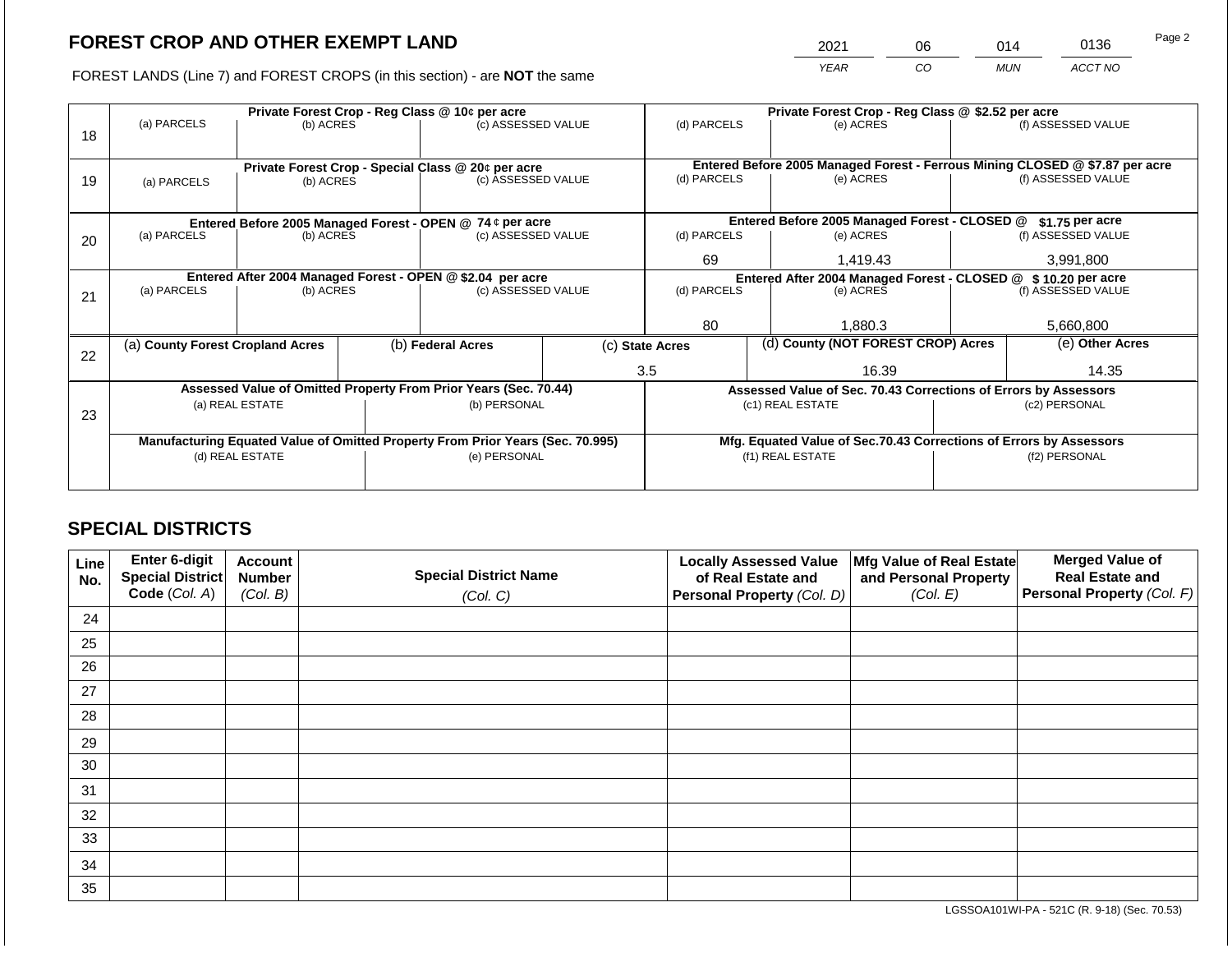|             | <b>SCHOOL DISTRICTS</b>                                  |                                             |                                                         | 2021                                                                              | 06                                                            | 014        | 0136                                                                           |
|-------------|----------------------------------------------------------|---------------------------------------------|---------------------------------------------------------|-----------------------------------------------------------------------------------|---------------------------------------------------------------|------------|--------------------------------------------------------------------------------|
|             |                                                          |                                             |                                                         | <b>YEAR</b>                                                                       | CO                                                            | <b>MUN</b> | ACCT NO                                                                        |
| Line<br>No. | Enter 6-digit<br><b>School District</b><br>Code (Col. A) | <b>Account</b><br><b>Number</b><br>(Col. B) | <b>School District Name</b><br>(Col. C)                 | <b>Locally Assessed Value</b><br>of Real Estate and<br>Personal Property (Col. D) | Mfg Value of Real Estate<br>and Personal Property<br>(Col. E) |            | <b>Merged Value of</b><br><b>Real Estate and</b><br>Personal Property (Col. F) |
|             | A. SCHOOL DISTRICTS (K-8 and K-12)                       |                                             |                                                         |                                                                                   |                                                               |            |                                                                                |
| 36          | 062142                                                   | 0043                                        | <b>SCH D OF GILMANTON</b>                               | 45,846,425                                                                        |                                                               |            | 45,846,425                                                                     |
| 37          |                                                          |                                             |                                                         |                                                                                   |                                                               |            |                                                                                |
| 38          |                                                          |                                             |                                                         |                                                                                   |                                                               |            |                                                                                |
| 39          |                                                          |                                             |                                                         |                                                                                   |                                                               |            |                                                                                |
| 40          |                                                          |                                             |                                                         |                                                                                   |                                                               |            |                                                                                |
| 41<br>42    |                                                          |                                             |                                                         |                                                                                   |                                                               |            |                                                                                |
| 43          |                                                          |                                             |                                                         |                                                                                   |                                                               |            |                                                                                |
| 44          |                                                          |                                             |                                                         |                                                                                   |                                                               |            |                                                                                |
| 45          |                                                          |                                             |                                                         |                                                                                   |                                                               |            |                                                                                |
| 46          |                                                          |                                             |                                                         |                                                                                   |                                                               |            |                                                                                |
| 47          |                                                          |                                             |                                                         |                                                                                   |                                                               |            |                                                                                |
| 48          |                                                          |                                             |                                                         |                                                                                   |                                                               |            |                                                                                |
| 49          |                                                          |                                             |                                                         |                                                                                   |                                                               |            |                                                                                |
| 50          |                                                          |                                             | TOTAL ASSESSED VALUE OF SCHOOL DISTRICTS (K-8 and K-12) | 45,846,425                                                                        |                                                               |            | 45,846,425                                                                     |
|             | <b>B. UNION HIGH SCHOOL DISTRICTS</b>                    |                                             |                                                         |                                                                                   |                                                               |            |                                                                                |
| 51          |                                                          |                                             |                                                         |                                                                                   |                                                               |            |                                                                                |
| 52          |                                                          |                                             |                                                         |                                                                                   |                                                               |            |                                                                                |
| 53          |                                                          |                                             |                                                         |                                                                                   |                                                               |            |                                                                                |
| 54          |                                                          |                                             | TOTAL ASSESSED VALUE OF UNION HIGH SCHOOLS              |                                                                                   |                                                               |            |                                                                                |
| 55          |                                                          |                                             |                                                         |                                                                                   |                                                               |            |                                                                                |
|             | <b>TECHNICAL COLLEGE DISTRICTS</b><br>C.                 |                                             |                                                         |                                                                                   |                                                               |            |                                                                                |
| 56<br>57    | 000100                                                   | 0001                                        | CHIPPEWA VALLEY TECHNICAL COLLEGE EAUC                  | 45,846,425                                                                        |                                                               |            | 45,846,425                                                                     |
| 58          |                                                          |                                             |                                                         |                                                                                   |                                                               |            |                                                                                |
| 59          |                                                          |                                             | TOTAL ASSESSED VALUE OF TECHNICAL COLLEGES              | 45,846,425                                                                        |                                                               |            | 45,846,425                                                                     |

| Name                         |                              | Title | Submission date |
|------------------------------|------------------------------|-------|-----------------|
| TINA ANIBAS COUNTY TREASURER |                              |       | 2021<br>14      |
| Phone                        | Email address                |       |                 |
| 608<br>685<br>6214<br>$\sim$ | TINA.ANIBAS@CO.BUFFALO.WI.US |       |                 |

Page 3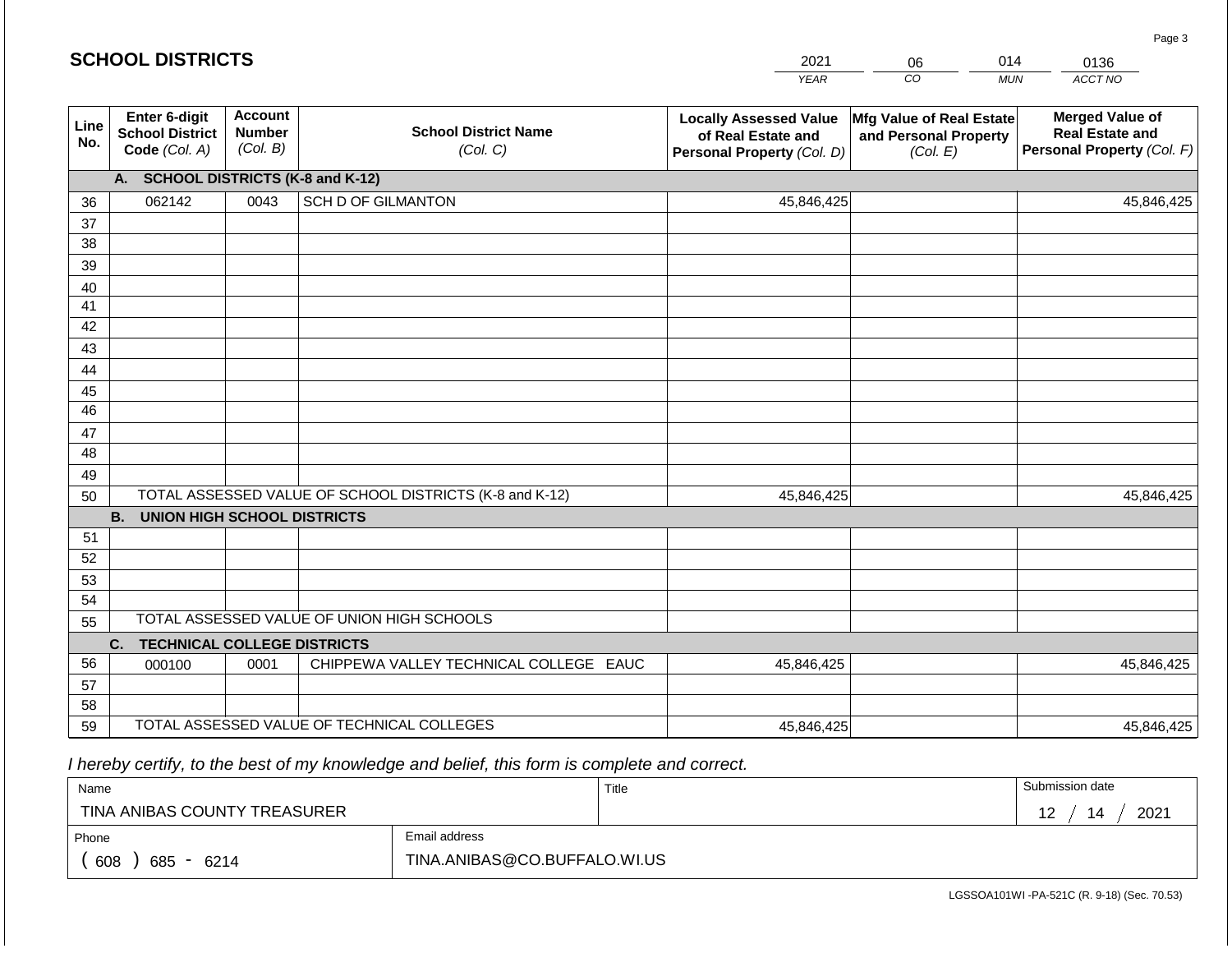- Each municipality's SOA is completed after the Board of Review and includes any changes made to the locally assessed values, under state law (sec. 70.53, Wis. Stats.)
- The Wisconsin Department of Revenue (DOR) merges the locally assessed values with the state assessed manufacturing values
- DOR provides the information regarding district names and codes. If a district is not listed, contact DOR.

Note: If you submit an amended SOA to DOR after your municipality's SOA is equated and posted to our website, we will process the SOA. However, DOR will not recalculate the *aggregate ratio or update the final SOA posted on our website. You should use the corrected values to calculate your tax rates.*

### **Page 1: Real Estate and Personal Property**

- Lines 1-9 assessed real estate values, parcel counts and acres by classification
- Lines 10-15 assessed personal property values and number of accounts by class
- Line 16 aggregate assessed value of all property subject to general property; use to calculate tax rates. Note: This line equals the total assessed value of K-8 and K-12 school districts (Line 50) and total assessed value of technical colleges (Line 59).
- Remarks assessment ratio used to calculate estimated fair market value on property tax bills

### **Page 2: Forest Crop, Other Exempt Land and Special Districts**

- Lines 18-21 private forest crop and managed forest lands assessed values
- Line  $22 -$  tax exempt land acres
- Line 23 prior years assessed value of omitted property under sec. 70.44 and correction of errors under sec. 70.43 shown by locally assessed or manufacturing real estate and personal property. Note: If there is an amount on this line, report the corresponding tax in the Statement of Taxes, Sections J or K.
- Lines 24-35 special district assessed values. These values are used to calculate tax rates for the special districts.

### **Page 3: School Districts**

- Lines 36-50 school districts (K-8 and K-12) assessed values. These values are used to calculate tax rates for school districts.
- Lines 51-55 union high school district assessed values. These values are used to calculate tax rates for union high school districts.
- Lines 56-59 technical college assessed values. These values are used to calculate tax rates for technical colleges.

If you have questions: Email: lgs@wisconsin.gov

 Phone: (608) 266-2569 or (608) 264-6892 Fax: (608) 264-6887

VIONDOVI, WI 54755 - 8309 MONDOVI, WI 54755 - 8309ZOLN VALIO LO NANOL TOWN OF GILMANTON ESSICA LISOWSKI S783 PFUND ROAD JESSICA LISOWSKI S783 PFUND ROAD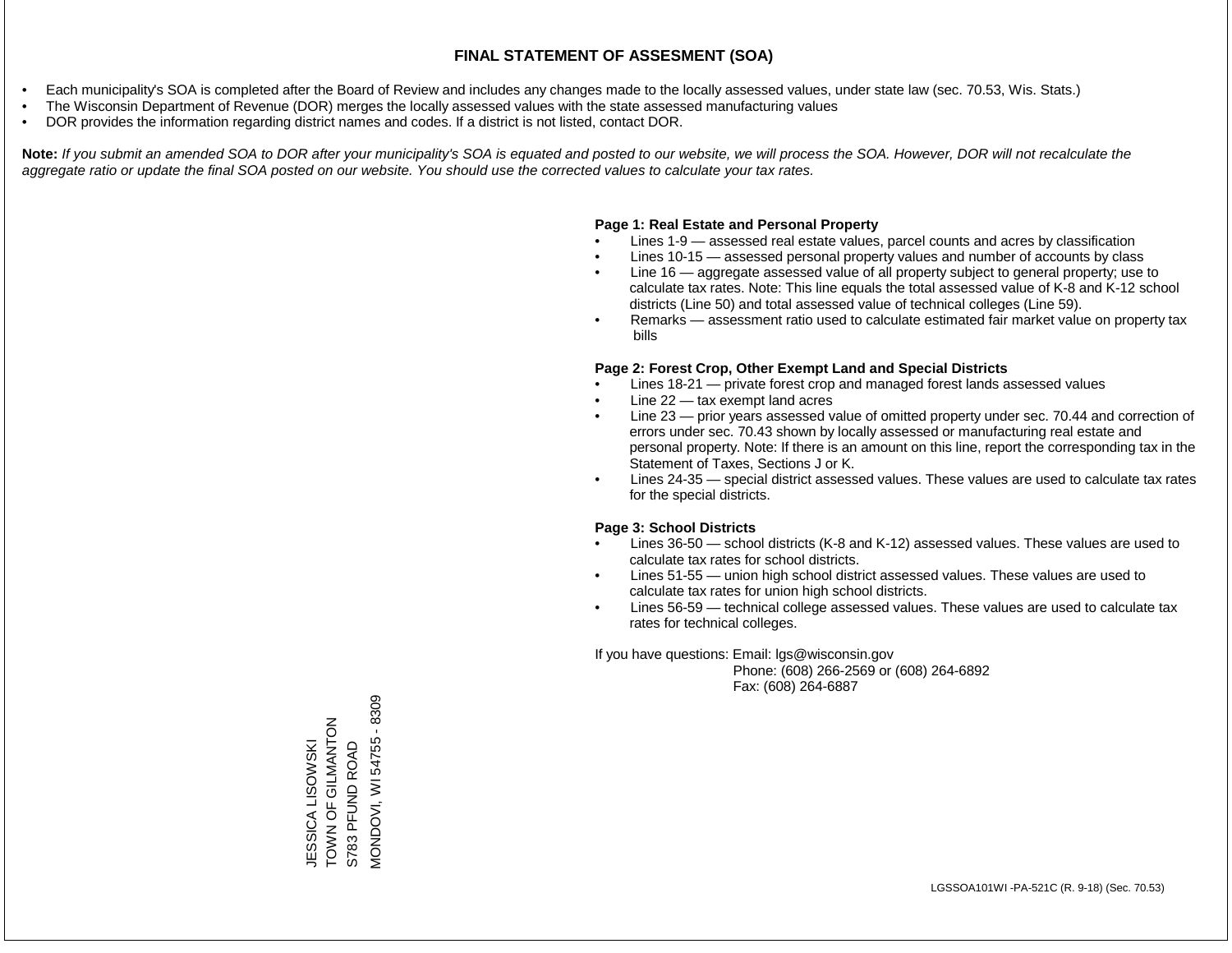|                |                                                                                                                                                                                              | <b>FINAL - EQUATED</b><br><b>STATEMENT OF ASSESSMENT FOR 2021</b> |                                                  |              | 06          | 016                                         | 0137                    | This is an Amended Return | Page 1              |  |  |
|----------------|----------------------------------------------------------------------------------------------------------------------------------------------------------------------------------------------|-------------------------------------------------------------------|--------------------------------------------------|--------------|-------------|---------------------------------------------|-------------------------|---------------------------|---------------------|--|--|
|                |                                                                                                                                                                                              |                                                                   |                                                  |              | CO          | <b>MUN</b>                                  | ACCT NO                 |                           |                     |  |  |
|                |                                                                                                                                                                                              |                                                                   |                                                  |              |             |                                             |                         |                           |                     |  |  |
|                | <b>FOR</b>                                                                                                                                                                                   | TOWN OF<br>Town - Village - City                                  | OF<br><b>GLENCOE</b><br><b>Municipality Name</b> |              |             | <b>BUFFALO COUNTY</b><br><b>County Name</b> |                         |                           |                     |  |  |
|                |                                                                                                                                                                                              |                                                                   |                                                  |              |             |                                             |                         |                           |                     |  |  |
|                | <b>REAL ESTATE</b>                                                                                                                                                                           |                                                                   |                                                  | PARCEL COUNT |             | NO. OF ACRES<br><b>WHOLE</b>                | <b>VALUE OF</b>         | <b>VALUE OF</b>           | TOTAL VALUE OF LAND |  |  |
| Line<br>No.    |                                                                                                                                                                                              | (See Lines 18 - 22 for<br>other Real Estate)                      | TOTAL LAND   IMPROVEMENTS                        |              |             | NUMBERS ONLY                                | LAND                    | <b>IMPROVEMENTS</b>       | AND IMPROVEMENTS    |  |  |
|                |                                                                                                                                                                                              |                                                                   | (Col. A)                                         | (Col. B)     |             | (Col. C)                                    | (Col, D)                | (Col. E)                  | (Col. F)            |  |  |
| $\mathbf{1}$   |                                                                                                                                                                                              | <b>RESIDENTIAL - Class 1</b>                                      | 103                                              |              | 87          | 189                                         | 743,100                 | 9,171,300                 | 9,914,400           |  |  |
| $\overline{c}$ |                                                                                                                                                                                              | <b>COMMERCIAL - Class 2</b>                                       | $\overline{7}$                                   |              | 6           | 20                                          | 85,100                  | 799,000                   | 884,100             |  |  |
| 3              |                                                                                                                                                                                              | <b>MANUFACTURING - Class 3</b>                                    | 6                                                |              | -1          | 172                                         | 505,300                 | 4,400                     | 509,700             |  |  |
| 4              |                                                                                                                                                                                              | <b>AGRICULTURAL - Class 4</b>                                     | 837                                              |              |             | 18,407                                      | 2,052,500               |                           | 2,052,500           |  |  |
| 5              |                                                                                                                                                                                              | UNDEVELOPED - Class 5                                             | 295                                              |              |             | 785                                         | 247,000                 |                           | 247,000             |  |  |
| 6              |                                                                                                                                                                                              | <b>AGRICULTURAL FOREST - Class 5m</b>                             | 303                                              |              |             | 3,587                                       | 5,941,250               |                           | 5,941,250           |  |  |
| $\overline{7}$ |                                                                                                                                                                                              | <b>FOREST LANDS - Class 6</b>                                     | 58                                               |              |             | 641                                         | 1,981,300               |                           | 1,981,300           |  |  |
| 8              | OTHER - Class 7                                                                                                                                                                              |                                                                   | 147                                              |              | 137         | 417                                         | 1,296,600               | 15,599,800                | 16,896,400          |  |  |
| 9              |                                                                                                                                                                                              | TOTAL - ALL COLUMNS                                               | 1,756                                            |              | 231         | 24,218                                      | 12,852,150              | 25,574,500                | 38,426,650          |  |  |
| 10             |                                                                                                                                                                                              | NUMBER OF PERSONAL PROPERTY ACCOUNTS IN ROLL                      |                                                  |              |             | 12                                          | <b>LOCALLY ASSESSED</b> | <b>MANUFACTURING</b>      | <b>MERGED</b>       |  |  |
| 11             |                                                                                                                                                                                              | BOATS AND OTHER WATERCRAFT NOT EXEMPT - Code 1                    |                                                  |              |             |                                             | 0                       | $\mathbf 0$               | 0                   |  |  |
| 12             |                                                                                                                                                                                              | MACHINERY, TOOLS AND PATTERNS - Code 2                            |                                                  |              |             |                                             |                         | $\pmb{0}$                 | 0                   |  |  |
| 13             |                                                                                                                                                                                              | FURNITURE, FIXTURES AND EQUIPMENT - Code 3                        |                                                  |              |             |                                             | 11,200                  | $\pmb{0}$                 | 11,200              |  |  |
| 14             |                                                                                                                                                                                              | ALL OTHER PERSONAL PROPERTY NOT EXEMPT - Codes 4A, 4B, 4C         |                                                  |              |             |                                             | 252,700                 | 0                         | 252,700             |  |  |
| 15             |                                                                                                                                                                                              | TOTAL OF PERSONAL PROPERTY NOT EXEMPT (Total of Lines 11-14)      |                                                  | 263,900      | $\mathbf 0$ | 263,900                                     |                         |                           |                     |  |  |
| 16             | AGGREGATE ASSESSED VALUE OF ALL PROPERTY SUBJECT TO THE GENERAL PROPERTY TAX (Total of Lines 9F and 15F)<br>MUST EQUAL TOTAL VALUE OF THE SCHOOL DISTRICTS (K-12 PLUS K-8) - Line 50, Col. F |                                                                   |                                                  |              |             |                                             |                         |                           | 38,690,550          |  |  |
| 17             | Name of Assessor<br><b>BOARD OF REVIEW</b>                                                                                                                                                   |                                                                   |                                                  |              |             |                                             |                         | Telephone #               |                     |  |  |
|                | DATE OF FINAL ADJOURNMENT<br><b>ADAM KREMER</b><br>05/21/2021                                                                                                                                |                                                                   |                                                  |              |             |                                             |                         |                           | (715) 834-1361      |  |  |

The Assessment Ratio to be used in calculating the estimated Fair Market Value on tax bills for this tax district is .882365788

This ratio should be used to convert assessed values to "Calculate Equalized Values" in Step 1 of the Lottery and Gaming Credit Calculations.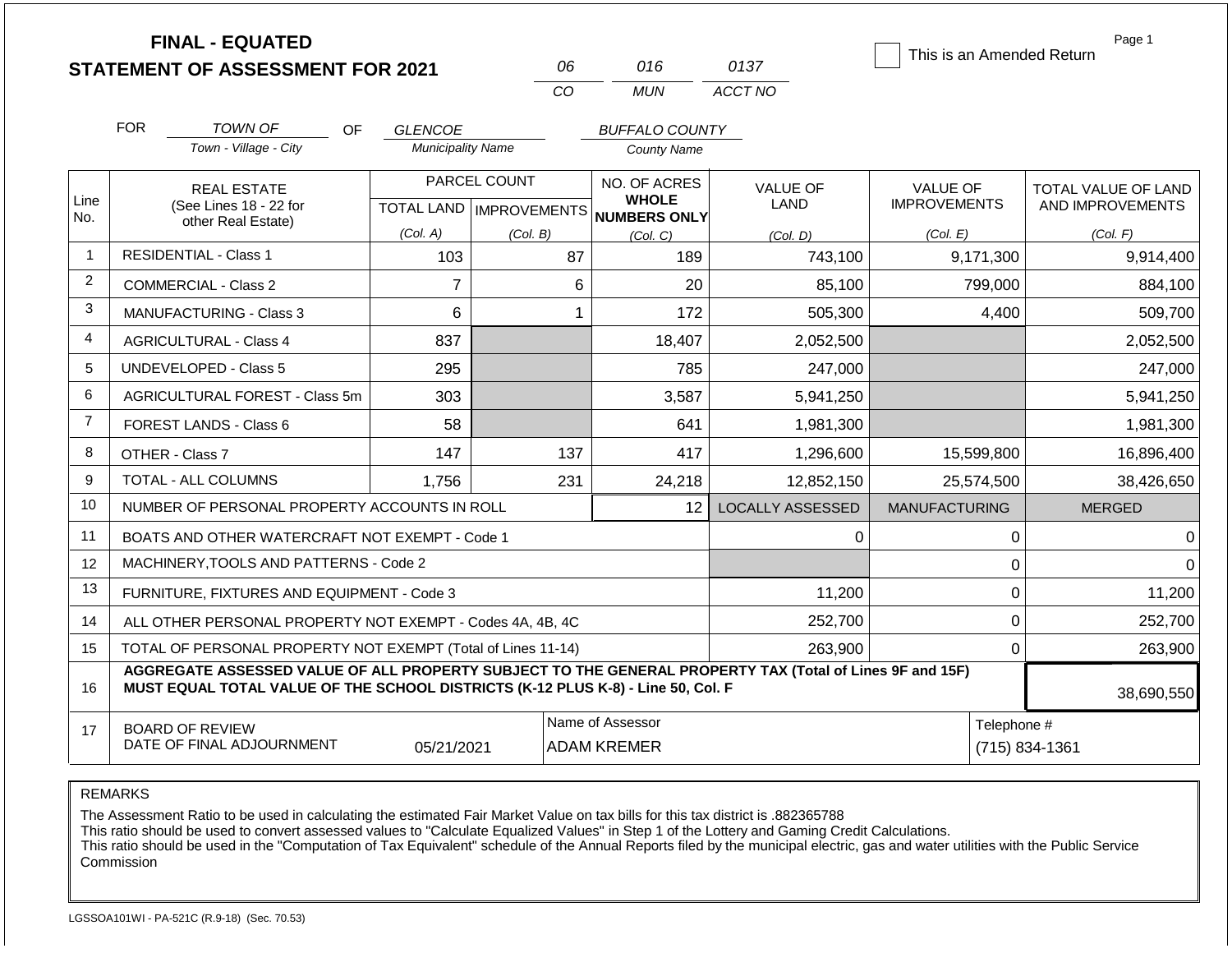2021 06 016 0137

FOREST LANDS (Line 7) and FOREST CROPS (in this section) - are **NOT** the same *YEAR CO MUN ACCT NO*

| Private Forest Crop - Reg Class @ 10¢ per acre |             |                                                                        |                                                  |         | Private Forest Crop - Reg Class @ \$2.52 per acre                                                                                                                                                                                                                                                                                                                                                                                                           |                          |                                                               |                                               |                                                                                                                                                                                                                                                                        |  |
|------------------------------------------------|-------------|------------------------------------------------------------------------|--------------------------------------------------|---------|-------------------------------------------------------------------------------------------------------------------------------------------------------------------------------------------------------------------------------------------------------------------------------------------------------------------------------------------------------------------------------------------------------------------------------------------------------------|--------------------------|---------------------------------------------------------------|-----------------------------------------------|------------------------------------------------------------------------------------------------------------------------------------------------------------------------------------------------------------------------------------------------------------------------|--|
|                                                |             |                                                                        |                                                  |         |                                                                                                                                                                                                                                                                                                                                                                                                                                                             |                          | (e) ACRES                                                     |                                               | (f) ASSESSED VALUE                                                                                                                                                                                                                                                     |  |
|                                                |             |                                                                        |                                                  |         |                                                                                                                                                                                                                                                                                                                                                                                                                                                             |                          |                                                               |                                               |                                                                                                                                                                                                                                                                        |  |
|                                                |             |                                                                        |                                                  |         |                                                                                                                                                                                                                                                                                                                                                                                                                                                             |                          |                                                               |                                               |                                                                                                                                                                                                                                                                        |  |
| (a) PARCELS                                    |             |                                                                        |                                                  |         | (d) PARCELS                                                                                                                                                                                                                                                                                                                                                                                                                                                 |                          | (e) ACRES                                                     |                                               | (f) ASSESSED VALUE                                                                                                                                                                                                                                                     |  |
|                                                |             |                                                                        |                                                  |         |                                                                                                                                                                                                                                                                                                                                                                                                                                                             |                          |                                                               |                                               |                                                                                                                                                                                                                                                                        |  |
|                                                |             |                                                                        |                                                  |         |                                                                                                                                                                                                                                                                                                                                                                                                                                                             |                          |                                                               |                                               | \$1.75 per acre                                                                                                                                                                                                                                                        |  |
| (a) PARCELS                                    |             |                                                                        |                                                  |         | (d) PARCELS                                                                                                                                                                                                                                                                                                                                                                                                                                                 |                          | (e) ACRES                                                     |                                               | (f) ASSESSED VALUE                                                                                                                                                                                                                                                     |  |
|                                                |             |                                                                        | 90                                               | 2.274.2 |                                                                                                                                                                                                                                                                                                                                                                                                                                                             | 5,895,900                |                                                               |                                               |                                                                                                                                                                                                                                                                        |  |
|                                                |             |                                                                        |                                                  |         |                                                                                                                                                                                                                                                                                                                                                                                                                                                             |                          | Entered After 2004 Managed Forest - CLOSED @ \$10.20 per acre |                                               |                                                                                                                                                                                                                                                                        |  |
| (a) PARCELS                                    |             |                                                                        |                                                  |         |                                                                                                                                                                                                                                                                                                                                                                                                                                                             | (d) PARCELS<br>(e) ACRES |                                                               | (f) ASSESSED VALUE                            |                                                                                                                                                                                                                                                                        |  |
|                                                |             |                                                                        |                                                  |         |                                                                                                                                                                                                                                                                                                                                                                                                                                                             |                          |                                                               |                                               |                                                                                                                                                                                                                                                                        |  |
|                                                |             |                                                                        |                                                  |         | 92                                                                                                                                                                                                                                                                                                                                                                                                                                                          |                          | 2,203.23                                                      |                                               | 5,421,200                                                                                                                                                                                                                                                              |  |
| 22                                             |             | (b) Federal Acres                                                      |                                                  |         | (c) State Acres                                                                                                                                                                                                                                                                                                                                                                                                                                             |                          | (d) County (NOT FOREST CROP) Acres                            |                                               | (e) Other Acres                                                                                                                                                                                                                                                        |  |
|                                                |             |                                                                        |                                                  |         |                                                                                                                                                                                                                                                                                                                                                                                                                                                             |                          |                                                               |                                               | 29.95                                                                                                                                                                                                                                                                  |  |
|                                                |             |                                                                        |                                                  |         |                                                                                                                                                                                                                                                                                                                                                                                                                                                             |                          |                                                               |                                               |                                                                                                                                                                                                                                                                        |  |
|                                                |             |                                                                        |                                                  |         |                                                                                                                                                                                                                                                                                                                                                                                                                                                             |                          |                                                               |                                               | (c2) PERSONAL                                                                                                                                                                                                                                                          |  |
|                                                |             |                                                                        |                                                  |         |                                                                                                                                                                                                                                                                                                                                                                                                                                                             |                          |                                                               |                                               |                                                                                                                                                                                                                                                                        |  |
|                                                |             |                                                                        |                                                  |         |                                                                                                                                                                                                                                                                                                                                                                                                                                                             |                          |                                                               |                                               |                                                                                                                                                                                                                                                                        |  |
|                                                |             |                                                                        |                                                  |         |                                                                                                                                                                                                                                                                                                                                                                                                                                                             |                          |                                                               |                                               |                                                                                                                                                                                                                                                                        |  |
|                                                |             |                                                                        |                                                  |         |                                                                                                                                                                                                                                                                                                                                                                                                                                                             |                          |                                                               |                                               | (f2) PERSONAL                                                                                                                                                                                                                                                          |  |
|                                                |             |                                                                        |                                                  |         |                                                                                                                                                                                                                                                                                                                                                                                                                                                             |                          |                                                               |                                               |                                                                                                                                                                                                                                                                        |  |
|                                                | (a) PARCELS | (a) County Forest Cropland Acres<br>(a) REAL ESTATE<br>(d) REAL ESTATE | (b) ACRES<br>(b) ACRES<br>(b) ACRES<br>(b) ACRES | 4.44    | (c) ASSESSED VALUE<br>Private Forest Crop - Special Class @ 20¢ per acre<br>(c) ASSESSED VALUE<br>Entered Before 2005 Managed Forest - OPEN @ 74 ¢ per acre<br>(c) ASSESSED VALUE<br>Entered After 2004 Managed Forest - OPEN @ \$2.04 per acre<br>(c) ASSESSED VALUE<br>Assessed Value of Omitted Property From Prior Years (Sec. 70.44)<br>(b) PERSONAL<br>Manufacturing Equated Value of Omitted Property From Prior Years (Sec. 70.995)<br>(e) PERSONAL | 40.51                    | (d) PARCELS                                                   | 14.75<br>(c1) REAL ESTATE<br>(f1) REAL ESTATE | Entered Before 2005 Managed Forest - Ferrous Mining CLOSED @ \$7.87 per acre<br>Entered Before 2005 Managed Forest - CLOSED @<br>Assessed Value of Sec. 70.43 Corrections of Errors by Assessors<br>Mfg. Equated Value of Sec.70.43 Corrections of Errors by Assessors |  |

## **SPECIAL DISTRICTS**

| Line<br>No. | Enter 6-digit<br>Special District<br>Code (Col. A) | <b>Account</b><br><b>Number</b><br>(Col. B) | <b>Special District Name</b><br>(Col. C) | <b>Locally Assessed Value</b><br>of Real Estate and<br><b>Personal Property (Col. D)</b> | Mfg Value of Real Estate<br>and Personal Property<br>(Col. E) | <b>Merged Value of</b><br><b>Real Estate and</b><br>Personal Property (Col. F) |
|-------------|----------------------------------------------------|---------------------------------------------|------------------------------------------|------------------------------------------------------------------------------------------|---------------------------------------------------------------|--------------------------------------------------------------------------------|
| 24          |                                                    |                                             |                                          |                                                                                          |                                                               |                                                                                |
| 25          |                                                    |                                             |                                          |                                                                                          |                                                               |                                                                                |
| 26          |                                                    |                                             |                                          |                                                                                          |                                                               |                                                                                |
| 27          |                                                    |                                             |                                          |                                                                                          |                                                               |                                                                                |
| 28          |                                                    |                                             |                                          |                                                                                          |                                                               |                                                                                |
| 29          |                                                    |                                             |                                          |                                                                                          |                                                               |                                                                                |
| 30          |                                                    |                                             |                                          |                                                                                          |                                                               |                                                                                |
| 31          |                                                    |                                             |                                          |                                                                                          |                                                               |                                                                                |
| 32          |                                                    |                                             |                                          |                                                                                          |                                                               |                                                                                |
| 33          |                                                    |                                             |                                          |                                                                                          |                                                               |                                                                                |
| 34          |                                                    |                                             |                                          |                                                                                          |                                                               |                                                                                |
| 35          |                                                    |                                             |                                          |                                                                                          |                                                               |                                                                                |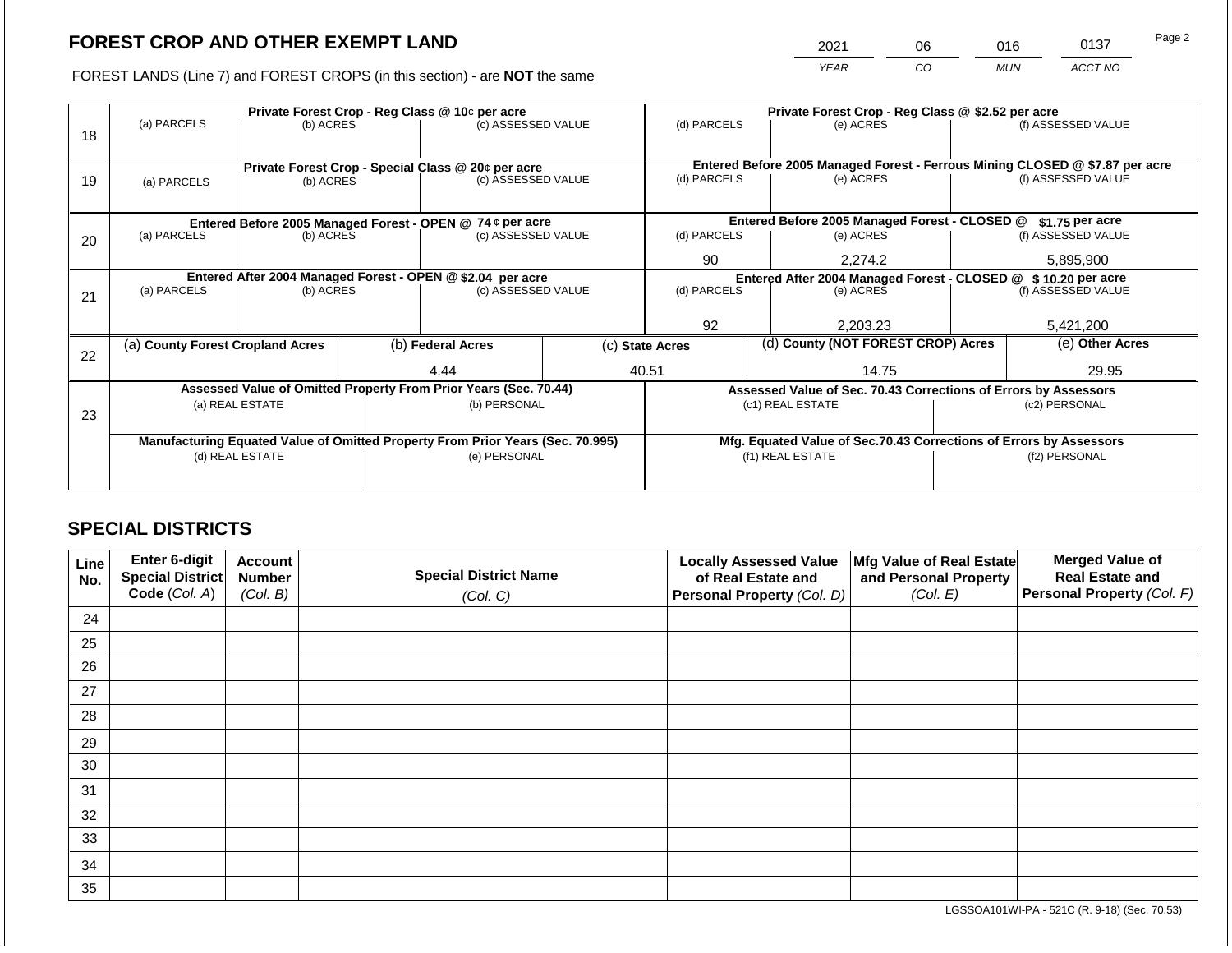| <b>SCHOOL DISTRICTS</b> |                                                          |                                             |                                                         | 2021                                                                              | 016<br>06                                                     | 0137                                                                           |
|-------------------------|----------------------------------------------------------|---------------------------------------------|---------------------------------------------------------|-----------------------------------------------------------------------------------|---------------------------------------------------------------|--------------------------------------------------------------------------------|
|                         |                                                          |                                             |                                                         | <b>YEAR</b>                                                                       | CO<br><b>MUN</b>                                              | ACCT NO                                                                        |
| Line<br>No.             | Enter 6-digit<br><b>School District</b><br>Code (Col. A) | <b>Account</b><br><b>Number</b><br>(Col. B) | <b>School District Name</b><br>(Col. C)                 | <b>Locally Assessed Value</b><br>of Real Estate and<br>Personal Property (Col. D) | Mfg Value of Real Estate<br>and Personal Property<br>(Col. E) | <b>Merged Value of</b><br><b>Real Estate and</b><br>Personal Property (Col. F) |
|                         | A. SCHOOL DISTRICTS (K-8 and K-12)                       |                                             |                                                         |                                                                                   |                                                               |                                                                                |
| 36                      | 610154                                                   | 0358                                        | SCH D OF ARCADIA                                        | 38,180,850                                                                        | 509,700                                                       | 38,690,550                                                                     |
| 37                      |                                                          |                                             |                                                         |                                                                                   |                                                               |                                                                                |
| 38                      |                                                          |                                             |                                                         |                                                                                   |                                                               |                                                                                |
| 39                      |                                                          |                                             |                                                         |                                                                                   |                                                               |                                                                                |
| 40                      |                                                          |                                             |                                                         |                                                                                   |                                                               |                                                                                |
| 41<br>42                |                                                          |                                             |                                                         |                                                                                   |                                                               |                                                                                |
| 43                      |                                                          |                                             |                                                         |                                                                                   |                                                               |                                                                                |
| 44                      |                                                          |                                             |                                                         |                                                                                   |                                                               |                                                                                |
| 45                      |                                                          |                                             |                                                         |                                                                                   |                                                               |                                                                                |
| 46                      |                                                          |                                             |                                                         |                                                                                   |                                                               |                                                                                |
| 47                      |                                                          |                                             |                                                         |                                                                                   |                                                               |                                                                                |
| 48                      |                                                          |                                             |                                                         |                                                                                   |                                                               |                                                                                |
| 49                      |                                                          |                                             |                                                         |                                                                                   |                                                               |                                                                                |
| 50                      |                                                          |                                             | TOTAL ASSESSED VALUE OF SCHOOL DISTRICTS (K-8 and K-12) | 38,180,850                                                                        | 509,700                                                       | 38,690,550                                                                     |
|                         | <b>B.</b><br><b>UNION HIGH SCHOOL DISTRICTS</b>          |                                             |                                                         |                                                                                   |                                                               |                                                                                |
| 51                      |                                                          |                                             |                                                         |                                                                                   |                                                               |                                                                                |
| 52                      |                                                          |                                             |                                                         |                                                                                   |                                                               |                                                                                |
| 53                      |                                                          |                                             |                                                         |                                                                                   |                                                               |                                                                                |
| 54                      |                                                          |                                             | TOTAL ASSESSED VALUE OF UNION HIGH SCHOOLS              |                                                                                   |                                                               |                                                                                |
| 55                      |                                                          |                                             |                                                         |                                                                                   |                                                               |                                                                                |
| 56                      | <b>TECHNICAL COLLEGE DISTRICTS</b><br>C.                 | 0002                                        | WESTERN TECHNICAL COLLEGE LACR                          |                                                                                   | 509,700                                                       |                                                                                |
| 57                      | 000200                                                   |                                             |                                                         | 38,180,850                                                                        |                                                               | 38,690,550                                                                     |
| 58                      |                                                          |                                             |                                                         |                                                                                   |                                                               |                                                                                |
| 59                      |                                                          |                                             | TOTAL ASSESSED VALUE OF TECHNICAL COLLEGES              | 38,180,850                                                                        | 509,700                                                       | 38,690,550                                                                     |

| Name                         |                              | Title | Submission date                          |  |  |
|------------------------------|------------------------------|-------|------------------------------------------|--|--|
| MARGO TRAUN                  |                              |       | 2021<br>$\Omega$<br>∩ҕ<br>◡◡<br><u>_</u> |  |  |
| Phone                        | Email address                |       |                                          |  |  |
| 608<br>685<br>6216<br>$\sim$ | MARGO.TRAUN@CO.BUFFALO.WI.US |       |                                          |  |  |

LGSSOA101WI -PA-521C (R. 9-18) (Sec. 70.53)

Page 3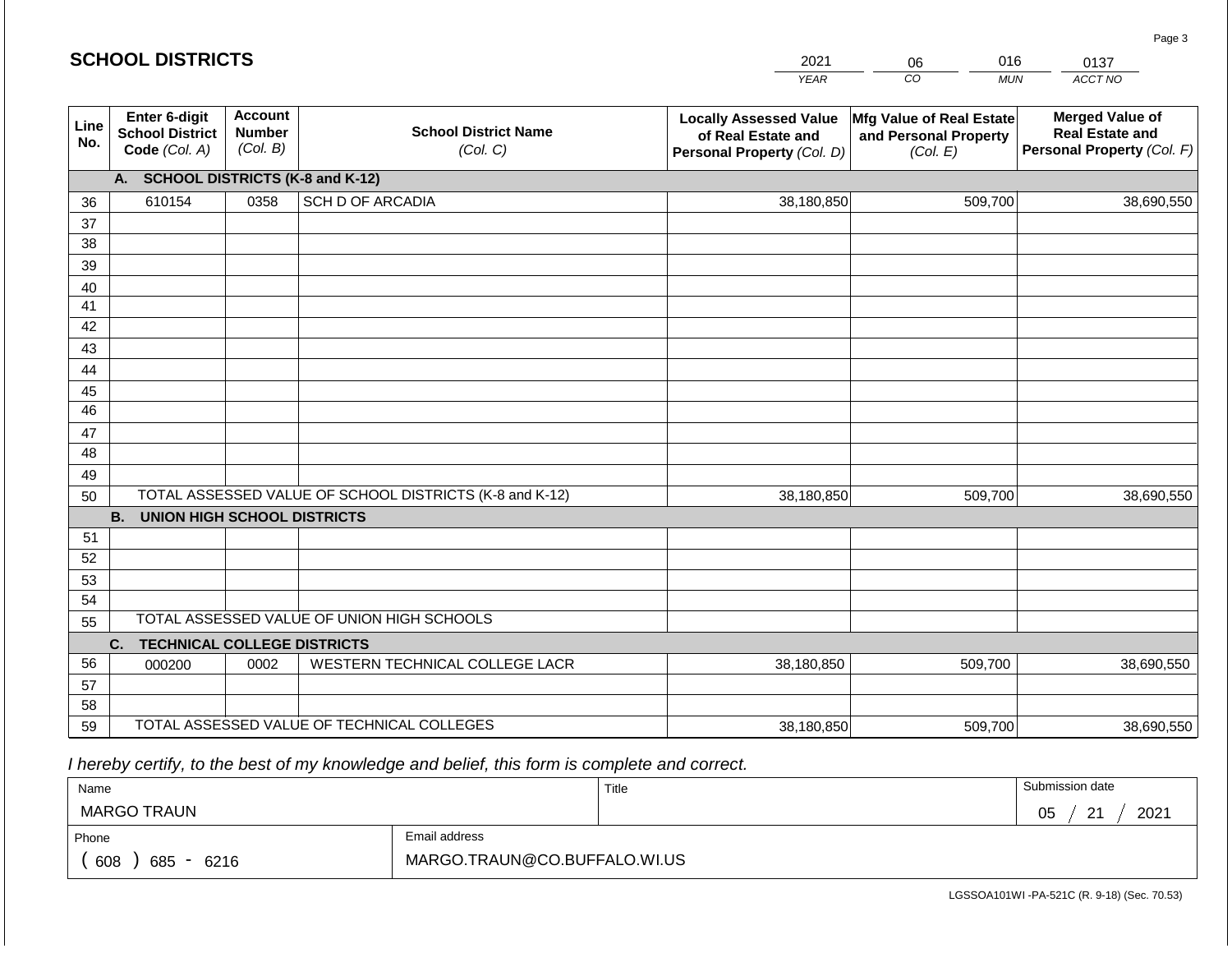- Each municipality's SOA is completed after the Board of Review and includes any changes made to the locally assessed values, under state law (sec. 70.53, Wis. Stats.)
- The Wisconsin Department of Revenue (DOR) merges the locally assessed values with the state assessed manufacturing values
- DOR provides the information regarding district names and codes. If a district is not listed, contact DOR.

Note: If you submit an amended SOA to DOR after your municipality's SOA is equated and posted to our website, we will process the SOA. However, DOR will not recalculate the *aggregate ratio or update the final SOA posted on our website. You should use the corrected values to calculate your tax rates.*

#### **Page 1: Real Estate and Personal Property**

- Lines 1-9 assessed real estate values, parcel counts and acres by classification
- Lines 10-15 assessed personal property values and number of accounts by class
- Line 16 aggregate assessed value of all property subject to general property; use to calculate tax rates. Note: This line equals the total assessed value of K-8 and K-12 school districts (Line 50) and total assessed value of technical colleges (Line 59).
- Remarks assessment ratio used to calculate estimated fair market value on property tax bills

#### **Page 2: Forest Crop, Other Exempt Land and Special Districts**

- Lines 18-21 private forest crop and managed forest lands assessed values
- Line  $22 -$  tax exempt land acres
- Line 23 prior years assessed value of omitted property under sec. 70.44 and correction of errors under sec. 70.43 shown by locally assessed or manufacturing real estate and personal property. Note: If there is an amount on this line, report the corresponding tax in the Statement of Taxes, Sections J or K.
- Lines 24-35 special district assessed values. These values are used to calculate tax rates for the special districts.

#### **Page 3: School Districts**

- Lines 36-50 school districts (K-8 and K-12) assessed values. These values are used to calculate tax rates for school districts.
- Lines 51-55 union high school district assessed values. These values are used to calculate tax rates for union high school districts.
- Lines 56-59 technical college assessed values. These values are used to calculate tax rates for technical colleges.

If you have questions: Email: lgs@wisconsin.gov

 Phone: (608) 266-2569 or (608) 264-6892 Fax: (608) 264-6887

ARCADIA, WI 54612 - 8725 ARCADIA, WI 54612 - 8725W104 STATE HWY 95 ANNE CORNISH<br>TOWN OF GLENCOE TOWN OF GRAND W104 STATE HWY 95 ANNE CORNISH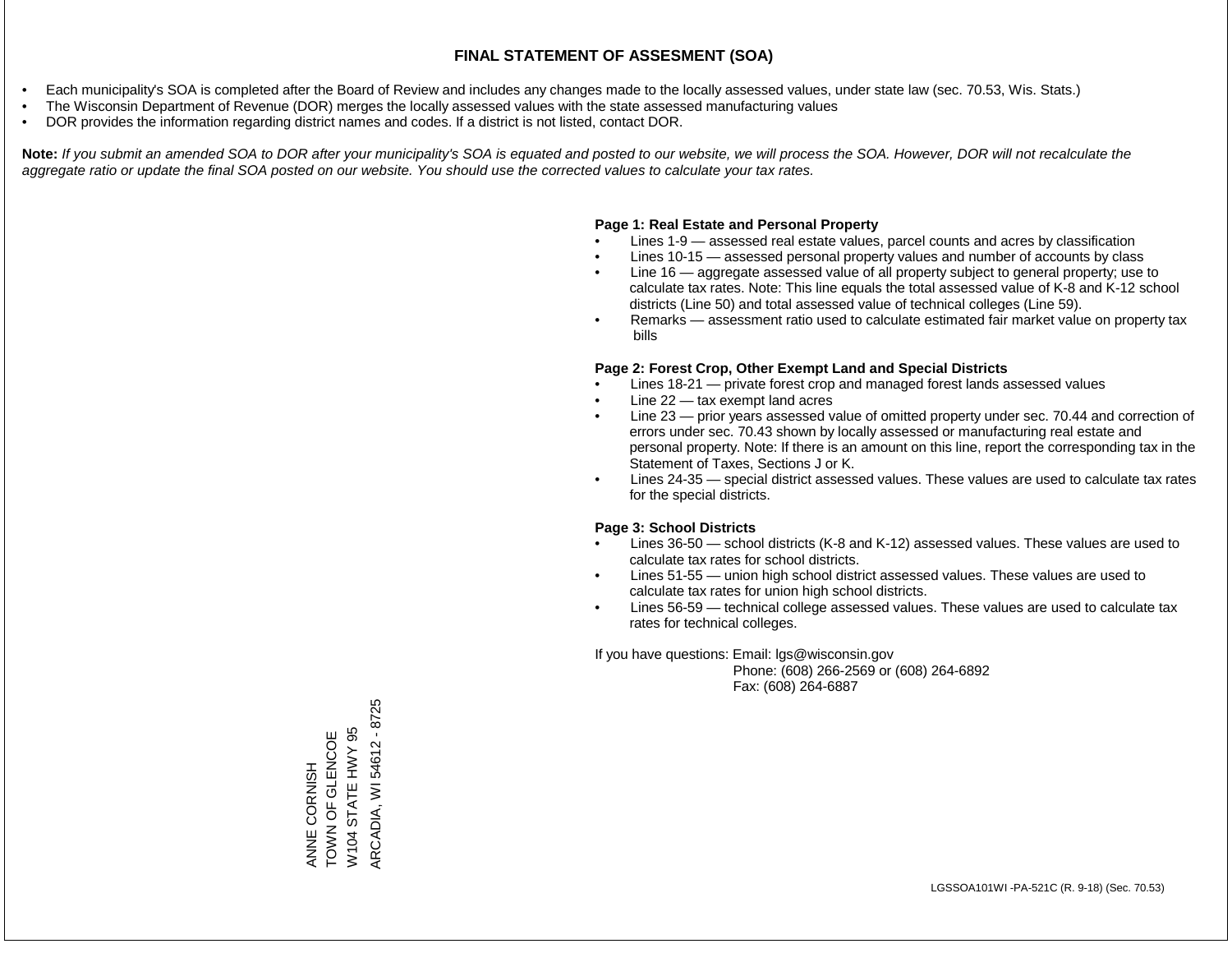|                | <b>FINAL - EQUATED</b><br><b>STATEMENT OF ASSESSMENT FOR 2021</b>                                                                                                                                          |                          | 06                                        | 018                                          | 0138                           | This is an Amended Return       | Page 1                                  |  |  |
|----------------|------------------------------------------------------------------------------------------------------------------------------------------------------------------------------------------------------------|--------------------------|-------------------------------------------|----------------------------------------------|--------------------------------|---------------------------------|-----------------------------------------|--|--|
|                |                                                                                                                                                                                                            |                          | CO                                        | <b>MUN</b>                                   | ACCT NO                        |                                 |                                         |  |  |
|                | <b>FOR</b><br><b>TOWN OF</b><br><b>OF</b>                                                                                                                                                                  | <b>LINCOLN</b>           |                                           | <b>BUFFALO COUNTY</b>                        |                                |                                 |                                         |  |  |
|                | Town - Village - City                                                                                                                                                                                      | <b>Municipality Name</b> |                                           | <b>County Name</b>                           |                                |                                 |                                         |  |  |
| Line           | <b>REAL ESTATE</b><br>(See Lines 18 - 22 for                                                                                                                                                               |                          | PARCEL COUNT<br>TOTAL LAND   IMPROVEMENTS | NO. OF ACRES<br><b>WHOLE</b><br>NUMBERS ONLY | <b>VALUE OF</b><br><b>LAND</b> | VALUE OF<br><b>IMPROVEMENTS</b> | TOTAL VALUE OF LAND<br>AND IMPROVEMENTS |  |  |
| No.            | other Real Estate)                                                                                                                                                                                         | (Col. A)                 | (Col. B)                                  | (Col, C)                                     | (Col. D)                       | (Col. E)                        | (Col. F)                                |  |  |
| $\overline{1}$ | <b>RESIDENTIAL - Class 1</b>                                                                                                                                                                               | 97                       | 83                                        | 123                                          | 1,097,000                      | 6,779,400                       | 7,876,400                               |  |  |
| 2              | COMMERCIAL - Class 2                                                                                                                                                                                       | 5                        |                                           | 3<br>5                                       | 47,600                         | 340,200                         | 387,800                                 |  |  |
| 3              | <b>MANUFACTURING - Class 3</b>                                                                                                                                                                             | $\Omega$                 |                                           | $\overline{0}$<br>$\Omega$                   | $\Omega$                       | 0                               | $\Omega$                                |  |  |
| 4              | <b>AGRICULTURAL - Class 4</b>                                                                                                                                                                              | 673                      |                                           | 8,949                                        | 1,798,600                      |                                 | 1,798,600                               |  |  |
| 5              | UNDEVELOPED - Class 5                                                                                                                                                                                      | 269                      |                                           | 1,245                                        | 902,900                        |                                 | 902,900                                 |  |  |
| 6              | AGRICULTURAL FOREST - Class 5m                                                                                                                                                                             | 377                      |                                           | 5,005                                        | 10,742,700                     |                                 | 10,742,700                              |  |  |
| $\overline{7}$ | <b>FOREST LANDS - Class 6</b>                                                                                                                                                                              | 111                      |                                           | 1,425                                        | 6,052,300                      |                                 | 6,052,300                               |  |  |
| 8              | OTHER - Class 7                                                                                                                                                                                            | 79                       | 79                                        | 134                                          | 1,165,100                      | 7,414,100                       | 8,579,200                               |  |  |
| 9              | <b>TOTAL - ALL COLUMNS</b>                                                                                                                                                                                 | 1,611                    | 165                                       | 16,886                                       | 21,806,200                     | 14,533,700                      | 36,339,900                              |  |  |
| 10             | NUMBER OF PERSONAL PROPERTY ACCOUNTS IN ROLL                                                                                                                                                               |                          |                                           | 10                                           | <b>LOCALLY ASSESSED</b>        | <b>MANUFACTURING</b>            | <b>MERGED</b>                           |  |  |
| 11             | BOATS AND OTHER WATERCRAFT NOT EXEMPT - Code 1                                                                                                                                                             |                          |                                           |                                              | 0                              | 0                               | $\mathbf 0$                             |  |  |
| 12             | MACHINERY, TOOLS AND PATTERNS - Code 2                                                                                                                                                                     |                          |                                           |                                              |                                | 0                               | $\Omega$                                |  |  |
| 13             | FURNITURE, FIXTURES AND EQUIPMENT - Code 3                                                                                                                                                                 |                          |                                           |                                              | 5,100                          | 0                               | 5,100                                   |  |  |
| 14             | ALL OTHER PERSONAL PROPERTY NOT EXEMPT - Codes 4A, 4B, 4C                                                                                                                                                  |                          |                                           | 47,200                                       | 0                              | 47,200                          |                                         |  |  |
| 15             | TOTAL OF PERSONAL PROPERTY NOT EXEMPT (Total of Lines 11-14)                                                                                                                                               | 52,300                   |                                           |                                              |                                |                                 |                                         |  |  |
| 16             | AGGREGATE ASSESSED VALUE OF ALL PROPERTY SUBJECT TO THE GENERAL PROPERTY TAX (Total of Lines 9F and 15F)<br>MUST EQUAL TOTAL VALUE OF THE SCHOOL DISTRICTS (K-12 PLUS K-8) - Line 50, Col. F<br>36,392,200 |                          |                                           |                                              |                                |                                 |                                         |  |  |
| 17             | Name of Assessor<br>Telephone #<br><b>BOARD OF REVIEW</b><br>DATE OF FINAL ADJOURNMENT<br>05/12/2021<br><b>ERIC KLEVEN</b><br>(715) 529-1032                                                               |                          |                                           |                                              |                                |                                 |                                         |  |  |

The Assessment Ratio to be used in calculating the estimated Fair Market Value on tax bills for this tax district is 1.003355344

This ratio should be used to convert assessed values to "Calculate Equalized Values" in Step 1 of the Lottery and Gaming Credit Calculations.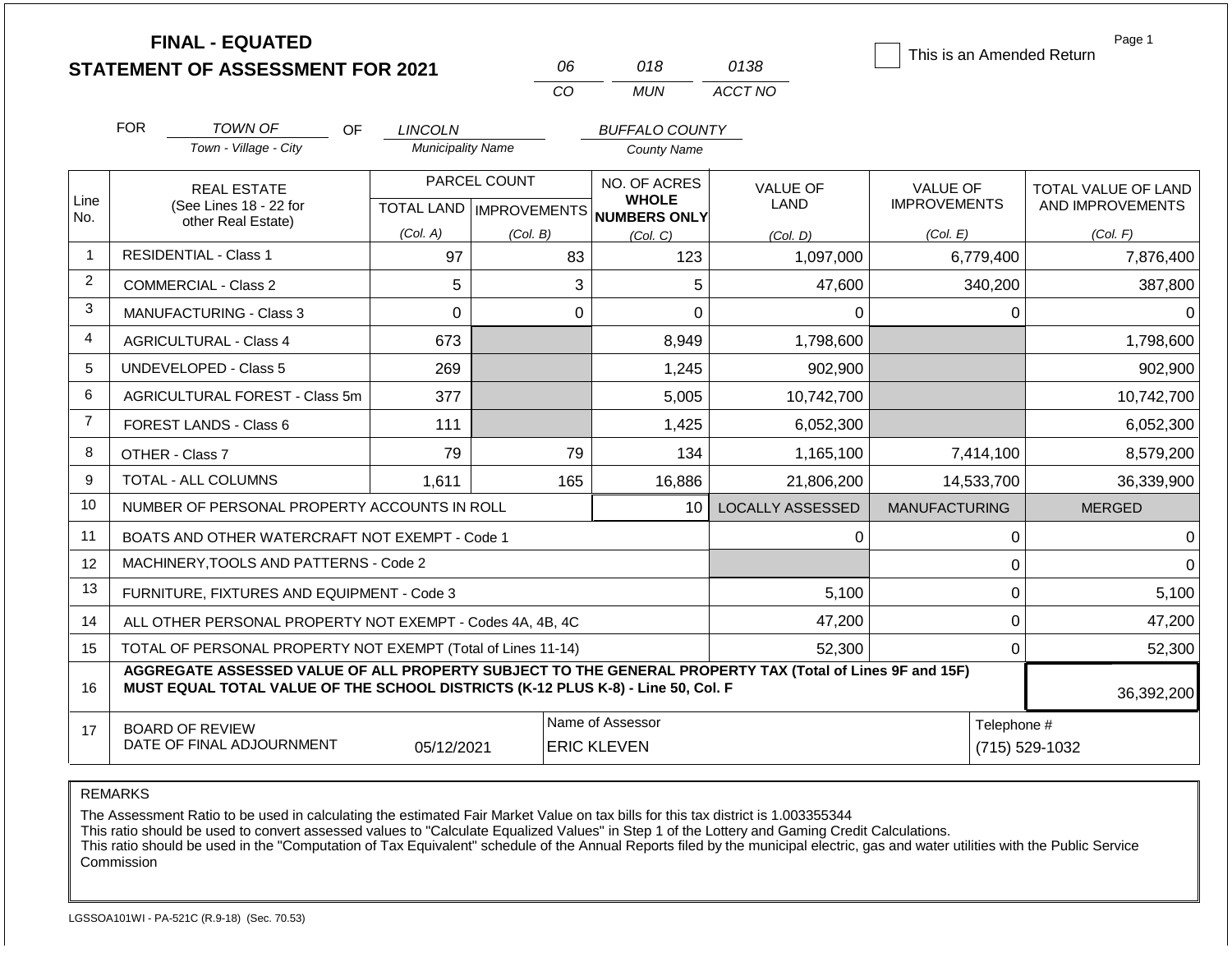2021 06 018 0138

FOREST LANDS (Line 7) and FOREST CROPS (in this section) - are **NOT** the same *YEAR CO MUN ACCT NO*

|    | Private Forest Crop - Reg Class @ 10¢ per acre                                         |                 |  |                                                                                |                 | Private Forest Crop - Reg Class @ \$2.52 per acre                             |                                    |                                               |                                                                                                    |                    |
|----|----------------------------------------------------------------------------------------|-----------------|--|--------------------------------------------------------------------------------|-----------------|-------------------------------------------------------------------------------|------------------------------------|-----------------------------------------------|----------------------------------------------------------------------------------------------------|--------------------|
|    | (a) PARCELS                                                                            | (b) ACRES       |  | (c) ASSESSED VALUE                                                             |                 | (d) PARCELS                                                                   |                                    | (e) ACRES                                     |                                                                                                    | (f) ASSESSED VALUE |
| 18 |                                                                                        |                 |  |                                                                                |                 |                                                                               |                                    |                                               |                                                                                                    |                    |
|    |                                                                                        |                 |  |                                                                                |                 |                                                                               |                                    |                                               |                                                                                                    |                    |
| 19 | Private Forest Crop - Special Class @ 20¢ per acre<br>(b) ACRES                        |                 |  |                                                                                |                 | (d) PARCELS                                                                   |                                    | (e) ACRES                                     | Entered Before 2005 Managed Forest - Ferrous Mining CLOSED @ \$7.87 per acre<br>(f) ASSESSED VALUE |                    |
|    | (a) PARCELS                                                                            |                 |  | (c) ASSESSED VALUE                                                             |                 |                                                                               |                                    |                                               |                                                                                                    |                    |
|    |                                                                                        |                 |  |                                                                                |                 |                                                                               |                                    |                                               |                                                                                                    |                    |
|    |                                                                                        |                 |  | Entered Before 2005 Managed Forest - OPEN @ 74 ¢ per acre                      |                 |                                                                               |                                    | Entered Before 2005 Managed Forest - CLOSED @ |                                                                                                    | \$1.75 per acre    |
| 20 | (a) PARCELS                                                                            | (b) ACRES       |  | (c) ASSESSED VALUE                                                             |                 | (d) PARCELS                                                                   |                                    | (e) ACRES                                     |                                                                                                    | (f) ASSESSED VALUE |
|    |                                                                                        |                 |  |                                                                                |                 | 196                                                                           | 4,149.43                           |                                               |                                                                                                    | 13,331,000         |
|    |                                                                                        |                 |  |                                                                                |                 |                                                                               |                                    |                                               |                                                                                                    |                    |
|    | Entered After 2004 Managed Forest - OPEN @ \$2.04 per acre<br>(a) PARCELS<br>(b) ACRES |                 |  | (c) ASSESSED VALUE                                                             |                 | Entered After 2004 Managed Forest - CLOSED @ \$ 10.20 per acre<br>(d) PARCELS |                                    | (f) ASSESSED VALUE                            |                                                                                                    |                    |
| 21 |                                                                                        |                 |  |                                                                                |                 | (e) ACRES                                                                     |                                    |                                               |                                                                                                    |                    |
|    |                                                                                        |                 |  |                                                                                |                 |                                                                               |                                    |                                               |                                                                                                    |                    |
|    |                                                                                        |                 |  |                                                                                |                 | 131                                                                           |                                    | 2,656.28                                      |                                                                                                    | 9,032,100          |
|    | (a) County Forest Cropland Acres                                                       |                 |  | (b) Federal Acres                                                              | (c) State Acres |                                                                               | (d) County (NOT FOREST CROP) Acres |                                               | (e) Other Acres                                                                                    |                    |
| 22 |                                                                                        |                 |  |                                                                                |                 |                                                                               |                                    |                                               |                                                                                                    |                    |
|    |                                                                                        |                 |  |                                                                                |                 | 17.4                                                                          |                                    | 1.73                                          |                                                                                                    | 12.33              |
|    | Assessed Value of Omitted Property From Prior Years (Sec. 70.44)                       |                 |  |                                                                                |                 | Assessed Value of Sec. 70.43 Corrections of Errors by Assessors               |                                    |                                               |                                                                                                    |                    |
|    |                                                                                        | (a) REAL ESTATE |  | (b) PERSONAL                                                                   |                 | (c1) REAL ESTATE                                                              |                                    |                                               | (c2) PERSONAL                                                                                      |                    |
| 23 |                                                                                        |                 |  |                                                                                |                 |                                                                               |                                    |                                               |                                                                                                    |                    |
|    |                                                                                        |                 |  | Manufacturing Equated Value of Omitted Property From Prior Years (Sec. 70.995) |                 |                                                                               |                                    |                                               | Mfg. Equated Value of Sec.70.43 Corrections of Errors by Assessors                                 |                    |
|    | (d) REAL ESTATE                                                                        |                 |  | (e) PERSONAL                                                                   |                 | (f1) REAL ESTATE                                                              |                                    |                                               | (f2) PERSONAL                                                                                      |                    |
|    |                                                                                        |                 |  |                                                                                |                 |                                                                               |                                    |                                               |                                                                                                    |                    |
|    |                                                                                        |                 |  |                                                                                |                 |                                                                               |                                    |                                               |                                                                                                    |                    |

## **SPECIAL DISTRICTS**

| Line<br>No. | Enter 6-digit<br>Special District<br>Code (Col. A) | <b>Account</b><br><b>Number</b><br>(Col. B) | <b>Special District Name</b><br>(Col. C) | <b>Locally Assessed Value</b><br>of Real Estate and<br><b>Personal Property (Col. D)</b> | Mfg Value of Real Estate<br>and Personal Property<br>(Col. E) | <b>Merged Value of</b><br><b>Real Estate and</b><br>Personal Property (Col. F) |
|-------------|----------------------------------------------------|---------------------------------------------|------------------------------------------|------------------------------------------------------------------------------------------|---------------------------------------------------------------|--------------------------------------------------------------------------------|
| 24          |                                                    |                                             |                                          |                                                                                          |                                                               |                                                                                |
| 25          |                                                    |                                             |                                          |                                                                                          |                                                               |                                                                                |
| 26          |                                                    |                                             |                                          |                                                                                          |                                                               |                                                                                |
| 27          |                                                    |                                             |                                          |                                                                                          |                                                               |                                                                                |
| 28          |                                                    |                                             |                                          |                                                                                          |                                                               |                                                                                |
| 29          |                                                    |                                             |                                          |                                                                                          |                                                               |                                                                                |
| 30          |                                                    |                                             |                                          |                                                                                          |                                                               |                                                                                |
| 31          |                                                    |                                             |                                          |                                                                                          |                                                               |                                                                                |
| 32          |                                                    |                                             |                                          |                                                                                          |                                                               |                                                                                |
| 33          |                                                    |                                             |                                          |                                                                                          |                                                               |                                                                                |
| 34          |                                                    |                                             |                                          |                                                                                          |                                                               |                                                                                |
| 35          |                                                    |                                             |                                          |                                                                                          |                                                               |                                                                                |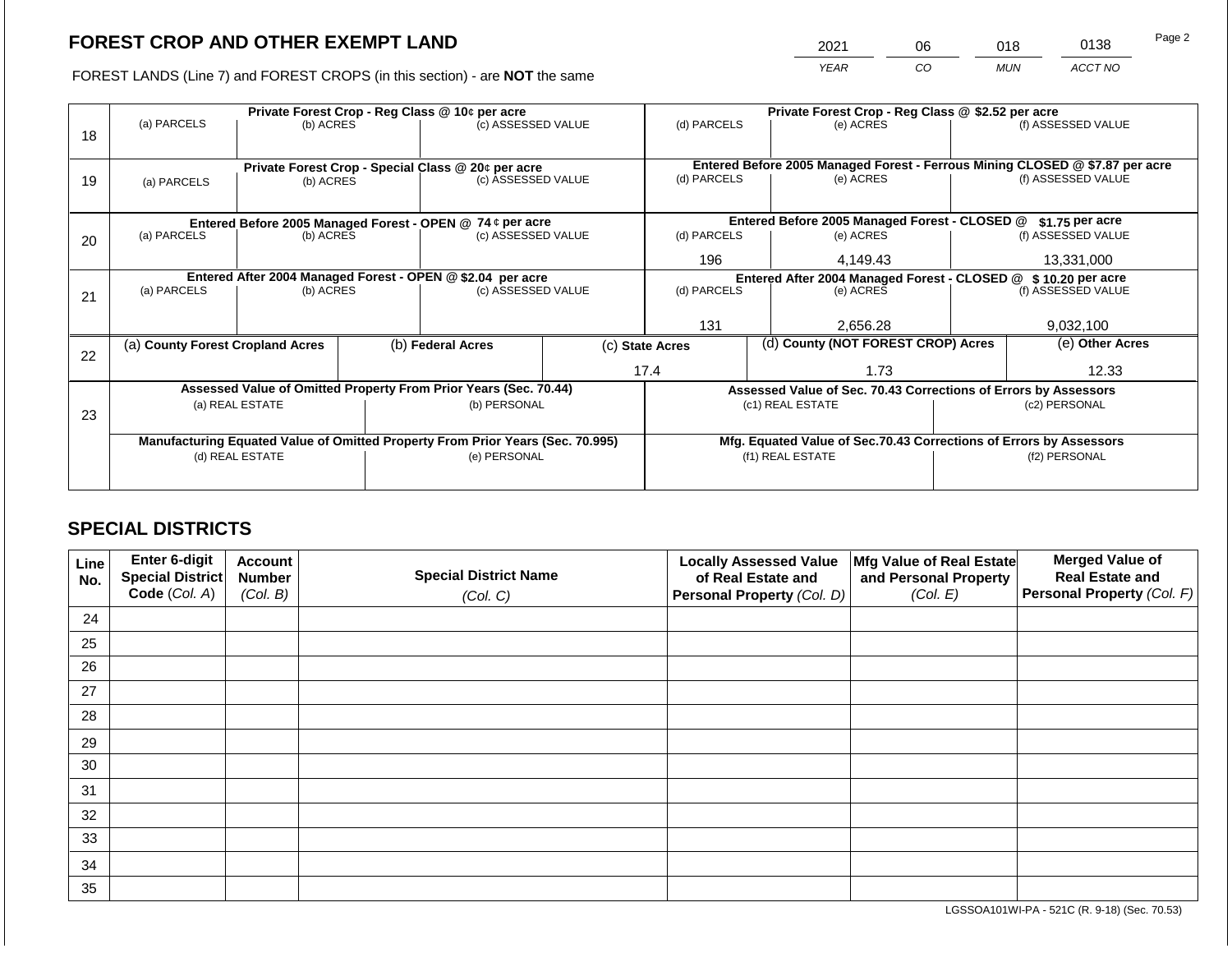|             | <b>SCHOOL DISTRICTS</b>                                         |                                             |                                                         | 2021                                                                              | 018<br>06                                                     | 0138                                                                           |
|-------------|-----------------------------------------------------------------|---------------------------------------------|---------------------------------------------------------|-----------------------------------------------------------------------------------|---------------------------------------------------------------|--------------------------------------------------------------------------------|
|             |                                                                 |                                             |                                                         | <b>YEAR</b>                                                                       | CO<br><b>MUN</b>                                              | ACCT NO                                                                        |
| Line<br>No. | <b>Enter 6-digit</b><br><b>School District</b><br>Code (Col. A) | <b>Account</b><br><b>Number</b><br>(Col. B) | <b>School District Name</b><br>(Col. C)                 | <b>Locally Assessed Value</b><br>of Real Estate and<br>Personal Property (Col. D) | Mfg Value of Real Estate<br>and Personal Property<br>(Col. E) | <b>Merged Value of</b><br><b>Real Estate and</b><br>Personal Property (Col. F) |
|             | A. SCHOOL DISTRICTS (K-8 and K-12)                              |                                             |                                                         |                                                                                   |                                                               |                                                                                |
| 36          | 060084                                                          | 0041                                        | SCH D OF ALMA                                           | 28,520,500                                                                        |                                                               | 28,520,500                                                                     |
| 37          | 061155                                                          | 0042                                        | SCH D OF COCHRANE-FOUNTAIN CITY                         | 448,400                                                                           |                                                               | 448,400                                                                        |
| 38          | 062142                                                          | 0043                                        | <b>SCH D OF GILMANTON</b>                               | 7,423,300                                                                         |                                                               | 7,423,300                                                                      |
| 39          |                                                                 |                                             |                                                         |                                                                                   |                                                               |                                                                                |
| 40          |                                                                 |                                             |                                                         |                                                                                   |                                                               |                                                                                |
| 41<br>42    |                                                                 |                                             |                                                         |                                                                                   |                                                               |                                                                                |
| 43          |                                                                 |                                             |                                                         |                                                                                   |                                                               |                                                                                |
| 44          |                                                                 |                                             |                                                         |                                                                                   |                                                               |                                                                                |
| 45          |                                                                 |                                             |                                                         |                                                                                   |                                                               |                                                                                |
| 46          |                                                                 |                                             |                                                         |                                                                                   |                                                               |                                                                                |
| 47          |                                                                 |                                             |                                                         |                                                                                   |                                                               |                                                                                |
| 48          |                                                                 |                                             |                                                         |                                                                                   |                                                               |                                                                                |
| 49          |                                                                 |                                             |                                                         |                                                                                   |                                                               |                                                                                |
| 50          |                                                                 |                                             | TOTAL ASSESSED VALUE OF SCHOOL DISTRICTS (K-8 and K-12) | 36,392,200                                                                        |                                                               | 36,392,200                                                                     |
|             | <b>B. UNION HIGH SCHOOL DISTRICTS</b>                           |                                             |                                                         |                                                                                   |                                                               |                                                                                |
| 51          |                                                                 |                                             |                                                         |                                                                                   |                                                               |                                                                                |
| 52          |                                                                 |                                             |                                                         |                                                                                   |                                                               |                                                                                |
| 53          |                                                                 |                                             |                                                         |                                                                                   |                                                               |                                                                                |
| 54          |                                                                 |                                             | TOTAL ASSESSED VALUE OF UNION HIGH SCHOOLS              |                                                                                   |                                                               |                                                                                |
| 55          |                                                                 |                                             |                                                         |                                                                                   |                                                               |                                                                                |
|             | <b>TECHNICAL COLLEGE DISTRICTS</b><br>C.                        |                                             | CHIPPEWA VALLEY TECHNICAL COLLEGE EAUC                  |                                                                                   |                                                               |                                                                                |
| 56<br>57    | 000100<br>000200                                                | 0001<br>0002                                | WESTERN TECHNICAL COLLEGE LACR                          | 35,943,800<br>448,400                                                             |                                                               | 35,943,800<br>448,400                                                          |
| 58          |                                                                 |                                             |                                                         |                                                                                   |                                                               |                                                                                |
| 59          |                                                                 |                                             | TOTAL ASSESSED VALUE OF TECHNICAL COLLEGES              | 36,392,200                                                                        |                                                               | 36,392,200                                                                     |

| Name               |                              | Title | Submission date  |  |  |
|--------------------|------------------------------|-------|------------------|--|--|
| <b>MARGO TRAUN</b> |                              |       | 2021<br>12<br>05 |  |  |
| Phone              | Email address                |       |                  |  |  |
| 608<br>685<br>6216 | MARGO.TRAUN@CO.BUFFALO.WI.US |       |                  |  |  |

LGSSOA101WI -PA-521C (R. 9-18) (Sec. 70.53)

Page 3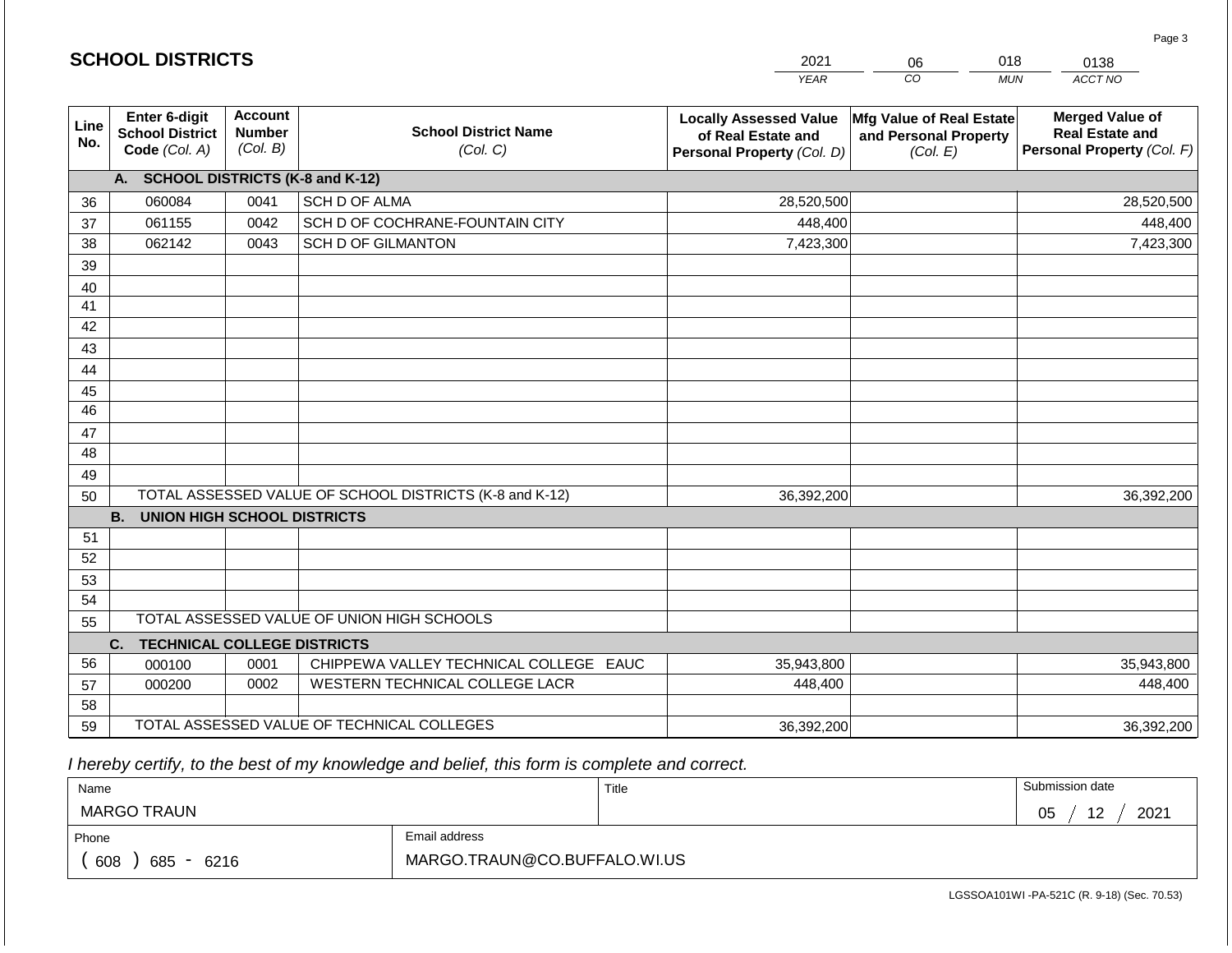- Each municipality's SOA is completed after the Board of Review and includes any changes made to the locally assessed values, under state law (sec. 70.53, Wis. Stats.)
- The Wisconsin Department of Revenue (DOR) merges the locally assessed values with the state assessed manufacturing values
- DOR provides the information regarding district names and codes. If a district is not listed, contact DOR.

Note: If you submit an amended SOA to DOR after your municipality's SOA is equated and posted to our website, we will process the SOA. However, DOR will not recalculate the *aggregate ratio or update the final SOA posted on our website. You should use the corrected values to calculate your tax rates.*

#### **Page 1: Real Estate and Personal Property**

- Lines 1-9 assessed real estate values, parcel counts and acres by classification
- Lines 10-15 assessed personal property values and number of accounts by class
- Line 16 aggregate assessed value of all property subject to general property; use to calculate tax rates. Note: This line equals the total assessed value of K-8 and K-12 school districts (Line 50) and total assessed value of technical colleges (Line 59).
- Remarks assessment ratio used to calculate estimated fair market value on property tax bills

#### **Page 2: Forest Crop, Other Exempt Land and Special Districts**

- Lines 18-21 private forest crop and managed forest lands assessed values
- Line  $22 -$  tax exempt land acres
- Line 23 prior years assessed value of omitted property under sec. 70.44 and correction of errors under sec. 70.43 shown by locally assessed or manufacturing real estate and personal property. Note: If there is an amount on this line, report the corresponding tax in the Statement of Taxes, Sections J or K.
- Lines 24-35 special district assessed values. These values are used to calculate tax rates for the special districts.

#### **Page 3: School Districts**

- Lines 36-50 school districts (K-8 and K-12) assessed values. These values are used to calculate tax rates for school districts.
- Lines 51-55 union high school district assessed values. These values are used to calculate tax rates for union high school districts.
- Lines 56-59 technical college assessed values. These values are used to calculate tax rates for technical colleges.

If you have questions: Email: lgs@wisconsin.gov

 Phone: (608) 266-2569 or (608) 264-6892 Fax: (608) 264-6887

S1619 COUNTY RD XX S1619 COUNTY RD XX ALMA, WI 54610 - 8134 ALMA, WI 54610 - 8134CAROLYN THOMSEN<br>TOWN OF LINCOLN CAROLYN THOMSEN ZJOUN LIND NNOL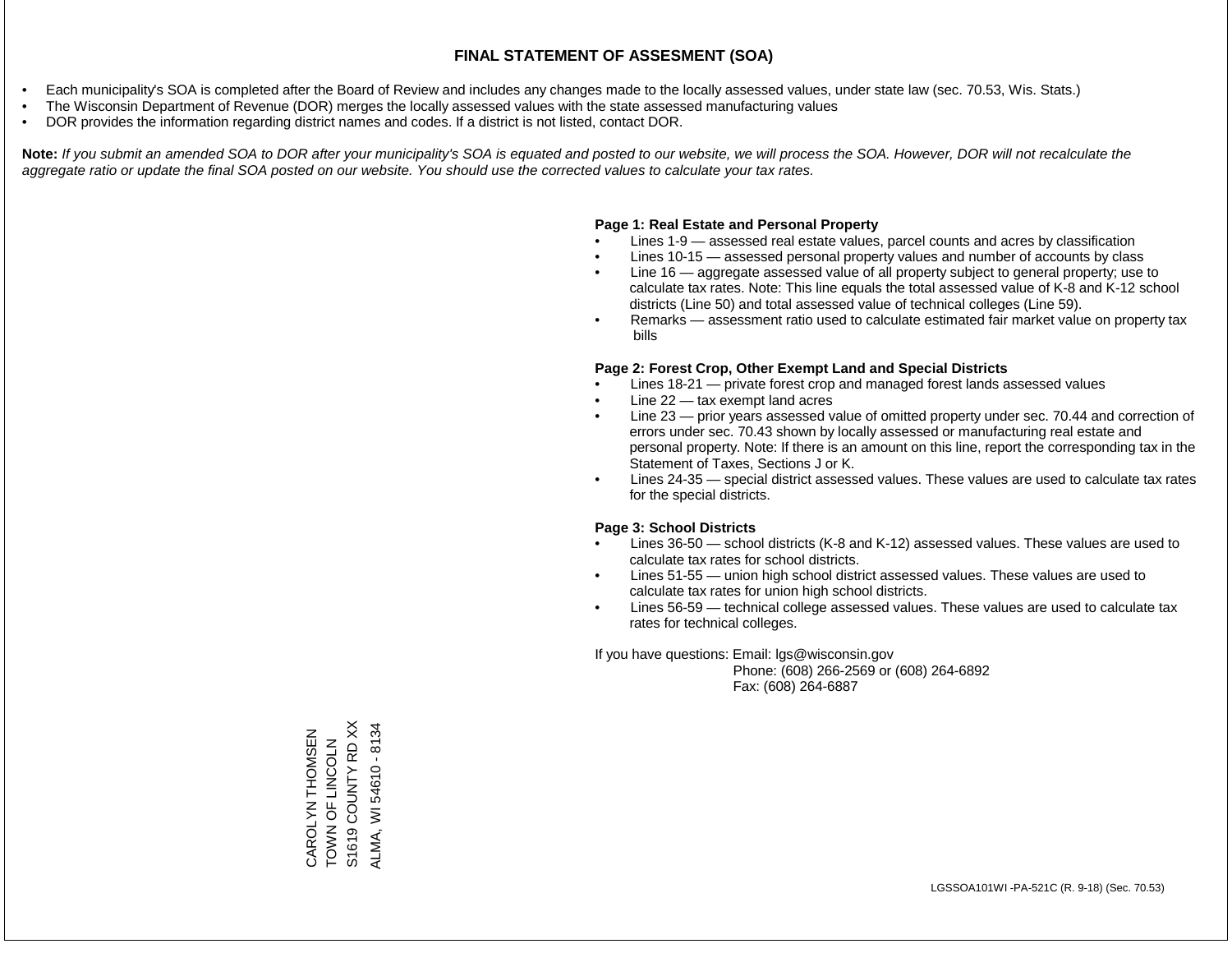|                |                                                                                                                                                                                              | <b>FINAL - EQUATED</b><br><b>STATEMENT OF ASSESSMENT FOR 2021</b> |                          | 06                            | 020                                                 | 0139                    | This is an Amended Return | Page 1              |
|----------------|----------------------------------------------------------------------------------------------------------------------------------------------------------------------------------------------|-------------------------------------------------------------------|--------------------------|-------------------------------|-----------------------------------------------------|-------------------------|---------------------------|---------------------|
|                |                                                                                                                                                                                              |                                                                   |                          | CO                            | <b>MUN</b>                                          | ACCT NO                 |                           |                     |
|                | <b>FOR</b>                                                                                                                                                                                   | TOWN OF<br>OF.                                                    | <i>MAXVILLE</i>          |                               | <b>BUFFALO COUNTY</b>                               |                         |                           |                     |
|                |                                                                                                                                                                                              | Town - Village - City                                             | <b>Municipality Name</b> |                               | <b>County Name</b>                                  |                         |                           |                     |
|                |                                                                                                                                                                                              | <b>REAL ESTATE</b>                                                |                          | PARCEL COUNT                  | NO. OF ACRES                                        | <b>VALUE OF</b>         | <b>VALUE OF</b>           | TOTAL VALUE OF LAND |
| Line<br>No.    | (See Lines 18 - 22 for<br>other Real Estate)                                                                                                                                                 |                                                                   |                          |                               | <b>WHOLE</b><br>TOTAL LAND MPROVEMENTS NUMBERS ONLY | LAND                    | <b>IMPROVEMENTS</b>       | AND IMPROVEMENTS    |
|                |                                                                                                                                                                                              |                                                                   | (Col. A)                 | (Col. B)                      | (Col. C)                                            | (Col. D)                | (Col. E)                  | (Col. F)            |
| $\mathbf{1}$   |                                                                                                                                                                                              | <b>RESIDENTIAL - Class 1</b>                                      | 102                      | 88                            | 141                                                 | 1,454,700               | 10,408,800                | 11,863,500          |
| $\overline{2}$ |                                                                                                                                                                                              | <b>COMMERCIAL - Class 2</b>                                       | 12                       |                               | $\overline{7}$<br>24                                | 146,000                 | 234,100                   | 380,100             |
| 3              |                                                                                                                                                                                              | <b>MANUFACTURING - Class 3</b>                                    | 5                        |                               | 3<br>137                                            | 535,400                 | 422,400                   | 957,800             |
| 4              |                                                                                                                                                                                              | <b>AGRICULTURAL - Class 4</b>                                     | 637                      |                               | 11,341                                              | 1,945,500               |                           | 1,945,500           |
| 5              |                                                                                                                                                                                              | UNDEVELOPED - Class 5                                             | 215                      |                               | 459                                                 | 183,000                 |                           | 183,000             |
| 6              |                                                                                                                                                                                              | AGRICULTURAL FOREST - Class 5m                                    | 401                      |                               | 5,736                                               | 11,768,800              |                           | 11,768,800          |
| $\overline{7}$ |                                                                                                                                                                                              | <b>FOREST LANDS - Class 6</b>                                     | 123                      |                               | 1,344                                               | 5,527,400               |                           | 5,527,400           |
| 8              |                                                                                                                                                                                              | OTHER - Class 7                                                   | 103                      | 120                           | 186                                                 | 1,540,600               | 9,917,900                 | 11,458,500          |
| 9              |                                                                                                                                                                                              | TOTAL - ALL COLUMNS                                               | 1,598                    | 218                           | 19,368                                              | 23,101,400              | 20,983,200                | 44,084,600          |
| 10             |                                                                                                                                                                                              | NUMBER OF PERSONAL PROPERTY ACCOUNTS IN ROLL                      |                          |                               | $\overline{7}$                                      | <b>LOCALLY ASSESSED</b> | <b>MANUFACTURING</b>      | <b>MERGED</b>       |
| 11             |                                                                                                                                                                                              | BOATS AND OTHER WATERCRAFT NOT EXEMPT - Code 1                    |                          |                               |                                                     | 0                       | 0                         | $\Omega$            |
| 12             |                                                                                                                                                                                              | MACHINERY, TOOLS AND PATTERNS - Code 2                            |                          |                               |                                                     |                         | 30,500                    | 30,500              |
| 13             |                                                                                                                                                                                              | FURNITURE, FIXTURES AND EQUIPMENT - Code 3                        |                          |                               |                                                     | 400                     | 1,000                     | 1,400               |
| 14             |                                                                                                                                                                                              | ALL OTHER PERSONAL PROPERTY NOT EXEMPT - Codes 4A, 4B, 4C         |                          |                               |                                                     | 160,000                 | 400                       | 160,400             |
| 15             |                                                                                                                                                                                              | TOTAL OF PERSONAL PROPERTY NOT EXEMPT (Total of Lines 11-14)      |                          | 160,400                       | 31,900                                              | 192,300                 |                           |                     |
| 16             | AGGREGATE ASSESSED VALUE OF ALL PROPERTY SUBJECT TO THE GENERAL PROPERTY TAX (Total of Lines 9F and 15F)<br>MUST EQUAL TOTAL VALUE OF THE SCHOOL DISTRICTS (K-12 PLUS K-8) - Line 50, Col. F |                                                                   |                          |                               |                                                     |                         |                           | 44,276,900          |
| 17             |                                                                                                                                                                                              | <b>BOARD OF REVIEW</b><br>DATE OF FINAL ADJOURNMENT               |                          | Telephone #<br>(715) 529-1032 |                                                     |                         |                           |                     |

The Assessment Ratio to be used in calculating the estimated Fair Market Value on tax bills for this tax district is .985316043

This ratio should be used to convert assessed values to "Calculate Equalized Values" in Step 1 of the Lottery and Gaming Credit Calculations.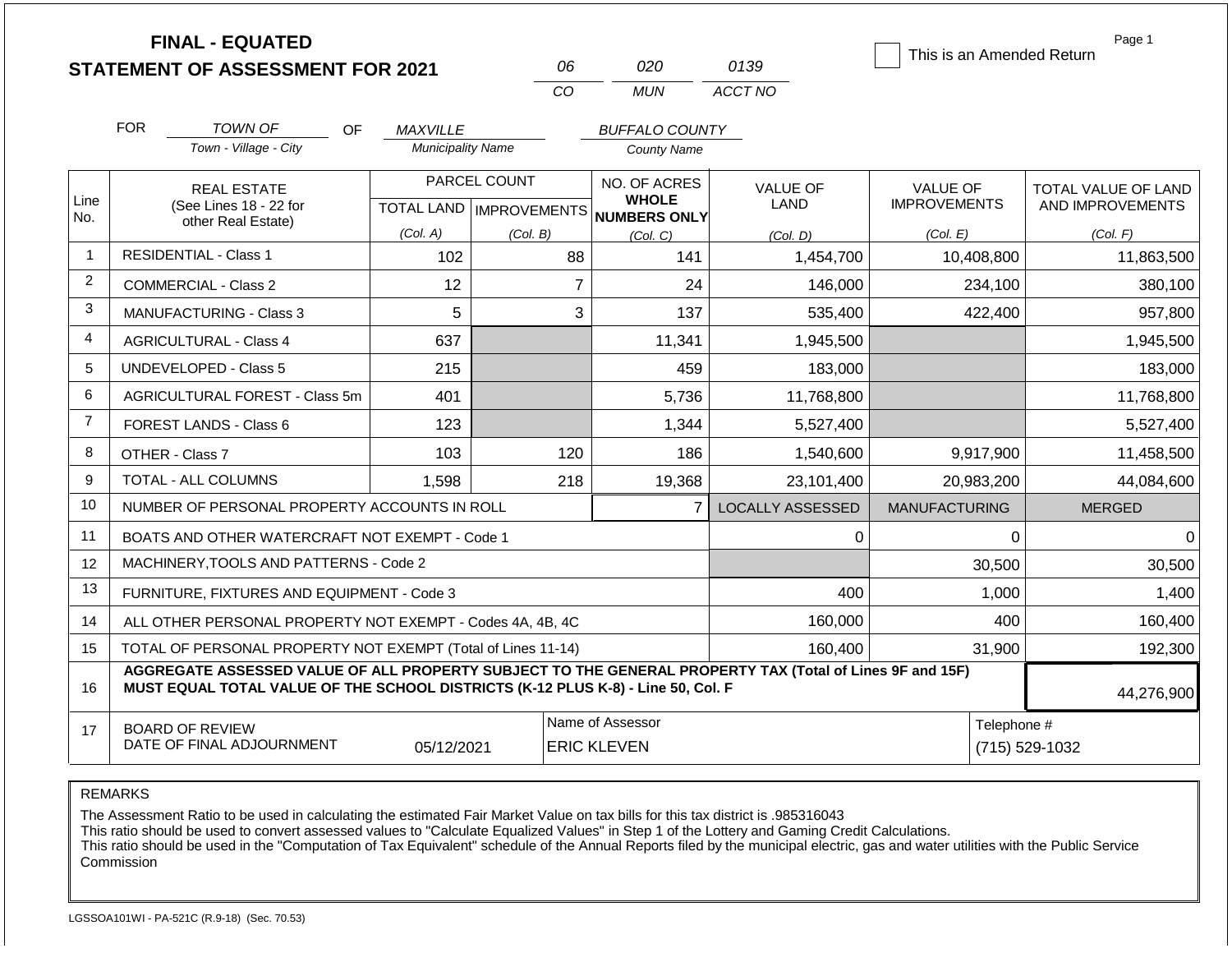2021 06 020 0139

FOREST LANDS (Line 7) and FOREST CROPS (in this section) - are **NOT** the same *YEAR CO MUN ACCT NO*

|    |                                                                                |                 |  | Private Forest Crop - Reg Class @ 10¢ per acre                   |                                                                    | Private Forest Crop - Reg Class @ \$2.52 per acre                            |                                                               |                                                                 |                 |                    |  |
|----|--------------------------------------------------------------------------------|-----------------|--|------------------------------------------------------------------|--------------------------------------------------------------------|------------------------------------------------------------------------------|---------------------------------------------------------------|-----------------------------------------------------------------|-----------------|--------------------|--|
| 18 | (a) PARCELS                                                                    | (b) ACRES       |  | (c) ASSESSED VALUE                                               |                                                                    | (d) PARCELS                                                                  |                                                               | (e) ACRES                                                       |                 | (f) ASSESSED VALUE |  |
|    |                                                                                |                 |  | Private Forest Crop - Special Class @ 20¢ per acre               |                                                                    | Entered Before 2005 Managed Forest - Ferrous Mining CLOSED @ \$7.87 per acre |                                                               |                                                                 |                 |                    |  |
| 19 | (a) PARCELS                                                                    | (b) ACRES       |  | (c) ASSESSED VALUE                                               |                                                                    | (d) PARCELS                                                                  |                                                               | (e) ACRES                                                       |                 | (f) ASSESSED VALUE |  |
|    |                                                                                |                 |  |                                                                  |                                                                    |                                                                              |                                                               |                                                                 |                 |                    |  |
|    |                                                                                |                 |  | Entered Before 2005 Managed Forest - OPEN @ 74 ¢ per acre        |                                                                    |                                                                              |                                                               | Entered Before 2005 Managed Forest - CLOSED @                   |                 | $$1.75$ per acre   |  |
| 20 | (a) PARCELS                                                                    | (b) ACRES       |  | (c) ASSESSED VALUE                                               |                                                                    | (d) PARCELS                                                                  |                                                               | (e) ACRES                                                       |                 | (f) ASSESSED VALUE |  |
|    |                                                                                |                 |  |                                                                  |                                                                    | 114                                                                          |                                                               | 2,852.79                                                        |                 | 9,480,400          |  |
|    |                                                                                |                 |  | Entered After 2004 Managed Forest - OPEN @ \$2.04 per acre       |                                                                    |                                                                              | Entered After 2004 Managed Forest - CLOSED @ \$10.20 per acre |                                                                 |                 |                    |  |
| 21 | (a) PARCELS                                                                    | (b) ACRES       |  | (c) ASSESSED VALUE                                               |                                                                    | (d) PARCELS                                                                  |                                                               | (e) ACRES                                                       |                 | (f) ASSESSED VALUE |  |
|    |                                                                                |                 |  |                                                                  |                                                                    |                                                                              |                                                               |                                                                 |                 |                    |  |
|    |                                                                                |                 |  |                                                                  |                                                                    | 54                                                                           |                                                               | 1,399.25                                                        |                 | 4,797,100          |  |
| 22 | (a) County Forest Cropland Acres                                               |                 |  | (b) Federal Acres                                                | (c) State Acres                                                    |                                                                              | (d) County (NOT FOREST CROP) Acres                            |                                                                 | (e) Other Acres |                    |  |
|    |                                                                                |                 |  |                                                                  |                                                                    | 2,994.7                                                                      |                                                               | 2.25                                                            |                 | 8.48               |  |
|    |                                                                                |                 |  | Assessed Value of Omitted Property From Prior Years (Sec. 70.44) |                                                                    |                                                                              |                                                               | Assessed Value of Sec. 70.43 Corrections of Errors by Assessors |                 |                    |  |
| 23 |                                                                                | (a) REAL ESTATE |  | (b) PERSONAL                                                     |                                                                    |                                                                              |                                                               | (c1) REAL ESTATE                                                |                 | (c2) PERSONAL      |  |
|    |                                                                                |                 |  |                                                                  |                                                                    |                                                                              |                                                               |                                                                 |                 |                    |  |
|    | Manufacturing Equated Value of Omitted Property From Prior Years (Sec. 70.995) |                 |  |                                                                  | Mfg. Equated Value of Sec.70.43 Corrections of Errors by Assessors |                                                                              |                                                               |                                                                 |                 |                    |  |
|    | (d) REAL ESTATE                                                                |                 |  | (e) PERSONAL                                                     |                                                                    |                                                                              | (f1) REAL ESTATE                                              |                                                                 |                 | (f2) PERSONAL      |  |
|    |                                                                                |                 |  |                                                                  |                                                                    |                                                                              |                                                               |                                                                 |                 |                    |  |
|    |                                                                                |                 |  |                                                                  |                                                                    |                                                                              |                                                               |                                                                 |                 |                    |  |

## **SPECIAL DISTRICTS**

| Line<br>No. | Enter 6-digit<br>Special District<br>Code (Col. A) | <b>Account</b><br><b>Number</b><br>(Col. B) | <b>Special District Name</b><br>(Col. C) | <b>Locally Assessed Value</b><br>of Real Estate and<br><b>Personal Property (Col. D)</b> | Mfg Value of Real Estate<br>and Personal Property<br>(Col. E) | <b>Merged Value of</b><br><b>Real Estate and</b><br>Personal Property (Col. F) |
|-------------|----------------------------------------------------|---------------------------------------------|------------------------------------------|------------------------------------------------------------------------------------------|---------------------------------------------------------------|--------------------------------------------------------------------------------|
| 24          |                                                    |                                             |                                          |                                                                                          |                                                               |                                                                                |
| 25          |                                                    |                                             |                                          |                                                                                          |                                                               |                                                                                |
| 26          |                                                    |                                             |                                          |                                                                                          |                                                               |                                                                                |
| 27          |                                                    |                                             |                                          |                                                                                          |                                                               |                                                                                |
| 28          |                                                    |                                             |                                          |                                                                                          |                                                               |                                                                                |
| 29          |                                                    |                                             |                                          |                                                                                          |                                                               |                                                                                |
| 30          |                                                    |                                             |                                          |                                                                                          |                                                               |                                                                                |
| 31          |                                                    |                                             |                                          |                                                                                          |                                                               |                                                                                |
| 32          |                                                    |                                             |                                          |                                                                                          |                                                               |                                                                                |
| 33          |                                                    |                                             |                                          |                                                                                          |                                                               |                                                                                |
| 34          |                                                    |                                             |                                          |                                                                                          |                                                               |                                                                                |
| 35          |                                                    |                                             |                                          |                                                                                          |                                                               |                                                                                |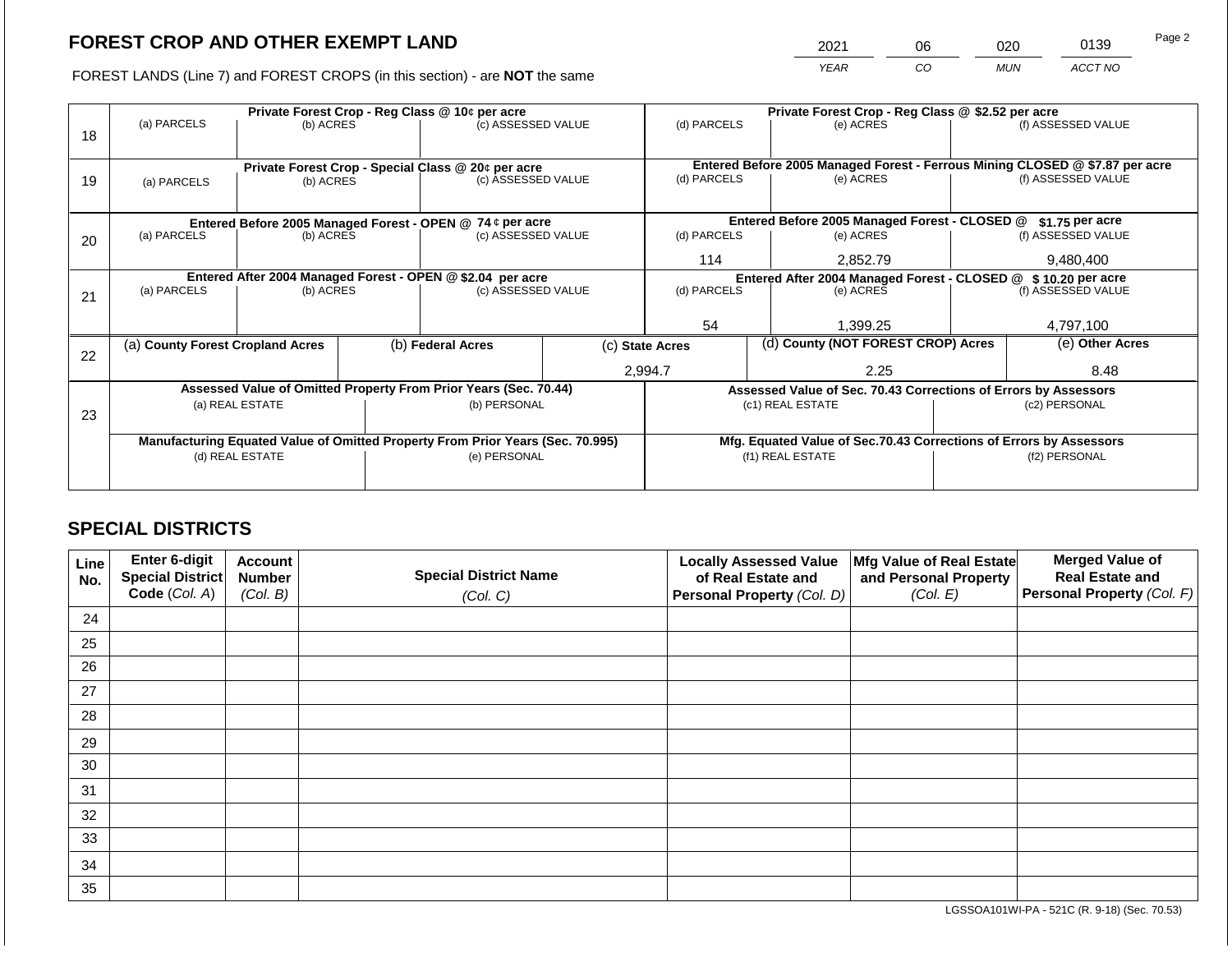|             | <b>SCHOOL DISTRICTS</b>                                  |                                             |                                                         | 2021                                                                              | 020<br>06                                                     | 0139                                                                           |
|-------------|----------------------------------------------------------|---------------------------------------------|---------------------------------------------------------|-----------------------------------------------------------------------------------|---------------------------------------------------------------|--------------------------------------------------------------------------------|
|             |                                                          |                                             |                                                         | <b>YEAR</b>                                                                       | CO<br><b>MUN</b>                                              | ACCT NO                                                                        |
| Line<br>No. | Enter 6-digit<br><b>School District</b><br>Code (Col. A) | <b>Account</b><br><b>Number</b><br>(Col. B) | <b>School District Name</b><br>(Col. C)                 | <b>Locally Assessed Value</b><br>of Real Estate and<br>Personal Property (Col. D) | Mfg Value of Real Estate<br>and Personal Property<br>(Col. E) | <b>Merged Value of</b><br><b>Real Estate and</b><br>Personal Property (Col. F) |
|             | A. SCHOOL DISTRICTS (K-8 and K-12)                       |                                             |                                                         |                                                                                   |                                                               |                                                                                |
| 36          | 461499                                                   | 0278                                        | SCH D OF DURAND                                         | 43,287,200                                                                        | 989,700                                                       | 44,276,900                                                                     |
| 37          |                                                          |                                             |                                                         |                                                                                   |                                                               |                                                                                |
| 38          |                                                          |                                             |                                                         |                                                                                   |                                                               |                                                                                |
| 39          |                                                          |                                             |                                                         |                                                                                   |                                                               |                                                                                |
| 40          |                                                          |                                             |                                                         |                                                                                   |                                                               |                                                                                |
| 41<br>42    |                                                          |                                             |                                                         |                                                                                   |                                                               |                                                                                |
| 43          |                                                          |                                             |                                                         |                                                                                   |                                                               |                                                                                |
| 44          |                                                          |                                             |                                                         |                                                                                   |                                                               |                                                                                |
| 45          |                                                          |                                             |                                                         |                                                                                   |                                                               |                                                                                |
| 46          |                                                          |                                             |                                                         |                                                                                   |                                                               |                                                                                |
| 47          |                                                          |                                             |                                                         |                                                                                   |                                                               |                                                                                |
| 48          |                                                          |                                             |                                                         |                                                                                   |                                                               |                                                                                |
| 49          |                                                          |                                             |                                                         |                                                                                   |                                                               |                                                                                |
| 50          |                                                          |                                             | TOTAL ASSESSED VALUE OF SCHOOL DISTRICTS (K-8 and K-12) | 43,287,200                                                                        | 989,700                                                       | 44,276,900                                                                     |
|             | <b>B. UNION HIGH SCHOOL DISTRICTS</b>                    |                                             |                                                         |                                                                                   |                                                               |                                                                                |
| 51          |                                                          |                                             |                                                         |                                                                                   |                                                               |                                                                                |
| 52          |                                                          |                                             |                                                         |                                                                                   |                                                               |                                                                                |
| 53<br>54    |                                                          |                                             |                                                         |                                                                                   |                                                               |                                                                                |
| 55          |                                                          |                                             | TOTAL ASSESSED VALUE OF UNION HIGH SCHOOLS              |                                                                                   |                                                               |                                                                                |
|             | C.<br><b>TECHNICAL COLLEGE DISTRICTS</b>                 |                                             |                                                         |                                                                                   |                                                               |                                                                                |
| 56          | 000100                                                   | 0001                                        | CHIPPEWA VALLEY TECHNICAL COLLEGE EAUC                  | 43,287,200                                                                        | 989,700                                                       | 44,276,900                                                                     |
| 57          |                                                          |                                             |                                                         |                                                                                   |                                                               |                                                                                |
| 58          |                                                          |                                             |                                                         |                                                                                   |                                                               |                                                                                |
| 59          |                                                          |                                             | TOTAL ASSESSED VALUE OF TECHNICAL COLLEGES              | 43,287,200                                                                        | 989,700                                                       | 44,276,900                                                                     |

| Name                         |                              | Title | Submission date             |
|------------------------------|------------------------------|-------|-----------------------------|
| <b>MARGO TRAUN</b>           |                              |       | 2021<br>05<br>ົ<br><u>.</u> |
| Phone                        | Email address                |       |                             |
| 608<br>685<br>6216<br>$\sim$ | MARGO.TRAUN@CO.BUFFALO.WI.US |       |                             |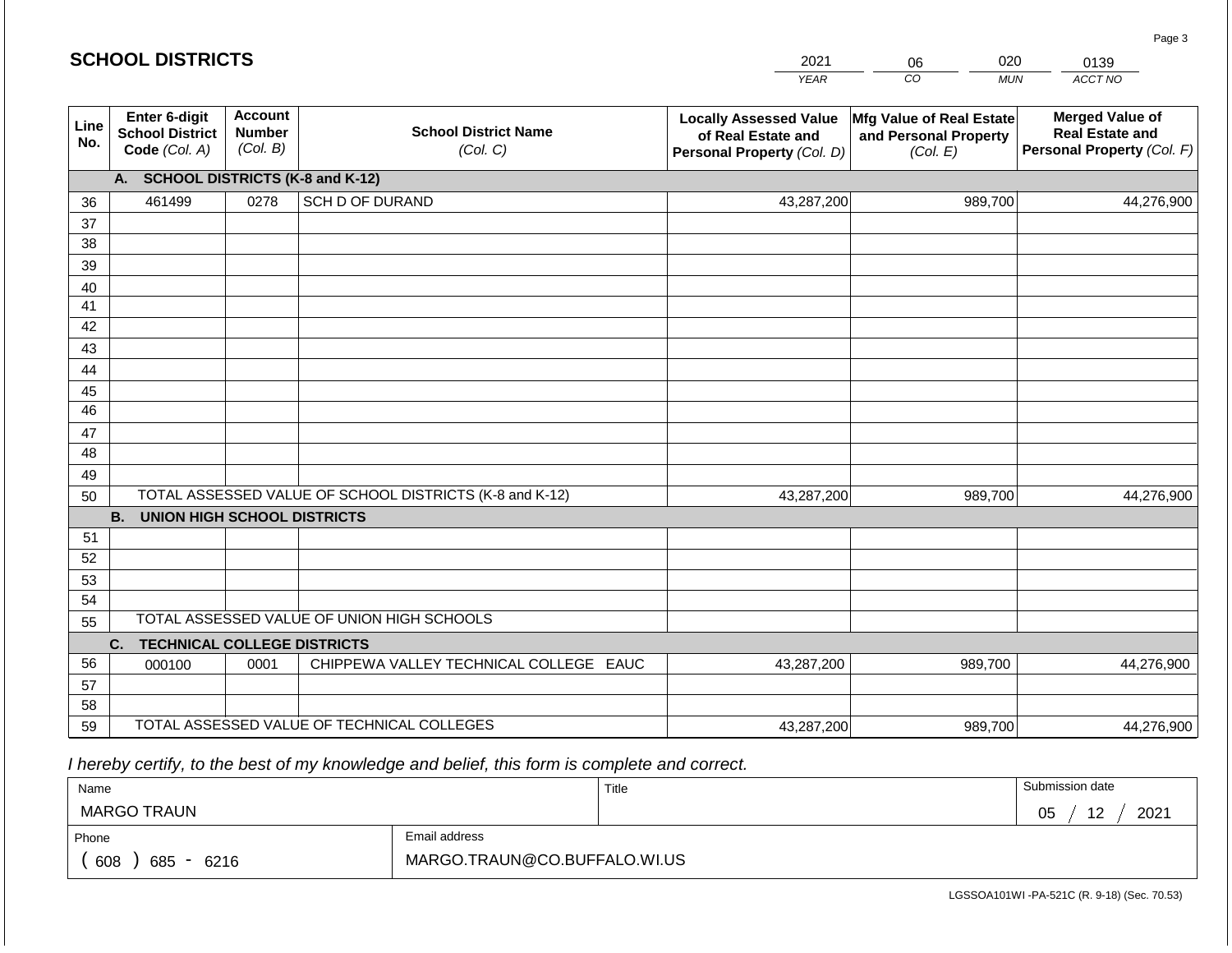- Each municipality's SOA is completed after the Board of Review and includes any changes made to the locally assessed values, under state law (sec. 70.53, Wis. Stats.)
- The Wisconsin Department of Revenue (DOR) merges the locally assessed values with the state assessed manufacturing values
- DOR provides the information regarding district names and codes. If a district is not listed, contact DOR.

Note: If you submit an amended SOA to DOR after your municipality's SOA is equated and posted to our website, we will process the SOA. However, DOR will not recalculate the *aggregate ratio or update the final SOA posted on our website. You should use the corrected values to calculate your tax rates.*

### **Page 1: Real Estate and Personal Property**

- Lines 1-9 assessed real estate values, parcel counts and acres by classification
- Lines 10-15 assessed personal property values and number of accounts by class
- Line 16 aggregate assessed value of all property subject to general property; use to calculate tax rates. Note: This line equals the total assessed value of K-8 and K-12 school districts (Line 50) and total assessed value of technical colleges (Line 59).
- Remarks assessment ratio used to calculate estimated fair market value on property tax bills

### **Page 2: Forest Crop, Other Exempt Land and Special Districts**

- Lines 18-21 private forest crop and managed forest lands assessed values
- Line  $22 -$  tax exempt land acres
- Line 23 prior years assessed value of omitted property under sec. 70.44 and correction of errors under sec. 70.43 shown by locally assessed or manufacturing real estate and personal property. Note: If there is an amount on this line, report the corresponding tax in the Statement of Taxes, Sections J or K.
- Lines 24-35 special district assessed values. These values are used to calculate tax rates for the special districts.

### **Page 3: School Districts**

- Lines 36-50 school districts (K-8 and K-12) assessed values. These values are used to calculate tax rates for school districts.
- Lines 51-55 union high school district assessed values. These values are used to calculate tax rates for union high school districts.
- Lines 56-59 technical college assessed values. These values are used to calculate tax rates for technical colleges.

If you have questions: Email: lgs@wisconsin.gov

 Phone: (608) 266-2569 or (608) 264-6892 Fax: (608) 264-6887

**DURAND, WI 54736 - 8068** DURAND, WI 54736 - 8068S386 COUNTY RD AA TOWN OF MAXVILLE S386 COUNTY RD AA BARBARA TRAUN<br>TOWN OF MAXVILLE BARBARA TRAUN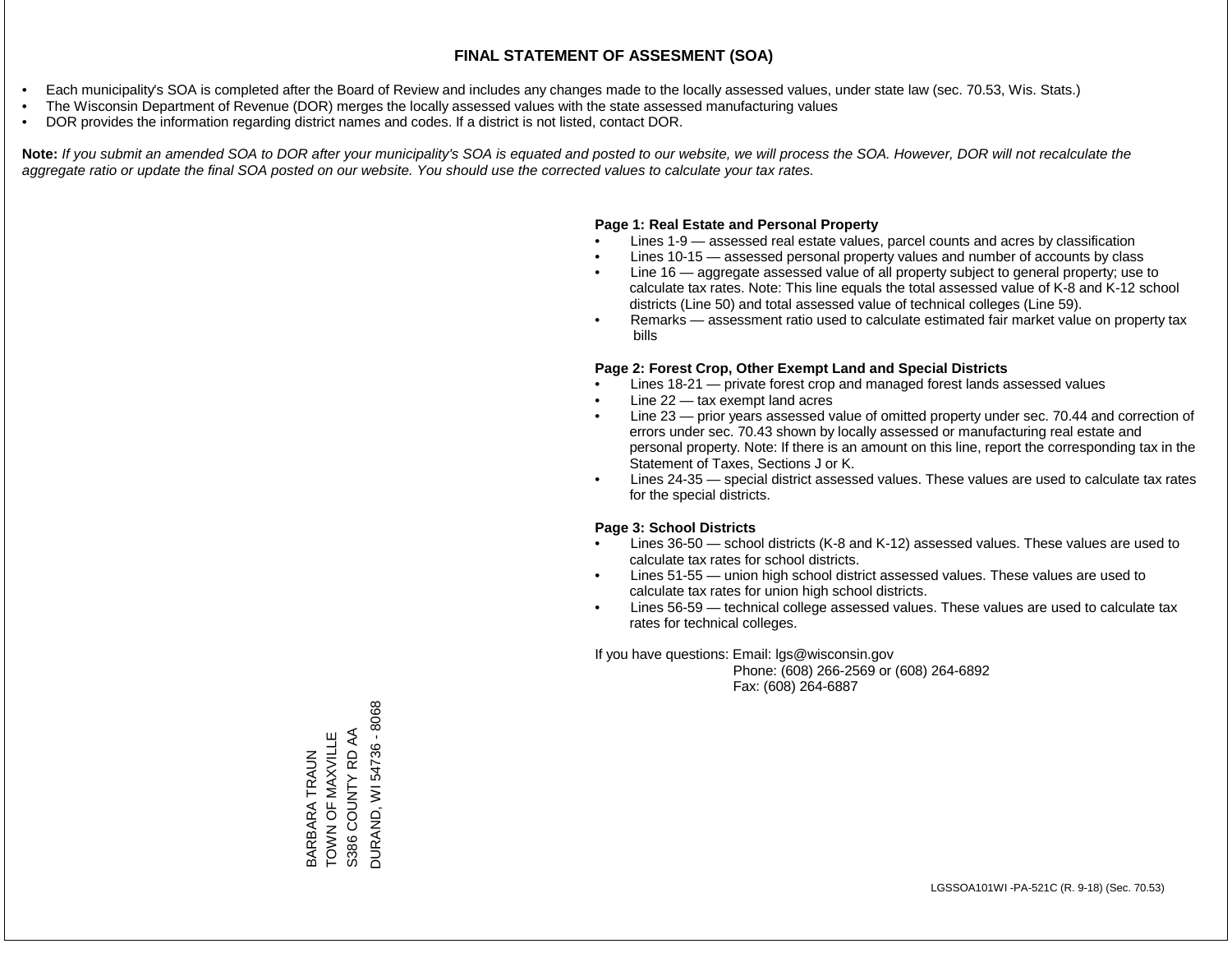|                | <b>FINAL - EQUATED</b><br><b>STATEMENT OF ASSESSMENT FOR 2021</b>                                                                                                                            |                          | 06                                        | 022                                          | 0140                    | This is an Amended Return              | Page 1                                  |  |
|----------------|----------------------------------------------------------------------------------------------------------------------------------------------------------------------------------------------|--------------------------|-------------------------------------------|----------------------------------------------|-------------------------|----------------------------------------|-----------------------------------------|--|
|                |                                                                                                                                                                                              |                          | <b>CO</b>                                 | <b>MUN</b>                                   | ACCT NO                 |                                        |                                         |  |
|                | <b>FOR</b><br><b>TOWN OF</b><br>OF.                                                                                                                                                          | <b>MILTON</b>            |                                           | <b>BUFFALO COUNTY</b>                        |                         |                                        |                                         |  |
|                | Town - Village - City                                                                                                                                                                        | <b>Municipality Name</b> |                                           | <b>County Name</b>                           |                         |                                        |                                         |  |
| Line<br>No.    | <b>REAL ESTATE</b><br>(See Lines 18 - 22 for                                                                                                                                                 |                          | PARCEL COUNT<br>TOTAL LAND   IMPROVEMENTS | NO. OF ACRES<br><b>WHOLE</b><br>NUMBERS ONLY | VALUE OF<br>LAND        | <b>VALUE OF</b><br><b>IMPROVEMENTS</b> | TOTAL VALUE OF LAND<br>AND IMPROVEMENTS |  |
|                | other Real Estate)                                                                                                                                                                           | (Col. A)                 | (Col. B)                                  | (Col, C)                                     | (Col. D)                | (Col. E)                               | (Col. F)                                |  |
| $\mathbf{1}$   | <b>RESIDENTIAL - Class 1</b>                                                                                                                                                                 | 324                      | 251                                       | 241                                          | 4,899,100               | 32,433,400                             | 37,332,500                              |  |
| $\overline{2}$ | COMMERCIAL - Class 2                                                                                                                                                                         | 21                       | 15                                        | 53                                           | 607,800                 | 1,778,700                              | 2,386,500                               |  |
| 3              | <b>MANUFACTURING - Class 3</b>                                                                                                                                                               | $\mathbf{1}$             |                                           | 13<br>$\mathbf 1$                            | 88,300                  | 323,400                                | 411,700                                 |  |
| 4              | <b>AGRICULTURAL - Class 4</b>                                                                                                                                                                | 374                      |                                           | 4,242                                        | 745,700                 |                                        | 745,700                                 |  |
| 5              | UNDEVELOPED - Class 5                                                                                                                                                                        | 183                      |                                           | 2,477                                        | 1,096,400               |                                        | 1,096,400                               |  |
| 6              | AGRICULTURAL FOREST - Class 5m                                                                                                                                                               | 191                      |                                           | 1,995                                        | 4,476,500               |                                        | 4,476,500                               |  |
| $\overline{7}$ | <b>FOREST LANDS - Class 6</b>                                                                                                                                                                | 75                       |                                           | 542                                          | 2,407,900               |                                        | 2,407,900                               |  |
| 8              | OTHER - Class 7                                                                                                                                                                              | 52                       | 52                                        | 92                                           | 1,023,200               | 5,678,600                              | 6,701,800                               |  |
| 9              | <b>TOTAL - ALL COLUMNS</b>                                                                                                                                                                   | 1.221                    | 319                                       | 9,655                                        | 15,344,900              | 40,214,100                             | 55,559,000                              |  |
| 10             | NUMBER OF PERSONAL PROPERTY ACCOUNTS IN ROLL                                                                                                                                                 |                          |                                           | 19                                           | <b>LOCALLY ASSESSED</b> | <b>MANUFACTURING</b>                   | <b>MERGED</b>                           |  |
| 11             | BOATS AND OTHER WATERCRAFT NOT EXEMPT - Code 1                                                                                                                                               |                          |                                           |                                              | 0                       | 0                                      | $\Omega$                                |  |
| 12             | MACHINERY, TOOLS AND PATTERNS - Code 2                                                                                                                                                       |                          |                                           |                                              |                         | 21,100                                 | 21,100                                  |  |
| 13             | FURNITURE, FIXTURES AND EQUIPMENT - Code 3                                                                                                                                                   |                          |                                           |                                              | 102,900                 | 5,600                                  | 108,500                                 |  |
| 14             | ALL OTHER PERSONAL PROPERTY NOT EXEMPT - Codes 4A, 4B, 4C                                                                                                                                    |                          |                                           |                                              | 116,000                 | 500                                    | 116,500                                 |  |
| 15             | TOTAL OF PERSONAL PROPERTY NOT EXEMPT (Total of Lines 11-14)                                                                                                                                 |                          |                                           |                                              | 218,900                 | 27,200                                 | 246,100                                 |  |
| 16             | AGGREGATE ASSESSED VALUE OF ALL PROPERTY SUBJECT TO THE GENERAL PROPERTY TAX (Total of Lines 9F and 15F)<br>MUST EQUAL TOTAL VALUE OF THE SCHOOL DISTRICTS (K-12 PLUS K-8) - Line 50, Col. F |                          |                                           |                                              |                         |                                        |                                         |  |
| 17             | <b>BOARD OF REVIEW</b><br>DATE OF FINAL ADJOURNMENT                                                                                                                                          | 05/12/2021               |                                           | Name of Assessor<br><b>ERIC KLEVEN</b>       |                         | Telephone #<br>(715) 529-1032          |                                         |  |

The Assessment Ratio to be used in calculating the estimated Fair Market Value on tax bills for this tax district is .894817396

This ratio should be used to convert assessed values to "Calculate Equalized Values" in Step 1 of the Lottery and Gaming Credit Calculations.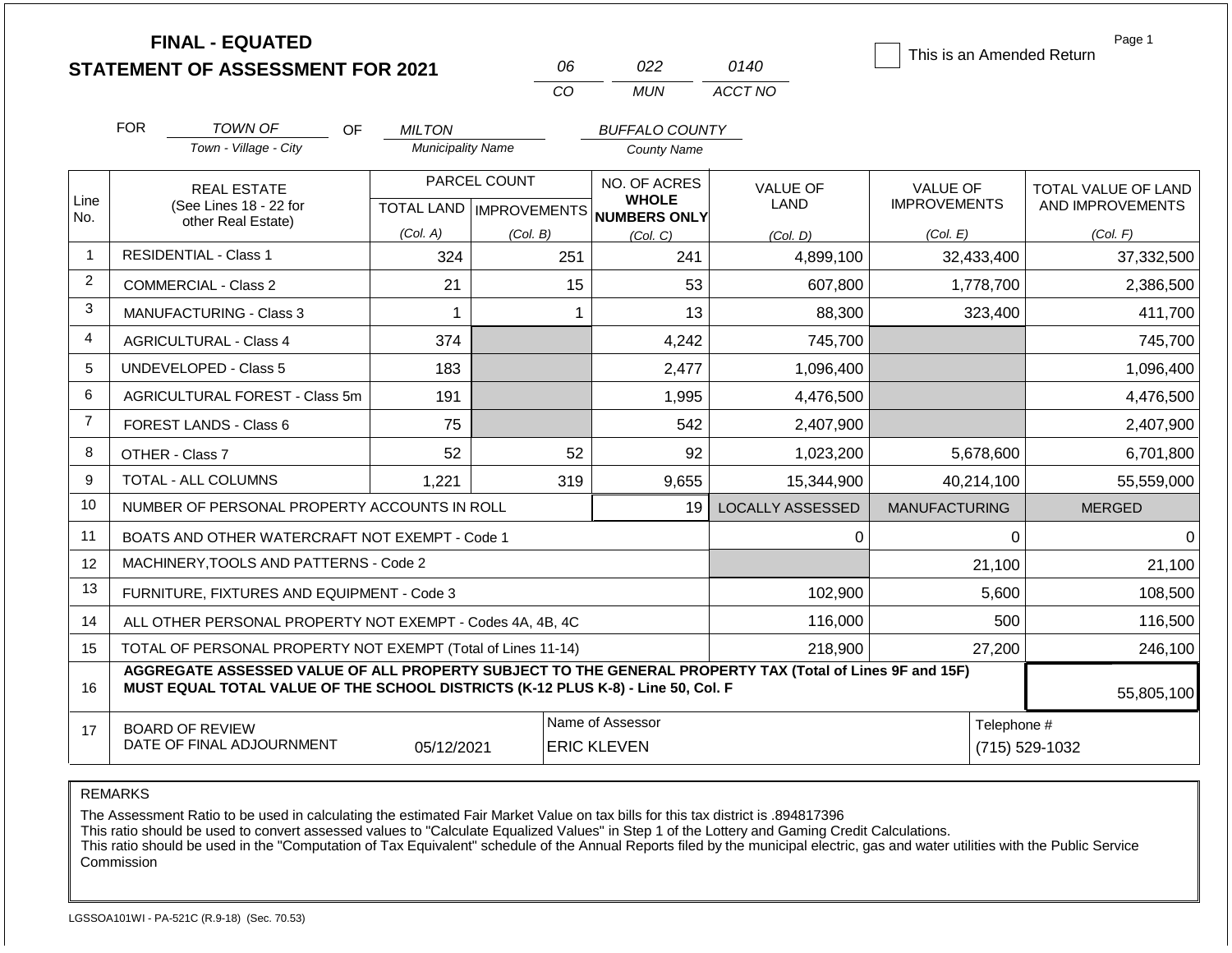2021 06 022 0140

FOREST LANDS (Line 7) and FOREST CROPS (in this section) - are **NOT** the same *YEAR CO MUN ACCT NO*

|    |                                                            |                 |  | Private Forest Crop - Reg Class @ 10¢ per acre                                 |  | Private Forest Crop - Reg Class @ \$2.52 per acre             |  |                                                                    |               |                                                                              |
|----|------------------------------------------------------------|-----------------|--|--------------------------------------------------------------------------------|--|---------------------------------------------------------------|--|--------------------------------------------------------------------|---------------|------------------------------------------------------------------------------|
| 18 | (a) PARCELS                                                | (b) ACRES       |  | (c) ASSESSED VALUE                                                             |  | (d) PARCELS                                                   |  | (e) ACRES                                                          |               | (f) ASSESSED VALUE                                                           |
|    |                                                            |                 |  |                                                                                |  |                                                               |  |                                                                    |               |                                                                              |
|    |                                                            |                 |  |                                                                                |  |                                                               |  |                                                                    |               | Entered Before 2005 Managed Forest - Ferrous Mining CLOSED @ \$7.87 per acre |
| 19 | (a) PARCELS                                                | (b) ACRES       |  | Private Forest Crop - Special Class @ 20¢ per acre<br>(c) ASSESSED VALUE       |  | (d) PARCELS                                                   |  | (e) ACRES                                                          |               | (f) ASSESSED VALUE                                                           |
|    |                                                            |                 |  |                                                                                |  |                                                               |  |                                                                    |               |                                                                              |
|    |                                                            |                 |  |                                                                                |  |                                                               |  |                                                                    |               |                                                                              |
|    |                                                            |                 |  | Entered Before 2005 Managed Forest - OPEN @ 74 ¢ per acre                      |  |                                                               |  | Entered Before 2005 Managed Forest - CLOSED @                      |               | $$1.75$ per acre                                                             |
| 20 | (a) PARCELS                                                | (b) ACRES       |  | (c) ASSESSED VALUE                                                             |  | (d) PARCELS                                                   |  | (e) ACRES                                                          |               | (f) ASSESSED VALUE                                                           |
|    |                                                            |                 |  |                                                                                |  | 77                                                            |  | 1,661.01                                                           |               | 5,256,300                                                                    |
|    |                                                            |                 |  |                                                                                |  |                                                               |  |                                                                    |               |                                                                              |
|    | Entered After 2004 Managed Forest - OPEN @ \$2.04 per acre |                 |  |                                                                                |  | Entered After 2004 Managed Forest - CLOSED @ \$10.20 per acre |  |                                                                    |               |                                                                              |
| 21 | (a) PARCELS                                                | (b) ACRES       |  | (c) ASSESSED VALUE                                                             |  | (d) PARCELS                                                   |  | (e) ACRES                                                          |               | (f) ASSESSED VALUE                                                           |
|    |                                                            |                 |  |                                                                                |  |                                                               |  |                                                                    |               |                                                                              |
|    |                                                            |                 |  |                                                                                |  | 92                                                            |  | 1,710.62                                                           |               | 5,542,300                                                                    |
|    | (a) County Forest Cropland Acres                           |                 |  | (b) Federal Acres                                                              |  | (c) State Acres                                               |  | (d) County (NOT FOREST CROP) Acres                                 |               | (e) Other Acres                                                              |
| 22 |                                                            |                 |  |                                                                                |  |                                                               |  |                                                                    |               |                                                                              |
|    |                                                            |                 |  | 1,255.61                                                                       |  | 2,723.7                                                       |  | 4.86                                                               |               | 151.28                                                                       |
|    |                                                            |                 |  | Assessed Value of Omitted Property From Prior Years (Sec. 70.44)               |  |                                                               |  | Assessed Value of Sec. 70.43 Corrections of Errors by Assessors    |               |                                                                              |
|    |                                                            | (a) REAL ESTATE |  | (b) PERSONAL                                                                   |  |                                                               |  | (c1) REAL ESTATE                                                   |               | (c2) PERSONAL                                                                |
| 23 |                                                            |                 |  |                                                                                |  |                                                               |  |                                                                    |               |                                                                              |
|    |                                                            |                 |  | Manufacturing Equated Value of Omitted Property From Prior Years (Sec. 70.995) |  |                                                               |  | Mfg. Equated Value of Sec.70.43 Corrections of Errors by Assessors |               |                                                                              |
|    | (d) REAL ESTATE                                            |                 |  | (e) PERSONAL                                                                   |  | (f1) REAL ESTATE                                              |  |                                                                    | (f2) PERSONAL |                                                                              |
|    |                                                            |                 |  |                                                                                |  |                                                               |  |                                                                    |               |                                                                              |
|    |                                                            |                 |  |                                                                                |  |                                                               |  |                                                                    |               |                                                                              |

## **SPECIAL DISTRICTS**

| Line<br>No. | Enter 6-digit<br>Special District<br>Code (Col. A) | <b>Account</b><br><b>Number</b><br>(Col. B) | <b>Special District Name</b><br>(Col. C) | <b>Locally Assessed Value</b><br>of Real Estate and<br><b>Personal Property (Col. D)</b> | Mfg Value of Real Estate<br>and Personal Property<br>(Col. E) | <b>Merged Value of</b><br><b>Real Estate and</b><br>Personal Property (Col. F) |
|-------------|----------------------------------------------------|---------------------------------------------|------------------------------------------|------------------------------------------------------------------------------------------|---------------------------------------------------------------|--------------------------------------------------------------------------------|
| 24          |                                                    |                                             |                                          |                                                                                          |                                                               |                                                                                |
| 25          |                                                    |                                             |                                          |                                                                                          |                                                               |                                                                                |
| 26          |                                                    |                                             |                                          |                                                                                          |                                                               |                                                                                |
| 27          |                                                    |                                             |                                          |                                                                                          |                                                               |                                                                                |
| 28          |                                                    |                                             |                                          |                                                                                          |                                                               |                                                                                |
| 29          |                                                    |                                             |                                          |                                                                                          |                                                               |                                                                                |
| 30          |                                                    |                                             |                                          |                                                                                          |                                                               |                                                                                |
| 31          |                                                    |                                             |                                          |                                                                                          |                                                               |                                                                                |
| 32          |                                                    |                                             |                                          |                                                                                          |                                                               |                                                                                |
| 33          |                                                    |                                             |                                          |                                                                                          |                                                               |                                                                                |
| 34          |                                                    |                                             |                                          |                                                                                          |                                                               |                                                                                |
| 35          |                                                    |                                             |                                          |                                                                                          |                                                               |                                                                                |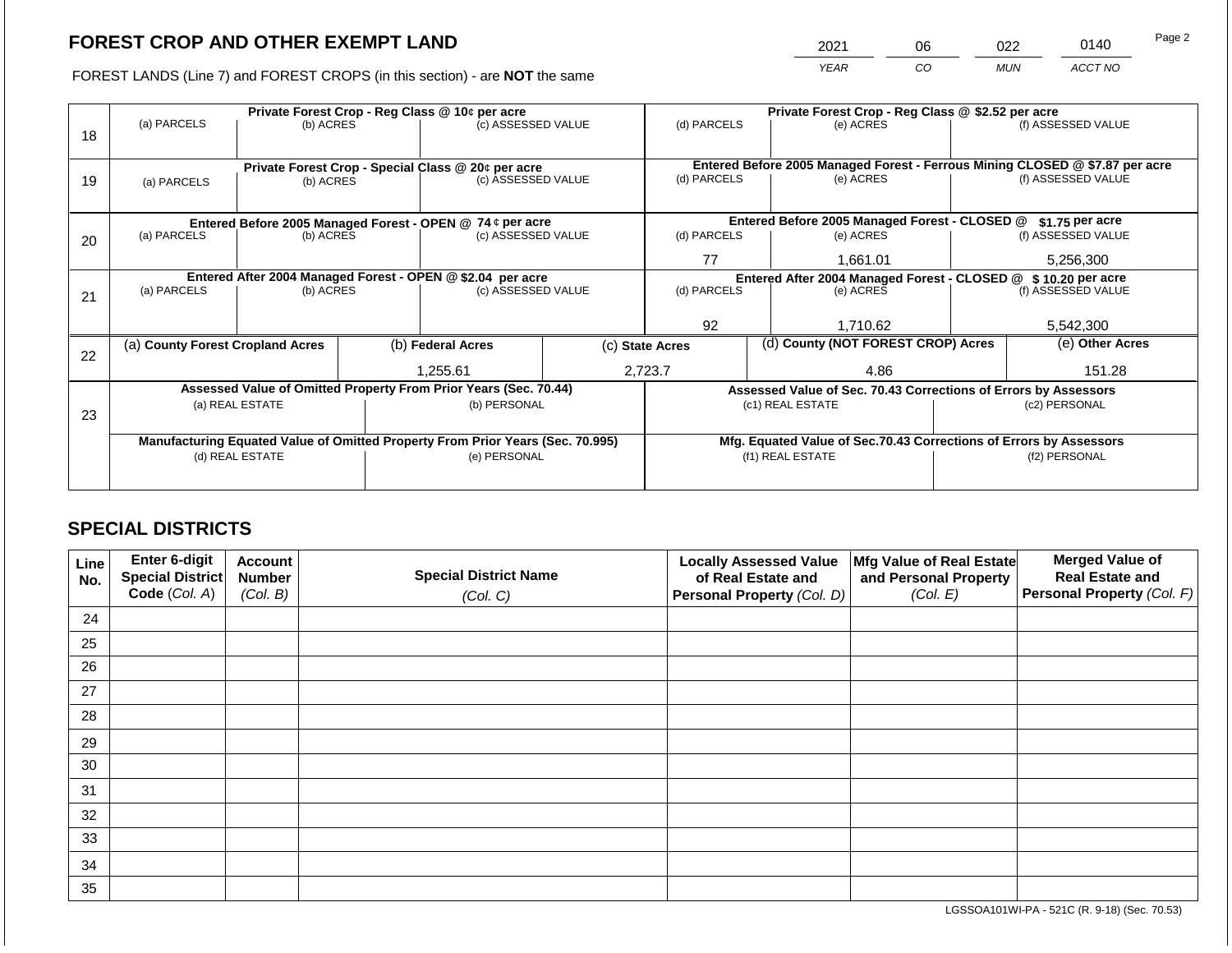|             | <b>SCHOOL DISTRICTS</b>                                  |                                             |                                                         | 2021                                                                              | 022<br>06                                                     | 0140                                                                           |
|-------------|----------------------------------------------------------|---------------------------------------------|---------------------------------------------------------|-----------------------------------------------------------------------------------|---------------------------------------------------------------|--------------------------------------------------------------------------------|
|             |                                                          |                                             |                                                         | <b>YEAR</b>                                                                       | CO<br><b>MUN</b>                                              | <b>ACCT NO</b>                                                                 |
| Line<br>No. | Enter 6-digit<br><b>School District</b><br>Code (Col. A) | <b>Account</b><br><b>Number</b><br>(Col. B) | <b>School District Name</b><br>(Col. C)                 | <b>Locally Assessed Value</b><br>of Real Estate and<br>Personal Property (Col. D) | Mfg Value of Real Estate<br>and Personal Property<br>(Col. E) | <b>Merged Value of</b><br><b>Real Estate and</b><br>Personal Property (Col. F) |
|             | A.                                                       |                                             | <b>SCHOOL DISTRICTS (K-8 and K-12)</b>                  |                                                                                   |                                                               |                                                                                |
| 36          | 061155                                                   | 0042                                        | SCH D OF COCHRANE-FOUNTAIN CITY                         | 55,366,200                                                                        | 438,900                                                       | 55,805,100                                                                     |
| 37          |                                                          |                                             |                                                         |                                                                                   |                                                               |                                                                                |
| 38          |                                                          |                                             |                                                         |                                                                                   |                                                               |                                                                                |
| 39          |                                                          |                                             |                                                         |                                                                                   |                                                               |                                                                                |
| 40          |                                                          |                                             |                                                         |                                                                                   |                                                               |                                                                                |
| 41          |                                                          |                                             |                                                         |                                                                                   |                                                               |                                                                                |
| 42          |                                                          |                                             |                                                         |                                                                                   |                                                               |                                                                                |
| 43          |                                                          |                                             |                                                         |                                                                                   |                                                               |                                                                                |
| 44          |                                                          |                                             |                                                         |                                                                                   |                                                               |                                                                                |
| 45<br>46    |                                                          |                                             |                                                         |                                                                                   |                                                               |                                                                                |
| 47          |                                                          |                                             |                                                         |                                                                                   |                                                               |                                                                                |
| 48          |                                                          |                                             |                                                         |                                                                                   |                                                               |                                                                                |
| 49          |                                                          |                                             |                                                         |                                                                                   |                                                               |                                                                                |
| 50          |                                                          |                                             | TOTAL ASSESSED VALUE OF SCHOOL DISTRICTS (K-8 and K-12) | 55,366,200                                                                        | 438,900                                                       | 55,805,100                                                                     |
|             | <b>B.</b><br><b>UNION HIGH SCHOOL DISTRICTS</b>          |                                             |                                                         |                                                                                   |                                                               |                                                                                |
| 51          |                                                          |                                             |                                                         |                                                                                   |                                                               |                                                                                |
| 52          |                                                          |                                             |                                                         |                                                                                   |                                                               |                                                                                |
| 53          |                                                          |                                             |                                                         |                                                                                   |                                                               |                                                                                |
| 54          |                                                          |                                             |                                                         |                                                                                   |                                                               |                                                                                |
| 55          |                                                          |                                             | TOTAL ASSESSED VALUE OF UNION HIGH SCHOOLS              |                                                                                   |                                                               |                                                                                |
|             | C.<br><b>TECHNICAL COLLEGE DISTRICTS</b>                 |                                             |                                                         |                                                                                   |                                                               |                                                                                |
| 56          | 000200                                                   | 0002                                        | WESTERN TECHNICAL COLLEGE LACR                          | 55,366,200                                                                        | 438,900                                                       | 55,805,100                                                                     |
| 57          |                                                          |                                             |                                                         |                                                                                   |                                                               |                                                                                |
| 58          |                                                          |                                             |                                                         |                                                                                   |                                                               |                                                                                |
| 59          |                                                          |                                             | TOTAL ASSESSED VALUE OF TECHNICAL COLLEGES              | 55,366,200                                                                        | 438,900                                                       | 55,805,100                                                                     |

| Name                  |                              | Title | Submission date             |  |  |
|-----------------------|------------------------------|-------|-----------------------------|--|--|
| MARGO TRAUN           |                              |       | 2021<br>12<br>∩ҕ<br>◡◡<br>╺ |  |  |
| Phone                 | Email address                |       |                             |  |  |
| 608<br>685<br>$-6216$ | MARGO.TRAUN@CO.BUFFALO.WI.US |       |                             |  |  |

LGSSOA101WI -PA-521C (R. 9-18) (Sec. 70.53)

Page 3

|  |  |  | <b>SCHOOL DISTRICTS</b> |  |  |  |
|--|--|--|-------------------------|--|--|--|
|  |  |  |                         |  |  |  |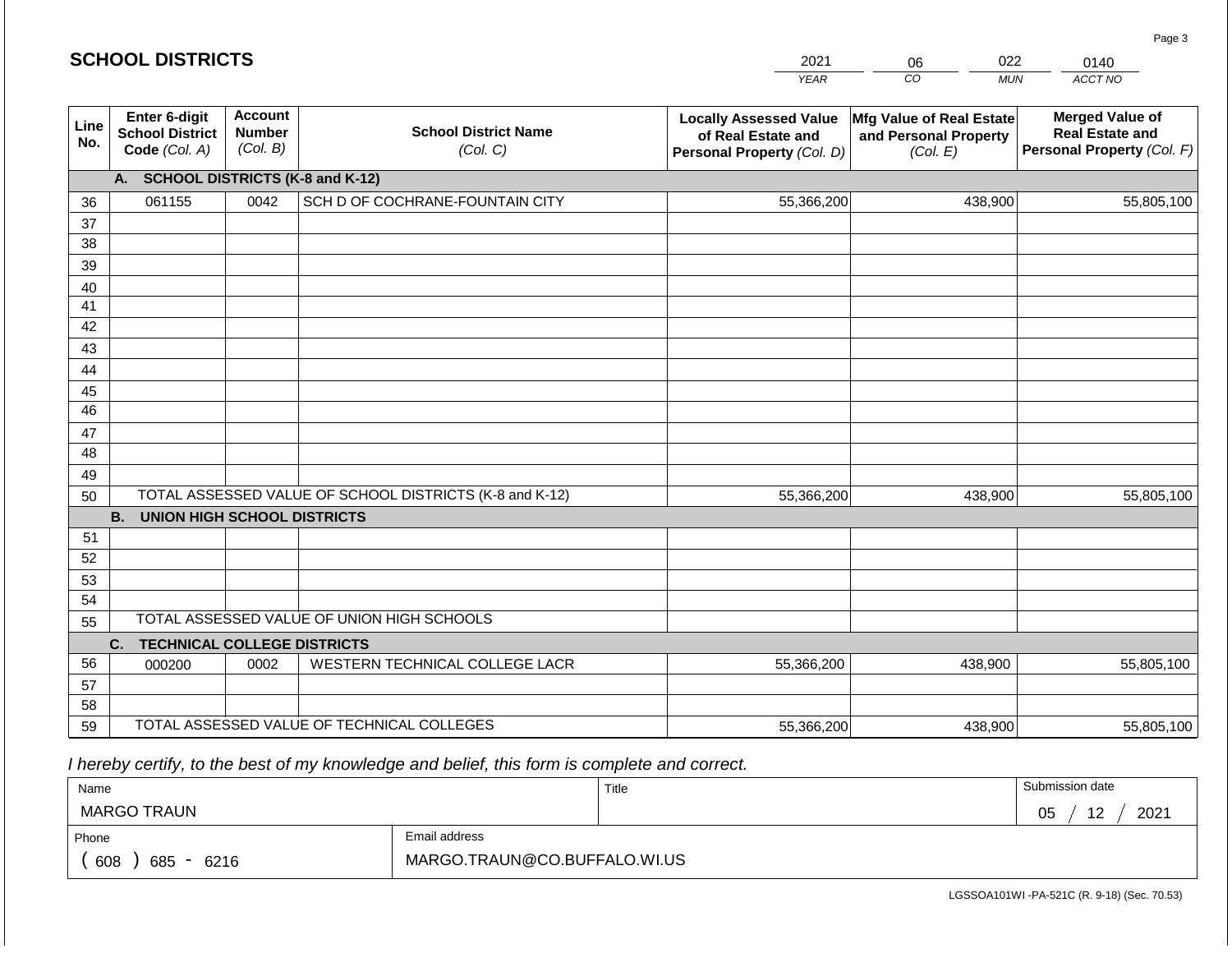- Each municipality's SOA is completed after the Board of Review and includes any changes made to the locally assessed values, under state law (sec. 70.53, Wis. Stats.)
- The Wisconsin Department of Revenue (DOR) merges the locally assessed values with the state assessed manufacturing values
- DOR provides the information regarding district names and codes. If a district is not listed, contact DOR.

Note: If you submit an amended SOA to DOR after your municipality's SOA is equated and posted to our website, we will process the SOA. However, DOR will not recalculate the *aggregate ratio or update the final SOA posted on our website. You should use the corrected values to calculate your tax rates.*

### **Page 1: Real Estate and Personal Property**

- Lines 1-9 assessed real estate values, parcel counts and acres by classification
- Lines 10-15 assessed personal property values and number of accounts by class
- Line 16 aggregate assessed value of all property subject to general property; use to calculate tax rates. Note: This line equals the total assessed value of K-8 and K-12 school districts (Line 50) and total assessed value of technical colleges (Line 59).
- Remarks assessment ratio used to calculate estimated fair market value on property tax bills

### **Page 2: Forest Crop, Other Exempt Land and Special Districts**

- Lines 18-21 private forest crop and managed forest lands assessed values
- Line  $22 -$  tax exempt land acres
- Line 23 prior years assessed value of omitted property under sec. 70.44 and correction of errors under sec. 70.43 shown by locally assessed or manufacturing real estate and personal property. Note: If there is an amount on this line, report the corresponding tax in the Statement of Taxes, Sections J or K.
- Lines 24-35 special district assessed values. These values are used to calculate tax rates for the special districts.

### **Page 3: School Districts**

- Lines 36-50 school districts (K-8 and K-12) assessed values. These values are used to calculate tax rates for school districts.
- Lines 51-55 union high school district assessed values. These values are used to calculate tax rates for union high school districts.
- Lines 56-59 technical college assessed values. These values are used to calculate tax rates for technical colleges.

If you have questions: Email: lgs@wisconsin.gov

 Phone: (608) 266-2569 or (608) 264-6892 Fax: (608) 264-6887

FOUNTAIN CITY, WI 54629 - 7523 FOUNTAIN CITY, WI 54629 - 7523W823 ENGEL ROAD W823 ENGEL ROAD TOWN OF MILTON TOWN OF MILTON **VALENE ENGEL** KALENE ENGEL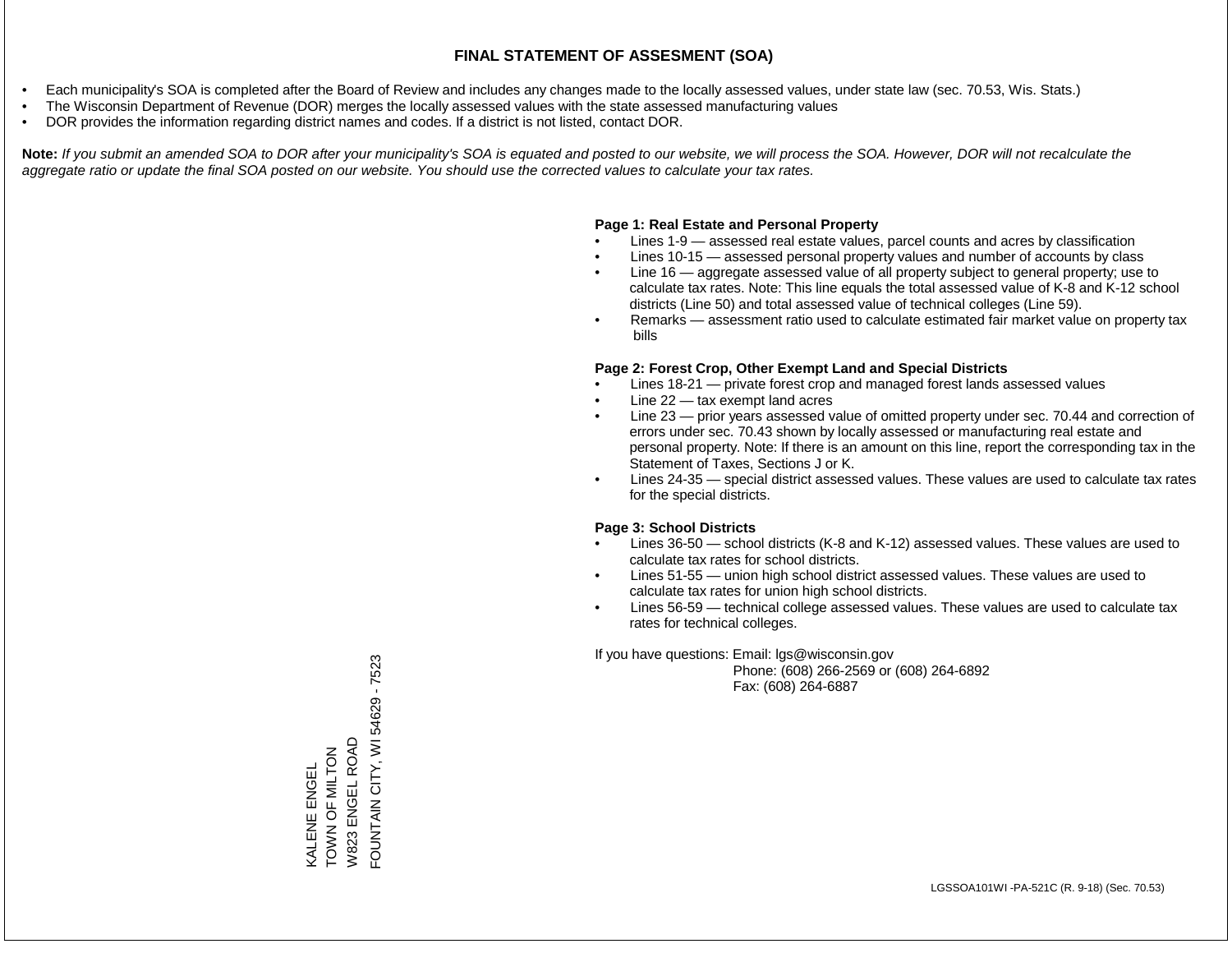| <b>STATEMENT OF ASSESSMENT FOR 2021</b> |  |
|-----------------------------------------|--|
|                                         |  |

| 06  | 024   | 0141    |
|-----|-------|---------|
| CO. | MI IN | ACCT NO |

**FINAL - EQUATED**<br> **ENT OF ASSESSMENT FOR 2021**  $\frac{06}{24}$  024 0141  $\boxed{X}$  This is an Amended Return

Page 1

|                | <b>FOR</b>                                                                       | <b>TOWN OF</b><br><b>OF</b>                                                                              | <b>MODENA</b>            |                           | <b>BUFFALO COUNTY</b>        |                         |                      |                     |
|----------------|----------------------------------------------------------------------------------|----------------------------------------------------------------------------------------------------------|--------------------------|---------------------------|------------------------------|-------------------------|----------------------|---------------------|
|                |                                                                                  | Town - Village - City                                                                                    | <b>Municipality Name</b> |                           | <b>County Name</b>           |                         |                      |                     |
|                |                                                                                  | <b>REAL ESTATE</b>                                                                                       |                          | PARCEL COUNT              | NO. OF ACRES<br><b>WHOLE</b> | <b>VALUE OF</b>         | <b>VALUE OF</b>      | TOTAL VALUE OF LAND |
| Line<br>No.    |                                                                                  | (See Lines 18 - 22 for<br>other Real Estate)                                                             |                          | TOTAL LAND   IMPROVEMENTS | NUMBERS ONLY                 | <b>LAND</b>             | <b>IMPROVEMENTS</b>  | AND IMPROVEMENTS    |
|                |                                                                                  |                                                                                                          | (Col. A)                 | (Col, B)                  | (Col. C)                     | (Col. D)                | (Col. E)             | (Col. F)            |
| $\overline{1}$ |                                                                                  | <b>RESIDENTIAL - Class 1</b>                                                                             | 173                      | 143                       | 240                          | 1,269,600               | 10,879,700           | 12,149,300          |
| $\overline{2}$ |                                                                                  | <b>COMMERCIAL - Class 2</b>                                                                              | 19                       | 12                        | 36                           | 166,900                 | 798,100              | 965,000             |
| 3              |                                                                                  | MANUFACTURING - Class 3                                                                                  | 0                        | 0                         | 0                            | $\Omega$                | 0                    |                     |
| $\overline{4}$ |                                                                                  | <b>AGRICULTURAL - Class 4</b>                                                                            | 598                      |                           | 9,245                        | 1,693,700               |                      | 1,693,700           |
| 5              |                                                                                  | <b>UNDEVELOPED - Class 5</b>                                                                             | 345                      |                           | 2,440                        | 2,128,900               |                      | 2,128,900           |
| 6              |                                                                                  | <b>AGRICULTURAL FOREST - Class 5m</b>                                                                    | 207                      |                           | 3,141                        | 5,667,400               |                      | 5,667,400           |
| $\overline{7}$ |                                                                                  | FOREST LANDS - Class 6                                                                                   | 49                       |                           | 616                          | 2,218,800               |                      | 2,218,800           |
| 8              |                                                                                  | OTHER - Class 7                                                                                          | 86                       | 80                        | 197                          | 761,300                 | 6,468,500            | 7,229,800           |
| 9              |                                                                                  | TOTAL - ALL COLUMNS                                                                                      | 1,477                    | 235                       | 15,915                       | 13,906,600              | 18,146,300           | 32,052,900          |
| 10             |                                                                                  | NUMBER OF PERSONAL PROPERTY ACCOUNTS IN ROLL                                                             |                          |                           | 10                           | <b>LOCALLY ASSESSED</b> | <b>MANUFACTURING</b> | <b>MERGED</b>       |
| 11             |                                                                                  | BOATS AND OTHER WATERCRAFT NOT EXEMPT - Code 1                                                           |                          |                           |                              | U                       | $\Omega$             |                     |
| 12             |                                                                                  | MACHINERY, TOOLS AND PATTERNS - Code 2                                                                   |                          |                           |                              |                         | 0                    |                     |
| 13             |                                                                                  | FURNITURE, FIXTURES AND EQUIPMENT - Code 3                                                               |                          |                           |                              | 21,995                  | 0                    | 21,995              |
| 14             |                                                                                  | ALL OTHER PERSONAL PROPERTY NOT EXEMPT - Codes 4A, 4B, 4C                                                |                          |                           |                              | 203,172                 | 0                    | 203,172             |
| 15             |                                                                                  | TOTAL OF PERSONAL PROPERTY NOT EXEMPT (Total of Lines 11-14)                                             |                          |                           |                              | 225,167                 | $\Omega$             | 225,167             |
| 16             | MUST EQUAL TOTAL VALUE OF THE SCHOOL DISTRICTS (K-12 PLUS K-8) - Line 50, Col. F | AGGREGATE ASSESSED VALUE OF ALL PROPERTY SUBJECT TO THE GENERAL PROPERTY TAX (Total of Lines 9F and 15F) | 32,278,067               |                           |                              |                         |                      |                     |
| 17             |                                                                                  | <b>BOARD OF REVIEW</b>                                                                                   |                          |                           | Name of Assessor             |                         | Telephone #          |                     |
|                |                                                                                  | DATE OF FINAL ADJOURNMENT                                                                                | 07/26/2021               |                           | <b>MARK GARLICK</b>          |                         |                      | (715) 287-3376      |

REMARKS

The Assessment Ratio to be used in calculating the estimated Fair Market Value on tax bills for this tax district is .9228079

This ratio should be used to convert assessed values to "Calculate Equalized Values" in Step 1 of the Lottery and Gaming Credit Calculations.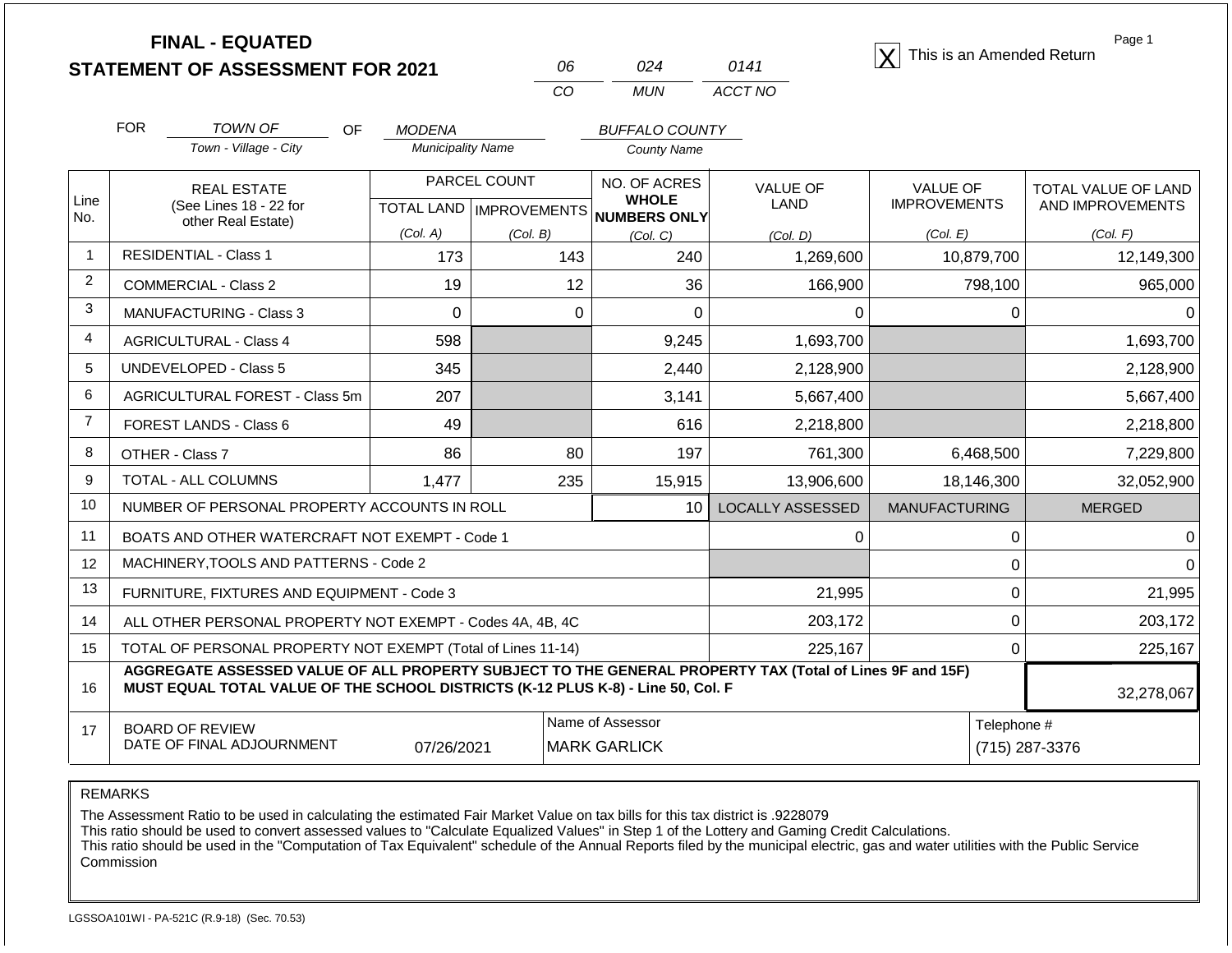2021 06 024 0141

FOREST LANDS (Line 7) and FOREST CROPS (in this section) - are **NOT** the same *YEAR CO MUN ACCT NO*

|    |                                                           | Private Forest Crop - Reg Class @ 10¢ per acre |                                                            |                                                                                |                                               |                                                                                             |                                                               | Private Forest Crop - Reg Class @ \$2.52 per acre                  |                    |                    |  |  |
|----|-----------------------------------------------------------|------------------------------------------------|------------------------------------------------------------|--------------------------------------------------------------------------------|-----------------------------------------------|---------------------------------------------------------------------------------------------|---------------------------------------------------------------|--------------------------------------------------------------------|--------------------|--------------------|--|--|
|    | (a) PARCELS                                               | (b) ACRES                                      |                                                            | (c) ASSESSED VALUE                                                             |                                               | (d) PARCELS                                                                                 |                                                               | (e) ACRES                                                          |                    | (f) ASSESSED VALUE |  |  |
| 18 |                                                           |                                                |                                                            |                                                                                |                                               |                                                                                             |                                                               |                                                                    |                    |                    |  |  |
|    |                                                           |                                                |                                                            |                                                                                |                                               |                                                                                             |                                                               |                                                                    |                    |                    |  |  |
|    |                                                           |                                                |                                                            | Private Forest Crop - Special Class @ 20¢ per acre                             |                                               | Entered Before 2005 Managed Forest - Ferrous Mining CLOSED @ \$7.87 per acre<br>(d) PARCELS |                                                               |                                                                    |                    |                    |  |  |
| 19 | (b) ACRES<br>(a) PARCELS                                  |                                                | (c) ASSESSED VALUE                                         |                                                                                |                                               |                                                                                             | (e) ACRES                                                     |                                                                    | (f) ASSESSED VALUE |                    |  |  |
|    |                                                           |                                                |                                                            |                                                                                |                                               |                                                                                             |                                                               |                                                                    |                    |                    |  |  |
|    | Entered Before 2005 Managed Forest - OPEN @ 74 ¢ per acre |                                                |                                                            |                                                                                | Entered Before 2005 Managed Forest - CLOSED @ |                                                                                             | \$1.75 per acre                                               |                                                                    |                    |                    |  |  |
| 20 | (a) PARCELS                                               | (b) ACRES                                      |                                                            | (c) ASSESSED VALUE                                                             |                                               | (d) PARCELS                                                                                 |                                                               | (e) ACRES                                                          |                    | (f) ASSESSED VALUE |  |  |
|    |                                                           |                                                |                                                            |                                                                                |                                               |                                                                                             |                                                               |                                                                    |                    |                    |  |  |
|    |                                                           | 22                                             |                                                            | 79,200                                                                         |                                               | 130                                                                                         |                                                               | 3,074.21                                                           | 8,747,600          |                    |  |  |
|    |                                                           |                                                | Entered After 2004 Managed Forest - OPEN @ \$2.04 per acre |                                                                                |                                               |                                                                                             | Entered After 2004 Managed Forest - CLOSED @ \$10.20 per acre |                                                                    |                    |                    |  |  |
| 21 | (a) PARCELS                                               | (b) ACRES                                      |                                                            | (c) ASSESSED VALUE                                                             |                                               | (d) PARCELS                                                                                 |                                                               | (e) ACRES                                                          |                    | (f) ASSESSED VALUE |  |  |
|    |                                                           |                                                |                                                            |                                                                                |                                               |                                                                                             |                                                               |                                                                    |                    |                    |  |  |
|    |                                                           |                                                |                                                            |                                                                                |                                               | 172                                                                                         |                                                               | 4,259.52                                                           |                    | 11,260,000         |  |  |
|    | (a) County Forest Cropland Acres                          |                                                |                                                            | (b) Federal Acres                                                              |                                               | (c) State Acres                                                                             |                                                               | (d) County (NOT FOREST CROP) Acres                                 |                    | (e) Other Acres    |  |  |
| 22 |                                                           |                                                |                                                            |                                                                                |                                               |                                                                                             |                                                               |                                                                    |                    |                    |  |  |
|    |                                                           |                                                |                                                            |                                                                                |                                               | 1.31                                                                                        |                                                               | 6.94                                                               |                    | 49.75              |  |  |
|    |                                                           |                                                |                                                            | Assessed Value of Omitted Property From Prior Years (Sec. 70.44)               |                                               |                                                                                             |                                                               | Assessed Value of Sec. 70.43 Corrections of Errors by Assessors    |                    |                    |  |  |
|    |                                                           | (a) REAL ESTATE                                |                                                            | (b) PERSONAL                                                                   |                                               |                                                                                             |                                                               | (c1) REAL ESTATE                                                   |                    | (c2) PERSONAL      |  |  |
| 23 |                                                           |                                                |                                                            |                                                                                |                                               |                                                                                             |                                                               |                                                                    |                    |                    |  |  |
|    |                                                           |                                                |                                                            | Manufacturing Equated Value of Omitted Property From Prior Years (Sec. 70.995) |                                               |                                                                                             |                                                               | Mfg. Equated Value of Sec.70.43 Corrections of Errors by Assessors |                    |                    |  |  |
|    |                                                           | (d) REAL ESTATE                                |                                                            | (e) PERSONAL                                                                   |                                               |                                                                                             |                                                               | (f1) REAL ESTATE                                                   |                    | (f2) PERSONAL      |  |  |
|    |                                                           |                                                |                                                            |                                                                                |                                               |                                                                                             |                                                               |                                                                    |                    |                    |  |  |
|    |                                                           |                                                |                                                            |                                                                                |                                               |                                                                                             |                                                               |                                                                    |                    |                    |  |  |

## **SPECIAL DISTRICTS**

| Line<br>No. | Enter 6-digit<br>Special District<br>Code (Col. A) | <b>Account</b><br><b>Number</b><br>(Col. B) | <b>Special District Name</b><br>(Col. C) | <b>Locally Assessed Value</b><br>of Real Estate and<br><b>Personal Property (Col. D)</b> | Mfg Value of Real Estate<br>and Personal Property<br>(Col. E) | <b>Merged Value of</b><br><b>Real Estate and</b><br>Personal Property (Col. F) |
|-------------|----------------------------------------------------|---------------------------------------------|------------------------------------------|------------------------------------------------------------------------------------------|---------------------------------------------------------------|--------------------------------------------------------------------------------|
| 24          |                                                    |                                             |                                          |                                                                                          |                                                               |                                                                                |
| 25          |                                                    |                                             |                                          |                                                                                          |                                                               |                                                                                |
| 26          |                                                    |                                             |                                          |                                                                                          |                                                               |                                                                                |
| 27          |                                                    |                                             |                                          |                                                                                          |                                                               |                                                                                |
| 28          |                                                    |                                             |                                          |                                                                                          |                                                               |                                                                                |
| 29          |                                                    |                                             |                                          |                                                                                          |                                                               |                                                                                |
| 30          |                                                    |                                             |                                          |                                                                                          |                                                               |                                                                                |
| 31          |                                                    |                                             |                                          |                                                                                          |                                                               |                                                                                |
| 32          |                                                    |                                             |                                          |                                                                                          |                                                               |                                                                                |
| 33          |                                                    |                                             |                                          |                                                                                          |                                                               |                                                                                |
| 34          |                                                    |                                             |                                          |                                                                                          |                                                               |                                                                                |
| 35          |                                                    |                                             |                                          |                                                                                          |                                                               |                                                                                |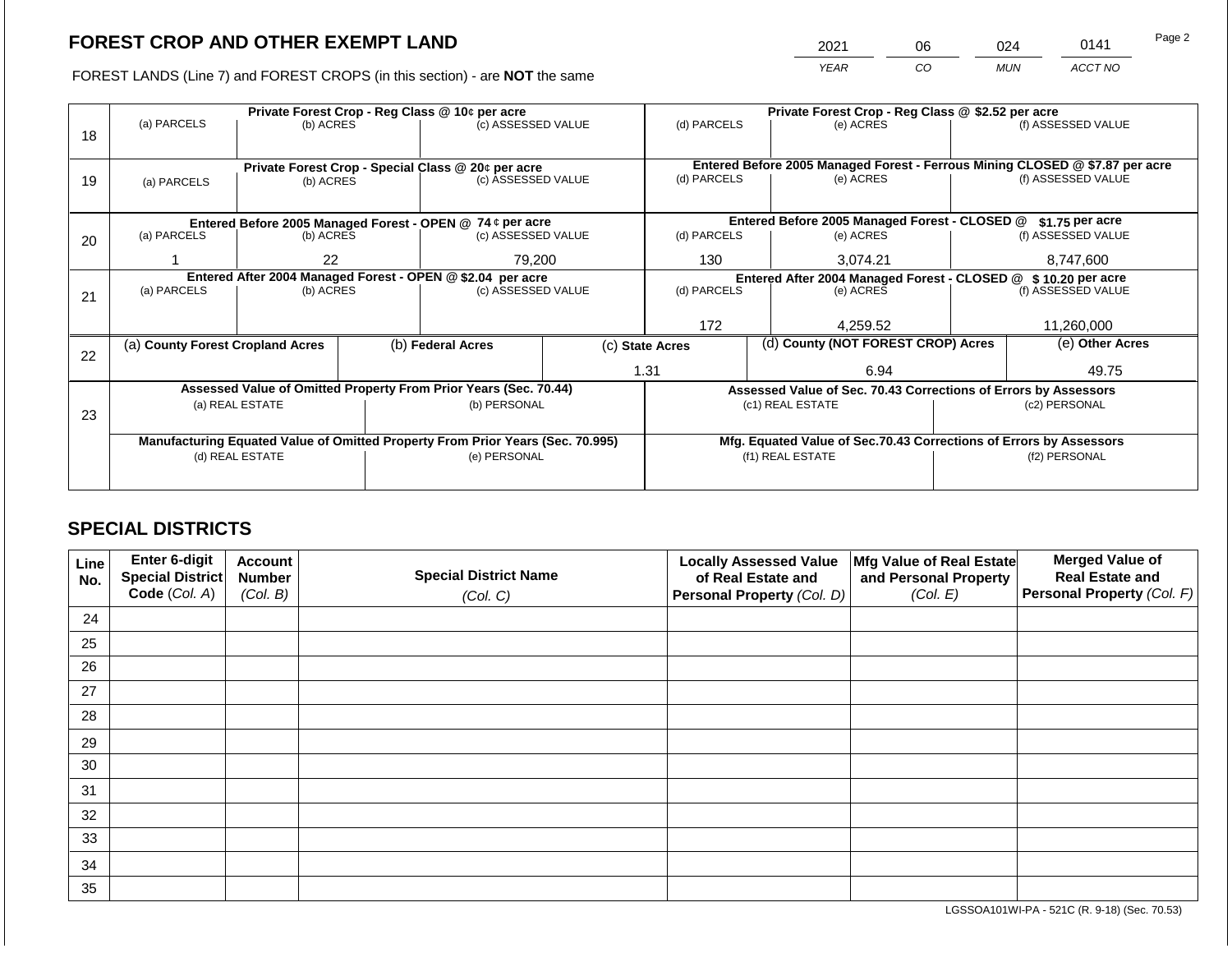|             | <b>SCHOOL DISTRICTS</b>                                         |                                             |                                                         | 2021                                                                              | 06                                                            | 024<br>0141                                                                    |
|-------------|-----------------------------------------------------------------|---------------------------------------------|---------------------------------------------------------|-----------------------------------------------------------------------------------|---------------------------------------------------------------|--------------------------------------------------------------------------------|
|             |                                                                 |                                             |                                                         | <b>YEAR</b>                                                                       | CO                                                            | ACCT NO<br><b>MUN</b>                                                          |
| Line<br>No. | <b>Enter 6-digit</b><br><b>School District</b><br>Code (Col. A) | <b>Account</b><br><b>Number</b><br>(Col. B) | <b>School District Name</b><br>(Col. C)                 | <b>Locally Assessed Value</b><br>of Real Estate and<br>Personal Property (Col. D) | Mfg Value of Real Estate<br>and Personal Property<br>(Col. E) | <b>Merged Value of</b><br><b>Real Estate and</b><br>Personal Property (Col. F) |
|             | A. SCHOOL DISTRICTS (K-8 and K-12)                              |                                             |                                                         |                                                                                   |                                                               |                                                                                |
| 36          | 060084                                                          | 0041                                        | SCH D OF ALMA                                           | 2,442,400                                                                         |                                                               | 2,442,400                                                                      |
| 37          | 062142                                                          | 0043                                        | <b>SCH D OF GILMANTON</b>                               | 1,269,950                                                                         |                                                               | 1,269,950                                                                      |
| 38          | 063668                                                          | 0044                                        | SCH D OF MONDOVI                                        | 21,108,367                                                                        |                                                               | 21,108,367                                                                     |
| 39          | 461499                                                          | 0278                                        | SCH D OF DURAND                                         | 7,457,350                                                                         |                                                               | 7,457,350                                                                      |
| 40          |                                                                 |                                             |                                                         |                                                                                   |                                                               |                                                                                |
| 41          |                                                                 |                                             |                                                         |                                                                                   |                                                               |                                                                                |
| 42          |                                                                 |                                             |                                                         |                                                                                   |                                                               |                                                                                |
| 43          |                                                                 |                                             |                                                         |                                                                                   |                                                               |                                                                                |
| 44          |                                                                 |                                             |                                                         |                                                                                   |                                                               |                                                                                |
| 45<br>46    |                                                                 |                                             |                                                         |                                                                                   |                                                               |                                                                                |
| 47          |                                                                 |                                             |                                                         |                                                                                   |                                                               |                                                                                |
| 48          |                                                                 |                                             |                                                         |                                                                                   |                                                               |                                                                                |
| 49          |                                                                 |                                             |                                                         |                                                                                   |                                                               |                                                                                |
| 50          |                                                                 |                                             | TOTAL ASSESSED VALUE OF SCHOOL DISTRICTS (K-8 and K-12) | 32,278,067                                                                        |                                                               | 32,278,067                                                                     |
|             | <b>B. UNION HIGH SCHOOL DISTRICTS</b>                           |                                             |                                                         |                                                                                   |                                                               |                                                                                |
| 51          |                                                                 |                                             |                                                         |                                                                                   |                                                               |                                                                                |
| 52          |                                                                 |                                             |                                                         |                                                                                   |                                                               |                                                                                |
| 53          |                                                                 |                                             |                                                         |                                                                                   |                                                               |                                                                                |
| 54          |                                                                 |                                             |                                                         |                                                                                   |                                                               |                                                                                |
| 55          |                                                                 |                                             | TOTAL ASSESSED VALUE OF UNION HIGH SCHOOLS              |                                                                                   |                                                               |                                                                                |
|             | <b>TECHNICAL COLLEGE DISTRICTS</b><br>C.                        |                                             |                                                         |                                                                                   |                                                               |                                                                                |
| 56          | 000100                                                          | 0001                                        | CHIPPEWA VALLEY TECHNICAL COLLEGE EAUC                  | 32,278,067                                                                        |                                                               | 32,278,067                                                                     |
| 57          |                                                                 |                                             |                                                         |                                                                                   |                                                               |                                                                                |
| 58          |                                                                 |                                             |                                                         |                                                                                   |                                                               |                                                                                |
| 59          |                                                                 |                                             | TOTAL ASSESSED VALUE OF TECHNICAL COLLEGES              | 32,278,067                                                                        |                                                               | 32,278,067                                                                     |

| Name                             |                              | Title | Submission date  |
|----------------------------------|------------------------------|-------|------------------|
| MARGO TRAUN REAL PROPERTY LISTER |                              |       | 26<br>2021<br>07 |
| Phone                            | Email address                |       |                  |
| 608<br>685<br>6216               | MARGO.TRAUN@CO.BUFFALO.WI.US |       |                  |

LGSSOA101WI -PA-521C (R. 9-18) (Sec. 70.53)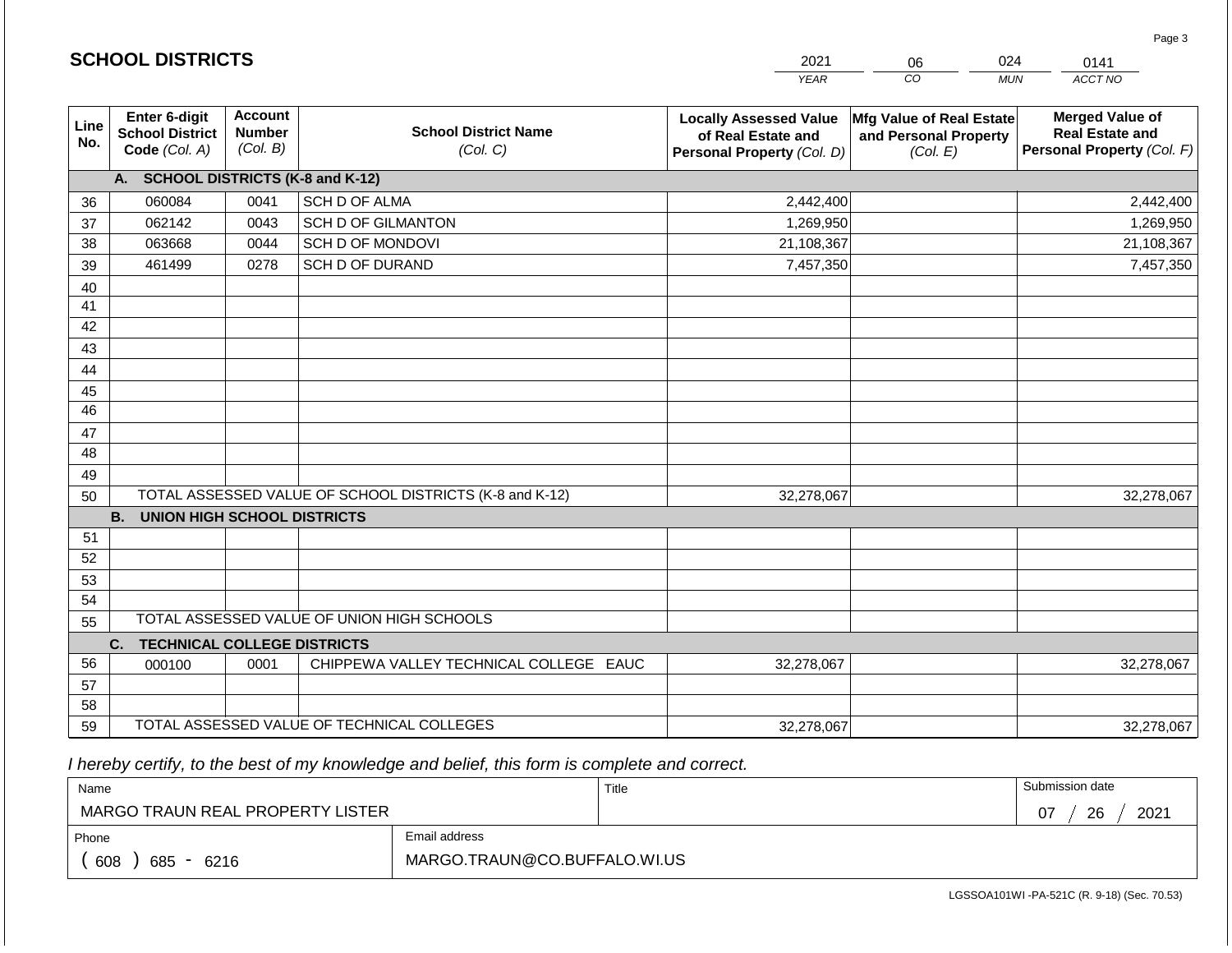- Each municipality's SOA is completed after the Board of Review and includes any changes made to the locally assessed values, under state law (sec. 70.53, Wis. Stats.)
- The Wisconsin Department of Revenue (DOR) merges the locally assessed values with the state assessed manufacturing values
- DOR provides the information regarding district names and codes. If a district is not listed, contact DOR.

Note: If you submit an amended SOA to DOR after your municipality's SOA is equated and posted to our website, we will process the SOA. However, DOR will not recalculate the *aggregate ratio or update the final SOA posted on our website. You should use the corrected values to calculate your tax rates.*

#### **Page 1: Real Estate and Personal Property**

- Lines 1-9 assessed real estate values, parcel counts and acres by classification
- Lines 10-15 assessed personal property values and number of accounts by class
- Line 16 aggregate assessed value of all property subject to general property; use to calculate tax rates. Note: This line equals the total assessed value of K-8 and K-12 school districts (Line 50) and total assessed value of technical colleges (Line 59).
- Remarks assessment ratio used to calculate estimated fair market value on property tax bills

#### **Page 2: Forest Crop, Other Exempt Land and Special Districts**

- Lines 18-21 private forest crop and managed forest lands assessed values
- Line  $22 -$  tax exempt land acres
- Line 23 prior years assessed value of omitted property under sec. 70.44 and correction of errors under sec. 70.43 shown by locally assessed or manufacturing real estate and personal property. Note: If there is an amount on this line, report the corresponding tax in the Statement of Taxes, Sections J or K.
- Lines 24-35 special district assessed values. These values are used to calculate tax rates for the special districts.

#### **Page 3: School Districts**

- Lines 36-50 school districts (K-8 and K-12) assessed values. These values are used to calculate tax rates for school districts.
- Lines 51-55 union high school district assessed values. These values are used to calculate tax rates for union high school districts.
- Lines 56-59 technical college assessed values. These values are used to calculate tax rates for technical colleges.

If you have questions: Email: lgs@wisconsin.gov

 Phone: (608) 266-2569 or (608) 264-6892 Fax: (608) 264-6887

JAMES A. HAGEN<br>TOWN OF MODENA<br>S924 HAGEN ROAD **TOWN OF MONA** S924 HAGEN ROAD VELSON, WI54756 NELSON, WI 54756JAMES A. HAGEN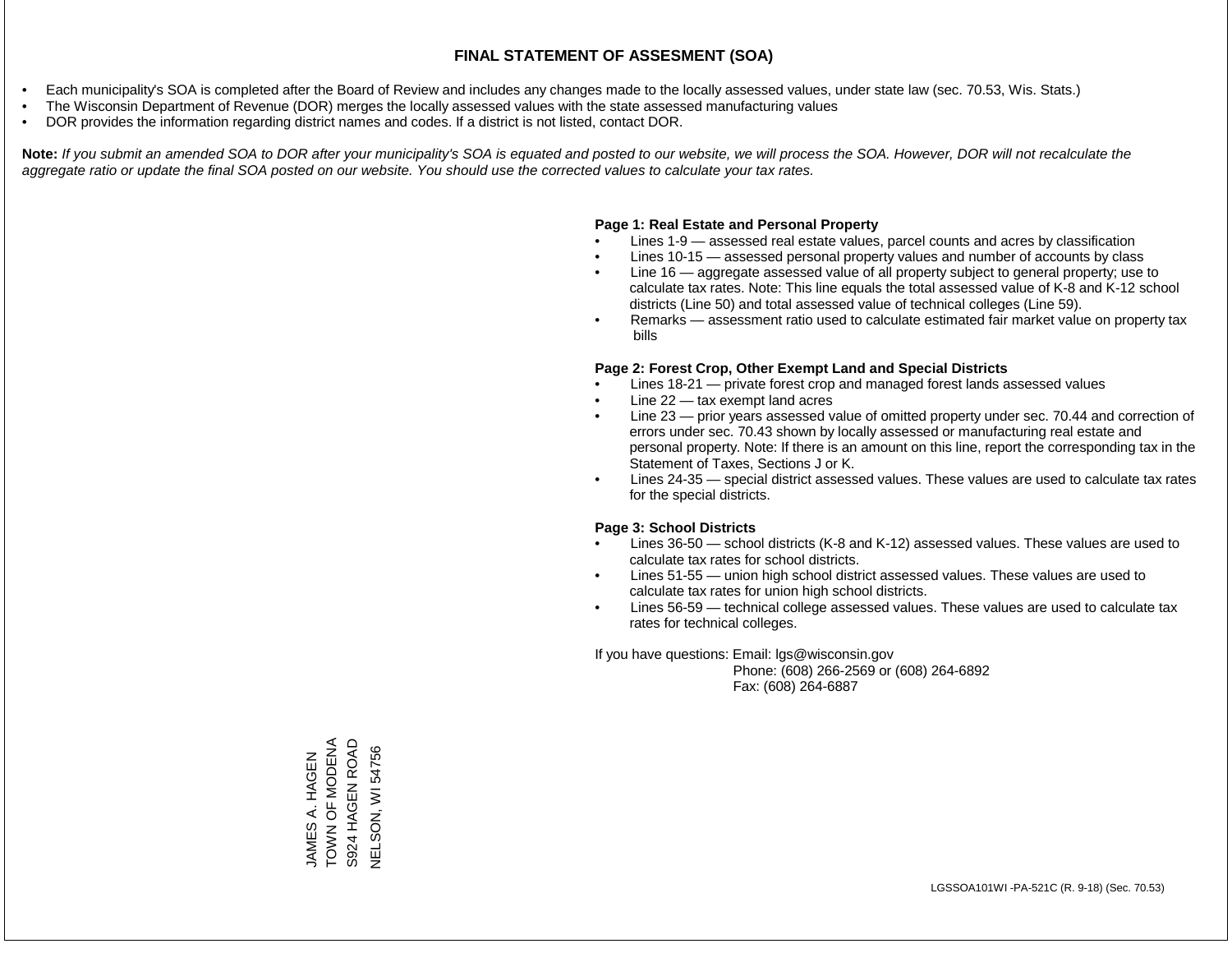|                |                                                                                                                                                                                              | <b>FINAL - EQUATED</b><br><b>STATEMENT OF ASSESSMENT FOR 2021</b> |                          | 06           | 026                                                 | 0142                    | This is an Amended Return | Page 1              |  |  |
|----------------|----------------------------------------------------------------------------------------------------------------------------------------------------------------------------------------------|-------------------------------------------------------------------|--------------------------|--------------|-----------------------------------------------------|-------------------------|---------------------------|---------------------|--|--|
|                |                                                                                                                                                                                              |                                                                   |                          | CO           | <b>MUN</b>                                          | ACCT NO                 |                           |                     |  |  |
|                | <b>FOR</b>                                                                                                                                                                                   | <b>TOWN OF</b><br>OF.                                             | <b>MONDOVI</b>           |              | <b>BUFFALO COUNTY</b>                               |                         |                           |                     |  |  |
|                |                                                                                                                                                                                              | Town - Village - City                                             | <b>Municipality Name</b> |              | <b>County Name</b>                                  |                         |                           |                     |  |  |
|                | <b>REAL ESTATE</b>                                                                                                                                                                           |                                                                   |                          | PARCEL COUNT | NO. OF ACRES                                        | <b>VALUE OF</b>         | <b>VALUE OF</b>           | TOTAL VALUE OF LAND |  |  |
| Line<br>No.    |                                                                                                                                                                                              | (See Lines 18 - 22 for<br>other Real Estate)                      |                          |              | <b>WHOLE</b><br>TOTAL LAND MPROVEMENTS NUMBERS ONLY | LAND                    | <b>IMPROVEMENTS</b>       | AND IMPROVEMENTS    |  |  |
|                |                                                                                                                                                                                              |                                                                   | (Col. A)                 | (Col. B)     | (Col. C)                                            | (Col. D)                | (Col. E)                  | (Col. F)            |  |  |
| $\mathbf{1}$   |                                                                                                                                                                                              | <b>RESIDENTIAL - Class 1</b>                                      | 197                      | 165          | 415                                                 | 1,758,700               | 16,622,600                | 18,381,300          |  |  |
| $\overline{2}$ |                                                                                                                                                                                              | <b>COMMERCIAL - Class 2</b>                                       | 17                       | 12           | 72                                                  | 376,000                 | 940,600                   | 1,316,600           |  |  |
| 3              |                                                                                                                                                                                              | <b>MANUFACTURING - Class 3</b>                                    | 5                        |              | $\Omega$<br>164                                     | 481,000                 | 0                         | 481,000             |  |  |
| 4              |                                                                                                                                                                                              | <b>AGRICULTURAL - Class 4</b>                                     | 620                      |              | 13,489                                              | 2,121,300               |                           | 2,121,300           |  |  |
| 5              |                                                                                                                                                                                              | UNDEVELOPED - Class 5                                             | 363                      |              | 1,273                                               | 856,400                 |                           | 856,400             |  |  |
| 6              |                                                                                                                                                                                              | AGRICULTURAL FOREST - Class 5m                                    | 171                      |              | 2,167                                               | 3,723,200               |                           | 3,723,200           |  |  |
| $\overline{7}$ |                                                                                                                                                                                              | <b>FOREST LANDS - Class 6</b>                                     | 40                       |              | 659                                                 | 2,226,900               |                           | 2,226,900           |  |  |
| 8              |                                                                                                                                                                                              | OTHER - Class 7                                                   | 99                       | 96           | 189                                                 | 863,400                 | 8,559,600                 | 9,423,000           |  |  |
| 9              |                                                                                                                                                                                              | TOTAL - ALL COLUMNS                                               | 1,512                    | 273          | 18,428                                              | 12,406,900              | 26,122,800                | 38,529,700          |  |  |
| 10             |                                                                                                                                                                                              | NUMBER OF PERSONAL PROPERTY ACCOUNTS IN ROLL                      |                          |              | 11                                                  | <b>LOCALLY ASSESSED</b> | <b>MANUFACTURING</b>      | <b>MERGED</b>       |  |  |
| 11             |                                                                                                                                                                                              | BOATS AND OTHER WATERCRAFT NOT EXEMPT - Code 1                    |                          |              |                                                     | 0                       | 0                         | $\Omega$            |  |  |
| 12             |                                                                                                                                                                                              | MACHINERY, TOOLS AND PATTERNS - Code 2                            |                          |              |                                                     |                         | 4,700                     | 4,700               |  |  |
| 13             |                                                                                                                                                                                              | FURNITURE, FIXTURES AND EQUIPMENT - Code 3                        |                          |              |                                                     | 2,828                   | $\Omega$                  | 2,828               |  |  |
| 14             |                                                                                                                                                                                              | ALL OTHER PERSONAL PROPERTY NOT EXEMPT - Codes 4A, 4B, 4C         |                          |              |                                                     | 578,630                 | 100                       | 578,730             |  |  |
| 15             |                                                                                                                                                                                              | TOTAL OF PERSONAL PROPERTY NOT EXEMPT (Total of Lines 11-14)      |                          |              |                                                     | 581,458                 | 4,800                     | 586,258             |  |  |
| 16             | AGGREGATE ASSESSED VALUE OF ALL PROPERTY SUBJECT TO THE GENERAL PROPERTY TAX (Total of Lines 9F and 15F)<br>MUST EQUAL TOTAL VALUE OF THE SCHOOL DISTRICTS (K-12 PLUS K-8) - Line 50, Col. F |                                                                   |                          |              |                                                     |                         |                           |                     |  |  |
| 17             |                                                                                                                                                                                              | <b>BOARD OF REVIEW</b><br>DATE OF FINAL ADJOURNMENT               | 05/27/2021               |              | Name of Assessor<br><b>MARK GARLICK</b>             |                         | Telephone #               | (715) 287-3376      |  |  |

The Assessment Ratio to be used in calculating the estimated Fair Market Value on tax bills for this tax district is .877505423

This ratio should be used to convert assessed values to "Calculate Equalized Values" in Step 1 of the Lottery and Gaming Credit Calculations.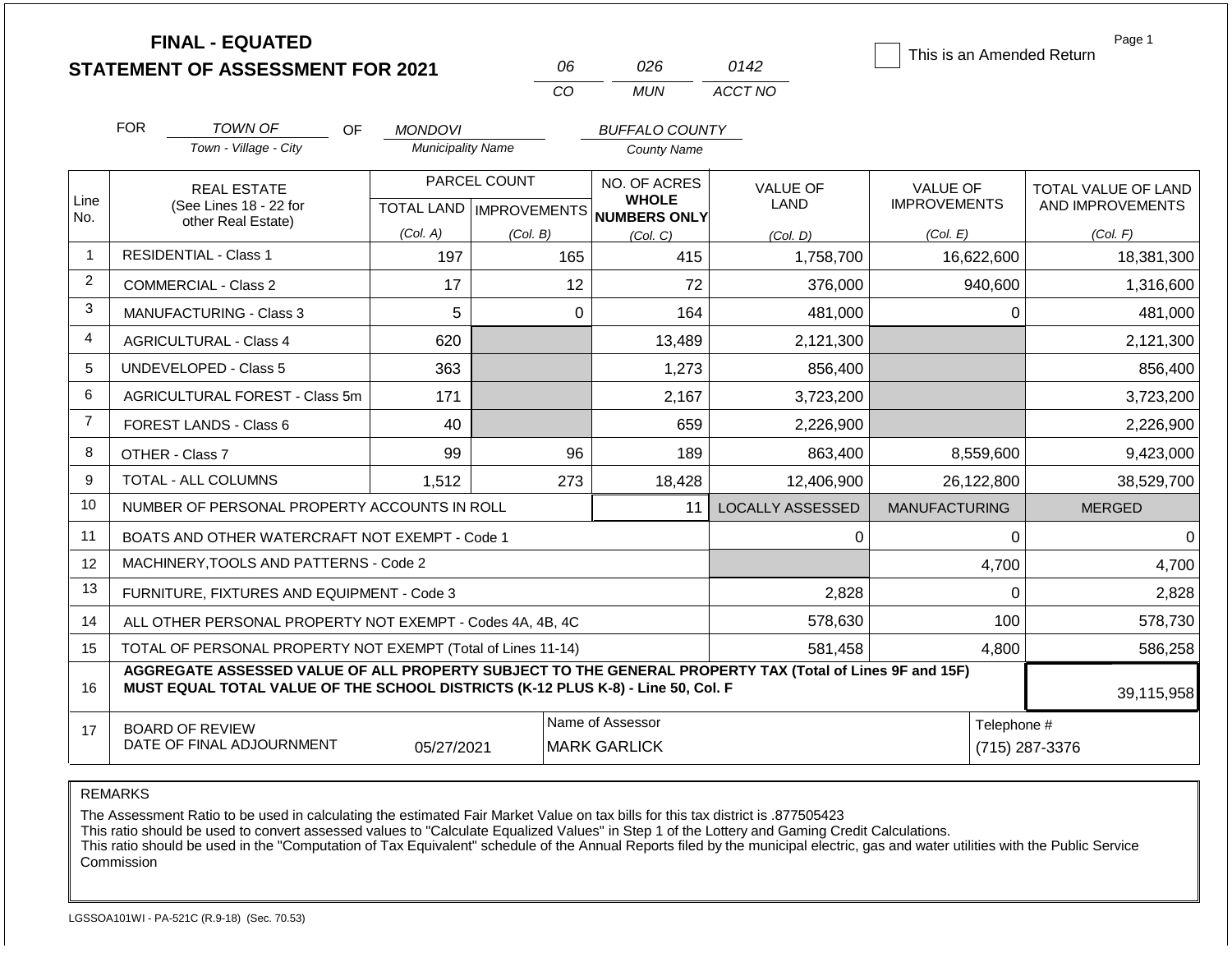2021 06 026 0142

FOREST LANDS (Line 7) and FOREST CROPS (in this section) - are **NOT** the same *YEAR CO MUN ACCT NO*

|    |                                                            |                 |  | Private Forest Crop - Reg Class @ 10¢ per acre                                 |                                                                | Private Forest Crop - Reg Class @ \$2.52 per acre                            |          |                                                                    |                 |                    |
|----|------------------------------------------------------------|-----------------|--|--------------------------------------------------------------------------------|----------------------------------------------------------------|------------------------------------------------------------------------------|----------|--------------------------------------------------------------------|-----------------|--------------------|
|    | (a) PARCELS                                                | (b) ACRES       |  | (c) ASSESSED VALUE                                                             |                                                                | (d) PARCELS                                                                  |          | (e) ACRES                                                          |                 | (f) ASSESSED VALUE |
| 18 |                                                            |                 |  |                                                                                |                                                                |                                                                              |          |                                                                    |                 |                    |
|    |                                                            |                 |  |                                                                                |                                                                |                                                                              |          |                                                                    |                 |                    |
|    |                                                            |                 |  | Private Forest Crop - Special Class @ 20¢ per acre                             |                                                                | Entered Before 2005 Managed Forest - Ferrous Mining CLOSED @ \$7.87 per acre |          |                                                                    |                 |                    |
| 19 | (a) PARCELS                                                | (b) ACRES       |  |                                                                                | (c) ASSESSED VALUE                                             | (d) PARCELS                                                                  |          | (e) ACRES                                                          |                 | (f) ASSESSED VALUE |
|    |                                                            |                 |  |                                                                                |                                                                |                                                                              |          |                                                                    |                 |                    |
|    |                                                            |                 |  | Entered Before 2005 Managed Forest - OPEN @ 74 ¢ per acre                      |                                                                |                                                                              |          | Entered Before 2005 Managed Forest - CLOSED @                      |                 | \$1.75 per acre    |
| 20 | (a) PARCELS                                                | (b) ACRES       |  | (c) ASSESSED VALUE                                                             |                                                                | (d) PARCELS                                                                  |          | (e) ACRES                                                          |                 | (f) ASSESSED VALUE |
|    |                                                            |                 |  |                                                                                |                                                                |                                                                              |          |                                                                    |                 |                    |
|    |                                                            |                 |  |                                                                                | 42                                                             |                                                                              | 1,143.62 | 3,539,500                                                          |                 |                    |
|    | Entered After 2004 Managed Forest - OPEN @ \$2.04 per acre |                 |  |                                                                                | Entered After 2004 Managed Forest - CLOSED @ \$ 10.20 per acre |                                                                              |          |                                                                    |                 |                    |
| 21 | (a) PARCELS                                                | (b) ACRES       |  |                                                                                | (d) PARCELS<br>(c) ASSESSED VALUE                              |                                                                              |          | (e) ACRES                                                          |                 | (f) ASSESSED VALUE |
|    |                                                            |                 |  |                                                                                |                                                                |                                                                              |          |                                                                    |                 |                    |
|    |                                                            |                 |  |                                                                                |                                                                | 53                                                                           |          | 1,248.58                                                           |                 | 3,433,600          |
|    | (a) County Forest Cropland Acres                           |                 |  | (b) Federal Acres<br>(c) State Acres                                           |                                                                | (d) County (NOT FOREST CROP) Acres                                           |          |                                                                    | (e) Other Acres |                    |
| 22 |                                                            |                 |  |                                                                                |                                                                |                                                                              |          |                                                                    |                 |                    |
|    |                                                            |                 |  |                                                                                |                                                                | .33                                                                          |          | 18.15                                                              |                 | 23.08              |
|    |                                                            |                 |  | Assessed Value of Omitted Property From Prior Years (Sec. 70.44)               |                                                                |                                                                              |          | Assessed Value of Sec. 70.43 Corrections of Errors by Assessors    |                 |                    |
|    |                                                            | (a) REAL ESTATE |  | (b) PERSONAL                                                                   |                                                                |                                                                              |          | (c1) REAL ESTATE                                                   |                 | (c2) PERSONAL      |
| 23 |                                                            |                 |  |                                                                                |                                                                |                                                                              |          |                                                                    |                 |                    |
|    |                                                            |                 |  | Manufacturing Equated Value of Omitted Property From Prior Years (Sec. 70.995) |                                                                |                                                                              |          | Mfg. Equated Value of Sec.70.43 Corrections of Errors by Assessors |                 |                    |
|    |                                                            | (d) REAL ESTATE |  | (e) PERSONAL                                                                   |                                                                |                                                                              |          | (f1) REAL ESTATE                                                   |                 | (f2) PERSONAL      |
|    |                                                            |                 |  |                                                                                |                                                                |                                                                              |          |                                                                    |                 |                    |
|    |                                                            |                 |  |                                                                                |                                                                |                                                                              |          |                                                                    |                 |                    |

## **SPECIAL DISTRICTS**

| Line<br>No. | Enter 6-digit<br>Special District<br>Code (Col. A) | <b>Account</b><br><b>Number</b><br>(Col. B) | <b>Special District Name</b><br>(Col. C) | <b>Locally Assessed Value</b><br>of Real Estate and<br><b>Personal Property (Col. D)</b> | Mfg Value of Real Estate<br>and Personal Property<br>(Col. E) | <b>Merged Value of</b><br><b>Real Estate and</b><br>Personal Property (Col. F) |
|-------------|----------------------------------------------------|---------------------------------------------|------------------------------------------|------------------------------------------------------------------------------------------|---------------------------------------------------------------|--------------------------------------------------------------------------------|
| 24          |                                                    |                                             |                                          |                                                                                          |                                                               |                                                                                |
| 25          |                                                    |                                             |                                          |                                                                                          |                                                               |                                                                                |
| 26          |                                                    |                                             |                                          |                                                                                          |                                                               |                                                                                |
| 27          |                                                    |                                             |                                          |                                                                                          |                                                               |                                                                                |
| 28          |                                                    |                                             |                                          |                                                                                          |                                                               |                                                                                |
| 29          |                                                    |                                             |                                          |                                                                                          |                                                               |                                                                                |
| 30          |                                                    |                                             |                                          |                                                                                          |                                                               |                                                                                |
| 31          |                                                    |                                             |                                          |                                                                                          |                                                               |                                                                                |
| 32          |                                                    |                                             |                                          |                                                                                          |                                                               |                                                                                |
| 33          |                                                    |                                             |                                          |                                                                                          |                                                               |                                                                                |
| 34          |                                                    |                                             |                                          |                                                                                          |                                                               |                                                                                |
| 35          |                                                    |                                             |                                          |                                                                                          |                                                               |                                                                                |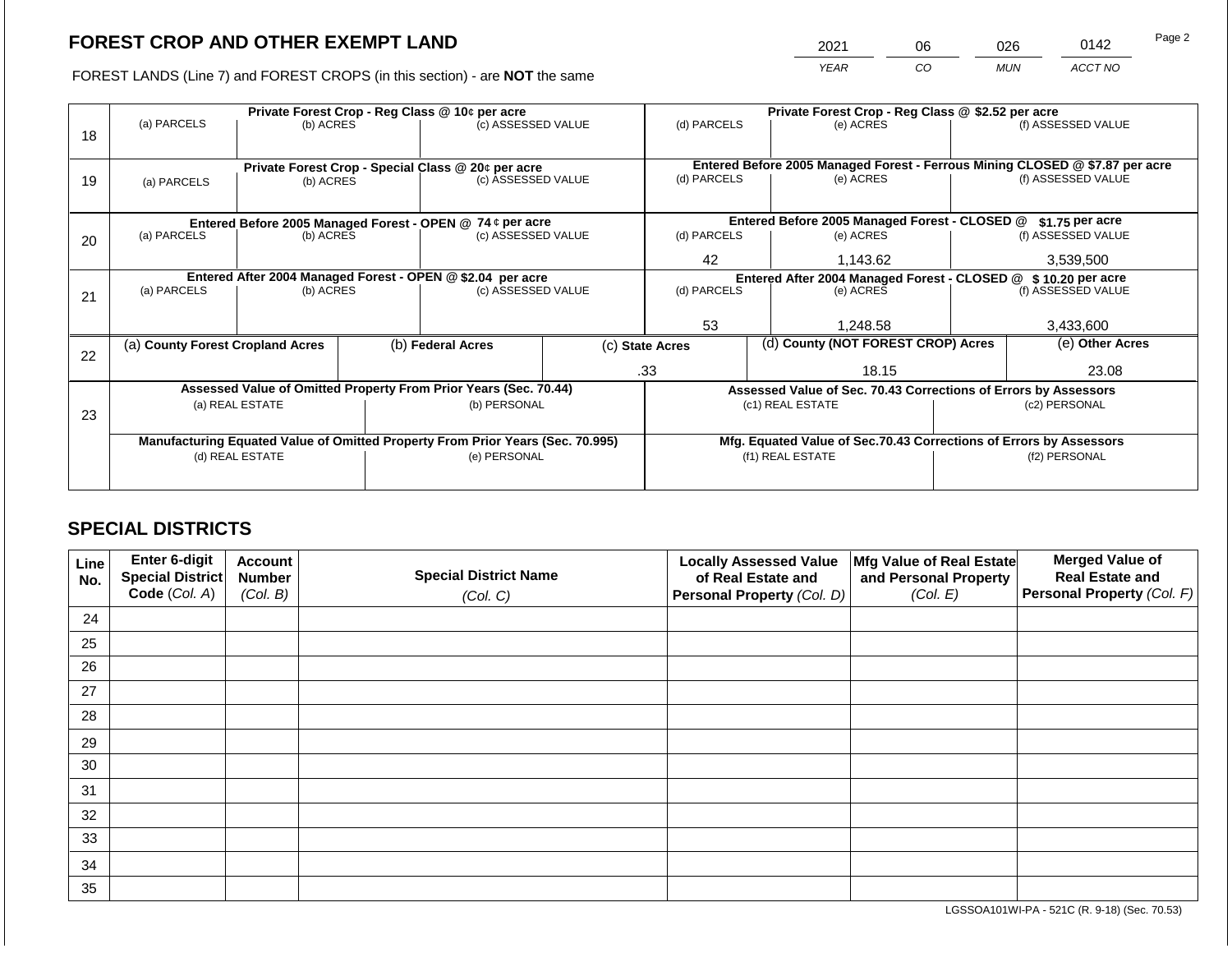|                 | <b>SCHOOL DISTRICTS</b>                                  |                                             |                                                         | 2021                                                                              | 026<br>06<br>0142                                             |                                                                                |  |
|-----------------|----------------------------------------------------------|---------------------------------------------|---------------------------------------------------------|-----------------------------------------------------------------------------------|---------------------------------------------------------------|--------------------------------------------------------------------------------|--|
|                 |                                                          |                                             |                                                         | <b>YEAR</b>                                                                       | CO<br><b>MUN</b>                                              | ACCT NO                                                                        |  |
| Line<br>No.     | Enter 6-digit<br><b>School District</b><br>Code (Col. A) | <b>Account</b><br><b>Number</b><br>(Col. B) | <b>School District Name</b><br>(Col. C)                 | <b>Locally Assessed Value</b><br>of Real Estate and<br>Personal Property (Col. D) | Mfg Value of Real Estate<br>and Personal Property<br>(Col. E) | <b>Merged Value of</b><br><b>Real Estate and</b><br>Personal Property (Col. F) |  |
|                 | A. SCHOOL DISTRICTS (K-8 and K-12)                       |                                             |                                                         |                                                                                   |                                                               |                                                                                |  |
| 36              | 062142                                                   | 0043                                        | <b>SCH D OF GILMANTON</b>                               | 523,450                                                                           |                                                               | 523,450                                                                        |  |
| 37              | 063668                                                   | 0044                                        | SCH D OF MONDOVI                                        | 38,106,708                                                                        | 485,800                                                       | 38,592,508                                                                     |  |
| 38              |                                                          |                                             |                                                         |                                                                                   |                                                               |                                                                                |  |
| 39              |                                                          |                                             |                                                         |                                                                                   |                                                               |                                                                                |  |
| 40              |                                                          |                                             |                                                         |                                                                                   |                                                               |                                                                                |  |
| 41              |                                                          |                                             |                                                         |                                                                                   |                                                               |                                                                                |  |
| 42              |                                                          |                                             |                                                         |                                                                                   |                                                               |                                                                                |  |
| 43              |                                                          |                                             |                                                         |                                                                                   |                                                               |                                                                                |  |
| 44<br>45        |                                                          |                                             |                                                         |                                                                                   |                                                               |                                                                                |  |
| $\overline{46}$ |                                                          |                                             |                                                         |                                                                                   |                                                               |                                                                                |  |
| 47              |                                                          |                                             |                                                         |                                                                                   |                                                               |                                                                                |  |
| 48              |                                                          |                                             |                                                         |                                                                                   |                                                               |                                                                                |  |
| 49              |                                                          |                                             |                                                         |                                                                                   |                                                               |                                                                                |  |
| 50              |                                                          |                                             | TOTAL ASSESSED VALUE OF SCHOOL DISTRICTS (K-8 and K-12) | 38,630,158                                                                        | 485,800                                                       | 39,115,958                                                                     |  |
|                 | <b>B.</b><br><b>UNION HIGH SCHOOL DISTRICTS</b>          |                                             |                                                         |                                                                                   |                                                               |                                                                                |  |
| 51              |                                                          |                                             |                                                         |                                                                                   |                                                               |                                                                                |  |
| 52              |                                                          |                                             |                                                         |                                                                                   |                                                               |                                                                                |  |
| 53              |                                                          |                                             |                                                         |                                                                                   |                                                               |                                                                                |  |
| 54              |                                                          |                                             |                                                         |                                                                                   |                                                               |                                                                                |  |
| 55              |                                                          |                                             | TOTAL ASSESSED VALUE OF UNION HIGH SCHOOLS              |                                                                                   |                                                               |                                                                                |  |
|                 | <b>TECHNICAL COLLEGE DISTRICTS</b><br>C.                 |                                             |                                                         |                                                                                   |                                                               |                                                                                |  |
| 56              | 000100                                                   | 0001                                        | CHIPPEWA VALLEY TECHNICAL COLLEGE EAUC                  | 38,630,158                                                                        | 485,800                                                       | 39,115,958                                                                     |  |
| 57              |                                                          |                                             |                                                         |                                                                                   |                                                               |                                                                                |  |
| 58              |                                                          |                                             | TOTAL ASSESSED VALUE OF TECHNICAL COLLEGES              |                                                                                   |                                                               |                                                                                |  |
| 59              |                                                          |                                             |                                                         | 38,630,158                                                                        | 485,800                                                       | 39,115,958                                                                     |  |

**SCHOOL DISTRICTS**

| Name                             |                              | Title | Submission date            |
|----------------------------------|------------------------------|-------|----------------------------|
| MARGO TRAUN REAL PROPERTY LISTER |                              |       | $\sim$<br>2021<br>∩ҕ<br>◡◡ |
| Phone                            | Email address                |       |                            |
| 608<br>685 - 6216                | MARGO.TRAUN@CO.BUFFALO.WI.US |       |                            |

LGSSOA101WI -PA-521C (R. 9-18) (Sec. 70.53)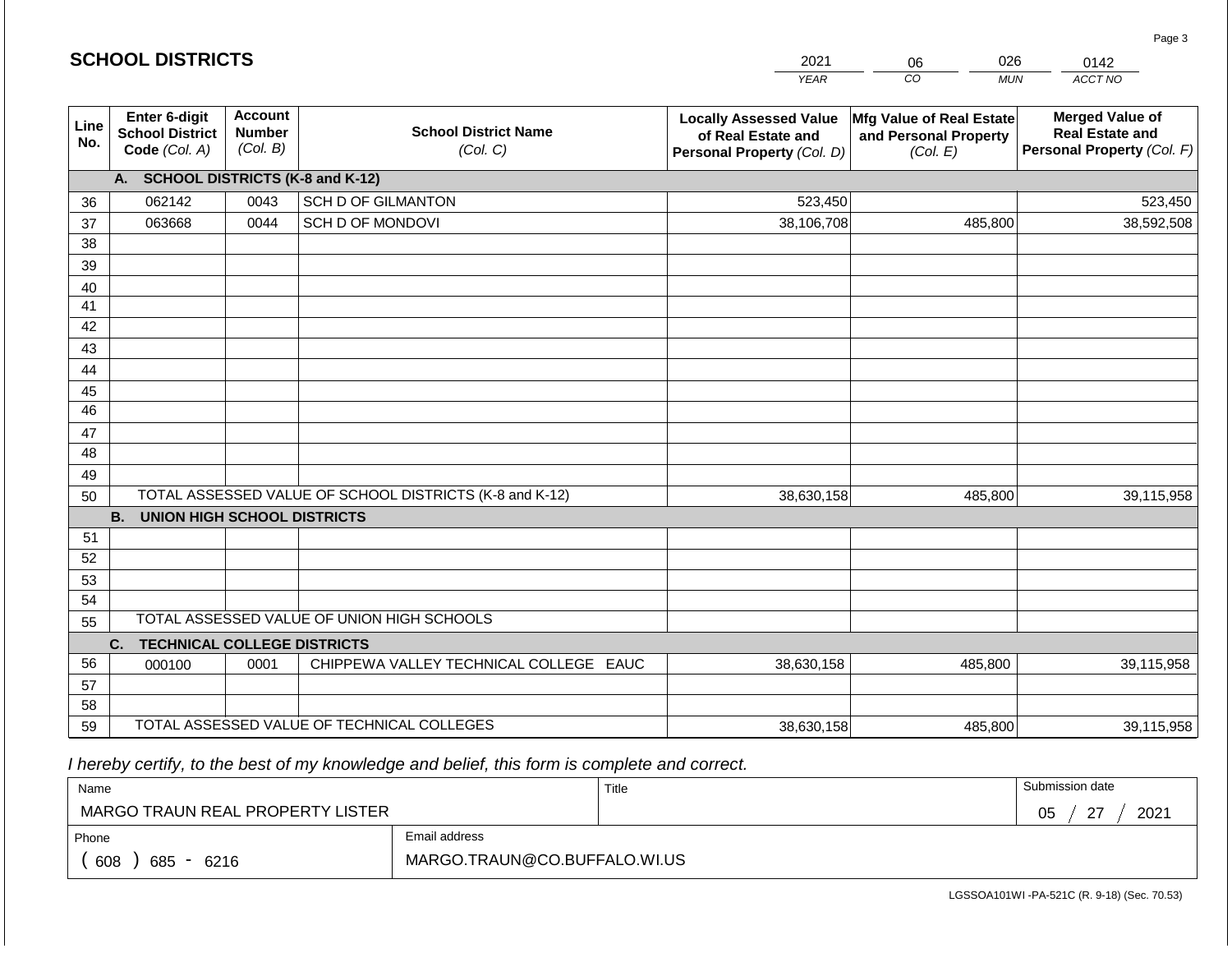- Each municipality's SOA is completed after the Board of Review and includes any changes made to the locally assessed values, under state law (sec. 70.53, Wis. Stats.)
- The Wisconsin Department of Revenue (DOR) merges the locally assessed values with the state assessed manufacturing values
- DOR provides the information regarding district names and codes. If a district is not listed, contact DOR.

Note: If you submit an amended SOA to DOR after your municipality's SOA is equated and posted to our website, we will process the SOA. However, DOR will not recalculate the *aggregate ratio or update the final SOA posted on our website. You should use the corrected values to calculate your tax rates.*

#### **Page 1: Real Estate and Personal Property**

- Lines 1-9 assessed real estate values, parcel counts and acres by classification
- Lines 10-15 assessed personal property values and number of accounts by class
- Line 16 aggregate assessed value of all property subject to general property; use to calculate tax rates. Note: This line equals the total assessed value of K-8 and K-12 school districts (Line 50) and total assessed value of technical colleges (Line 59).
- Remarks assessment ratio used to calculate estimated fair market value on property tax bills

#### **Page 2: Forest Crop, Other Exempt Land and Special Districts**

- Lines 18-21 private forest crop and managed forest lands assessed values
- Line  $22 -$  tax exempt land acres
- Line 23 prior years assessed value of omitted property under sec. 70.44 and correction of errors under sec. 70.43 shown by locally assessed or manufacturing real estate and personal property. Note: If there is an amount on this line, report the corresponding tax in the Statement of Taxes, Sections J or K.
- Lines 24-35 special district assessed values. These values are used to calculate tax rates for the special districts.

#### **Page 3: School Districts**

- Lines 36-50 school districts (K-8 and K-12) assessed values. These values are used to calculate tax rates for school districts.
- Lines 51-55 union high school district assessed values. These values are used to calculate tax rates for union high school districts.
- Lines 56-59 technical college assessed values. These values are used to calculate tax rates for technical colleges.

If you have questions: Email: lgs@wisconsin.gov

 Phone: (608) 266-2569 or (608) 264-6892 Fax: (608) 264-6887

SALLY LARSON<br>TOWN OF MONDOVI<br>S405 STATE RD 37 TOON OF LONGOL VIONDOVI, WI 54755 MONDOVI, WI 54755S405 STATE RD 37 SALLY LARSON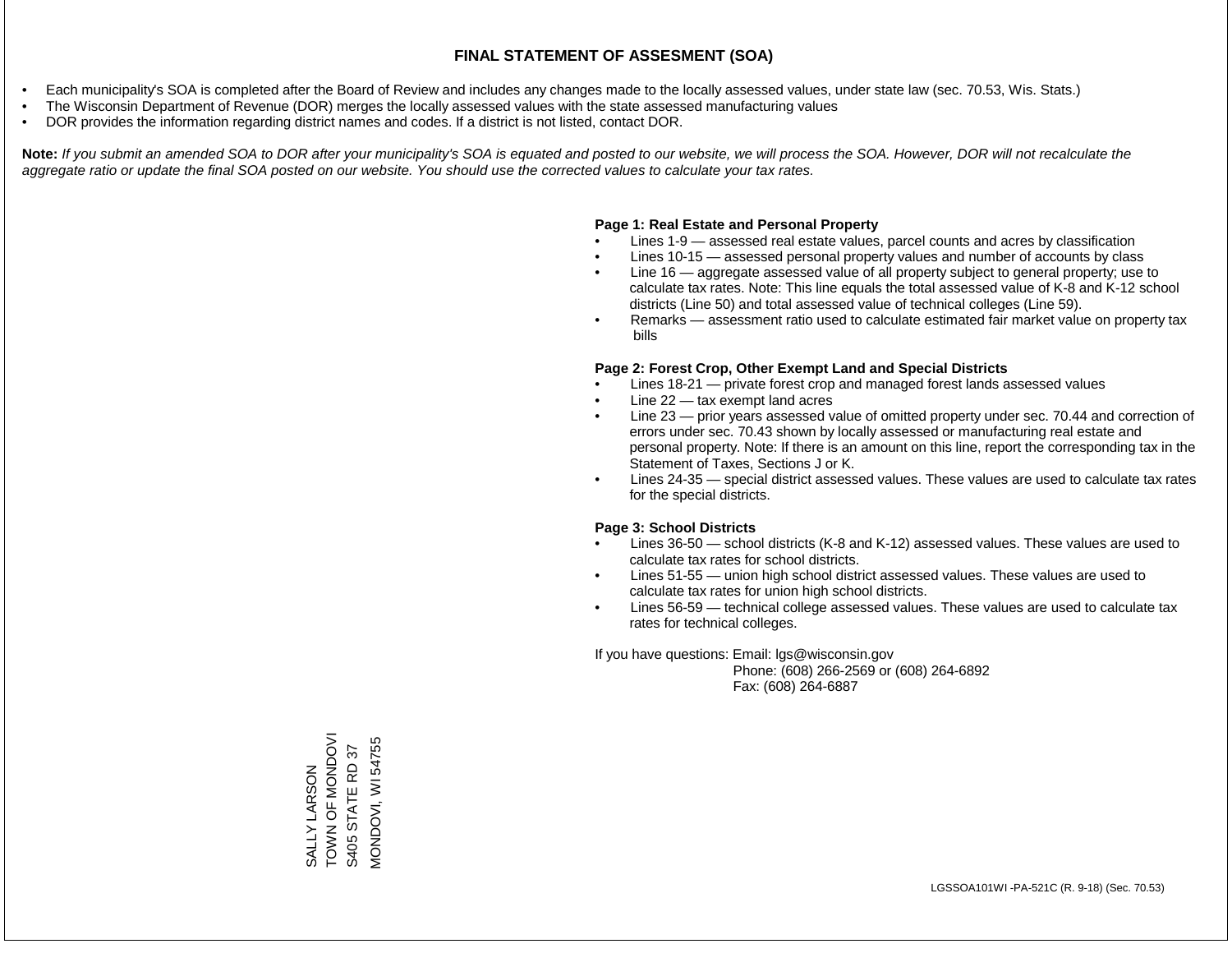|                | <b>FINAL - EQUATED</b><br><b>STATEMENT OF ASSESSMENT FOR 2021</b>                                                                                                                            |                                                                                          | 06                                        | 028                                                 | 0143                    | This is an Amended Return              | Page 1                                         |  |  |  |
|----------------|----------------------------------------------------------------------------------------------------------------------------------------------------------------------------------------------|------------------------------------------------------------------------------------------|-------------------------------------------|-----------------------------------------------------|-------------------------|----------------------------------------|------------------------------------------------|--|--|--|
|                |                                                                                                                                                                                              |                                                                                          | CO                                        | <b>MUN</b>                                          | ACCT NO                 |                                        |                                                |  |  |  |
|                | <b>FOR</b><br>TOWN OF<br>OF.                                                                                                                                                                 | <b>MONTANA</b>                                                                           |                                           | <b>BUFFALO COUNTY</b>                               |                         |                                        |                                                |  |  |  |
|                | Town - Village - City                                                                                                                                                                        | <b>Municipality Name</b>                                                                 |                                           | <b>County Name</b>                                  |                         |                                        |                                                |  |  |  |
| Line<br>No.    | <b>REAL ESTATE</b><br>(See Lines 18 - 22 for                                                                                                                                                 |                                                                                          | PARCEL COUNT<br>TOTAL LAND   IMPROVEMENTS | NO. OF ACRES<br><b>WHOLE</b><br><b>NUMBERS ONLY</b> | <b>VALUE OF</b><br>LAND | <b>VALUE OF</b><br><b>IMPROVEMENTS</b> | <b>TOTAL VALUE OF LAND</b><br>AND IMPROVEMENTS |  |  |  |
|                | other Real Estate)                                                                                                                                                                           | (Col. A)                                                                                 | (Col. B)                                  | (Col, C)                                            | (Col. D)                | (Col. E)                               | (Col. F)                                       |  |  |  |
| $\overline{1}$ | <b>RESIDENTIAL - Class 1</b>                                                                                                                                                                 | 108                                                                                      | 95                                        | 127                                                 | 801,100                 | 9,579,100                              | 10,380,200                                     |  |  |  |
| 2              | <b>COMMERCIAL - Class 2</b>                                                                                                                                                                  | 6                                                                                        |                                           | $\mathbf 0$<br>13                                   | 74,200                  | 0                                      | 74,200                                         |  |  |  |
| 3              | <b>MANUFACTURING - Class 3</b>                                                                                                                                                               | $\Omega$                                                                                 |                                           | $\mathbf 0$<br>$\Omega$                             | $\Omega$                | $\mathbf 0$                            | $\Omega$                                       |  |  |  |
| 4              | <b>AGRICULTURAL - Class 4</b>                                                                                                                                                                | 962                                                                                      |                                           | 17,053                                              | 2,118,800               |                                        | 2,118,800                                      |  |  |  |
| 5              | UNDEVELOPED - Class 5                                                                                                                                                                        | 357                                                                                      |                                           | 839                                                 | 718,600                 |                                        | 718,600                                        |  |  |  |
| 6              | AGRICULTURAL FOREST - Class 5m                                                                                                                                                               | 398                                                                                      |                                           | 4,366                                               | 8,973,800               |                                        | 8,973,800                                      |  |  |  |
| $\overline{7}$ | FOREST LANDS - Class 6                                                                                                                                                                       | 95                                                                                       |                                           | 722                                                 | 2,961,200               |                                        | 2,961,200                                      |  |  |  |
| 8              | OTHER - Class 7                                                                                                                                                                              | 108                                                                                      | 99                                        | 243                                                 | 1,386,800               | 13,288,100                             | 14,674,900                                     |  |  |  |
| 9              | <b>TOTAL - ALL COLUMNS</b>                                                                                                                                                                   | 2.034                                                                                    | 194                                       | 23,363                                              | 17,034,500              | 22,867,200                             | 39,901,700                                     |  |  |  |
| 10             | NUMBER OF PERSONAL PROPERTY ACCOUNTS IN ROLL                                                                                                                                                 |                                                                                          |                                           | 8                                                   | <b>LOCALLY ASSESSED</b> | <b>MANUFACTURING</b>                   | <b>MERGED</b>                                  |  |  |  |
| 11             | BOATS AND OTHER WATERCRAFT NOT EXEMPT - Code 1                                                                                                                                               |                                                                                          |                                           |                                                     | 0                       | $\pmb{0}$                              | $\Omega$                                       |  |  |  |
| 12             | MACHINERY, TOOLS AND PATTERNS - Code 2                                                                                                                                                       |                                                                                          |                                           |                                                     |                         | 0                                      | $\Omega$                                       |  |  |  |
| 13             | FURNITURE, FIXTURES AND EQUIPMENT - Code 3                                                                                                                                                   |                                                                                          |                                           |                                                     | 0                       | $\mathbf 0$                            | $\Omega$                                       |  |  |  |
| 14             | ALL OTHER PERSONAL PROPERTY NOT EXEMPT - Codes 4A, 4B, 4C                                                                                                                                    |                                                                                          |                                           |                                                     | 92,810                  | $\mathbf 0$                            | 92,810                                         |  |  |  |
| 15             | TOTAL OF PERSONAL PROPERTY NOT EXEMPT (Total of Lines 11-14)                                                                                                                                 |                                                                                          |                                           |                                                     | 92,810                  | $\mathbf 0$                            | 92,810                                         |  |  |  |
| 16             | AGGREGATE ASSESSED VALUE OF ALL PROPERTY SUBJECT TO THE GENERAL PROPERTY TAX (Total of Lines 9F and 15F)<br>MUST EQUAL TOTAL VALUE OF THE SCHOOL DISTRICTS (K-12 PLUS K-8) - Line 50, Col. F |                                                                                          |                                           |                                                     |                         |                                        | 39,994,510                                     |  |  |  |
| 17             | <b>BOARD OF REVIEW</b><br>DATE OF FINAL ADJOURNMENT                                                                                                                                          | Name of Assessor<br>Telephone #<br>05/20/2021<br><b>DARRELL KLEVEN</b><br>(715) 287-4737 |                                           |                                                     |                         |                                        |                                                |  |  |  |

The Assessment Ratio to be used in calculating the estimated Fair Market Value on tax bills for this tax district is .975411619

This ratio should be used to convert assessed values to "Calculate Equalized Values" in Step 1 of the Lottery and Gaming Credit Calculations.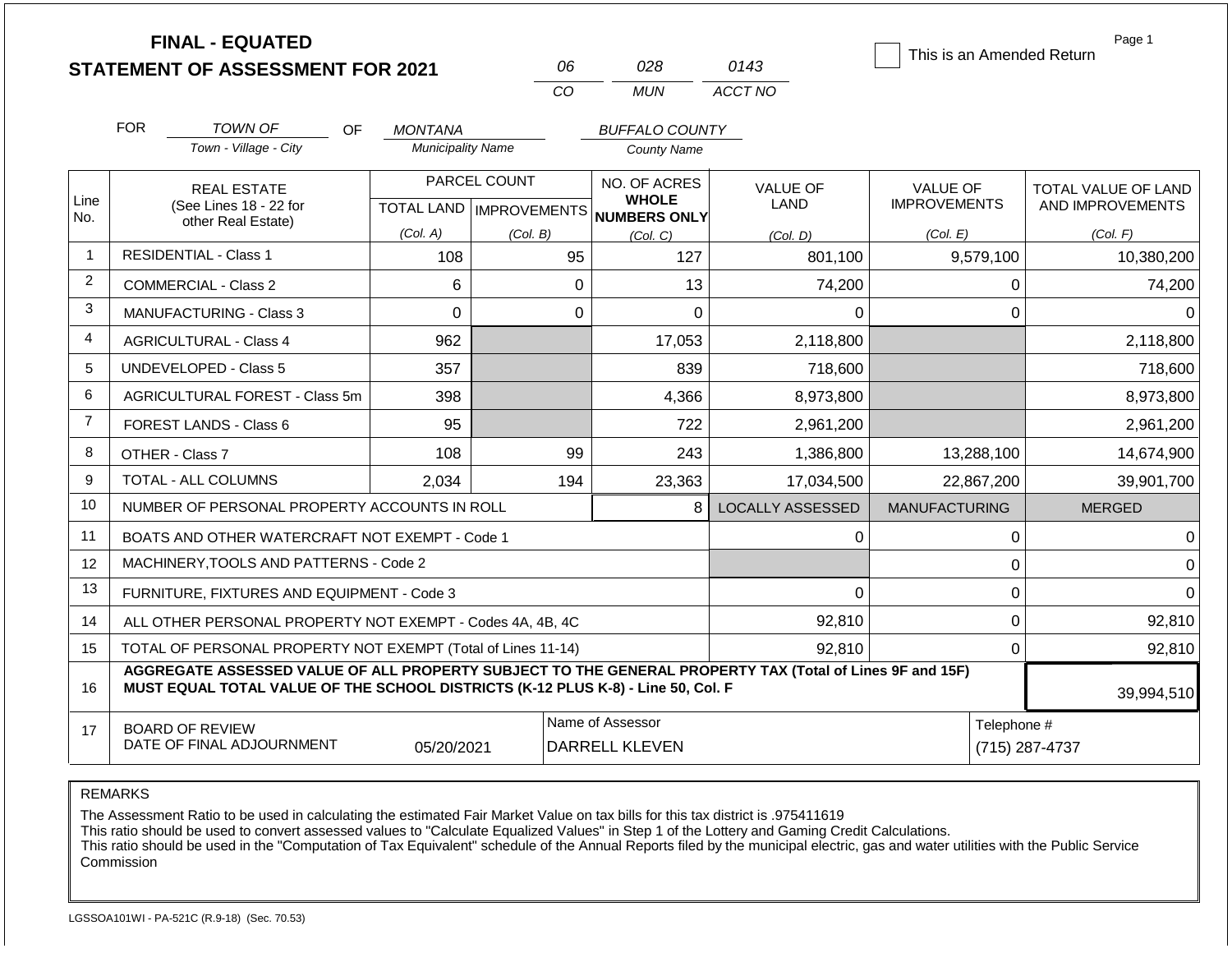2021 06 028 0143

FOREST LANDS (Line 7) and FOREST CROPS (in this section) - are **NOT** the same *YEAR CO MUN ACCT NO*

|    |                                                                                |                 |  | Private Forest Crop - Reg Class @ 10¢ per acre                           |                                                                    | Private Forest Crop - Reg Class @ \$2.52 per acre                            |                 |                                                                 |                                                                |                    |  |
|----|--------------------------------------------------------------------------------|-----------------|--|--------------------------------------------------------------------------|--------------------------------------------------------------------|------------------------------------------------------------------------------|-----------------|-----------------------------------------------------------------|----------------------------------------------------------------|--------------------|--|
| 18 | (a) PARCELS                                                                    | (b) ACRES       |  | (c) ASSESSED VALUE                                                       |                                                                    | (d) PARCELS                                                                  |                 | (e) ACRES                                                       |                                                                | (f) ASSESSED VALUE |  |
|    |                                                                                |                 |  |                                                                          |                                                                    | Entered Before 2005 Managed Forest - Ferrous Mining CLOSED @ \$7.87 per acre |                 |                                                                 |                                                                |                    |  |
| 19 | (a) PARCELS                                                                    | (b) ACRES       |  | Private Forest Crop - Special Class @ 20¢ per acre<br>(c) ASSESSED VALUE |                                                                    | (d) PARCELS                                                                  | (e) ACRES       |                                                                 | (f) ASSESSED VALUE                                             |                    |  |
|    |                                                                                |                 |  |                                                                          |                                                                    |                                                                              |                 |                                                                 |                                                                |                    |  |
|    |                                                                                |                 |  |                                                                          |                                                                    |                                                                              |                 |                                                                 |                                                                |                    |  |
|    | Entered Before 2005 Managed Forest - OPEN @ 74 ¢ per acre                      |                 |  |                                                                          | Entered Before 2005 Managed Forest - CLOSED @                      |                                                                              | \$1.75 per acre |                                                                 |                                                                |                    |  |
| 20 | (a) PARCELS<br>(b) ACRES                                                       |                 |  | (c) ASSESSED VALUE                                                       |                                                                    | (d) PARCELS                                                                  |                 | (e) ACRES                                                       |                                                                | (f) ASSESSED VALUE |  |
|    |                                                                                |                 |  |                                                                          |                                                                    | 195                                                                          |                 | 3.971.89                                                        |                                                                | 12,448,900         |  |
|    |                                                                                |                 |  | Entered After 2004 Managed Forest - OPEN @ \$2.04 per acre               |                                                                    |                                                                              |                 |                                                                 | Entered After 2004 Managed Forest - CLOSED @ \$ 10.20 per acre |                    |  |
|    | (a) PARCELS                                                                    | (b) ACRES       |  | (c) ASSESSED VALUE                                                       |                                                                    | (d) PARCELS                                                                  |                 | (e) ACRES                                                       |                                                                | (f) ASSESSED VALUE |  |
| 21 |                                                                                |                 |  |                                                                          |                                                                    |                                                                              |                 |                                                                 |                                                                |                    |  |
|    |                                                                                |                 |  |                                                                          |                                                                    | 145                                                                          |                 | 3,025.65                                                        |                                                                | 9,221,900          |  |
|    | (a) County Forest Cropland Acres                                               |                 |  | (b) Federal Acres                                                        |                                                                    | (c) State Acres                                                              |                 | (d) County (NOT FOREST CROP) Acres                              |                                                                | (e) Other Acres    |  |
| 22 |                                                                                |                 |  |                                                                          |                                                                    |                                                                              |                 |                                                                 |                                                                |                    |  |
|    |                                                                                |                 |  |                                                                          |                                                                    |                                                                              |                 | 4.32                                                            |                                                                | 15.9               |  |
|    |                                                                                |                 |  | Assessed Value of Omitted Property From Prior Years (Sec. 70.44)         |                                                                    |                                                                              |                 | Assessed Value of Sec. 70.43 Corrections of Errors by Assessors |                                                                |                    |  |
|    |                                                                                | (a) REAL ESTATE |  | (b) PERSONAL                                                             |                                                                    |                                                                              |                 | (c1) REAL ESTATE                                                |                                                                | (c2) PERSONAL      |  |
| 23 |                                                                                |                 |  |                                                                          |                                                                    |                                                                              |                 |                                                                 |                                                                |                    |  |
|    | Manufacturing Equated Value of Omitted Property From Prior Years (Sec. 70.995) |                 |  |                                                                          | Mfg. Equated Value of Sec.70.43 Corrections of Errors by Assessors |                                                                              |                 |                                                                 |                                                                |                    |  |
|    |                                                                                | (d) REAL ESTATE |  | (e) PERSONAL                                                             |                                                                    | (f1) REAL ESTATE                                                             |                 |                                                                 | (f2) PERSONAL                                                  |                    |  |
|    |                                                                                |                 |  |                                                                          |                                                                    |                                                                              |                 |                                                                 |                                                                |                    |  |
|    |                                                                                |                 |  |                                                                          |                                                                    |                                                                              |                 |                                                                 |                                                                |                    |  |

## **SPECIAL DISTRICTS**

| Line<br>No. | <b>Enter 6-digit</b><br>Special District | <b>Account</b><br><b>Number</b> | <b>Special District Name</b> | <b>Locally Assessed Value</b><br>of Real Estate and | Mfg Value of Real Estate<br>and Personal Property | <b>Merged Value of</b><br><b>Real Estate and</b> |
|-------------|------------------------------------------|---------------------------------|------------------------------|-----------------------------------------------------|---------------------------------------------------|--------------------------------------------------|
|             | Code (Col. A)                            | (Col. B)                        | (Col. C)                     | Personal Property (Col. D)                          | (Col. E)                                          | Personal Property (Col. F)                       |
| 24          |                                          |                                 |                              |                                                     |                                                   |                                                  |
| 25          |                                          |                                 |                              |                                                     |                                                   |                                                  |
| 26          |                                          |                                 |                              |                                                     |                                                   |                                                  |
| 27          |                                          |                                 |                              |                                                     |                                                   |                                                  |
| 28          |                                          |                                 |                              |                                                     |                                                   |                                                  |
| 29          |                                          |                                 |                              |                                                     |                                                   |                                                  |
| 30          |                                          |                                 |                              |                                                     |                                                   |                                                  |
| 31          |                                          |                                 |                              |                                                     |                                                   |                                                  |
| 32          |                                          |                                 |                              |                                                     |                                                   |                                                  |
| 33          |                                          |                                 |                              |                                                     |                                                   |                                                  |
| 34          |                                          |                                 |                              |                                                     |                                                   |                                                  |
| 35          |                                          |                                 |                              |                                                     |                                                   |                                                  |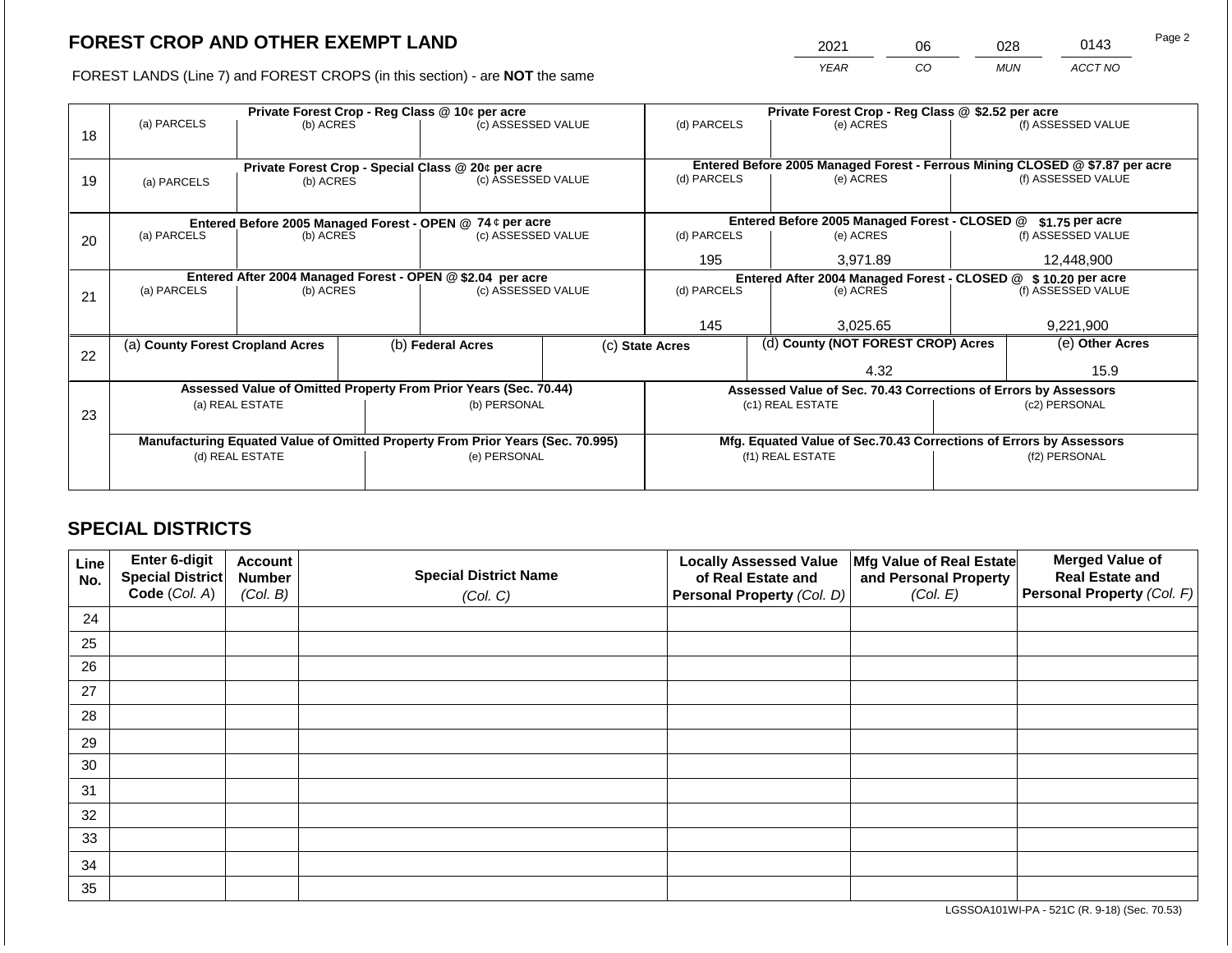|             | <b>SCHOOL DISTRICTS</b>                                         |                                             |                                                         | 2021                                                                              | 028<br>06                                                     | 0143                                                                           |
|-------------|-----------------------------------------------------------------|---------------------------------------------|---------------------------------------------------------|-----------------------------------------------------------------------------------|---------------------------------------------------------------|--------------------------------------------------------------------------------|
|             |                                                                 |                                             |                                                         | <b>YEAR</b>                                                                       | CO                                                            | ACCT NO<br><b>MUN</b>                                                          |
| Line<br>No. | <b>Enter 6-digit</b><br><b>School District</b><br>Code (Col. A) | <b>Account</b><br><b>Number</b><br>(Col. B) | <b>School District Name</b><br>(Col. C)                 | <b>Locally Assessed Value</b><br>of Real Estate and<br>Personal Property (Col. D) | Mfg Value of Real Estate<br>and Personal Property<br>(Col. E) | <b>Merged Value of</b><br><b>Real Estate and</b><br>Personal Property (Col. F) |
|             | A. SCHOOL DISTRICTS (K-8 and K-12)                              |                                             |                                                         |                                                                                   |                                                               |                                                                                |
| 36          | 060084                                                          | 0041                                        | SCH D OF ALMA                                           | 1,178,000                                                                         |                                                               | 1,178,000                                                                      |
| 37          | 061155                                                          | 0042                                        | SCH D OF COCHRANE-FOUNTAIN CITY                         | 4,616,600                                                                         |                                                               | 4,616,600                                                                      |
| 38          | 062142                                                          | 0043                                        | <b>SCH D OF GILMANTON</b>                               | 655,500                                                                           |                                                               | 655,500                                                                        |
| 39          | 610154                                                          | 0358                                        | <b>SCH D OF ARCADIA</b>                                 | 22,307,960                                                                        |                                                               | 22,307,960                                                                     |
| 40          | 612632                                                          | 0362                                        | SCH D OF INDEPENDENCE                                   | 11,236,450                                                                        |                                                               | 11,236,450                                                                     |
| 41          |                                                                 |                                             |                                                         |                                                                                   |                                                               |                                                                                |
| 42          |                                                                 |                                             |                                                         |                                                                                   |                                                               |                                                                                |
| 43          |                                                                 |                                             |                                                         |                                                                                   |                                                               |                                                                                |
| 44          |                                                                 |                                             |                                                         |                                                                                   |                                                               |                                                                                |
| 45<br>46    |                                                                 |                                             |                                                         |                                                                                   |                                                               |                                                                                |
|             |                                                                 |                                             |                                                         |                                                                                   |                                                               |                                                                                |
| 47<br>48    |                                                                 |                                             |                                                         |                                                                                   |                                                               |                                                                                |
| 49          |                                                                 |                                             |                                                         |                                                                                   |                                                               |                                                                                |
| 50          |                                                                 |                                             | TOTAL ASSESSED VALUE OF SCHOOL DISTRICTS (K-8 and K-12) | 39,994,510                                                                        |                                                               | 39,994,510                                                                     |
|             | <b>B. UNION HIGH SCHOOL DISTRICTS</b>                           |                                             |                                                         |                                                                                   |                                                               |                                                                                |
| 51          |                                                                 |                                             |                                                         |                                                                                   |                                                               |                                                                                |
| 52          |                                                                 |                                             |                                                         |                                                                                   |                                                               |                                                                                |
| 53          |                                                                 |                                             |                                                         |                                                                                   |                                                               |                                                                                |
| 54          |                                                                 |                                             |                                                         |                                                                                   |                                                               |                                                                                |
| 55          |                                                                 |                                             | TOTAL ASSESSED VALUE OF UNION HIGH SCHOOLS              |                                                                                   |                                                               |                                                                                |
|             | <b>TECHNICAL COLLEGE DISTRICTS</b><br>C.                        |                                             |                                                         |                                                                                   |                                                               |                                                                                |
| 56          | 000100                                                          | 0001                                        | CHIPPEWA VALLEY TECHNICAL COLLEGE EAUC                  | 1,833,500                                                                         |                                                               | 1,833,500                                                                      |
| 57          | 000200                                                          | 0002                                        | WESTERN TECHNICAL COLLEGE LACR                          | 38,161,010                                                                        |                                                               | 38,161,010                                                                     |
| 58          |                                                                 |                                             |                                                         |                                                                                   |                                                               |                                                                                |
| 59          |                                                                 |                                             | TOTAL ASSESSED VALUE OF TECHNICAL COLLEGES              | 39,994,510                                                                        |                                                               | 39,994,510                                                                     |

| Name               |                              | Title | Submission date        |
|--------------------|------------------------------|-------|------------------------|
| MARGO.TRAUN        |                              |       | 2021<br>05<br>ാറ<br>∠∪ |
| Phone              | Email address                |       |                        |
| 608<br>685<br>6216 | MARGO.TRAUN@CO.BUFFALO.WI.US |       |                        |

LGSSOA101WI -PA-521C (R. 9-18) (Sec. 70.53)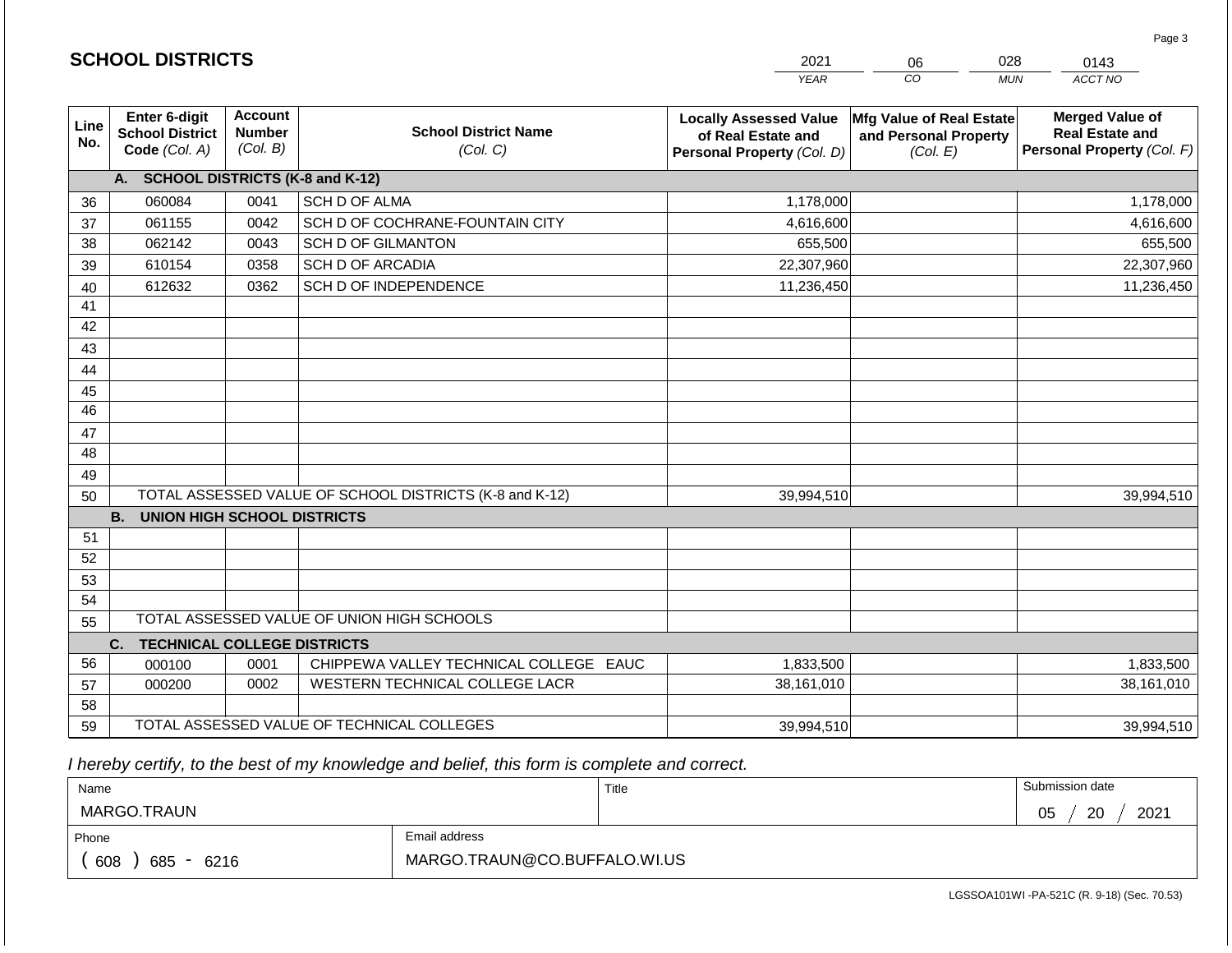- Each municipality's SOA is completed after the Board of Review and includes any changes made to the locally assessed values, under state law (sec. 70.53, Wis. Stats.)
- The Wisconsin Department of Revenue (DOR) merges the locally assessed values with the state assessed manufacturing values
- DOR provides the information regarding district names and codes. If a district is not listed, contact DOR.

Note: If you submit an amended SOA to DOR after your municipality's SOA is equated and posted to our website, we will process the SOA. However, DOR will not recalculate the *aggregate ratio or update the final SOA posted on our website. You should use the corrected values to calculate your tax rates.*

### **Page 1: Real Estate and Personal Property**

- Lines 1-9 assessed real estate values, parcel counts and acres by classification
- Lines 10-15 assessed personal property values and number of accounts by class
- Line 16 aggregate assessed value of all property subject to general property; use to calculate tax rates. Note: This line equals the total assessed value of K-8 and K-12 school districts (Line 50) and total assessed value of technical colleges (Line 59).
- Remarks assessment ratio used to calculate estimated fair market value on property tax bills

### **Page 2: Forest Crop, Other Exempt Land and Special Districts**

- Lines 18-21 private forest crop and managed forest lands assessed values
- Line  $22 -$  tax exempt land acres
- Line 23 prior years assessed value of omitted property under sec. 70.44 and correction of errors under sec. 70.43 shown by locally assessed or manufacturing real estate and personal property. Note: If there is an amount on this line, report the corresponding tax in the Statement of Taxes, Sections J or K.
- Lines 24-35 special district assessed values. These values are used to calculate tax rates for the special districts.

### **Page 3: School Districts**

- Lines 36-50 school districts (K-8 and K-12) assessed values. These values are used to calculate tax rates for school districts.
- Lines 51-55 union high school district assessed values. These values are used to calculate tax rates for union high school districts.
- Lines 56-59 technical college assessed values. These values are used to calculate tax rates for technical colleges.

If you have questions: Email: lgs@wisconsin.gov

 Phone: (608) 266-2569 or (608) 264-6892 Fax: (608) 264-6887

NDEPENDENCE, WI 54747 - 8110 INDEPENDENCE, WI 54747 - 8110S1646 COUNTY ROAD CC S1646 COUNTY ROAD CC LEEANNE BULMAN<br>TOWN OF MONTANA TOWN OF MONTANA LEEANNE BULMAN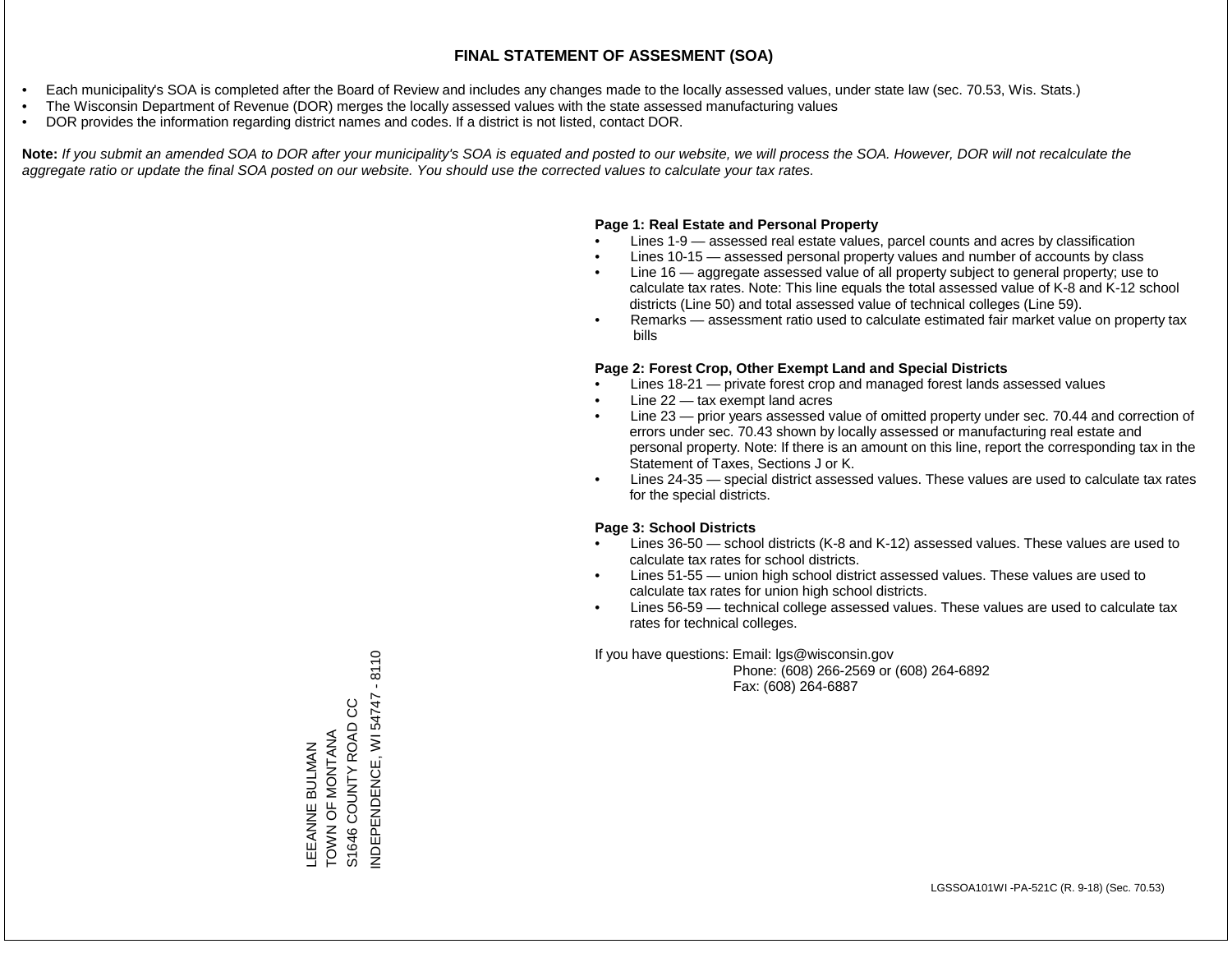|                | <b>FINAL - EQUATED</b><br><b>STATEMENT OF ASSESSMENT FOR 2021</b>                                                                                                                            |                          | 06                                        | 030                                                 | 0144                    | This is an Amended Return              | Page 1                                  |  |
|----------------|----------------------------------------------------------------------------------------------------------------------------------------------------------------------------------------------|--------------------------|-------------------------------------------|-----------------------------------------------------|-------------------------|----------------------------------------|-----------------------------------------|--|
|                |                                                                                                                                                                                              |                          | <b>CO</b>                                 | <b>MUN</b>                                          | ACCT NO                 |                                        |                                         |  |
|                | <b>FOR</b><br><b>TOWN OF</b><br><b>OF</b>                                                                                                                                                    | <b>NAPLES</b>            |                                           | <b>BUFFALO COUNTY</b>                               |                         |                                        |                                         |  |
|                | Town - Village - City                                                                                                                                                                        | <b>Municipality Name</b> |                                           | <b>County Name</b>                                  |                         |                                        |                                         |  |
| Line<br>No.    | <b>REAL ESTATE</b><br>(See Lines 18 - 22 for                                                                                                                                                 |                          | PARCEL COUNT<br>TOTAL LAND   IMPROVEMENTS | NO. OF ACRES<br><b>WHOLE</b><br><b>NUMBERS ONLY</b> | <b>VALUE OF</b><br>LAND | <b>VALUE OF</b><br><b>IMPROVEMENTS</b> | TOTAL VALUE OF LAND<br>AND IMPROVEMENTS |  |
|                | other Real Estate)                                                                                                                                                                           | (Col. A)                 | (Col. B)                                  | (Col, C)                                            | (Col. D)                | (Col. E)                               | (Col. F)                                |  |
| $\mathbf{1}$   | <b>RESIDENTIAL - Class 1</b>                                                                                                                                                                 | 255                      | 217                                       | 571                                                 | 3,208,200               | 31,666,300                             | 34,874,500                              |  |
| $\overline{2}$ | COMMERCIAL - Class 2                                                                                                                                                                         | 15                       |                                           | 11<br>19                                            | 105,800                 | 661,300                                | 767,100                                 |  |
| 3              | MANUFACTURING - Class 3                                                                                                                                                                      | $\overline{2}$           |                                           | 24<br>$\mathbf{1}$                                  | 100,300                 | 75,600                                 | 175,900                                 |  |
| $\overline{4}$ | <b>AGRICULTURAL - Class 4</b>                                                                                                                                                                | 720                      |                                           | 14,478                                              | 2,192,450               |                                        | 2,192,450                               |  |
| 5              | UNDEVELOPED - Class 5                                                                                                                                                                        | 489                      |                                           | 2,435                                               | 2,317,300               |                                        | 2,317,300                               |  |
| 6              | AGRICULTURAL FOREST - Class 5m                                                                                                                                                               | 207                      |                                           | 2,306                                               | 4,620,300               |                                        | 4,620,300                               |  |
| $\overline{7}$ | <b>FOREST LANDS - Class 6</b>                                                                                                                                                                | 33                       |                                           | 411                                                 | 1,514,900               |                                        | 1,514,900                               |  |
| 8              | OTHER - Class 7                                                                                                                                                                              | 103                      | 101                                       | 210                                                 | 1,199,300               | 14,802,950                             | 16,002,250                              |  |
| 9              | <b>TOTAL - ALL COLUMNS</b>                                                                                                                                                                   | 1,824                    | 330                                       | 20,454                                              | 15,258,550              | 47,206,150                             | 62,464,700                              |  |
| 10             | NUMBER OF PERSONAL PROPERTY ACCOUNTS IN ROLL                                                                                                                                                 |                          |                                           | 11                                                  | <b>LOCALLY ASSESSED</b> | <b>MANUFACTURING</b>                   | <b>MERGED</b>                           |  |
| 11             | BOATS AND OTHER WATERCRAFT NOT EXEMPT - Code 1                                                                                                                                               |                          |                                           |                                                     | 0                       | 0                                      | 0                                       |  |
| 12             | MACHINERY, TOOLS AND PATTERNS - Code 2                                                                                                                                                       |                          |                                           |                                                     |                         | 0                                      | $\Omega$                                |  |
| 13             | FURNITURE, FIXTURES AND EQUIPMENT - Code 3                                                                                                                                                   |                          |                                           |                                                     | 8,202                   | $\mathbf 0$                            | 8,202                                   |  |
| 14             | ALL OTHER PERSONAL PROPERTY NOT EXEMPT - Codes 4A, 4B, 4C                                                                                                                                    |                          |                                           |                                                     | 378,806                 | $\mathbf 0$                            | 378,806                                 |  |
| 15             | TOTAL OF PERSONAL PROPERTY NOT EXEMPT (Total of Lines 11-14)                                                                                                                                 |                          |                                           |                                                     | 387,008                 | $\mathbf 0$                            |                                         |  |
| 16             | AGGREGATE ASSESSED VALUE OF ALL PROPERTY SUBJECT TO THE GENERAL PROPERTY TAX (Total of Lines 9F and 15F)<br>MUST EQUAL TOTAL VALUE OF THE SCHOOL DISTRICTS (K-12 PLUS K-8) - Line 50, Col. F |                          |                                           |                                                     |                         |                                        | 62,851,708                              |  |
| 17             | <b>BOARD OF REVIEW</b><br>DATE OF FINAL ADJOURNMENT                                                                                                                                          | 10/28/2021               |                                           | Name of Assessor<br><b>MARK GARLICK</b>             |                         |                                        | Telephone #<br>(715) 287-3376           |  |

The Assessment Ratio to be used in calculating the estimated Fair Market Value on tax bills for this tax district is 1.030548704

This ratio should be used to convert assessed values to "Calculate Equalized Values" in Step 1 of the Lottery and Gaming Credit Calculations.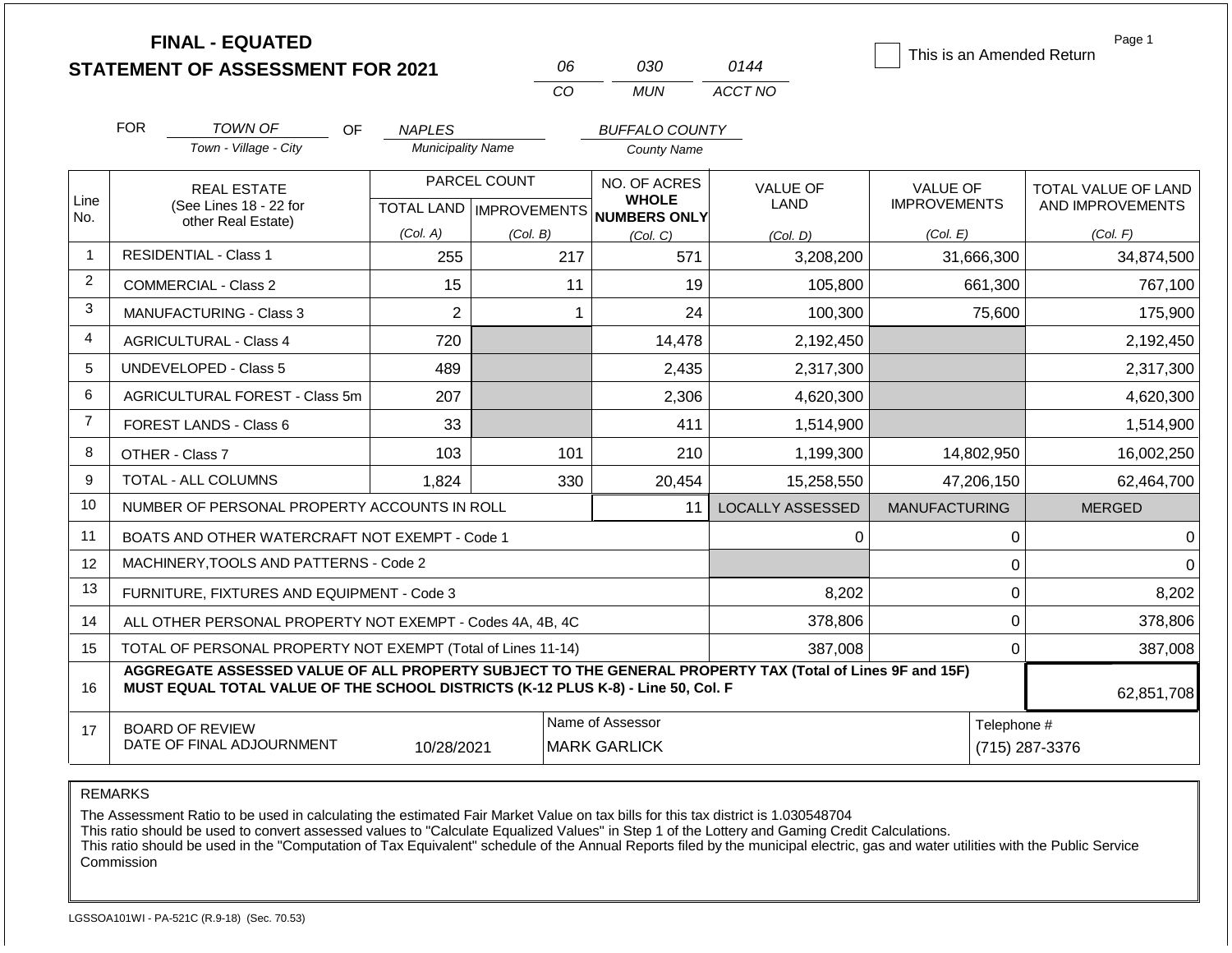2021 06 030 0144

FOREST LANDS (Line 7) and FOREST CROPS (in this section) - are **NOT** the same *YEAR CO MUN ACCT NO*

|    | (a) PARCELS                                                                    | (b) ACRES       |                                                                    | Private Forest Crop - Reg Class @ 10¢ per acre<br>(c) ASSESSED VALUE |  |                                                                              | Private Forest Crop - Reg Class @ \$2.52 per acre<br>(d) PARCELS<br>(e) ACRES |                                                                 |               | (f) ASSESSED VALUE |  |
|----|--------------------------------------------------------------------------------|-----------------|--------------------------------------------------------------------|----------------------------------------------------------------------|--|------------------------------------------------------------------------------|-------------------------------------------------------------------------------|-----------------------------------------------------------------|---------------|--------------------|--|
| 18 |                                                                                |                 |                                                                    |                                                                      |  |                                                                              |                                                                               |                                                                 |               |                    |  |
|    |                                                                                |                 |                                                                    | Private Forest Crop - Special Class @ 20¢ per acre                   |  | Entered Before 2005 Managed Forest - Ferrous Mining CLOSED @ \$7.87 per acre |                                                                               |                                                                 |               |                    |  |
| 19 | (a) PARCELS                                                                    | (b) ACRES       |                                                                    | (c) ASSESSED VALUE                                                   |  | (d) PARCELS                                                                  |                                                                               | (e) ACRES                                                       |               | (f) ASSESSED VALUE |  |
|    |                                                                                |                 |                                                                    |                                                                      |  |                                                                              |                                                                               |                                                                 |               |                    |  |
|    |                                                                                |                 |                                                                    | Entered Before 2005 Managed Forest - OPEN @ 74 ¢ per acre            |  |                                                                              |                                                                               | Entered Before 2005 Managed Forest - CLOSED @                   |               | \$1.75 per acre    |  |
| 20 | (a) PARCELS<br>(b) ACRES                                                       |                 |                                                                    | (c) ASSESSED VALUE                                                   |  | (d) PARCELS                                                                  |                                                                               | (e) ACRES                                                       |               | (f) ASSESSED VALUE |  |
|    |                                                                                |                 |                                                                    |                                                                      |  | 44                                                                           |                                                                               | 1,126.83                                                        |               | 4,125,800          |  |
|    | Entered After 2004 Managed Forest - OPEN @ \$2.04 per acre                     |                 |                                                                    |                                                                      |  |                                                                              |                                                                               | Entered After 2004 Managed Forest - CLOSED @ \$ 10.20 per acre  |               |                    |  |
| 21 | (a) PARCELS                                                                    | (b) ACRES       |                                                                    | (c) ASSESSED VALUE                                                   |  | (d) PARCELS                                                                  |                                                                               | (e) ACRES                                                       |               | (f) ASSESSED VALUE |  |
|    |                                                                                |                 |                                                                    |                                                                      |  |                                                                              |                                                                               |                                                                 |               |                    |  |
|    |                                                                                |                 |                                                                    |                                                                      |  | 50                                                                           |                                                                               | 1.013.3                                                         |               | 2.969.600          |  |
| 22 | (a) County Forest Cropland Acres                                               |                 |                                                                    | (b) Federal Acres                                                    |  | (c) State Acres                                                              |                                                                               | (d) County (NOT FOREST CROP) Acres                              |               | (e) Other Acres    |  |
|    |                                                                                |                 |                                                                    |                                                                      |  | 72<br>63.9                                                                   |                                                                               |                                                                 | 70.14         |                    |  |
|    |                                                                                |                 |                                                                    | Assessed Value of Omitted Property From Prior Years (Sec. 70.44)     |  |                                                                              |                                                                               | Assessed Value of Sec. 70.43 Corrections of Errors by Assessors |               |                    |  |
| 23 |                                                                                | (a) REAL ESTATE |                                                                    | (b) PERSONAL                                                         |  |                                                                              |                                                                               | (c1) REAL ESTATE                                                |               | (c2) PERSONAL      |  |
|    |                                                                                |                 |                                                                    |                                                                      |  |                                                                              |                                                                               |                                                                 |               |                    |  |
|    | Manufacturing Equated Value of Omitted Property From Prior Years (Sec. 70.995) |                 | Mfg. Equated Value of Sec.70.43 Corrections of Errors by Assessors |                                                                      |  |                                                                              |                                                                               |                                                                 |               |                    |  |
|    |                                                                                | (d) REAL ESTATE |                                                                    | (e) PERSONAL                                                         |  | (f1) REAL ESTATE                                                             |                                                                               |                                                                 | (f2) PERSONAL |                    |  |
|    |                                                                                |                 |                                                                    |                                                                      |  |                                                                              |                                                                               |                                                                 |               |                    |  |

## **SPECIAL DISTRICTS**

| Line<br>No. | Enter 6-digit<br>Special District<br>Code (Col. A) | <b>Account</b><br><b>Number</b><br>(Col. B) | <b>Special District Name</b><br>(Col. C) | <b>Locally Assessed Value</b><br>of Real Estate and<br><b>Personal Property (Col. D)</b> | Mfg Value of Real Estate<br>and Personal Property<br>(Col. E) | <b>Merged Value of</b><br><b>Real Estate and</b><br>Personal Property (Col. F) |
|-------------|----------------------------------------------------|---------------------------------------------|------------------------------------------|------------------------------------------------------------------------------------------|---------------------------------------------------------------|--------------------------------------------------------------------------------|
| 24          |                                                    |                                             |                                          |                                                                                          |                                                               |                                                                                |
| 25          |                                                    |                                             |                                          |                                                                                          |                                                               |                                                                                |
| 26          |                                                    |                                             |                                          |                                                                                          |                                                               |                                                                                |
| 27          |                                                    |                                             |                                          |                                                                                          |                                                               |                                                                                |
| 28          |                                                    |                                             |                                          |                                                                                          |                                                               |                                                                                |
| 29          |                                                    |                                             |                                          |                                                                                          |                                                               |                                                                                |
| 30          |                                                    |                                             |                                          |                                                                                          |                                                               |                                                                                |
| 31          |                                                    |                                             |                                          |                                                                                          |                                                               |                                                                                |
| 32          |                                                    |                                             |                                          |                                                                                          |                                                               |                                                                                |
| 33          |                                                    |                                             |                                          |                                                                                          |                                                               |                                                                                |
| 34          |                                                    |                                             |                                          |                                                                                          |                                                               |                                                                                |
| 35          |                                                    |                                             |                                          |                                                                                          |                                                               |                                                                                |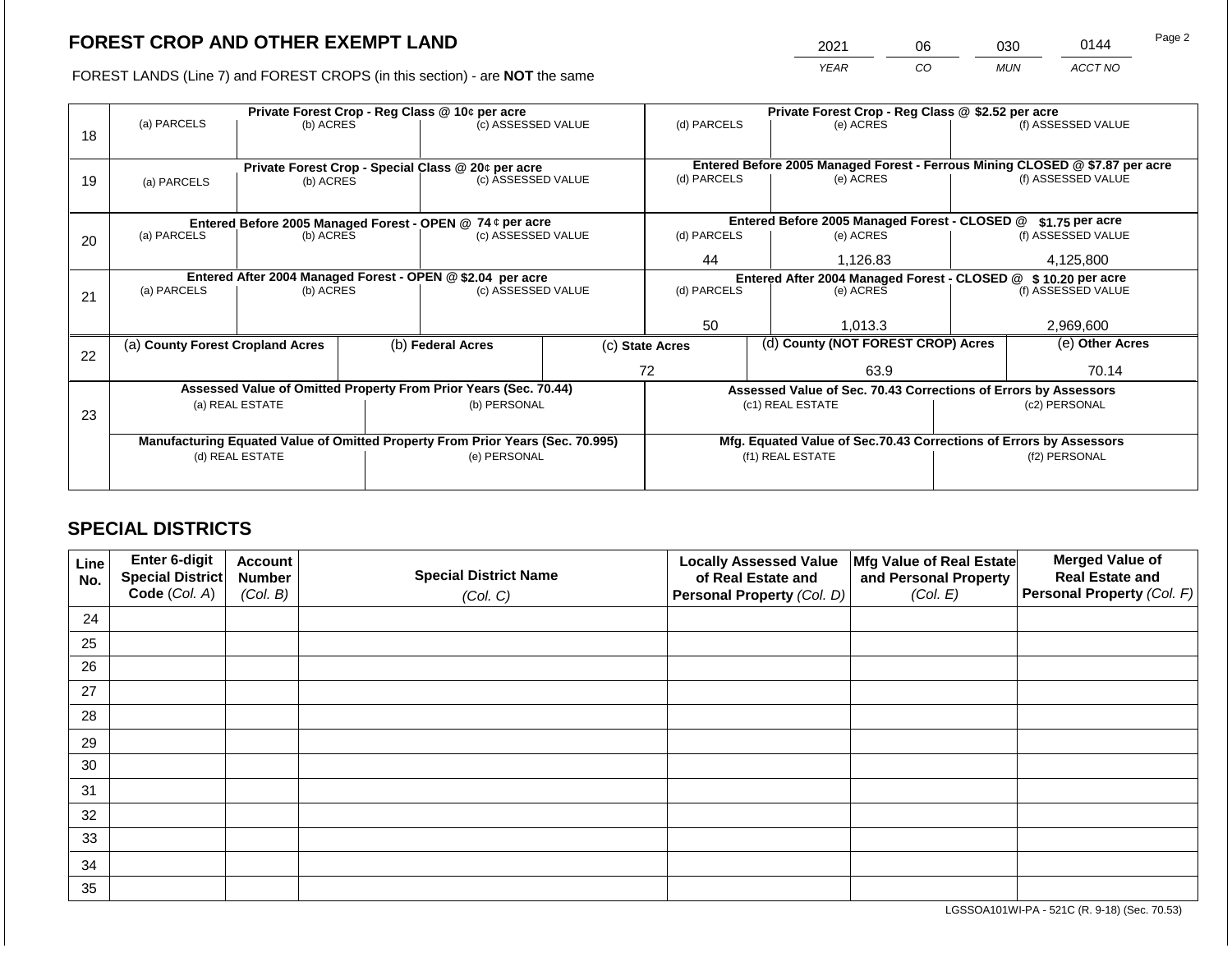|                 | <b>SCHOOL DISTRICTS</b>                                  |                                             |                                                         | 2021                                                                              | 030<br>06                                                     | 0144                                                                           |  |
|-----------------|----------------------------------------------------------|---------------------------------------------|---------------------------------------------------------|-----------------------------------------------------------------------------------|---------------------------------------------------------------|--------------------------------------------------------------------------------|--|
|                 |                                                          |                                             |                                                         | <b>YEAR</b>                                                                       | CO<br><b>MUN</b>                                              | ACCT NO                                                                        |  |
| Line<br>No.     | Enter 6-digit<br><b>School District</b><br>Code (Col. A) | <b>Account</b><br><b>Number</b><br>(Col. B) | <b>School District Name</b><br>(Col. C)                 | <b>Locally Assessed Value</b><br>of Real Estate and<br>Personal Property (Col. D) | Mfg Value of Real Estate<br>and Personal Property<br>(Col. E) | <b>Merged Value of</b><br><b>Real Estate and</b><br>Personal Property (Col. F) |  |
|                 | A. SCHOOL DISTRICTS (K-8 and K-12)                       |                                             |                                                         |                                                                                   |                                                               |                                                                                |  |
| 36              | 062142                                                   | 0043                                        | SCH D OF GILMANTON                                      | 2,985,100                                                                         |                                                               | 2,985,100                                                                      |  |
| 37              | 063668                                                   | 0044                                        | SCH D OF MONDOVI                                        | 59,690,708                                                                        | 175,900                                                       | 59,866,608                                                                     |  |
| 38              |                                                          |                                             |                                                         |                                                                                   |                                                               |                                                                                |  |
| 39              |                                                          |                                             |                                                         |                                                                                   |                                                               |                                                                                |  |
| 40              |                                                          |                                             |                                                         |                                                                                   |                                                               |                                                                                |  |
| 41              |                                                          |                                             |                                                         |                                                                                   |                                                               |                                                                                |  |
| 42              |                                                          |                                             |                                                         |                                                                                   |                                                               |                                                                                |  |
| 43              |                                                          |                                             |                                                         |                                                                                   |                                                               |                                                                                |  |
| 44<br>45        |                                                          |                                             |                                                         |                                                                                   |                                                               |                                                                                |  |
| $\overline{46}$ |                                                          |                                             |                                                         |                                                                                   |                                                               |                                                                                |  |
| 47              |                                                          |                                             |                                                         |                                                                                   |                                                               |                                                                                |  |
| 48              |                                                          |                                             |                                                         |                                                                                   |                                                               |                                                                                |  |
| 49              |                                                          |                                             |                                                         |                                                                                   |                                                               |                                                                                |  |
| 50              |                                                          |                                             | TOTAL ASSESSED VALUE OF SCHOOL DISTRICTS (K-8 and K-12) | 62,675,808                                                                        | 175,900                                                       | 62,851,708                                                                     |  |
|                 | <b>B.</b><br><b>UNION HIGH SCHOOL DISTRICTS</b>          |                                             |                                                         |                                                                                   |                                                               |                                                                                |  |
| 51              |                                                          |                                             |                                                         |                                                                                   |                                                               |                                                                                |  |
| 52              |                                                          |                                             |                                                         |                                                                                   |                                                               |                                                                                |  |
| 53              |                                                          |                                             |                                                         |                                                                                   |                                                               |                                                                                |  |
| 54              |                                                          |                                             |                                                         |                                                                                   |                                                               |                                                                                |  |
| 55              |                                                          |                                             | TOTAL ASSESSED VALUE OF UNION HIGH SCHOOLS              |                                                                                   |                                                               |                                                                                |  |
|                 | C.<br><b>TECHNICAL COLLEGE DISTRICTS</b>                 |                                             |                                                         |                                                                                   |                                                               |                                                                                |  |
| 56              | 000100                                                   | 0001                                        | CHIPPEWA VALLEY TECHNICAL COLLEGE EAUC                  | 62,675,808                                                                        | 175,900                                                       | 62,851,708                                                                     |  |
| 57              |                                                          |                                             |                                                         |                                                                                   |                                                               |                                                                                |  |
| 58              |                                                          |                                             | TOTAL ASSESSED VALUE OF TECHNICAL COLLEGES              |                                                                                   |                                                               |                                                                                |  |
| 59              |                                                          |                                             |                                                         | 62,675,808                                                                        | 175,900                                                       | 62,851,708                                                                     |  |

**SCHOOL DISTRICTS**

| Name                              |                              | Title | Submission date  |
|-----------------------------------|------------------------------|-------|------------------|
| MARGO TRAUN, REAL PROPERTY LISTER |                              |       | 28<br>2021<br>10 |
| Phone                             | Email address                |       |                  |
| 608<br>685 - 6216                 | MARGO.TRAUN@CO.BUFFALO.WI.US |       |                  |

LGSSOA101WI -PA-521C (R. 9-18) (Sec. 70.53)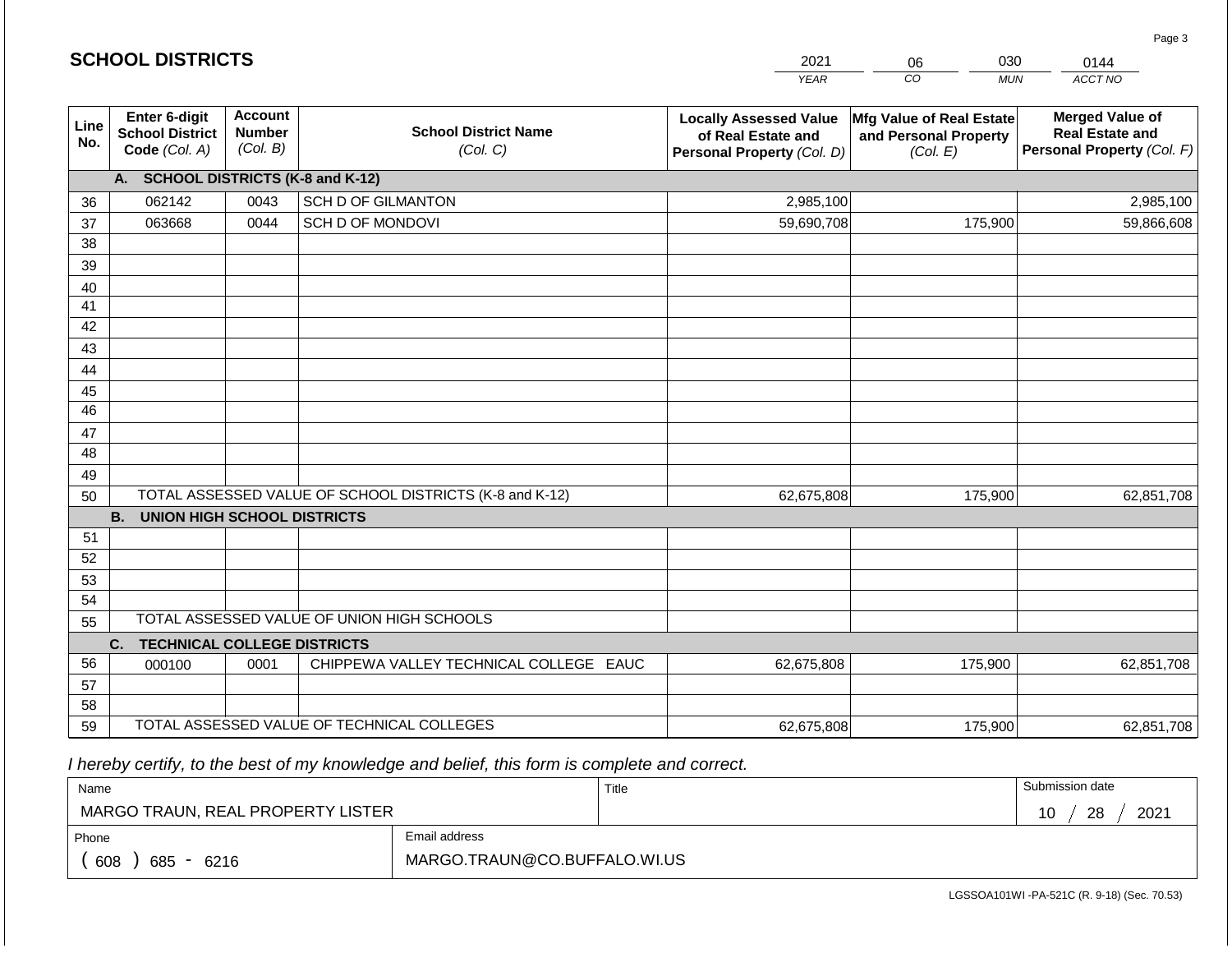- Each municipality's SOA is completed after the Board of Review and includes any changes made to the locally assessed values, under state law (sec. 70.53, Wis. Stats.)
- The Wisconsin Department of Revenue (DOR) merges the locally assessed values with the state assessed manufacturing values
- DOR provides the information regarding district names and codes. If a district is not listed, contact DOR.

Note: If you submit an amended SOA to DOR after your municipality's SOA is equated and posted to our website, we will process the SOA. However, DOR will not recalculate the *aggregate ratio or update the final SOA posted on our website. You should use the corrected values to calculate your tax rates.*

#### **Page 1: Real Estate and Personal Property**

- Lines 1-9 assessed real estate values, parcel counts and acres by classification
- Lines 10-15 assessed personal property values and number of accounts by class
- Line 16 aggregate assessed value of all property subject to general property; use to calculate tax rates. Note: This line equals the total assessed value of K-8 and K-12 school districts (Line 50) and total assessed value of technical colleges (Line 59).
- Remarks assessment ratio used to calculate estimated fair market value on property tax bills

#### **Page 2: Forest Crop, Other Exempt Land and Special Districts**

- Lines 18-21 private forest crop and managed forest lands assessed values
- Line  $22 -$  tax exempt land acres
- Line 23 prior years assessed value of omitted property under sec. 70.44 and correction of errors under sec. 70.43 shown by locally assessed or manufacturing real estate and personal property. Note: If there is an amount on this line, report the corresponding tax in the Statement of Taxes, Sections J or K.
- Lines 24-35 special district assessed values. These values are used to calculate tax rates for the special districts.

#### **Page 3: School Districts**

- Lines 36-50 school districts (K-8 and K-12) assessed values. These values are used to calculate tax rates for school districts.
- Lines 51-55 union high school district assessed values. These values are used to calculate tax rates for union high school districts.
- Lines 56-59 technical college assessed values. These values are used to calculate tax rates for technical colleges.

If you have questions: Email: lgs@wisconsin.gov

 Phone: (608) 266-2569 or (608) 264-6892 Fax: (608) 264-6887

W565 COUNTY ROAD HH W565 COUNTY ROAD HH VIONDOVI, WI 54755 MONDOVI, WI 54755TOWN OF NAPLES TOWN OF NAPLES **JACKIE DREGNEY** JACKIE DREGNEY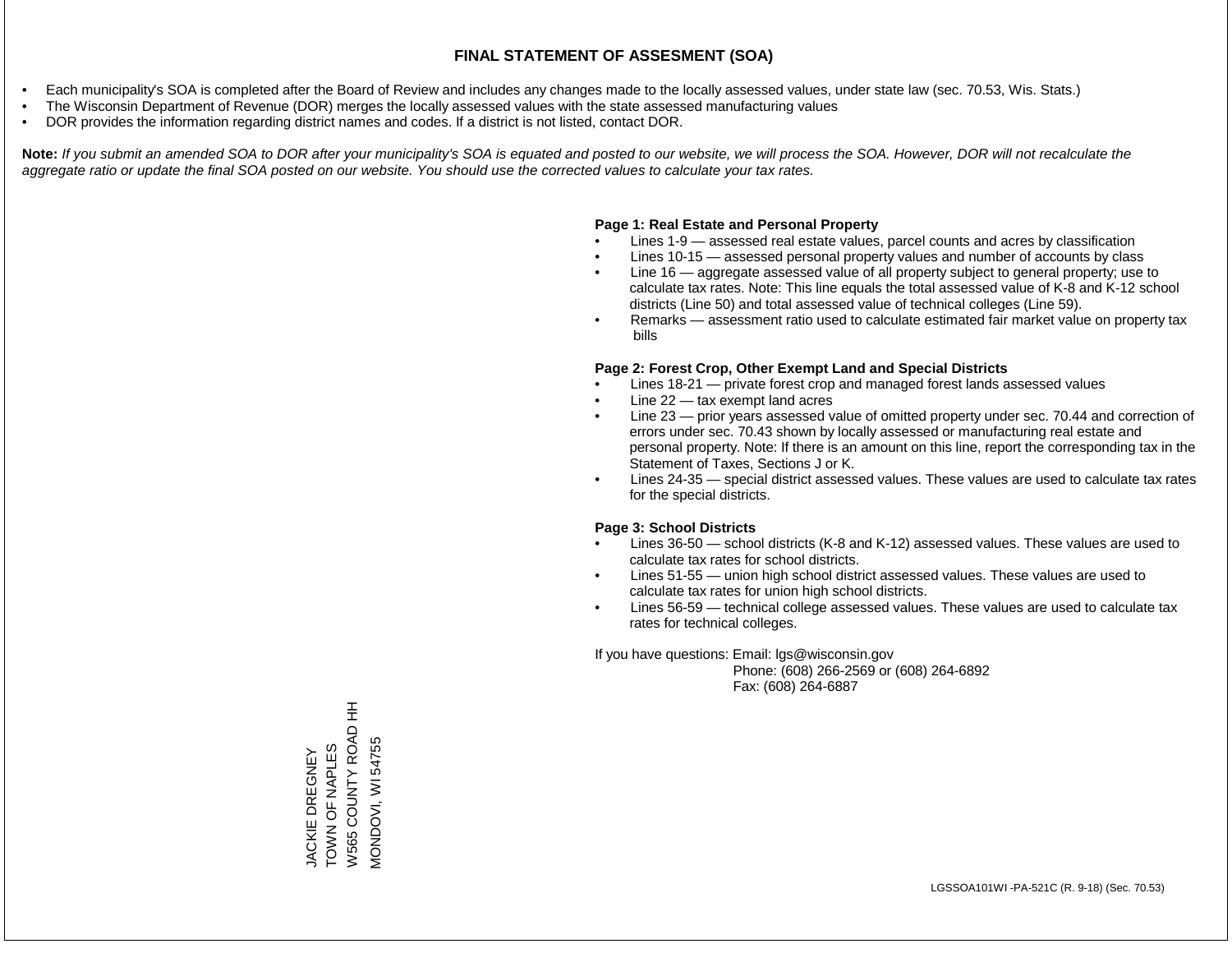|                | <b>FINAL - EQUATED</b><br><b>STATEMENT OF ASSESSMENT FOR 2021</b>                                                                                                                            |                          | 06                                        | 032                                                 | 0145                    | This is an Amended Return       | Page 1                                  |
|----------------|----------------------------------------------------------------------------------------------------------------------------------------------------------------------------------------------|--------------------------|-------------------------------------------|-----------------------------------------------------|-------------------------|---------------------------------|-----------------------------------------|
|                |                                                                                                                                                                                              |                          | CO                                        | <b>MUN</b>                                          | ACCT NO                 |                                 |                                         |
|                | <b>FOR</b><br>TOWN OF<br>OF.                                                                                                                                                                 | <b>NELSON</b>            |                                           | <b>BUFFALO COUNTY</b>                               |                         |                                 |                                         |
|                | Town - Village - City                                                                                                                                                                        | <b>Municipality Name</b> |                                           | <b>County Name</b>                                  |                         |                                 |                                         |
| Line<br>No.    | <b>REAL ESTATE</b><br>(See Lines 18 - 22 for                                                                                                                                                 |                          | PARCEL COUNT<br>TOTAL LAND   IMPROVEMENTS | NO. OF ACRES<br><b>WHOLE</b><br><b>NUMBERS ONLY</b> | VALUE OF<br><b>LAND</b> | VALUE OF<br><b>IMPROVEMENTS</b> | TOTAL VALUE OF LAND<br>AND IMPROVEMENTS |
|                | other Real Estate)                                                                                                                                                                           | (Col. A)                 | (Col. B)                                  | (Col. C)                                            | (Col. D)                | (Col. E)                        | (Col. F)                                |
| -1             | <b>RESIDENTIAL - Class 1</b><br>365<br>291<br>763                                                                                                                                            |                          | 5,073,600                                 | 32,240,600                                          | 37,314,200              |                                 |                                         |
| 2              | <b>COMMERCIAL - Class 2</b>                                                                                                                                                                  | 32                       | 14                                        | 152                                                 | 739,800                 | 1,062,400                       | 1,802,200                               |
| 3              | <b>MANUFACTURING - Class 3</b>                                                                                                                                                               | 1                        |                                           | 28<br>$\mathbf{1}$                                  | 108,700                 | 567,300                         | 676,000                                 |
| 4              | <b>AGRICULTURAL - Class 4</b>                                                                                                                                                                | 877                      |                                           | 12,935                                              | 2,097,400               |                                 | 2,097,400                               |
| 5              | UNDEVELOPED - Class 5                                                                                                                                                                        | 465                      |                                           | 2,244                                               | 3,592,950               |                                 | 3,592,950                               |
| 6              | AGRICULTURAL FOREST - Class 5m                                                                                                                                                               | 345                      |                                           | 5,836                                               | 13,328,900              |                                 | 13,328,900                              |
| $\overline{7}$ | <b>FOREST LANDS - Class 6</b>                                                                                                                                                                | 120                      |                                           | 1,566                                               | 7,203,100               |                                 | 7,203,100                               |
| 8              | OTHER - Class 7                                                                                                                                                                              | 92                       | 90                                        | 184                                                 | 1,236,500               | 9,477,500                       | 10,714,000                              |
| 9              | <b>TOTAL - ALL COLUMNS</b>                                                                                                                                                                   | 2.297                    | 396                                       | 23,708                                              | 33,380,950              | 43,347,800                      | 76,728,750                              |
| 10             | NUMBER OF PERSONAL PROPERTY ACCOUNTS IN ROLL                                                                                                                                                 |                          |                                           | 17                                                  | <b>LOCALLY ASSESSED</b> | <b>MANUFACTURING</b>            | <b>MERGED</b>                           |
| 11             | BOATS AND OTHER WATERCRAFT NOT EXEMPT - Code 1                                                                                                                                               |                          |                                           |                                                     | $\Omega$                | $\Omega$                        | 0                                       |
| 12             | MACHINERY, TOOLS AND PATTERNS - Code 2                                                                                                                                                       |                          |                                           |                                                     |                         | 62,000                          | 62,000                                  |
| 13             | FURNITURE, FIXTURES AND EQUIPMENT - Code 3                                                                                                                                                   |                          |                                           |                                                     | 7,438                   | 1,300                           | 8,738                                   |
| 14             | ALL OTHER PERSONAL PROPERTY NOT EXEMPT - Codes 4A, 4B, 4C                                                                                                                                    |                          |                                           |                                                     | 383,190                 | 900                             | 384,090                                 |
| 15             | TOTAL OF PERSONAL PROPERTY NOT EXEMPT (Total of Lines 11-14)                                                                                                                                 |                          |                                           |                                                     | 390,628                 | 64,200                          | 454,828                                 |
| 16             | AGGREGATE ASSESSED VALUE OF ALL PROPERTY SUBJECT TO THE GENERAL PROPERTY TAX (Total of Lines 9F and 15F)<br>MUST EQUAL TOTAL VALUE OF THE SCHOOL DISTRICTS (K-12 PLUS K-8) - Line 50, Col. F |                          | 77,183,578                                |                                                     |                         |                                 |                                         |
| 17             | <b>BOARD OF REVIEW</b><br>DATE OF FINAL ADJOURNMENT                                                                                                                                          | 05/21/2021               |                                           | Name of Assessor<br><b>MARK GARLICK</b>             |                         | Telephone #                     | (715) 287-3376                          |

The Assessment Ratio to be used in calculating the estimated Fair Market Value on tax bills for this tax district is .949748758

This ratio should be used to convert assessed values to "Calculate Equalized Values" in Step 1 of the Lottery and Gaming Credit Calculations.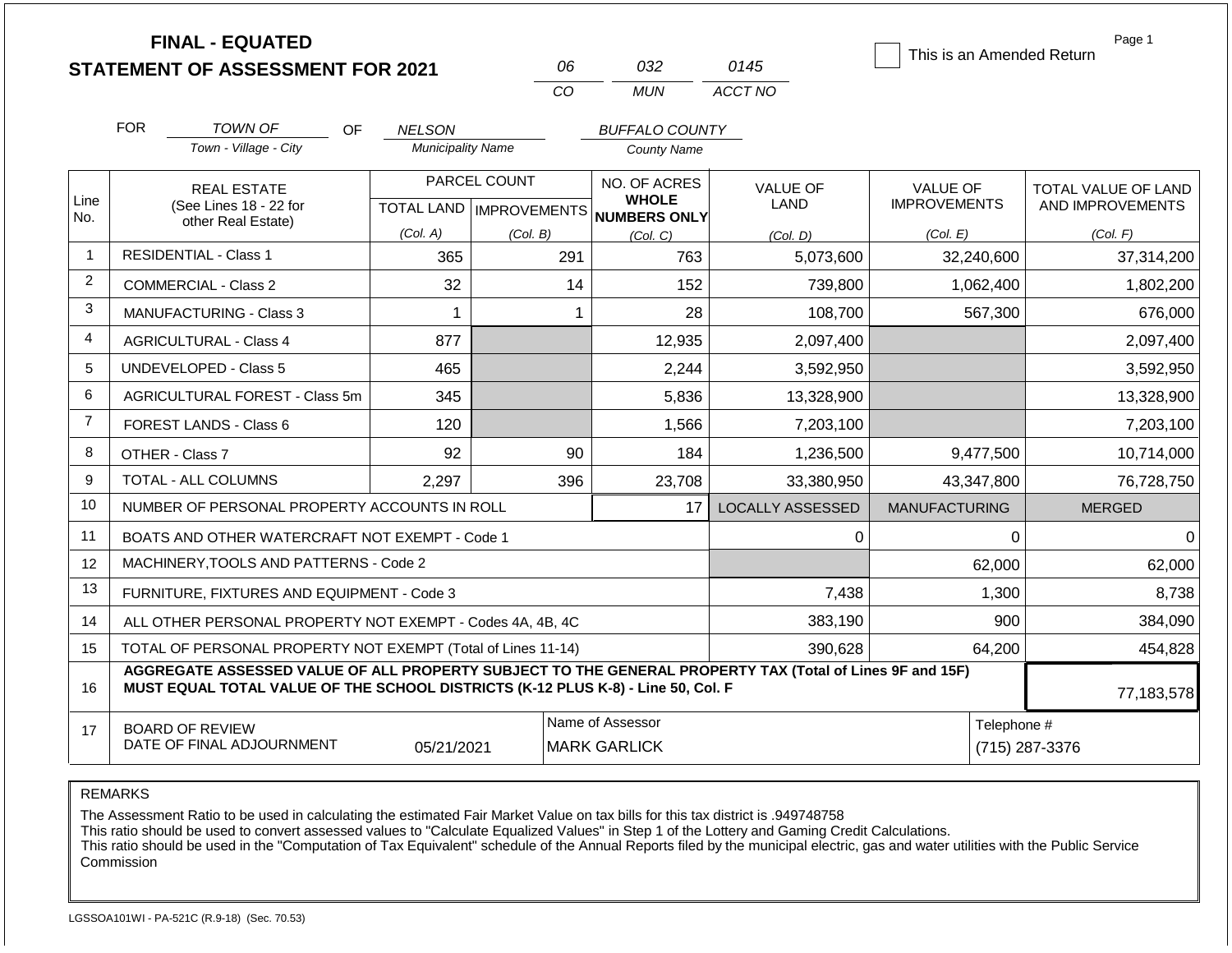2021 06 032 0145 Page 2

FOREST LANDS (Line 7) and FOREST CROPS (in this section) - are **NOT** the same *YEAR CO MUN ACCT NO*

|    |                                                                                |                 |  | Private Forest Crop - Reg Class @ 10¢ per acre                   |                                                                | Private Forest Crop - Reg Class @ \$2.52 per acre                            |      |                                                                    |               |                    |
|----|--------------------------------------------------------------------------------|-----------------|--|------------------------------------------------------------------|----------------------------------------------------------------|------------------------------------------------------------------------------|------|--------------------------------------------------------------------|---------------|--------------------|
| 18 | (a) PARCELS                                                                    | (b) ACRES       |  | (c) ASSESSED VALUE                                               |                                                                | (d) PARCELS                                                                  |      | (e) ACRES                                                          |               | (f) ASSESSED VALUE |
|    |                                                                                |                 |  |                                                                  |                                                                |                                                                              |      |                                                                    |               |                    |
|    |                                                                                |                 |  | Private Forest Crop - Special Class @ 20¢ per acre               |                                                                | Entered Before 2005 Managed Forest - Ferrous Mining CLOSED @ \$7.87 per acre |      |                                                                    |               |                    |
| 19 | (a) PARCELS                                                                    | (b) ACRES       |  | (c) ASSESSED VALUE                                               |                                                                | (d) PARCELS                                                                  |      | (e) ACRES                                                          |               | (f) ASSESSED VALUE |
|    |                                                                                |                 |  |                                                                  |                                                                |                                                                              |      |                                                                    |               |                    |
|    |                                                                                |                 |  |                                                                  |                                                                |                                                                              |      | Entered Before 2005 Managed Forest - CLOSED @                      |               |                    |
|    |                                                                                |                 |  | Entered Before 2005 Managed Forest - OPEN @ 74 ¢ per acre        |                                                                |                                                                              |      |                                                                    |               | \$1.75 per acre    |
| 20 | (a) PARCELS<br>(b) ACRES                                                       |                 |  | (c) ASSESSED VALUE                                               |                                                                | (d) PARCELS                                                                  |      | (e) ACRES                                                          |               | (f) ASSESSED VALUE |
|    |                                                                                | 14.18           |  | 65,200                                                           |                                                                | 202                                                                          |      | 4,461.12                                                           |               | 16,698,250         |
|    | Entered After 2004 Managed Forest - OPEN @ \$2.04 per acre                     |                 |  |                                                                  | Entered After 2004 Managed Forest - CLOSED @ \$ 10.20 per acre |                                                                              |      |                                                                    |               |                    |
| 21 | (a) PARCELS                                                                    | (b) ACRES       |  | (c) ASSESSED VALUE                                               |                                                                | (d) PARCELS                                                                  |      | (e) ACRES                                                          |               | (f) ASSESSED VALUE |
|    |                                                                                |                 |  |                                                                  |                                                                |                                                                              |      |                                                                    |               |                    |
|    |                                                                                |                 |  |                                                                  |                                                                | 285                                                                          |      | 5,923                                                              |               | 21,905,500         |
|    | (a) County Forest Cropland Acres                                               |                 |  | (b) Federal Acres                                                |                                                                | (c) State Acres                                                              |      | (d) County (NOT FOREST CROP) Acres                                 |               | (e) Other Acres    |
| 22 |                                                                                |                 |  |                                                                  |                                                                |                                                                              |      |                                                                    |               |                    |
|    |                                                                                |                 |  | 7,495.42                                                         |                                                                | 6,871.94                                                                     | 25.5 |                                                                    |               | 115.42             |
|    |                                                                                |                 |  | Assessed Value of Omitted Property From Prior Years (Sec. 70.44) |                                                                |                                                                              |      | Assessed Value of Sec. 70.43 Corrections of Errors by Assessors    |               |                    |
|    |                                                                                | (a) REAL ESTATE |  | (b) PERSONAL                                                     |                                                                |                                                                              |      | (c1) REAL ESTATE                                                   | (c2) PERSONAL |                    |
| 23 |                                                                                |                 |  |                                                                  |                                                                |                                                                              |      |                                                                    |               |                    |
|    | Manufacturing Equated Value of Omitted Property From Prior Years (Sec. 70.995) |                 |  |                                                                  |                                                                |                                                                              |      | Mfg. Equated Value of Sec.70.43 Corrections of Errors by Assessors |               |                    |
|    |                                                                                | (d) REAL ESTATE |  | (e) PERSONAL                                                     |                                                                |                                                                              |      | (f1) REAL ESTATE                                                   |               |                    |
|    |                                                                                |                 |  |                                                                  |                                                                |                                                                              |      |                                                                    | (f2) PERSONAL |                    |
|    |                                                                                |                 |  |                                                                  |                                                                |                                                                              |      |                                                                    |               |                    |

## **SPECIAL DISTRICTS**

| Line<br>No. | <b>Enter 6-digit</b><br>Special District | <b>Account</b><br><b>Number</b> | <b>Special District Name</b> | <b>Locally Assessed Value</b><br>of Real Estate and | Mfg Value of Real Estate<br>and Personal Property | <b>Merged Value of</b><br><b>Real Estate and</b> |
|-------------|------------------------------------------|---------------------------------|------------------------------|-----------------------------------------------------|---------------------------------------------------|--------------------------------------------------|
|             | Code (Col. A)                            | (Col. B)                        | (Col. C)                     | Personal Property (Col. D)                          | (Col. E)                                          | Personal Property (Col. F)                       |
| 24          |                                          |                                 |                              |                                                     |                                                   |                                                  |
| 25          |                                          |                                 |                              |                                                     |                                                   |                                                  |
| 26          |                                          |                                 |                              |                                                     |                                                   |                                                  |
| 27          |                                          |                                 |                              |                                                     |                                                   |                                                  |
| 28          |                                          |                                 |                              |                                                     |                                                   |                                                  |
| 29          |                                          |                                 |                              |                                                     |                                                   |                                                  |
| 30          |                                          |                                 |                              |                                                     |                                                   |                                                  |
| 31          |                                          |                                 |                              |                                                     |                                                   |                                                  |
| 32          |                                          |                                 |                              |                                                     |                                                   |                                                  |
| 33          |                                          |                                 |                              |                                                     |                                                   |                                                  |
| 34          |                                          |                                 |                              |                                                     |                                                   |                                                  |
| 35          |                                          |                                 |                              |                                                     |                                                   |                                                  |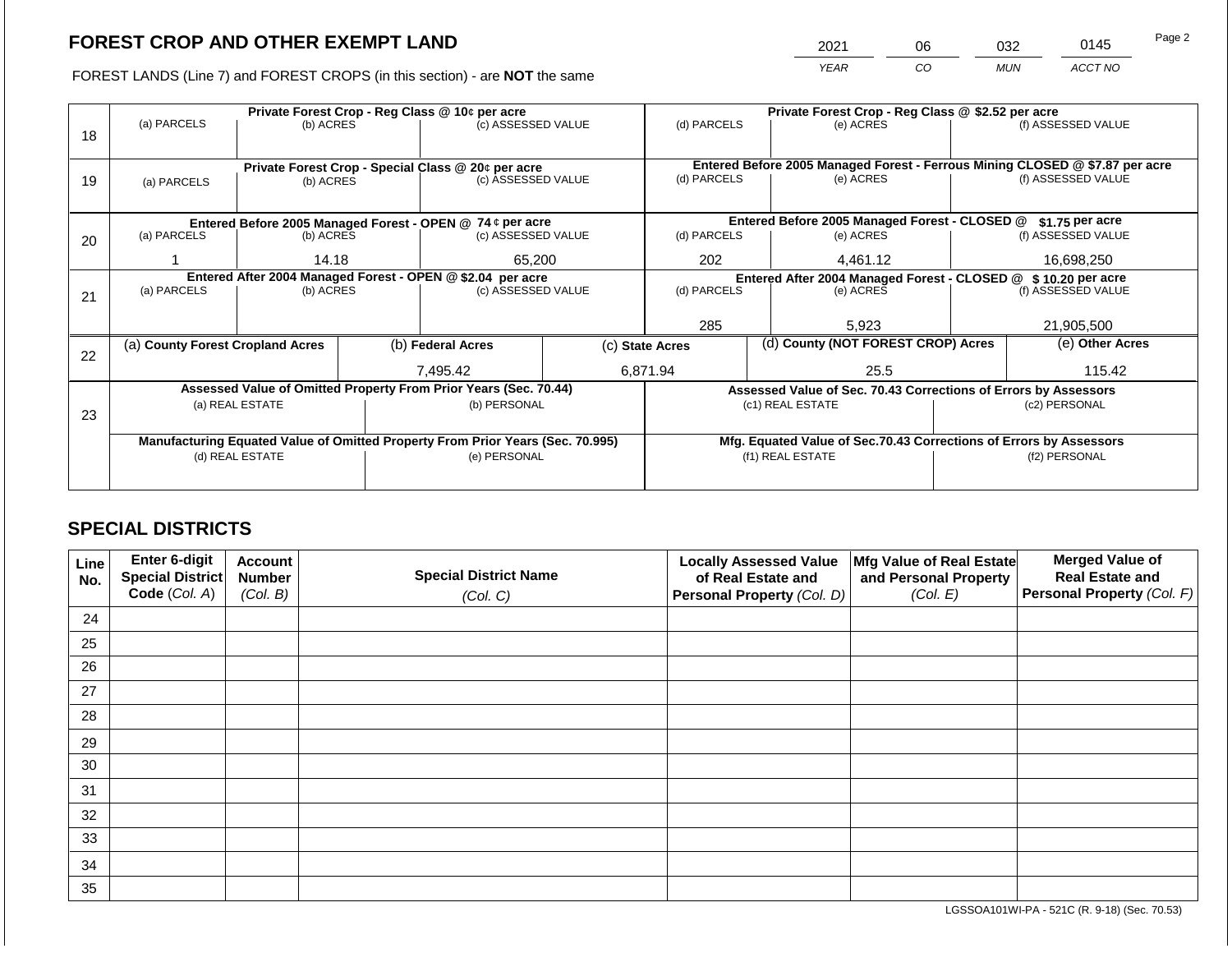|             | <b>SCHOOL DISTRICTS</b>                                  |                                             |                                                         | 2021                                                                              | 032<br>06<br>0145                                             |                                                                                |  |
|-------------|----------------------------------------------------------|---------------------------------------------|---------------------------------------------------------|-----------------------------------------------------------------------------------|---------------------------------------------------------------|--------------------------------------------------------------------------------|--|
|             |                                                          |                                             |                                                         | <b>YEAR</b>                                                                       | CO<br><b>MUN</b>                                              | ACCT NO                                                                        |  |
| Line<br>No. | Enter 6-digit<br><b>School District</b><br>Code (Col. A) | <b>Account</b><br><b>Number</b><br>(Col. B) | <b>School District Name</b><br>(Col. C)                 | <b>Locally Assessed Value</b><br>of Real Estate and<br>Personal Property (Col. D) | Mfg Value of Real Estate<br>and Personal Property<br>(Col. E) | <b>Merged Value of</b><br><b>Real Estate and</b><br>Personal Property (Col. F) |  |
|             | A. SCHOOL DISTRICTS (K-8 and K-12)                       |                                             |                                                         |                                                                                   |                                                               |                                                                                |  |
| 36          | 060084                                                   | 0041                                        | SCH D OF ALMA                                           | 38,747,205                                                                        |                                                               | 38,747,205                                                                     |  |
| 37          | 461499                                                   | 0278                                        | SCH D OF DURAND                                         | 37,696,173                                                                        | 740,200                                                       | 38,436,373                                                                     |  |
| 38          |                                                          |                                             |                                                         |                                                                                   |                                                               |                                                                                |  |
| 39          |                                                          |                                             |                                                         |                                                                                   |                                                               |                                                                                |  |
| 40          |                                                          |                                             |                                                         |                                                                                   |                                                               |                                                                                |  |
| 41          |                                                          |                                             |                                                         |                                                                                   |                                                               |                                                                                |  |
| 42          |                                                          |                                             |                                                         |                                                                                   |                                                               |                                                                                |  |
| 43          |                                                          |                                             |                                                         |                                                                                   |                                                               |                                                                                |  |
| 44          |                                                          |                                             |                                                         |                                                                                   |                                                               |                                                                                |  |
| 45<br>46    |                                                          |                                             |                                                         |                                                                                   |                                                               |                                                                                |  |
|             |                                                          |                                             |                                                         |                                                                                   |                                                               |                                                                                |  |
| 47<br>48    |                                                          |                                             |                                                         |                                                                                   |                                                               |                                                                                |  |
| 49          |                                                          |                                             |                                                         |                                                                                   |                                                               |                                                                                |  |
| 50          |                                                          |                                             | TOTAL ASSESSED VALUE OF SCHOOL DISTRICTS (K-8 and K-12) | 76,443,378                                                                        | 740,200                                                       | 77,183,578                                                                     |  |
|             | <b>B.</b><br><b>UNION HIGH SCHOOL DISTRICTS</b>          |                                             |                                                         |                                                                                   |                                                               |                                                                                |  |
| 51          |                                                          |                                             |                                                         |                                                                                   |                                                               |                                                                                |  |
| 52          |                                                          |                                             |                                                         |                                                                                   |                                                               |                                                                                |  |
| 53          |                                                          |                                             |                                                         |                                                                                   |                                                               |                                                                                |  |
| 54          |                                                          |                                             |                                                         |                                                                                   |                                                               |                                                                                |  |
| 55          |                                                          |                                             | TOTAL ASSESSED VALUE OF UNION HIGH SCHOOLS              |                                                                                   |                                                               |                                                                                |  |
|             | <b>TECHNICAL COLLEGE DISTRICTS</b><br>C.                 |                                             |                                                         |                                                                                   |                                                               |                                                                                |  |
| 56          | 000100                                                   | 0001                                        | CHIPPEWA VALLEY TECHNICAL COLLEGE EAUC                  | 76,443,378                                                                        | 740,200                                                       | 77,183,578                                                                     |  |
| 57          |                                                          |                                             |                                                         |                                                                                   |                                                               |                                                                                |  |
| 58          |                                                          |                                             |                                                         |                                                                                   |                                                               |                                                                                |  |
| 59          |                                                          |                                             | TOTAL ASSESSED VALUE OF TECHNICAL COLLEGES              | 76,443,378                                                                        | 740,200                                                       | 77,183,578                                                                     |  |

**SCHOOL DISTRICTS**

| Name                              |                              | Title | Submission date                          |  |  |
|-----------------------------------|------------------------------|-------|------------------------------------------|--|--|
| MARGO TRAUN, REAL PROPERTY LISTER |                              |       | 2021<br>$\Omega$<br>∩ҕ<br>◡◡<br><u>_</u> |  |  |
| Phone                             | Email address                |       |                                          |  |  |
| 608<br>685 - 6216                 | MARGO.TRAUN@CO.BUFFALO.WI.US |       |                                          |  |  |

LGSSOA101WI -PA-521C (R. 9-18) (Sec. 70.53)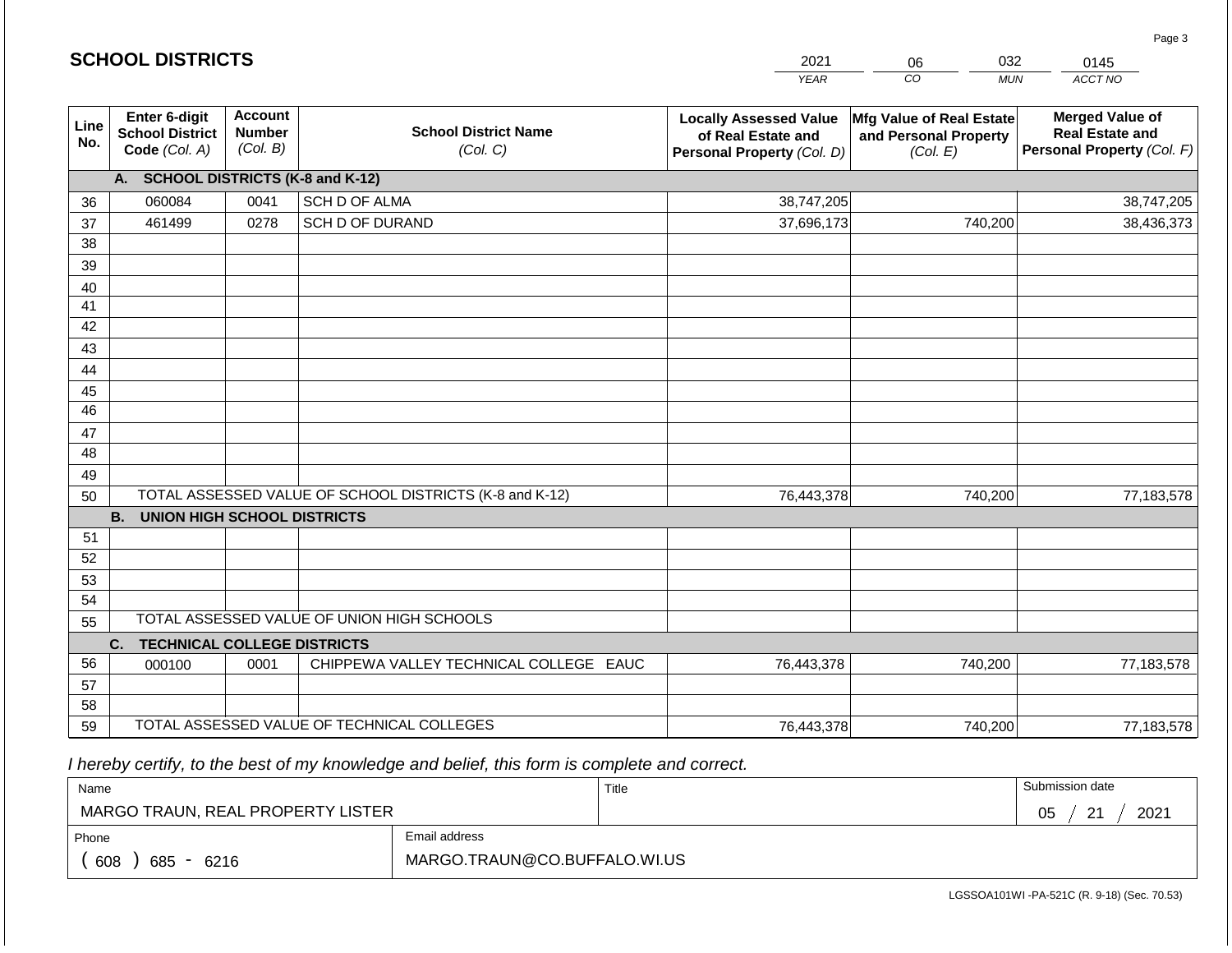- Each municipality's SOA is completed after the Board of Review and includes any changes made to the locally assessed values, under state law (sec. 70.53, Wis. Stats.)
- The Wisconsin Department of Revenue (DOR) merges the locally assessed values with the state assessed manufacturing values
- DOR provides the information regarding district names and codes. If a district is not listed, contact DOR.

Note: If you submit an amended SOA to DOR after your municipality's SOA is equated and posted to our website, we will process the SOA. However, DOR will not recalculate the *aggregate ratio or update the final SOA posted on our website. You should use the corrected values to calculate your tax rates.*

### **Page 1: Real Estate and Personal Property**

- Lines 1-9 assessed real estate values, parcel counts and acres by classification
- Lines 10-15 assessed personal property values and number of accounts by class
- Line 16 aggregate assessed value of all property subject to general property; use to calculate tax rates. Note: This line equals the total assessed value of K-8 and K-12 school districts (Line 50) and total assessed value of technical colleges (Line 59).
- Remarks assessment ratio used to calculate estimated fair market value on property tax bills

### **Page 2: Forest Crop, Other Exempt Land and Special Districts**

- Lines 18-21 private forest crop and managed forest lands assessed values
- Line  $22 -$  tax exempt land acres
- Line 23 prior years assessed value of omitted property under sec. 70.44 and correction of errors under sec. 70.43 shown by locally assessed or manufacturing real estate and personal property. Note: If there is an amount on this line, report the corresponding tax in the Statement of Taxes, Sections J or K.
- Lines 24-35 special district assessed values. These values are used to calculate tax rates for the special districts.

### **Page 3: School Districts**

- Lines 36-50 school districts (K-8 and K-12) assessed values. These values are used to calculate tax rates for school districts.
- Lines 51-55 union high school district assessed values. These values are used to calculate tax rates for union high school districts.
- Lines 56-59 technical college assessed values. These values are used to calculate tax rates for technical colleges.

If you have questions: Email: lgs@wisconsin.gov

 Phone: (608) 266-2569 or (608) 264-6892 Fax: (608) 264-6887

**DURAND, WI 54736 - 8079** DURAND, WI 54736 - 8079S643 COUNTY RD F ZOSJWZ LO Z NOL MYRNA JOHNSON<br>TOWN OF NELSON S643 COUNTY RD F MYRNA JOHNSON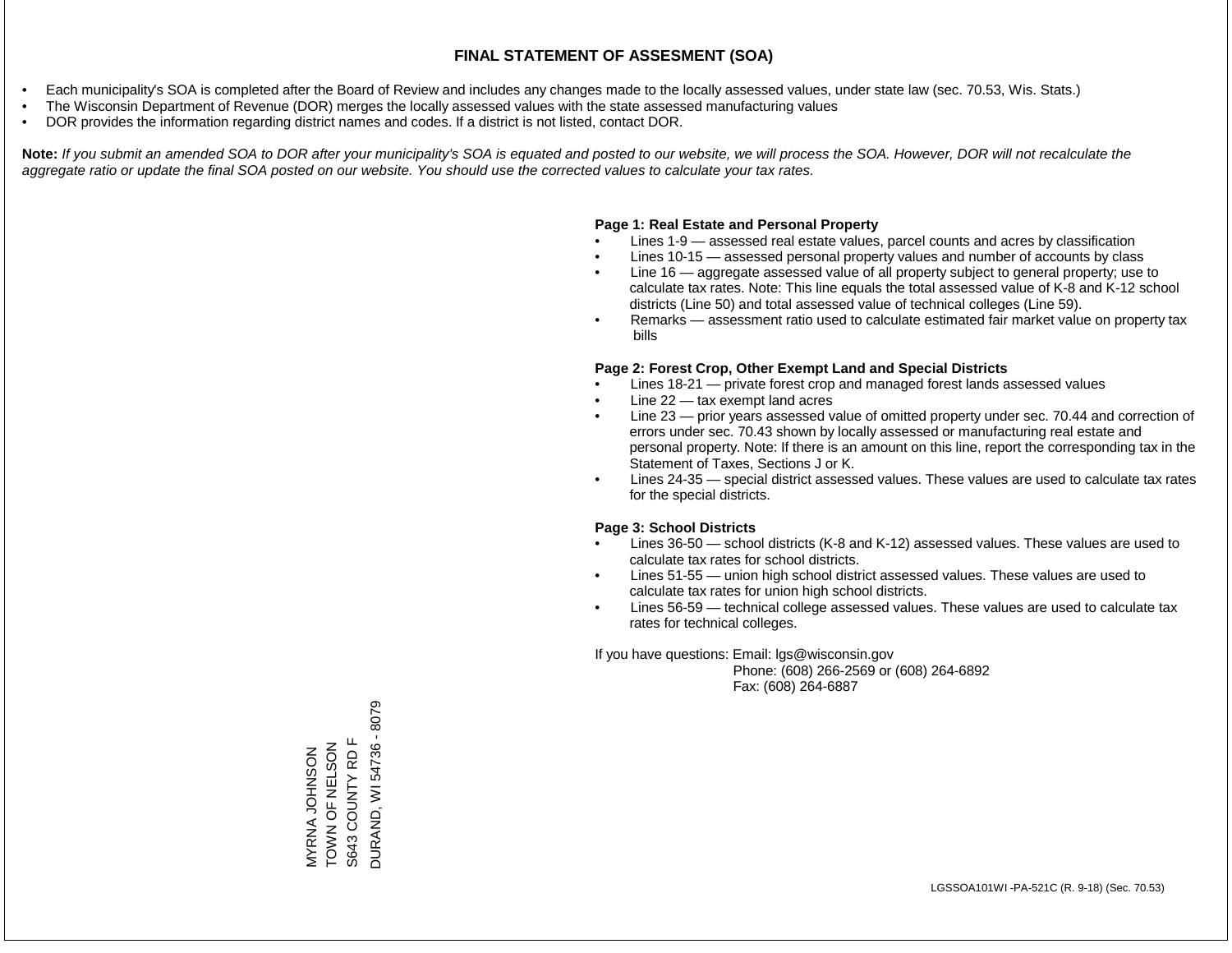|                | <b>FINAL - EQUATED</b><br><b>STATEMENT OF ASSESSMENT FOR 2021</b>                                                                                                                            |                        |                          |                                  | 06           | 034                                       | 0146                    |                      |            | Page 1<br>This is an Amended Return |  |
|----------------|----------------------------------------------------------------------------------------------------------------------------------------------------------------------------------------------|------------------------|--------------------------|----------------------------------|--------------|-------------------------------------------|-------------------------|----------------------|------------|-------------------------------------|--|
|                |                                                                                                                                                                                              |                        |                          |                                  | CO           | <b>MUN</b>                                | ACCT NO                 |                      |            |                                     |  |
|                | <b>FOR</b><br><b>TOWN OF</b>                                                                                                                                                                 | <b>OF</b>              | <b>WAUMANDEE</b>         |                                  |              | <b>BUFFALO COUNTY</b>                     |                         |                      |            |                                     |  |
|                | Town - Village - City                                                                                                                                                                        |                        | <b>Municipality Name</b> |                                  |              | <b>County Name</b>                        |                         |                      |            |                                     |  |
|                | <b>REAL ESTATE</b>                                                                                                                                                                           |                        |                          | PARCEL COUNT                     |              | NO. OF ACRES<br><b>WHOLE</b>              | <b>VALUE OF</b>         | <b>VALUE OF</b>      |            | TOTAL VALUE OF LAND                 |  |
| Line<br>No.    | other Real Estate)                                                                                                                                                                           | (See Lines 18 - 22 for |                          | <b>TOTAL LAND   IMPROVEMENTS</b> |              | NUMBERS ONLY                              | <b>LAND</b>             | <b>IMPROVEMENTS</b>  |            | AND IMPROVEMENTS                    |  |
|                |                                                                                                                                                                                              |                        | (Col. A)                 | (Col. B)                         |              | (Col, C)                                  | (Col, D)                | (Col. E)             |            | (Col. F)                            |  |
| -1             | <b>RESIDENTIAL - Class 1</b>                                                                                                                                                                 |                        | 185                      |                                  | 160          | 212                                       | 1,246,600               |                      | 15,547,900 | 16,794,500                          |  |
| $\overline{2}$ | <b>COMMERCIAL - Class 2</b>                                                                                                                                                                  |                        | 24                       |                                  | 16           | 31                                        | 171,000                 |                      | 1,969,700  | 2,140,700                           |  |
| 3              | <b>MANUFACTURING - Class 3</b>                                                                                                                                                               |                        | 1                        |                                  | $\mathbf{1}$ | 3                                         | 16,900                  |                      | 373,800    | 390,700                             |  |
| 4              | <b>AGRICULTURAL - Class 4</b>                                                                                                                                                                |                        | 775                      |                                  |              | 15,685                                    | 1,920,500               |                      |            | 1,920,500                           |  |
| 5              | <b>UNDEVELOPED - Class 5</b>                                                                                                                                                                 |                        | 331                      |                                  |              | 1,105                                     | 778,250                 |                      |            | 778,250                             |  |
| 6              | AGRICULTURAL FOREST - Class 5m                                                                                                                                                               |                        | 294                      |                                  |              | 3,449                                     | 5,336,650               |                      |            | 5,336,650                           |  |
| $\overline{7}$ | <b>FOREST LANDS - Class 6</b>                                                                                                                                                                |                        | 79                       |                                  |              | 764                                       | 2,394,750               |                      |            | 2,394,750                           |  |
| 8              | OTHER - Class 7                                                                                                                                                                              |                        | 118                      |                                  | 116          | 283                                       | 1,107,200               |                      | 14,020,600 | 15,127,800                          |  |
| 9              | <b>TOTAL - ALL COLUMNS</b>                                                                                                                                                                   |                        | 1,807                    |                                  | 293          | 21,532                                    | 12,971,850              |                      | 31,912,000 | 44,883,850                          |  |
| 10             | NUMBER OF PERSONAL PROPERTY ACCOUNTS IN ROLL                                                                                                                                                 |                        |                          |                                  |              | 20                                        | <b>LOCALLY ASSESSED</b> | <b>MANUFACTURING</b> |            | <b>MERGED</b>                       |  |
| 11             | BOATS AND OTHER WATERCRAFT NOT EXEMPT - Code 1                                                                                                                                               |                        |                          |                                  |              |                                           | 0                       |                      | $\Omega$   | 0                                   |  |
| 12             | MACHINERY, TOOLS AND PATTERNS - Code 2                                                                                                                                                       |                        |                          |                                  |              |                                           |                         |                      | 84,100     | 84,100                              |  |
| 13             | FURNITURE, FIXTURES AND EQUIPMENT - Code 3                                                                                                                                                   |                        |                          |                                  |              |                                           | 79,600                  |                      | 9,700      | 89,300                              |  |
| 14             | ALL OTHER PERSONAL PROPERTY NOT EXEMPT - Codes 4A, 4B, 4C                                                                                                                                    |                        |                          |                                  |              |                                           | 196,070                 |                      | 213,600    | 409,670                             |  |
| 15             | TOTAL OF PERSONAL PROPERTY NOT EXEMPT (Total of Lines 11-14)                                                                                                                                 |                        |                          |                                  |              |                                           | 275,670                 |                      | 307,400    | 583,070                             |  |
| 16             | AGGREGATE ASSESSED VALUE OF ALL PROPERTY SUBJECT TO THE GENERAL PROPERTY TAX (Total of Lines 9F and 15F)<br>MUST EQUAL TOTAL VALUE OF THE SCHOOL DISTRICTS (K-12 PLUS K-8) - Line 50, Col. F |                        |                          |                                  |              |                                           |                         |                      |            | 45,466,920                          |  |
| 17             | <b>BOARD OF REVIEW</b><br>DATE OF FINAL ADJOURNMENT                                                                                                                                          |                        | 05/28/2021               |                                  |              | Name of Assessor<br><b>DARRELL KLEVEN</b> |                         |                      |            | Telephone #<br>(715) 287-4737       |  |

The Assessment Ratio to be used in calculating the estimated Fair Market Value on tax bills for this tax district is .833399791

This ratio should be used to convert assessed values to "Calculate Equalized Values" in Step 1 of the Lottery and Gaming Credit Calculations.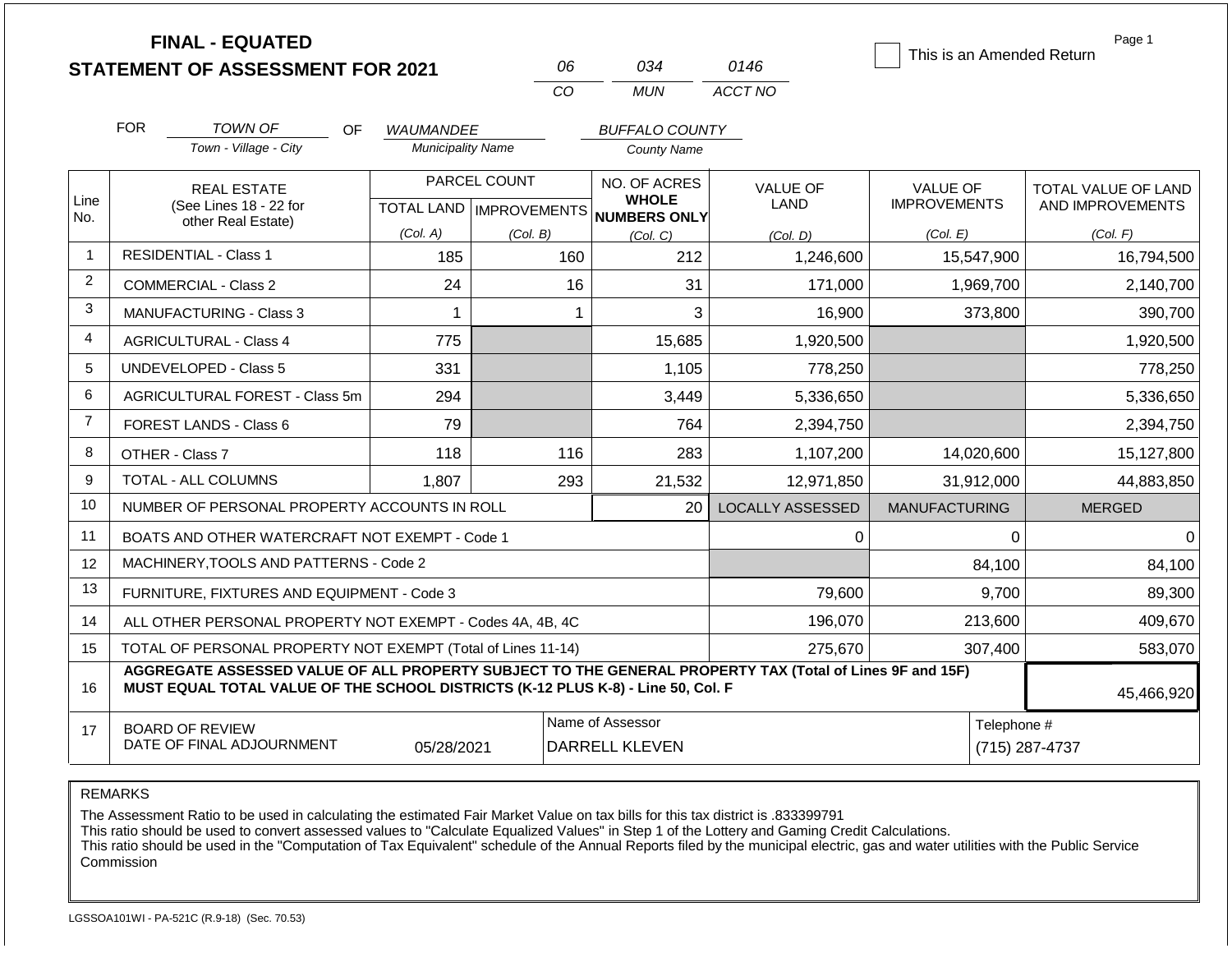2021 06 034 0146 Page 2

FOREST LANDS (Line 7) and FOREST CROPS (in this section) - are **NOT** the same *YEAR CO MUN ACCT NO*

|    |                                                            |                 |             | Private Forest Crop - Reg Class @ 10¢ per acre                                 |           | Private Forest Crop - Reg Class @ \$2.52 per acre |                    |                                                                    |                                                                              |                    |
|----|------------------------------------------------------------|-----------------|-------------|--------------------------------------------------------------------------------|-----------|---------------------------------------------------|--------------------|--------------------------------------------------------------------|------------------------------------------------------------------------------|--------------------|
|    | (a) PARCELS                                                | (b) ACRES       |             | (c) ASSESSED VALUE                                                             |           | (d) PARCELS                                       |                    | (e) ACRES                                                          |                                                                              | (f) ASSESSED VALUE |
| 18 |                                                            |                 |             |                                                                                |           |                                                   |                    |                                                                    |                                                                              |                    |
|    |                                                            |                 |             |                                                                                |           |                                                   |                    |                                                                    |                                                                              |                    |
|    |                                                            |                 |             | Private Forest Crop - Special Class @ 20¢ per acre                             |           |                                                   |                    |                                                                    | Entered Before 2005 Managed Forest - Ferrous Mining CLOSED @ \$7.87 per acre |                    |
| 19 | (a) PARCELS                                                | (b) ACRES       |             | (c) ASSESSED VALUE                                                             |           | (d) PARCELS                                       |                    | (e) ACRES                                                          |                                                                              | (f) ASSESSED VALUE |
|    |                                                            |                 |             |                                                                                |           |                                                   |                    |                                                                    |                                                                              |                    |
|    | Entered Before 2005 Managed Forest - OPEN @ 74 ¢ per acre  |                 |             |                                                                                |           |                                                   |                    | Entered Before 2005 Managed Forest - CLOSED @                      |                                                                              | $$1.75$ per acre   |
| 20 | (a) PARCELS<br>(c) ASSESSED VALUE<br>(b) ACRES             |                 | (d) PARCELS |                                                                                | (e) ACRES |                                                   | (f) ASSESSED VALUE |                                                                    |                                                                              |                    |
|    |                                                            |                 |             |                                                                                |           |                                                   |                    |                                                                    |                                                                              |                    |
|    |                                                            |                 |             | 3,200                                                                          |           | 195                                               |                    | 4,926.3                                                            | 12,159,400                                                                   |                    |
|    | Entered After 2004 Managed Forest - OPEN @ \$2.04 per acre |                 |             |                                                                                |           |                                                   |                    | Entered After 2004 Managed Forest - CLOSED @                       |                                                                              | \$10.20 per acre   |
| 21 | (a) PARCELS                                                | (b) ACRES       |             | (c) ASSESSED VALUE                                                             |           | (d) PARCELS<br>(e) ACRES                          |                    |                                                                    | (f) ASSESSED VALUE                                                           |                    |
|    |                                                            |                 |             |                                                                                |           |                                                   |                    |                                                                    |                                                                              |                    |
|    |                                                            |                 |             |                                                                                | 70        |                                                   |                    | 1.548.59                                                           |                                                                              | 3,972,900          |
|    | (a) County Forest Cropland Acres                           |                 |             | (b) Federal Acres                                                              |           | (c) State Acres                                   |                    | (d) County (NOT FOREST CROP) Acres                                 |                                                                              | (e) Other Acres    |
| 22 |                                                            |                 |             |                                                                                |           |                                                   |                    |                                                                    |                                                                              |                    |
|    |                                                            |                 |             |                                                                                |           | 19.04                                             |                    | 32.63                                                              |                                                                              | 35.72              |
|    |                                                            |                 |             | Assessed Value of Omitted Property From Prior Years (Sec. 70.44)               |           |                                                   |                    | Assessed Value of Sec. 70.43 Corrections of Errors by Assessors    |                                                                              |                    |
|    |                                                            | (a) REAL ESTATE |             | (b) PERSONAL                                                                   |           |                                                   |                    | (c1) REAL ESTATE                                                   |                                                                              | (c2) PERSONAL      |
| 23 |                                                            |                 |             |                                                                                |           |                                                   |                    |                                                                    |                                                                              |                    |
|    |                                                            |                 |             | Manufacturing Equated Value of Omitted Property From Prior Years (Sec. 70.995) |           |                                                   |                    | Mfg. Equated Value of Sec.70.43 Corrections of Errors by Assessors |                                                                              |                    |
|    |                                                            | (d) REAL ESTATE |             | (e) PERSONAL                                                                   |           |                                                   |                    | (f1) REAL ESTATE                                                   | (f2) PERSONAL                                                                |                    |
|    |                                                            |                 |             |                                                                                |           |                                                   |                    |                                                                    |                                                                              |                    |
|    |                                                            |                 |             |                                                                                |           |                                                   |                    |                                                                    |                                                                              |                    |

## **SPECIAL DISTRICTS**

| Line<br>No. | <b>Enter 6-digit</b><br>Special District<br>Code (Col. A) | <b>Account</b><br><b>Number</b><br>(Col. B) | <b>Special District Name</b><br>(Col. C) | <b>Locally Assessed Value</b><br>of Real Estate and<br>Personal Property (Col. D) | Mfg Value of Real Estate<br>and Personal Property<br>(Col. E) | <b>Merged Value of</b><br><b>Real Estate and</b><br>Personal Property (Col. F) |
|-------------|-----------------------------------------------------------|---------------------------------------------|------------------------------------------|-----------------------------------------------------------------------------------|---------------------------------------------------------------|--------------------------------------------------------------------------------|
| 24          | 067040                                                    | 0511                                        | WAUMANDEE SANITARY DISTRICT #1           | 5,171,610                                                                         |                                                               | 5,171,610                                                                      |
| 25          |                                                           |                                             |                                          |                                                                                   |                                                               |                                                                                |
| 26          |                                                           |                                             |                                          |                                                                                   |                                                               |                                                                                |
| 27          |                                                           |                                             |                                          |                                                                                   |                                                               |                                                                                |
| 28          |                                                           |                                             |                                          |                                                                                   |                                                               |                                                                                |
| 29          |                                                           |                                             |                                          |                                                                                   |                                                               |                                                                                |
| 30          |                                                           |                                             |                                          |                                                                                   |                                                               |                                                                                |
| 31          |                                                           |                                             |                                          |                                                                                   |                                                               |                                                                                |
| 32          |                                                           |                                             |                                          |                                                                                   |                                                               |                                                                                |
| 33          |                                                           |                                             |                                          |                                                                                   |                                                               |                                                                                |
| 34          |                                                           |                                             |                                          |                                                                                   |                                                               |                                                                                |
| 35          |                                                           |                                             |                                          |                                                                                   |                                                               |                                                                                |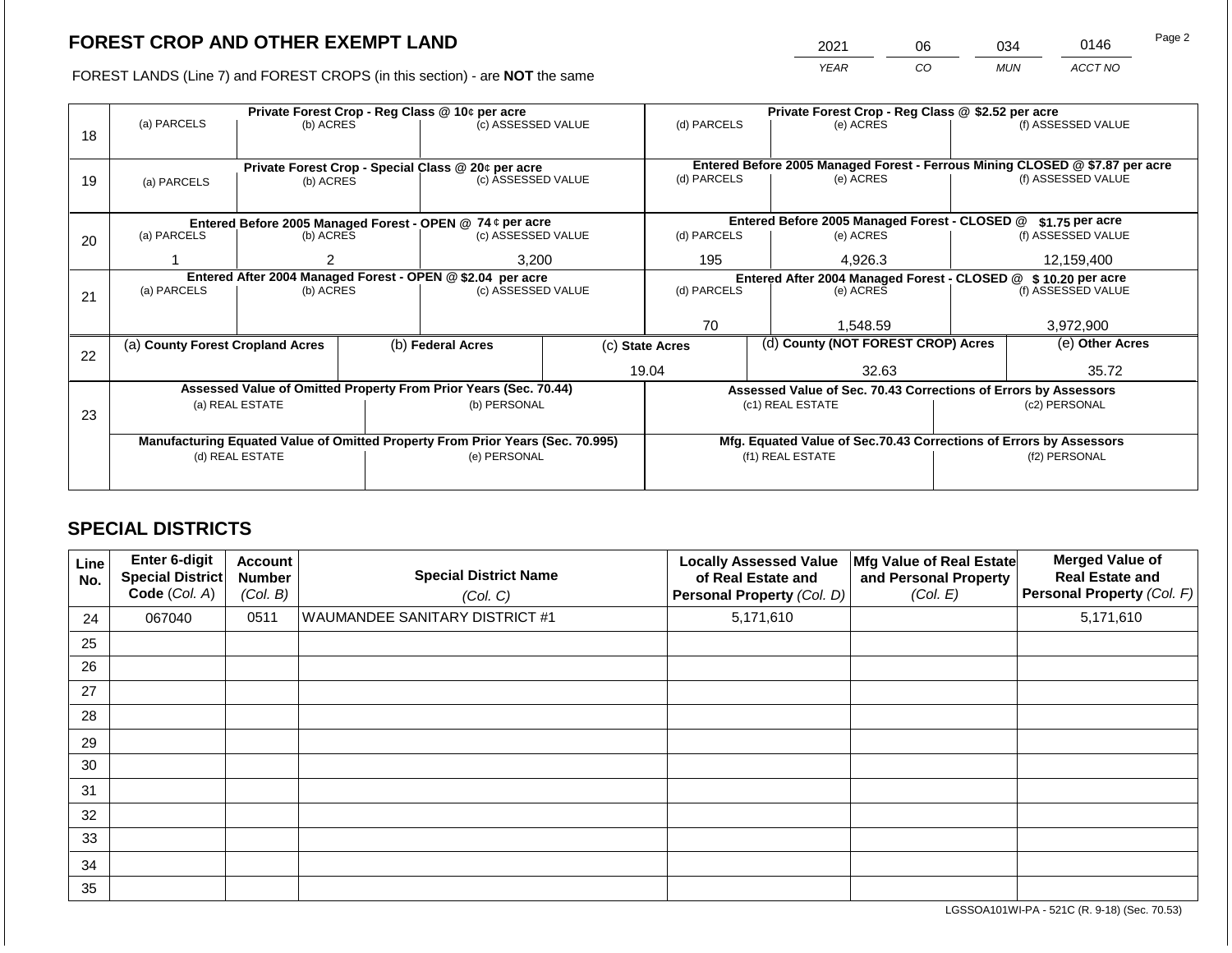|             | <b>SCHOOL DISTRICTS</b>                                         |                                             | 2021<br>034<br>0146<br>06                               |                                                                                   |                                                               |                                                                                |  |  |
|-------------|-----------------------------------------------------------------|---------------------------------------------|---------------------------------------------------------|-----------------------------------------------------------------------------------|---------------------------------------------------------------|--------------------------------------------------------------------------------|--|--|
|             |                                                                 |                                             |                                                         | <b>YEAR</b>                                                                       | CO<br><b>MUN</b>                                              | ACCT NO                                                                        |  |  |
| Line<br>No. | <b>Enter 6-digit</b><br><b>School District</b><br>Code (Col. A) | <b>Account</b><br><b>Number</b><br>(Col. B) | <b>School District Name</b><br>(Col. C)                 | <b>Locally Assessed Value</b><br>of Real Estate and<br>Personal Property (Col. D) | Mfg Value of Real Estate<br>and Personal Property<br>(Col. E) | <b>Merged Value of</b><br><b>Real Estate and</b><br>Personal Property (Col. F) |  |  |
|             | A. SCHOOL DISTRICTS (K-8 and K-12)                              |                                             |                                                         |                                                                                   |                                                               |                                                                                |  |  |
| 36          | 060084                                                          | 0041                                        | SCH D OF ALMA                                           | 670,800                                                                           |                                                               | 670,800                                                                        |  |  |
| 37          | 061155                                                          | 0042                                        | SCH D OF COCHRANE-FOUNTAIN CITY                         | 26,178,180                                                                        | 178,000                                                       | 26,356,180                                                                     |  |  |
| 38          | 610154                                                          | 0358                                        | <b>SCH D OF ARCADIA</b>                                 | 17,919,840                                                                        | 520,100                                                       | 18,439,940                                                                     |  |  |
| 39          |                                                                 |                                             |                                                         |                                                                                   |                                                               |                                                                                |  |  |
| 40          |                                                                 |                                             |                                                         |                                                                                   |                                                               |                                                                                |  |  |
| 41          |                                                                 |                                             |                                                         |                                                                                   |                                                               |                                                                                |  |  |
| 42          |                                                                 |                                             |                                                         |                                                                                   |                                                               |                                                                                |  |  |
| 43          |                                                                 |                                             |                                                         |                                                                                   |                                                               |                                                                                |  |  |
| 44          |                                                                 |                                             |                                                         |                                                                                   |                                                               |                                                                                |  |  |
| 45<br>46    |                                                                 |                                             |                                                         |                                                                                   |                                                               |                                                                                |  |  |
|             |                                                                 |                                             |                                                         |                                                                                   |                                                               |                                                                                |  |  |
| 47<br>48    |                                                                 |                                             |                                                         |                                                                                   |                                                               |                                                                                |  |  |
| 49          |                                                                 |                                             |                                                         |                                                                                   |                                                               |                                                                                |  |  |
| 50          |                                                                 |                                             | TOTAL ASSESSED VALUE OF SCHOOL DISTRICTS (K-8 and K-12) | 44,768,820                                                                        | 698,100                                                       | 45,466,920                                                                     |  |  |
|             | <b>B.</b><br><b>UNION HIGH SCHOOL DISTRICTS</b>                 |                                             |                                                         |                                                                                   |                                                               |                                                                                |  |  |
| 51          |                                                                 |                                             |                                                         |                                                                                   |                                                               |                                                                                |  |  |
| 52          |                                                                 |                                             |                                                         |                                                                                   |                                                               |                                                                                |  |  |
| 53          |                                                                 |                                             |                                                         |                                                                                   |                                                               |                                                                                |  |  |
| 54          |                                                                 |                                             |                                                         |                                                                                   |                                                               |                                                                                |  |  |
| 55          |                                                                 |                                             | TOTAL ASSESSED VALUE OF UNION HIGH SCHOOLS              |                                                                                   |                                                               |                                                                                |  |  |
|             | <b>TECHNICAL COLLEGE DISTRICTS</b><br>C.                        |                                             |                                                         |                                                                                   |                                                               |                                                                                |  |  |
| 56          | 000100                                                          | 0001                                        | CHIPPEWA VALLEY TECHNICAL COLLEGE EAUC                  | 670,800                                                                           |                                                               | 670,800                                                                        |  |  |
| 57          | 000200                                                          | 0002                                        | WESTERN TECHNICAL COLLEGE LACR                          | 44,098,020                                                                        | 698,100                                                       | 44,796,120                                                                     |  |  |
| 58          |                                                                 |                                             |                                                         |                                                                                   |                                                               |                                                                                |  |  |
| 59          |                                                                 |                                             | TOTAL ASSESSED VALUE OF TECHNICAL COLLEGES              | 44,768,820                                                                        | 698,100                                                       | 45,466,920                                                                     |  |  |

| Name                             |                              | Title | Submission date  |  |  |  |
|----------------------------------|------------------------------|-------|------------------|--|--|--|
| MARGO TRAUN REAL PROPERTY LISTER |                              |       | 28<br>2021<br>05 |  |  |  |
| Phone                            | Email address                |       |                  |  |  |  |
| 608<br>685<br>6216<br>$\sim$     | MARGO.TRAUN@CO.BUFFALO.WI.US |       |                  |  |  |  |

LGSSOA101WI -PA-521C (R. 9-18) (Sec. 70.53)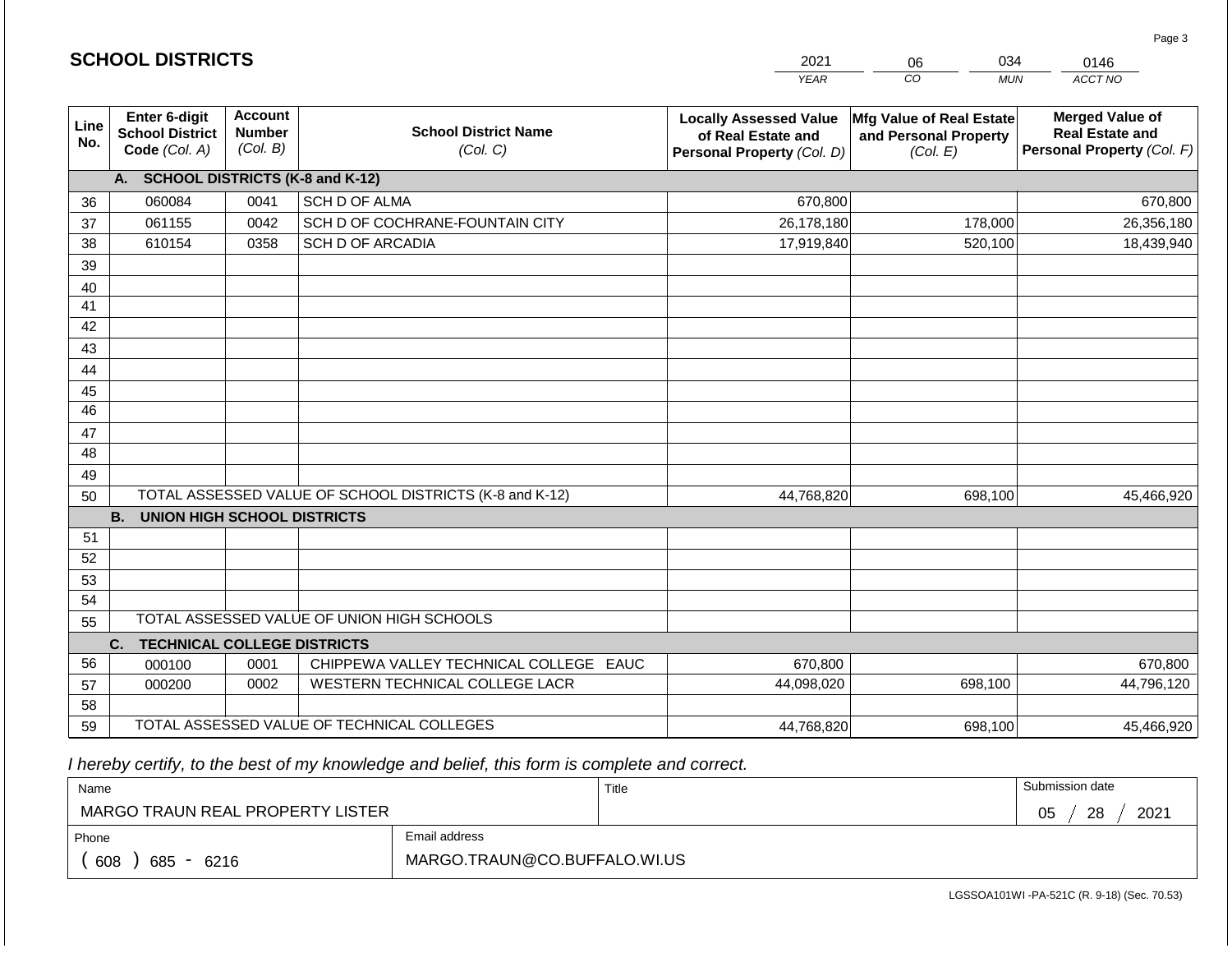- Each municipality's SOA is completed after the Board of Review and includes any changes made to the locally assessed values, under state law (sec. 70.53, Wis. Stats.)
- The Wisconsin Department of Revenue (DOR) merges the locally assessed values with the state assessed manufacturing values
- DOR provides the information regarding district names and codes. If a district is not listed, contact DOR.

Note: If you submit an amended SOA to DOR after your municipality's SOA is equated and posted to our website, we will process the SOA. However, DOR will not recalculate the *aggregate ratio or update the final SOA posted on our website. You should use the corrected values to calculate your tax rates.*

### **Page 1: Real Estate and Personal Property**

- Lines 1-9 assessed real estate values, parcel counts and acres by classification
- Lines 10-15 assessed personal property values and number of accounts by class
- Line 16 aggregate assessed value of all property subject to general property; use to calculate tax rates. Note: This line equals the total assessed value of K-8 and K-12 school districts (Line 50) and total assessed value of technical colleges (Line 59).
- Remarks assessment ratio used to calculate estimated fair market value on property tax bills

### **Page 2: Forest Crop, Other Exempt Land and Special Districts**

- Lines 18-21 private forest crop and managed forest lands assessed values
- Line  $22 -$  tax exempt land acres
- Line 23 prior years assessed value of omitted property under sec. 70.44 and correction of errors under sec. 70.43 shown by locally assessed or manufacturing real estate and personal property. Note: If there is an amount on this line, report the corresponding tax in the Statement of Taxes, Sections J or K.
- Lines 24-35 special district assessed values. These values are used to calculate tax rates for the special districts.

### **Page 3: School Districts**

- Lines 36-50 school districts (K-8 and K-12) assessed values. These values are used to calculate tax rates for school districts.
- Lines 51-55 union high school district assessed values. These values are used to calculate tax rates for union high school districts.
- Lines 56-59 technical college assessed values. These values are used to calculate tax rates for technical colleges.

If you have questions: Email: lgs@wisconsin.gov

 Phone: (608) 266-2569 or (608) 264-6892 Fax: (608) 264-6887

TO ANDER WAARDE KIM PRONSCHINSKE<br>TOWN OF WAUMANDEE ш S2053 COUNTY ROAD E WAUMANDEE, WI 54622 WAUMANDEE, WI 54622S2053 COUNTY ROAD KIM PRONSCHINSKE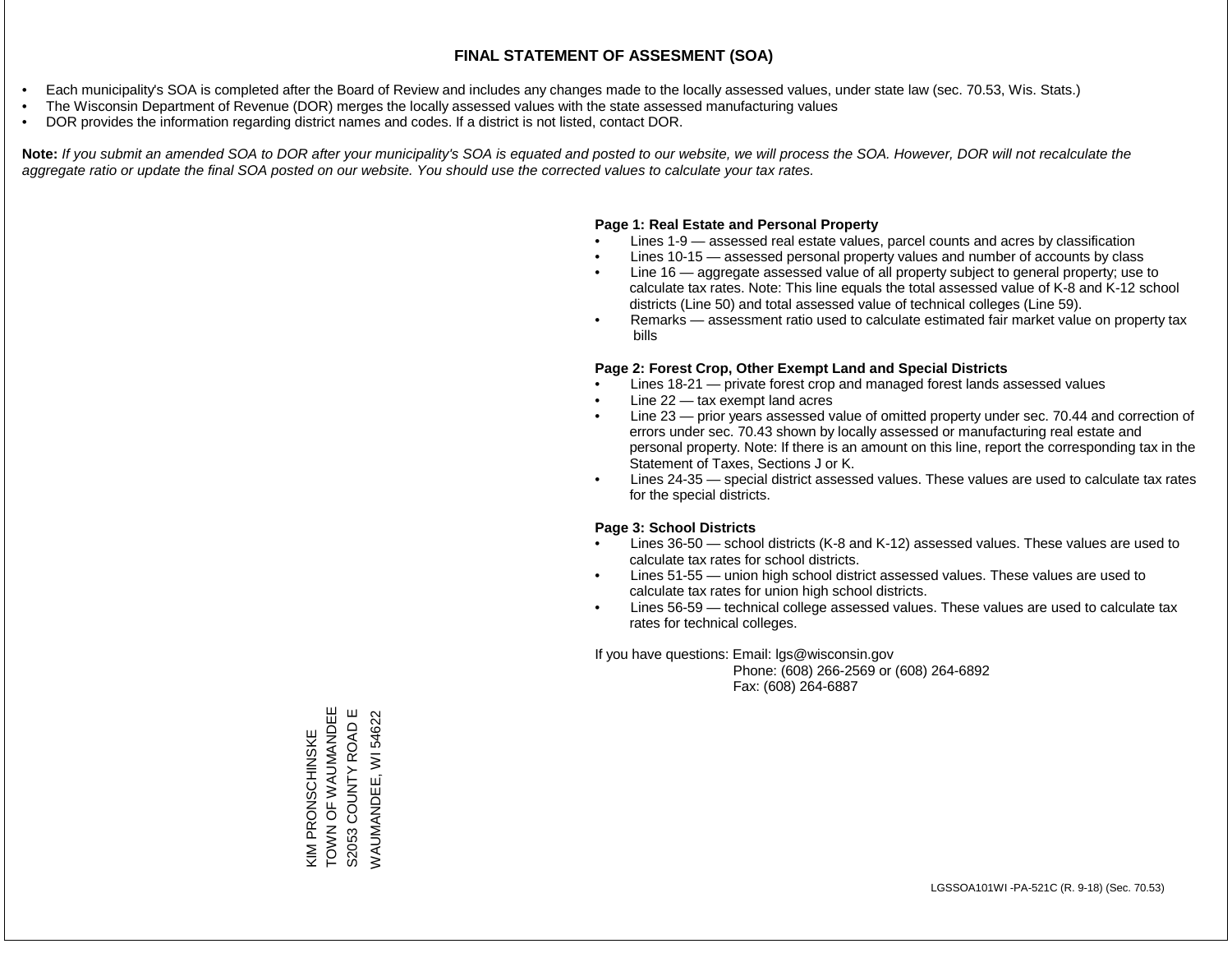|                | <b>FINAL - EQUATED</b><br><b>STATEMENT OF ASSESSMENT FOR 2021</b>                                                                                                                            |                          | 06           | 111                                                  | 0147                    | This is an Amended Return | Page 1              |  |  |
|----------------|----------------------------------------------------------------------------------------------------------------------------------------------------------------------------------------------|--------------------------|--------------|------------------------------------------------------|-------------------------|---------------------------|---------------------|--|--|
|                |                                                                                                                                                                                              |                          | CO           | <b>MUN</b>                                           | ACCT NO                 |                           |                     |  |  |
|                | <b>FOR</b><br><b>VILLAGE OF</b><br><b>OF</b>                                                                                                                                                 | COCHRANE                 |              | <b>BUFFALO COUNTY</b>                                |                         |                           |                     |  |  |
|                | Town - Village - City                                                                                                                                                                        | <b>Municipality Name</b> |              | <b>County Name</b>                                   |                         |                           |                     |  |  |
|                | <b>REAL ESTATE</b>                                                                                                                                                                           |                          | PARCEL COUNT | NO. OF ACRES                                         | VALUE OF                | <b>VALUE OF</b>           | TOTAL VALUE OF LAND |  |  |
| Line<br>No.    | (See Lines 18 - 22 for                                                                                                                                                                       |                          |              | <b>WHOLE</b><br>TOTAL LAND IMPROVEMENTS NUMBERS ONLY | LAND                    | <b>IMPROVEMENTS</b>       | AND IMPROVEMENTS    |  |  |
|                | other Real Estate)                                                                                                                                                                           | (Col. A)                 | (Col. B)     | (Col, C)                                             | (Col. D)                | (Col. E)                  | (Col. F)            |  |  |
| $\mathbf{1}$   | <b>RESIDENTIAL - Class 1</b>                                                                                                                                                                 | 258                      | 181          | 12                                                   | 2,237,300               | 14,499,700                | 16,737,000          |  |  |
| 2              | <b>COMMERCIAL - Class 2</b>                                                                                                                                                                  | 63                       | 41           | 53                                                   | 920,500                 | 3,738,100                 | 4,658,600           |  |  |
| 3              | <b>MANUFACTURING - Class 3</b>                                                                                                                                                               | 4                        |              | 6<br>4                                               | 156,100                 | 5,354,400                 | 5,510,500           |  |  |
| $\overline{4}$ | <b>AGRICULTURAL - Class 4</b>                                                                                                                                                                | 12                       |              | 215                                                  | 34,000                  |                           | 34,000              |  |  |
| 5              | <b>UNDEVELOPED - Class 5</b>                                                                                                                                                                 | $\overline{2}$           |              | 34                                                   | 16,900                  |                           | 16,900              |  |  |
| 6              | AGRICULTURAL FOREST - Class 5m                                                                                                                                                               | $\Omega$                 |              | $\overline{0}$                                       | 0                       |                           | $\Omega$            |  |  |
| $\overline{7}$ | FOREST LANDS - Class 6                                                                                                                                                                       | $\overline{2}$           |              | 18                                                   | 35,200                  |                           | 35,200              |  |  |
| 8              | OTHER - Class 7                                                                                                                                                                              | $\overline{2}$           |              | $\overline{2}$<br>4                                  | 8,100                   | 164,200                   | 172,300             |  |  |
| 9              | <b>TOTAL - ALL COLUMNS</b>                                                                                                                                                                   | 343                      | 228          | 342                                                  | 3,408,100               | 23,756,400                | 27,164,500          |  |  |
| 10             | NUMBER OF PERSONAL PROPERTY ACCOUNTS IN ROLL                                                                                                                                                 |                          |              | 31                                                   | <b>LOCALLY ASSESSED</b> | <b>MANUFACTURING</b>      | <b>MERGED</b>       |  |  |
| 11             | BOATS AND OTHER WATERCRAFT NOT EXEMPT - Code 1                                                                                                                                               |                          |              |                                                      | $\Omega$                | $\Omega$                  | $\Omega$            |  |  |
| 12             | MACHINERY, TOOLS AND PATTERNS - Code 2                                                                                                                                                       |                          |              |                                                      |                         | 3,072,900                 | 3,072,900           |  |  |
| 13             | FURNITURE, FIXTURES AND EQUIPMENT - Code 3                                                                                                                                                   |                          |              |                                                      | 150,300                 | 167,200                   | 317,500             |  |  |
| 14             | ALL OTHER PERSONAL PROPERTY NOT EXEMPT - Codes 4A, 4B, 4C                                                                                                                                    |                          |              |                                                      | 51,100                  | 900,900                   | 952,000             |  |  |
| 15             | TOTAL OF PERSONAL PROPERTY NOT EXEMPT (Total of Lines 11-14)                                                                                                                                 |                          |              |                                                      | 201,400                 | 4,141,000                 | 4,342,400           |  |  |
| 16             | AGGREGATE ASSESSED VALUE OF ALL PROPERTY SUBJECT TO THE GENERAL PROPERTY TAX (Total of Lines 9F and 15F)<br>MUST EQUAL TOTAL VALUE OF THE SCHOOL DISTRICTS (K-12 PLUS K-8) - Line 50, Col. F |                          |              |                                                      |                         |                           | 31,506,900          |  |  |
| 17             | <b>BOARD OF REVIEW</b>                                                                                                                                                                       |                          |              | Name of Assessor                                     |                         |                           | Telephone #         |  |  |
|                | DATE OF FINAL ADJOURNMENT                                                                                                                                                                    | 05/28/2021               |              | <b>ERIC KLEVEN</b>                                   |                         |                           | (715) 529-1032      |  |  |

The Assessment Ratio to be used in calculating the estimated Fair Market Value on tax bills for this tax district is .93930616

This ratio should be used to convert assessed values to "Calculate Equalized Values" in Step 1 of the Lottery and Gaming Credit Calculations.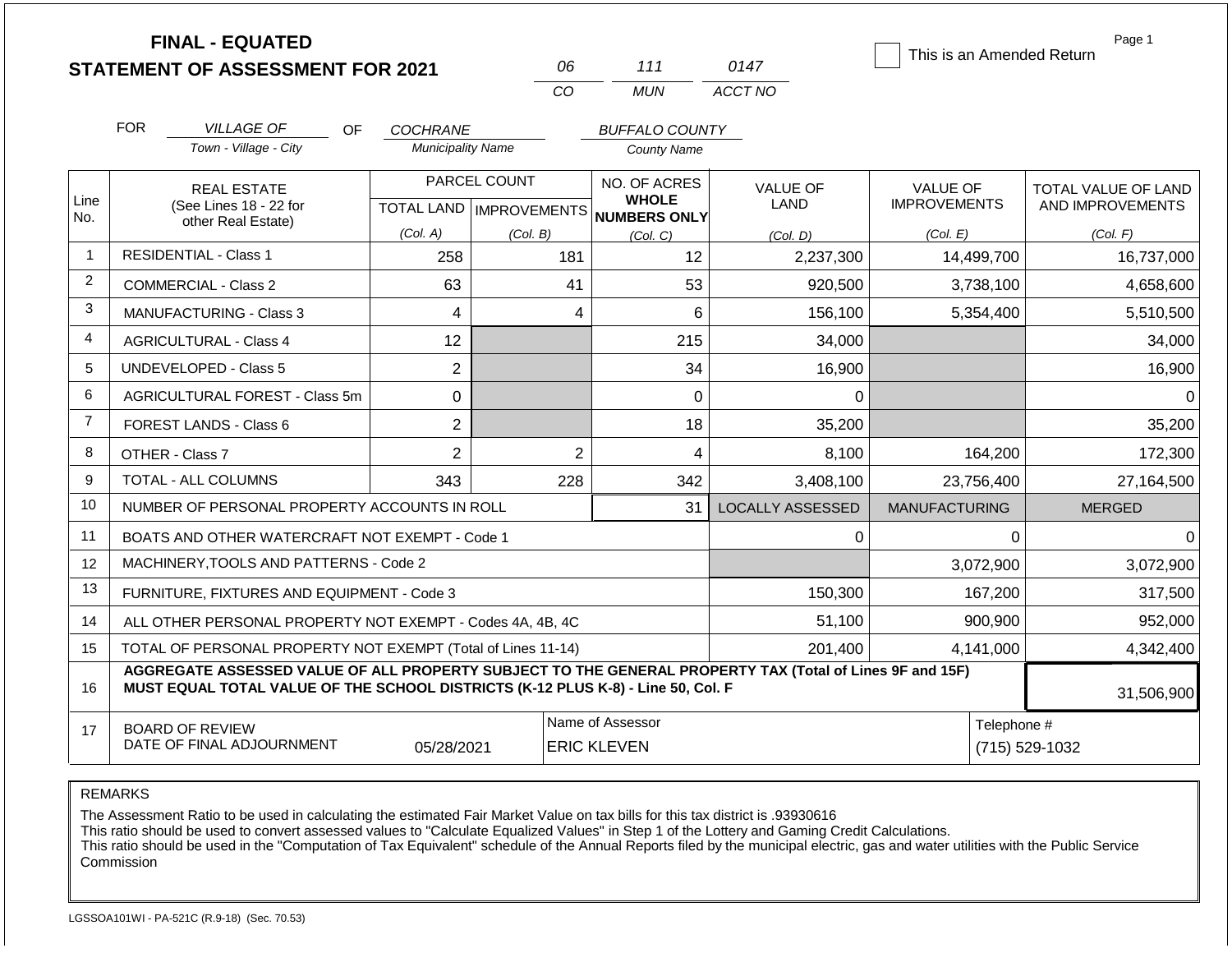2021 06 111 0147

FOREST LANDS (Line 7) and FOREST CROPS (in this section) - are **NOT** the same *YEAR CO MUN ACCT NO*

|             |                                           |                                                                        |                                                  |                                                                     | Private Forest Crop - Reg Class @ \$2.52 per acre                                                                                                                                                                                                                                                                                                                                                                                                           |                    |                                           |                                                         |                                                                                                                                                                                                                                                                                                                                                                               |
|-------------|-------------------------------------------|------------------------------------------------------------------------|--------------------------------------------------|---------------------------------------------------------------------|-------------------------------------------------------------------------------------------------------------------------------------------------------------------------------------------------------------------------------------------------------------------------------------------------------------------------------------------------------------------------------------------------------------------------------------------------------------|--------------------|-------------------------------------------|---------------------------------------------------------|-------------------------------------------------------------------------------------------------------------------------------------------------------------------------------------------------------------------------------------------------------------------------------------------------------------------------------------------------------------------------------|
|             |                                           |                                                                        |                                                  |                                                                     | (d) PARCELS                                                                                                                                                                                                                                                                                                                                                                                                                                                 |                    | (e) ACRES                                 |                                                         | (f) ASSESSED VALUE                                                                                                                                                                                                                                                                                                                                                            |
|             |                                           |                                                                        |                                                  |                                                                     |                                                                                                                                                                                                                                                                                                                                                                                                                                                             |                    |                                           |                                                         |                                                                                                                                                                                                                                                                                                                                                                               |
| (a) PARCELS |                                           |                                                                        |                                                  |                                                                     |                                                                                                                                                                                                                                                                                                                                                                                                                                                             |                    |                                           |                                                         | (f) ASSESSED VALUE                                                                                                                                                                                                                                                                                                                                                            |
|             |                                           |                                                                        |                                                  |                                                                     |                                                                                                                                                                                                                                                                                                                                                                                                                                                             |                    |                                           |                                                         |                                                                                                                                                                                                                                                                                                                                                                               |
|             |                                           |                                                                        |                                                  |                                                                     |                                                                                                                                                                                                                                                                                                                                                                                                                                                             |                    |                                           |                                                         | $$1.75$ per acre                                                                                                                                                                                                                                                                                                                                                              |
|             |                                           |                                                                        |                                                  |                                                                     |                                                                                                                                                                                                                                                                                                                                                                                                                                                             | (f) ASSESSED VALUE |                                           |                                                         |                                                                                                                                                                                                                                                                                                                                                                               |
|             |                                           |                                                                        |                                                  |                                                                     |                                                                                                                                                                                                                                                                                                                                                                                                                                                             |                    |                                           |                                                         |                                                                                                                                                                                                                                                                                                                                                                               |
|             |                                           |                                                                        |                                                  |                                                                     |                                                                                                                                                                                                                                                                                                                                                                                                                                                             |                    |                                           | (f) ASSESSED VALUE                                      |                                                                                                                                                                                                                                                                                                                                                                               |
|             |                                           |                                                                        |                                                  |                                                                     |                                                                                                                                                                                                                                                                                                                                                                                                                                                             |                    |                                           |                                                         |                                                                                                                                                                                                                                                                                                                                                                               |
|             |                                           |                                                                        |                                                  |                                                                     |                                                                                                                                                                                                                                                                                                                                                                                                                                                             |                    |                                           |                                                         |                                                                                                                                                                                                                                                                                                                                                                               |
|             |                                           |                                                                        |                                                  |                                                                     |                                                                                                                                                                                                                                                                                                                                                                                                                                                             |                    |                                           |                                                         | (e) Other Acres                                                                                                                                                                                                                                                                                                                                                               |
|             |                                           |                                                                        |                                                  |                                                                     |                                                                                                                                                                                                                                                                                                                                                                                                                                                             |                    |                                           |                                                         | 35.16                                                                                                                                                                                                                                                                                                                                                                         |
|             |                                           |                                                                        |                                                  |                                                                     |                                                                                                                                                                                                                                                                                                                                                                                                                                                             |                    |                                           |                                                         |                                                                                                                                                                                                                                                                                                                                                                               |
|             |                                           |                                                                        |                                                  |                                                                     |                                                                                                                                                                                                                                                                                                                                                                                                                                                             |                    |                                           |                                                         | (c2) PERSONAL                                                                                                                                                                                                                                                                                                                                                                 |
|             |                                           |                                                                        |                                                  |                                                                     |                                                                                                                                                                                                                                                                                                                                                                                                                                                             |                    |                                           |                                                         |                                                                                                                                                                                                                                                                                                                                                                               |
|             |                                           |                                                                        |                                                  |                                                                     |                                                                                                                                                                                                                                                                                                                                                                                                                                                             |                    |                                           |                                                         |                                                                                                                                                                                                                                                                                                                                                                               |
|             |                                           |                                                                        |                                                  |                                                                     | (f1) REAL ESTATE                                                                                                                                                                                                                                                                                                                                                                                                                                            |                    |                                           | (f2) PERSONAL                                           |                                                                                                                                                                                                                                                                                                                                                                               |
|             |                                           |                                                                        |                                                  |                                                                     |                                                                                                                                                                                                                                                                                                                                                                                                                                                             |                    |                                           |                                                         |                                                                                                                                                                                                                                                                                                                                                                               |
|             | (a) PARCELS<br>(a) PARCELS<br>(a) PARCELS | (a) County Forest Cropland Acres<br>(a) REAL ESTATE<br>(d) REAL ESTATE | (b) ACRES<br>(b) ACRES<br>(b) ACRES<br>(b) ACRES | Private Forest Crop - Reg Class @ 10¢ per acre<br>(b) Federal Acres | (c) ASSESSED VALUE<br>Private Forest Crop - Special Class @ 20¢ per acre<br>(c) ASSESSED VALUE<br>Entered Before 2005 Managed Forest - OPEN @ 74 ¢ per acre<br>(c) ASSESSED VALUE<br>Entered After 2004 Managed Forest - OPEN @ \$2.04 per acre<br>(c) ASSESSED VALUE<br>Assessed Value of Omitted Property From Prior Years (Sec. 70.44)<br>(b) PERSONAL<br>Manufacturing Equated Value of Omitted Property From Prior Years (Sec. 70.995)<br>(e) PERSONAL | (c) State Acres    | (d) PARCELS<br>(d) PARCELS<br>(d) PARCELS | (e) ACRES<br>(e) ACRES<br>(e) ACRES<br>(c1) REAL ESTATE | Entered Before 2005 Managed Forest - Ferrous Mining CLOSED @ \$7.87 per acre<br>Entered Before 2005 Managed Forest - CLOSED @<br>Entered After 2004 Managed Forest - CLOSED @ \$10.20 per acre<br>(d) County (NOT FOREST CROP) Acres<br>Assessed Value of Sec. 70.43 Corrections of Errors by Assessors<br>Mfg. Equated Value of Sec.70.43 Corrections of Errors by Assessors |

## **SPECIAL DISTRICTS**

| Line<br>No. | Enter 6-digit<br>Special District<br>Code (Col. A) | <b>Account</b><br><b>Number</b><br>(Col. B) | <b>Special District Name</b><br>(Col. C) | <b>Locally Assessed Value</b><br>of Real Estate and<br>Personal Property (Col. D) | Mfg Value of Real Estate<br>and Personal Property<br>(Col. E) | <b>Merged Value of</b><br><b>Real Estate and</b><br>Personal Property (Col. F) |
|-------------|----------------------------------------------------|---------------------------------------------|------------------------------------------|-----------------------------------------------------------------------------------|---------------------------------------------------------------|--------------------------------------------------------------------------------|
| 24          |                                                    |                                             |                                          |                                                                                   |                                                               |                                                                                |
| 25          |                                                    |                                             |                                          |                                                                                   |                                                               |                                                                                |
| 26          |                                                    |                                             |                                          |                                                                                   |                                                               |                                                                                |
| 27          |                                                    |                                             |                                          |                                                                                   |                                                               |                                                                                |
| 28          |                                                    |                                             |                                          |                                                                                   |                                                               |                                                                                |
| 29          |                                                    |                                             |                                          |                                                                                   |                                                               |                                                                                |
| 30          |                                                    |                                             |                                          |                                                                                   |                                                               |                                                                                |
| 31          |                                                    |                                             |                                          |                                                                                   |                                                               |                                                                                |
| 32          |                                                    |                                             |                                          |                                                                                   |                                                               |                                                                                |
| 33          |                                                    |                                             |                                          |                                                                                   |                                                               |                                                                                |
| 34          |                                                    |                                             |                                          |                                                                                   |                                                               |                                                                                |
| 35          |                                                    |                                             |                                          |                                                                                   |                                                               |                                                                                |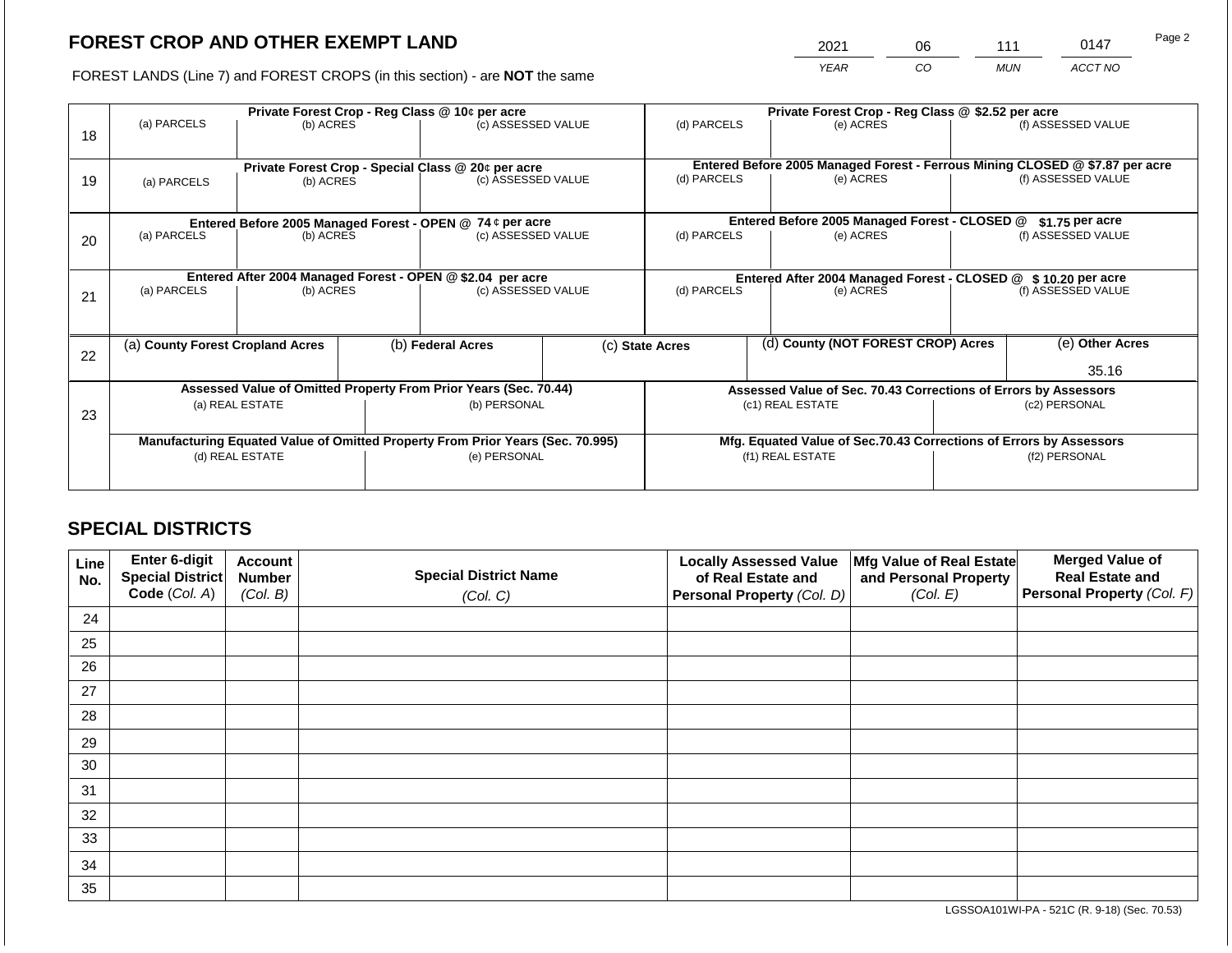|             | <b>SCHOOL DISTRICTS</b>                                         |                                             |                                                         | 2021                                                                              | 111<br>06<br>0147                                             |                                                                                |  |
|-------------|-----------------------------------------------------------------|---------------------------------------------|---------------------------------------------------------|-----------------------------------------------------------------------------------|---------------------------------------------------------------|--------------------------------------------------------------------------------|--|
|             |                                                                 |                                             |                                                         | <b>YEAR</b>                                                                       | CO<br><b>MUN</b>                                              | ACCT NO                                                                        |  |
| Line<br>No. | <b>Enter 6-digit</b><br><b>School District</b><br>Code (Col. A) | <b>Account</b><br><b>Number</b><br>(Col. B) | <b>School District Name</b><br>(Col. C)                 | <b>Locally Assessed Value</b><br>of Real Estate and<br>Personal Property (Col. D) | Mfg Value of Real Estate<br>and Personal Property<br>(Col. E) | <b>Merged Value of</b><br><b>Real Estate and</b><br>Personal Property (Col. F) |  |
|             | А.                                                              |                                             | <b>SCHOOL DISTRICTS (K-8 and K-12)</b>                  |                                                                                   |                                                               |                                                                                |  |
| 36          | 061155                                                          | 0042                                        | SCH D OF COCHRANE-FOUNTAIN CITY                         | 21,855,400                                                                        | 9,651,500                                                     | 31,506,900                                                                     |  |
| 37          |                                                                 |                                             |                                                         |                                                                                   |                                                               |                                                                                |  |
| 38          |                                                                 |                                             |                                                         |                                                                                   |                                                               |                                                                                |  |
| 39          |                                                                 |                                             |                                                         |                                                                                   |                                                               |                                                                                |  |
| 40          |                                                                 |                                             |                                                         |                                                                                   |                                                               |                                                                                |  |
| 41          |                                                                 |                                             |                                                         |                                                                                   |                                                               |                                                                                |  |
| 42          |                                                                 |                                             |                                                         |                                                                                   |                                                               |                                                                                |  |
| 43          |                                                                 |                                             |                                                         |                                                                                   |                                                               |                                                                                |  |
| 44          |                                                                 |                                             |                                                         |                                                                                   |                                                               |                                                                                |  |
| 45          |                                                                 |                                             |                                                         |                                                                                   |                                                               |                                                                                |  |
| 46          |                                                                 |                                             |                                                         |                                                                                   |                                                               |                                                                                |  |
| 47<br>48    |                                                                 |                                             |                                                         |                                                                                   |                                                               |                                                                                |  |
|             |                                                                 |                                             |                                                         |                                                                                   |                                                               |                                                                                |  |
| 49<br>50    |                                                                 |                                             | TOTAL ASSESSED VALUE OF SCHOOL DISTRICTS (K-8 and K-12) | 21,855,400                                                                        | 9,651,500                                                     | 31,506,900                                                                     |  |
|             | <b>B.</b><br><b>UNION HIGH SCHOOL DISTRICTS</b>                 |                                             |                                                         |                                                                                   |                                                               |                                                                                |  |
| 51          |                                                                 |                                             |                                                         |                                                                                   |                                                               |                                                                                |  |
| 52          |                                                                 |                                             |                                                         |                                                                                   |                                                               |                                                                                |  |
| 53          |                                                                 |                                             |                                                         |                                                                                   |                                                               |                                                                                |  |
| 54          |                                                                 |                                             |                                                         |                                                                                   |                                                               |                                                                                |  |
| 55          |                                                                 |                                             | TOTAL ASSESSED VALUE OF UNION HIGH SCHOOLS              |                                                                                   |                                                               |                                                                                |  |
|             | C.<br><b>TECHNICAL COLLEGE DISTRICTS</b>                        |                                             |                                                         |                                                                                   |                                                               |                                                                                |  |
| 56          | 000200                                                          | 0002                                        | WESTERN TECHNICAL COLLEGE LACR                          | 21,855,400                                                                        | 9,651,500                                                     | 31,506,900                                                                     |  |
| 57          |                                                                 |                                             |                                                         |                                                                                   |                                                               |                                                                                |  |
| 58          |                                                                 |                                             |                                                         |                                                                                   |                                                               |                                                                                |  |
| 59          |                                                                 |                                             | TOTAL ASSESSED VALUE OF TECHNICAL COLLEGES              | 21,855,400                                                                        | 9,651,500                                                     | 31,506,900                                                                     |  |

| Name                             |                              | Title | Submission date  |  |  |  |
|----------------------------------|------------------------------|-------|------------------|--|--|--|
| MARGO TRAUN REAL PROPERTY LISTER |                              |       | 2021<br>28<br>05 |  |  |  |
| Phone                            | Email address                |       |                  |  |  |  |
| 608<br>685<br>6216               | MARGO.TRAUN@CO.BUFFALO.WI.US |       |                  |  |  |  |

LGSSOA101WI -PA-521C (R. 9-18) (Sec. 70.53)

| <b>SCHOOL DISTRICTS</b> |  |
|-------------------------|--|
|-------------------------|--|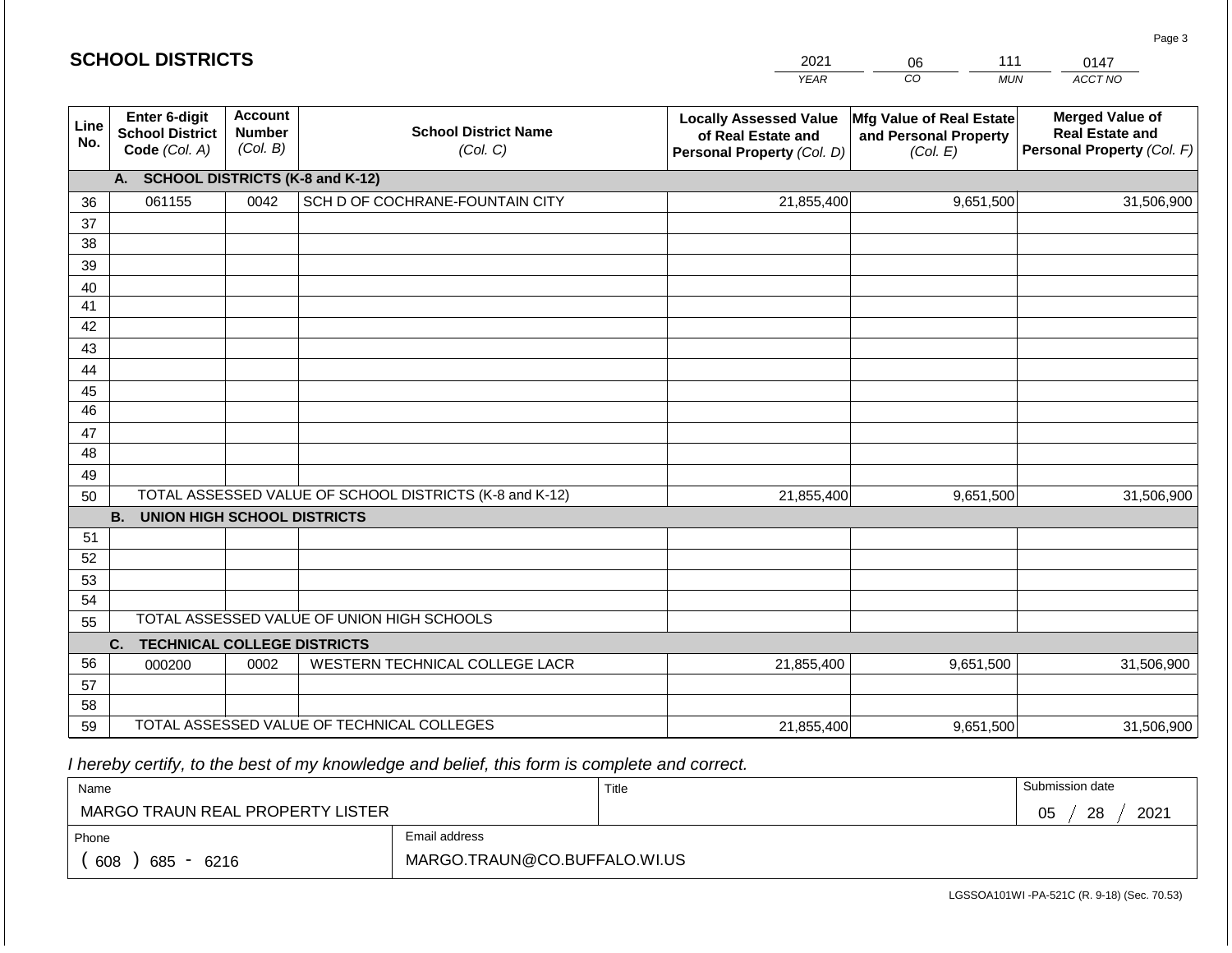- Each municipality's SOA is completed after the Board of Review and includes any changes made to the locally assessed values, under state law (sec. 70.53, Wis. Stats.)
- The Wisconsin Department of Revenue (DOR) merges the locally assessed values with the state assessed manufacturing values
- DOR provides the information regarding district names and codes. If a district is not listed, contact DOR.

Note: If you submit an amended SOA to DOR after your municipality's SOA is equated and posted to our website, we will process the SOA. However, DOR will not recalculate the *aggregate ratio or update the final SOA posted on our website. You should use the corrected values to calculate your tax rates.*

### **Page 1: Real Estate and Personal Property**

- Lines 1-9 assessed real estate values, parcel counts and acres by classification
- Lines 10-15 assessed personal property values and number of accounts by class
- Line 16 aggregate assessed value of all property subject to general property; use to calculate tax rates. Note: This line equals the total assessed value of K-8 and K-12 school districts (Line 50) and total assessed value of technical colleges (Line 59).
- Remarks assessment ratio used to calculate estimated fair market value on property tax bills

### **Page 2: Forest Crop, Other Exempt Land and Special Districts**

- Lines 18-21 private forest crop and managed forest lands assessed values
- Line  $22 -$  tax exempt land acres
- Line 23 prior years assessed value of omitted property under sec. 70.44 and correction of errors under sec. 70.43 shown by locally assessed or manufacturing real estate and personal property. Note: If there is an amount on this line, report the corresponding tax in the Statement of Taxes, Sections J or K.
- Lines 24-35 special district assessed values. These values are used to calculate tax rates for the special districts.

### **Page 3: School Districts**

- Lines 36-50 school districts (K-8 and K-12) assessed values. These values are used to calculate tax rates for school districts.
- Lines 51-55 union high school district assessed values. These values are used to calculate tax rates for union high school districts.
- Lines 56-59 technical college assessed values. These values are used to calculate tax rates for technical colleges.

If you have questions: Email: lgs@wisconsin.gov

 Phone: (608) 266-2569 or (608) 264-6892 Fax: (608) 264-6887

COCHRANE, WI54622 - 0222 COCHRANE, WI 54622 - 0222VILLAGE OF COCHRANE<br>PO BOX 222, 102 E 5TH ST PO BOX 222, 102 E 5TH ST VILLAGE OF COCHRANE **DIANA PRONSCHINSKE** DIANA PRONSCHINSKE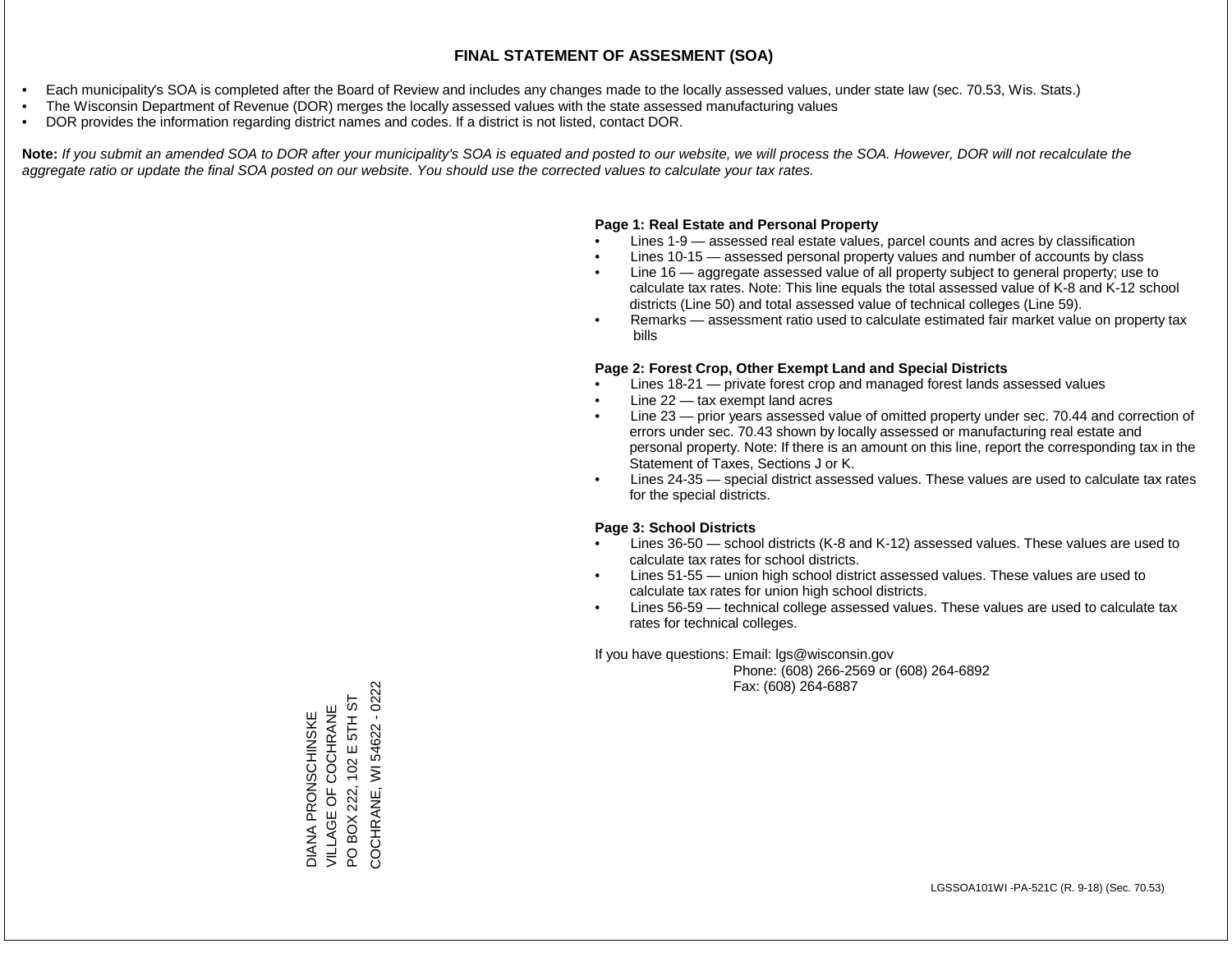|                | <b>FINAL - EQUATED</b>                                                                                                                                                                       |                                           | 06                        | 154                                           | 0148                    | This is an Amended Return     | Page 1                     |
|----------------|----------------------------------------------------------------------------------------------------------------------------------------------------------------------------------------------|-------------------------------------------|---------------------------|-----------------------------------------------|-------------------------|-------------------------------|----------------------------|
|                | <b>STATEMENT OF ASSESSMENT FOR 2021</b>                                                                                                                                                      |                                           | CO                        | <b>MUN</b>                                    | ACCT NO                 |                               |                            |
|                |                                                                                                                                                                                              |                                           |                           |                                               |                         |                               |                            |
|                | <b>FOR</b><br><b>VILLAGE OF</b><br>OF.<br>Town - Village - City                                                                                                                              | <b>NELSON</b><br><b>Municipality Name</b> |                           | <b>BUFFALO COUNTY</b>                         |                         |                               |                            |
|                |                                                                                                                                                                                              |                                           |                           | <b>County Name</b>                            |                         |                               |                            |
|                | <b>REAL ESTATE</b>                                                                                                                                                                           |                                           | PARCEL COUNT              | NO. OF ACRES                                  | <b>VALUE OF</b>         | <b>VALUE OF</b>               | <b>TOTAL VALUE OF LAND</b> |
| Line<br>No.    | (See Lines 18 - 22 for<br>other Real Estate)                                                                                                                                                 |                                           | TOTAL LAND   IMPROVEMENTS | <b>WHOLE</b><br><b>NUMBERS ONLY</b>           | <b>LAND</b>             | <b>IMPROVEMENTS</b>           | AND IMPROVEMENTS           |
|                |                                                                                                                                                                                              | (Col. A)                                  | (Col. B)                  | (Col, C)                                      | (Col. D)                | (Col. E)                      | (Col. F)                   |
| 1              | <b>RESIDENTIAL - Class 1</b>                                                                                                                                                                 | 182                                       | 149                       | 57                                            | 2,212,800               | 12,414,700                    | 14,627,500                 |
| $\overline{2}$ | <b>COMMERCIAL - Class 2</b>                                                                                                                                                                  | 27                                        | 23                        | 38                                            | 833,500                 | 3,098,000                     | 3,931,500                  |
| 3              | MANUFACTURING - Class 3                                                                                                                                                                      | $\overline{0}$                            | $\mathbf 0$               | $\overline{0}$                                | 0                       | $\Omega$                      | $\Omega$                   |
| 4              | <b>AGRICULTURAL - Class 4</b>                                                                                                                                                                | 25                                        |                           | 288<br>45,700                                 |                         |                               | 45,700                     |
| 5              | <b>UNDEVELOPED - Class 5</b>                                                                                                                                                                 | 4                                         |                           | 5                                             | 2,700                   |                               | 2,700                      |
| 6              | AGRICULTURAL FOREST - Class 5m                                                                                                                                                               | 4                                         |                           | 27                                            | 31,400                  |                               | 31,400                     |
| $\overline{7}$ | FOREST LANDS - Class 6                                                                                                                                                                       | 3                                         |                           | 24                                            | 54,300                  |                               | 54,300                     |
| 8              | OTHER - Class 7                                                                                                                                                                              | 3                                         | 3                         | 6                                             | 26,000                  | 366,200                       | 392,200                    |
| 9              | <b>TOTAL - ALL COLUMNS</b>                                                                                                                                                                   | 248                                       | 175                       | 445                                           | 3,206,400               | 15,878,900                    | 19,085,300                 |
| 10             | NUMBER OF PERSONAL PROPERTY ACCOUNTS IN ROLL                                                                                                                                                 |                                           |                           | 16                                            | <b>LOCALLY ASSESSED</b> | <b>MANUFACTURING</b>          | <b>MERGED</b>              |
| 11             | BOATS AND OTHER WATERCRAFT NOT EXEMPT - Code 1                                                                                                                                               |                                           |                           |                                               | $\Omega$                | 0                             | $\Omega$                   |
| 12             | MACHINERY, TOOLS AND PATTERNS - Code 2                                                                                                                                                       |                                           |                           |                                               |                         | $\mathbf 0$                   | $\Omega$                   |
| 13             | FURNITURE, FIXTURES AND EQUIPMENT - Code 3                                                                                                                                                   |                                           |                           |                                               | 120,000                 | $\mathbf 0$                   | 120,000                    |
| 14             | ALL OTHER PERSONAL PROPERTY NOT EXEMPT - Codes 4A, 4B, 4C                                                                                                                                    |                                           |                           |                                               | 8,700                   | $\mathbf 0$                   | 8,700                      |
| 15             | TOTAL OF PERSONAL PROPERTY NOT EXEMPT (Total of Lines 11-14)                                                                                                                                 |                                           |                           |                                               | 128,700                 | 0                             | 128,700                    |
| 16             | AGGREGATE ASSESSED VALUE OF ALL PROPERTY SUBJECT TO THE GENERAL PROPERTY TAX (Total of Lines 9F and 15F)<br>MUST EQUAL TOTAL VALUE OF THE SCHOOL DISTRICTS (K-12 PLUS K-8) - Line 50, Col. F |                                           |                           |                                               |                         |                               | 19,214,000                 |
| 17             | <b>BOARD OF REVIEW</b><br>DATE OF FINAL ADJOURNMENT                                                                                                                                          | 05/12/2021                                |                           | Name of Assessor<br><b>OWEN ASSESSING LLC</b> |                         | Telephone #<br>(715) 643-2081 |                            |

The Assessment Ratio to be used in calculating the estimated Fair Market Value on tax bills for this tax district is .921570132

This ratio should be used to convert assessed values to "Calculate Equalized Values" in Step 1 of the Lottery and Gaming Credit Calculations.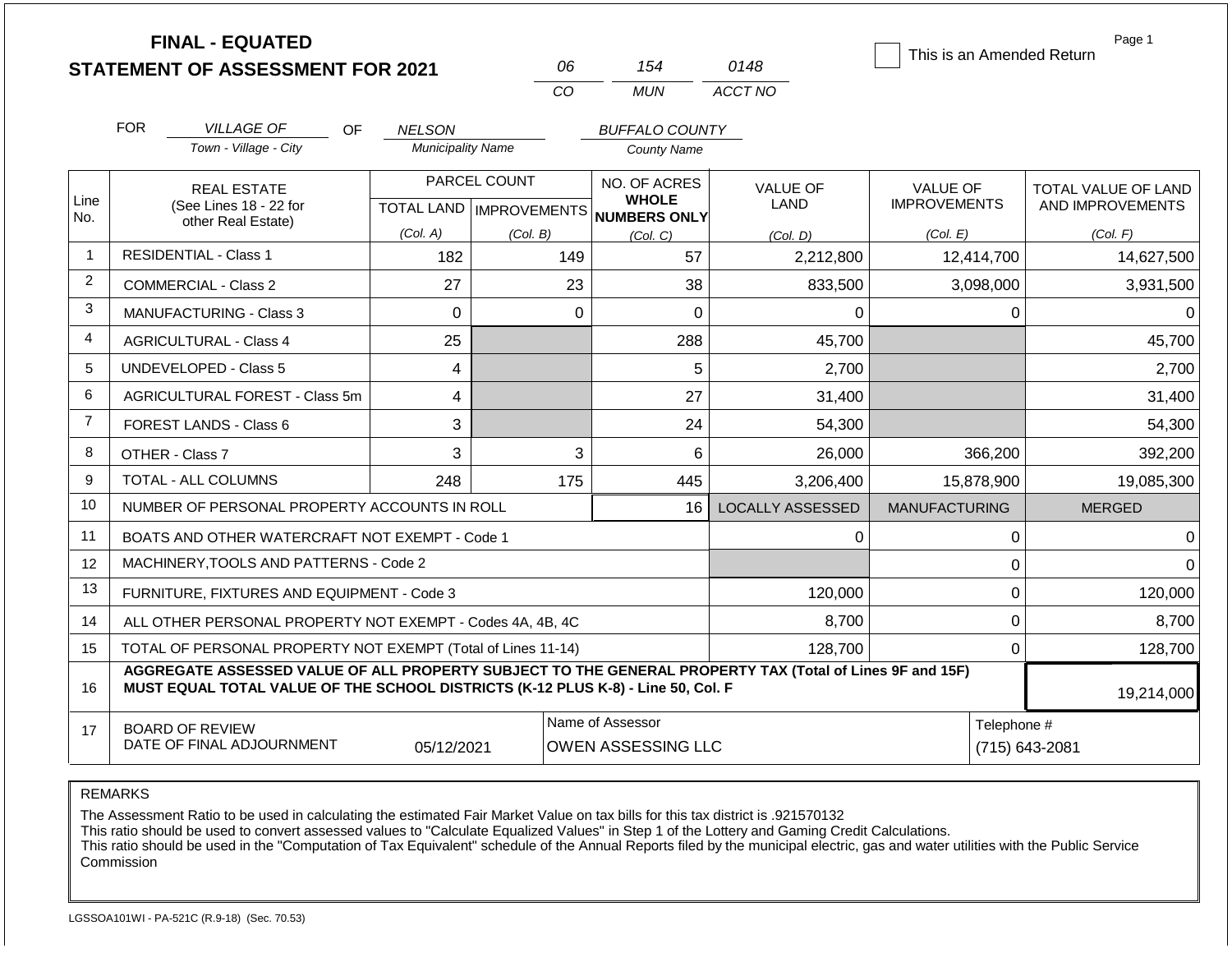2021 06 154 0148

FOREST LANDS (Line 7) and FOREST CROPS (in this section) - are **NOT** the same *YEAR CO MUN ACCT NO*

| 18 | (a) PARCELS                      | (b) ACRES | Private Forest Crop - Reg Class @ 10¢ per acre<br>(c) ASSESSED VALUE |                                                                                |                                                                    | Private Forest Crop - Reg Class @ \$2.52 per acre<br>(d) PARCELS<br>(e) ACRES |                                    | (f) ASSESSED VALUE                                                                        |                                                                 |                    |
|----|----------------------------------|-----------|----------------------------------------------------------------------|--------------------------------------------------------------------------------|--------------------------------------------------------------------|-------------------------------------------------------------------------------|------------------------------------|-------------------------------------------------------------------------------------------|-----------------------------------------------------------------|--------------------|
| 19 | (a) PARCELS                      | (b) ACRES |                                                                      | Private Forest Crop - Special Class @ 20¢ per acre<br>(c) ASSESSED VALUE       |                                                                    | (d) PARCELS                                                                   |                                    | Entered Before 2005 Managed Forest - Ferrous Mining CLOSED @ \$7.87 per acre<br>(e) ACRES |                                                                 | (f) ASSESSED VALUE |
|    |                                  |           |                                                                      | Entered Before 2005 Managed Forest - OPEN @ 74 ¢ per acre                      |                                                                    |                                                                               |                                    | Entered Before 2005 Managed Forest - CLOSED @                                             |                                                                 | $$1.75$ per acre   |
| 20 | (a) PARCELS<br>(b) ACRES         |           |                                                                      | (c) ASSESSED VALUE                                                             |                                                                    | (d) PARCELS                                                                   |                                    | (e) ACRES                                                                                 |                                                                 | (f) ASSESSED VALUE |
|    |                                  |           |                                                                      | Entered After 2004 Managed Forest - OPEN @ \$2.04 per acre                     |                                                                    |                                                                               |                                    | Entered After 2004 Managed Forest - CLOSED @ \$10.20 per acre                             |                                                                 |                    |
| 21 | (a) PARCELS                      | (b) ACRES |                                                                      | (c) ASSESSED VALUE                                                             |                                                                    | (d) PARCELS                                                                   |                                    | (e) ACRES                                                                                 |                                                                 | (f) ASSESSED VALUE |
|    |                                  |           |                                                                      |                                                                                |                                                                    |                                                                               |                                    | 86.5                                                                                      |                                                                 | 156.500            |
| 22 | (a) County Forest Cropland Acres |           |                                                                      | (b) Federal Acres                                                              | (c) State Acres                                                    |                                                                               | (d) County (NOT FOREST CROP) Acres |                                                                                           | (e) Other Acres                                                 |                    |
|    |                                  |           |                                                                      | 34.59                                                                          |                                                                    | 257.82                                                                        |                                    |                                                                                           | 74.94                                                           |                    |
|    |                                  |           |                                                                      | Assessed Value of Omitted Property From Prior Years (Sec. 70.44)               |                                                                    |                                                                               |                                    |                                                                                           | Assessed Value of Sec. 70.43 Corrections of Errors by Assessors |                    |
| 23 | (a) REAL ESTATE                  |           |                                                                      | (b) PERSONAL                                                                   | (c1) REAL ESTATE                                                   |                                                                               |                                    | (c2) PERSONAL                                                                             |                                                                 |                    |
|    |                                  |           |                                                                      | Manufacturing Equated Value of Omitted Property From Prior Years (Sec. 70.995) | Mfg. Equated Value of Sec.70.43 Corrections of Errors by Assessors |                                                                               |                                    |                                                                                           |                                                                 |                    |
|    | (d) REAL ESTATE                  |           | (e) PERSONAL                                                         |                                                                                |                                                                    |                                                                               | (f1) REAL ESTATE                   |                                                                                           | (f2) PERSONAL                                                   |                    |
|    |                                  |           |                                                                      |                                                                                |                                                                    |                                                                               |                                    |                                                                                           |                                                                 |                    |

# **SPECIAL DISTRICTS**

| Line<br>No. | Enter 6-digit<br>Special District | <b>Account</b><br><b>Number</b> | <b>Special District Name</b> | <b>Locally Assessed Value</b><br>of Real Estate and | Mfg Value of Real Estate<br>and Personal Property | <b>Merged Value of</b><br><b>Real Estate and</b> |
|-------------|-----------------------------------|---------------------------------|------------------------------|-----------------------------------------------------|---------------------------------------------------|--------------------------------------------------|
|             | Code (Col. A)                     | (Col. B)                        | (Col. C)                     | Personal Property (Col. D)                          | (Col. E)                                          | <b>Personal Property (Col. F)</b>                |
| 24          |                                   |                                 |                              |                                                     |                                                   |                                                  |
| 25          |                                   |                                 |                              |                                                     |                                                   |                                                  |
| 26          |                                   |                                 |                              |                                                     |                                                   |                                                  |
| 27          |                                   |                                 |                              |                                                     |                                                   |                                                  |
| 28          |                                   |                                 |                              |                                                     |                                                   |                                                  |
| 29          |                                   |                                 |                              |                                                     |                                                   |                                                  |
| 30          |                                   |                                 |                              |                                                     |                                                   |                                                  |
| 31          |                                   |                                 |                              |                                                     |                                                   |                                                  |
| 32          |                                   |                                 |                              |                                                     |                                                   |                                                  |
| 33          |                                   |                                 |                              |                                                     |                                                   |                                                  |
| 34          |                                   |                                 |                              |                                                     |                                                   |                                                  |
| 35          |                                   |                                 |                              |                                                     |                                                   |                                                  |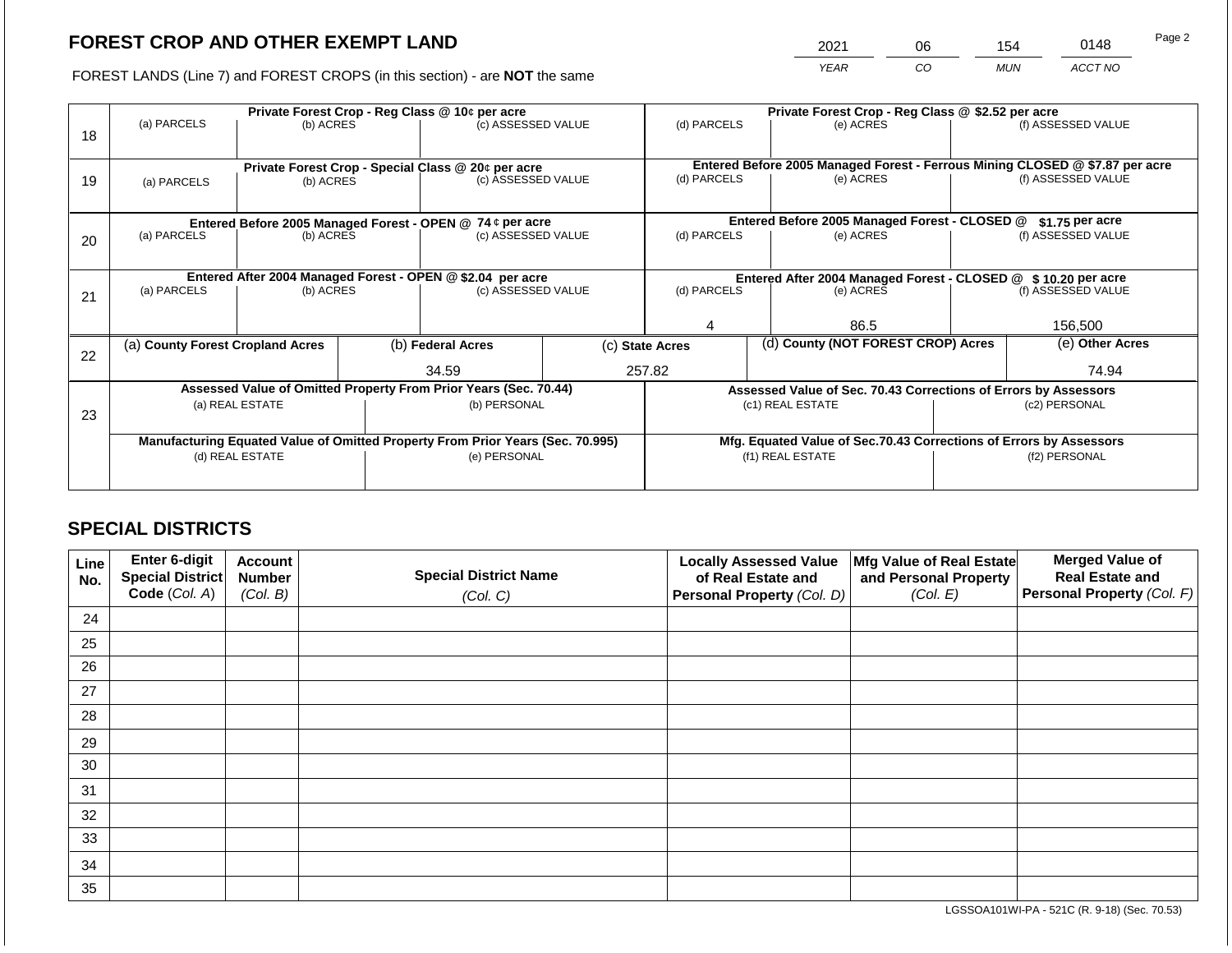|                       | <b>SCHOOL DISTRICTS</b>                                  |                                             |                                                         | 2021                                                                              | 06                                                            | 154<br>0148                                                                    |
|-----------------------|----------------------------------------------------------|---------------------------------------------|---------------------------------------------------------|-----------------------------------------------------------------------------------|---------------------------------------------------------------|--------------------------------------------------------------------------------|
|                       |                                                          |                                             |                                                         | <b>YEAR</b>                                                                       | CO                                                            | ACCT NO<br><b>MUN</b>                                                          |
| Line<br>No.           | Enter 6-digit<br><b>School District</b><br>Code (Col. A) | <b>Account</b><br><b>Number</b><br>(Col. B) | <b>School District Name</b><br>(Col. C)                 | <b>Locally Assessed Value</b><br>of Real Estate and<br>Personal Property (Col. D) | Mfg Value of Real Estate<br>and Personal Property<br>(Col. E) | <b>Merged Value of</b><br><b>Real Estate and</b><br>Personal Property (Col. F) |
|                       | A. SCHOOL DISTRICTS (K-8 and K-12)                       |                                             |                                                         |                                                                                   |                                                               |                                                                                |
| 36                    | 060084                                                   | 0041                                        | SCH D OF ALMA                                           | 11,938,000                                                                        |                                                               | 11,938,000                                                                     |
| 37                    | 461499                                                   | 0278                                        | SCH D OF DURAND                                         | 7,276,000                                                                         |                                                               | 7,276,000                                                                      |
| 38                    |                                                          |                                             |                                                         |                                                                                   |                                                               |                                                                                |
| 39                    |                                                          |                                             |                                                         |                                                                                   |                                                               |                                                                                |
| 40                    |                                                          |                                             |                                                         |                                                                                   |                                                               |                                                                                |
| 41                    |                                                          |                                             |                                                         |                                                                                   |                                                               |                                                                                |
| 42                    |                                                          |                                             |                                                         |                                                                                   |                                                               |                                                                                |
| 43                    |                                                          |                                             |                                                         |                                                                                   |                                                               |                                                                                |
| 44                    |                                                          |                                             |                                                         |                                                                                   |                                                               |                                                                                |
| 45<br>$\overline{46}$ |                                                          |                                             |                                                         |                                                                                   |                                                               |                                                                                |
| 47                    |                                                          |                                             |                                                         |                                                                                   |                                                               |                                                                                |
| 48                    |                                                          |                                             |                                                         |                                                                                   |                                                               |                                                                                |
| 49                    |                                                          |                                             |                                                         |                                                                                   |                                                               |                                                                                |
| 50                    |                                                          |                                             | TOTAL ASSESSED VALUE OF SCHOOL DISTRICTS (K-8 and K-12) | 19,214,000                                                                        |                                                               | 19,214,000                                                                     |
|                       | <b>B.</b><br><b>UNION HIGH SCHOOL DISTRICTS</b>          |                                             |                                                         |                                                                                   |                                                               |                                                                                |
| 51                    |                                                          |                                             |                                                         |                                                                                   |                                                               |                                                                                |
| 52                    |                                                          |                                             |                                                         |                                                                                   |                                                               |                                                                                |
| 53                    |                                                          |                                             |                                                         |                                                                                   |                                                               |                                                                                |
| 54                    |                                                          |                                             |                                                         |                                                                                   |                                                               |                                                                                |
| 55                    |                                                          |                                             | TOTAL ASSESSED VALUE OF UNION HIGH SCHOOLS              |                                                                                   |                                                               |                                                                                |
|                       | C.<br><b>TECHNICAL COLLEGE DISTRICTS</b>                 |                                             |                                                         |                                                                                   |                                                               |                                                                                |
| 56                    | 000100                                                   | 0001                                        | CHIPPEWA VALLEY TECHNICAL COLLEGE EAUC                  | 19,214,000                                                                        |                                                               | 19,214,000                                                                     |
| 57                    |                                                          |                                             |                                                         |                                                                                   |                                                               |                                                                                |
| 58                    |                                                          |                                             |                                                         |                                                                                   |                                                               |                                                                                |
| 59                    |                                                          |                                             | TOTAL ASSESSED VALUE OF TECHNICAL COLLEGES              | 19,214,000                                                                        |                                                               | 19,214,000                                                                     |

**SCHOOL DISTRICTS**

| Name                         |                              | Title | Submission date              |
|------------------------------|------------------------------|-------|------------------------------|
| <b>MARGO TRAUN</b>           |                              |       | 2021<br>05<br>12<br><u>_</u> |
| Phone                        | Email address                |       |                              |
| 608<br>685<br>6216<br>$\sim$ | MARGO.TRAUN@CO.BUFFALO.WI.US |       |                              |

Page 3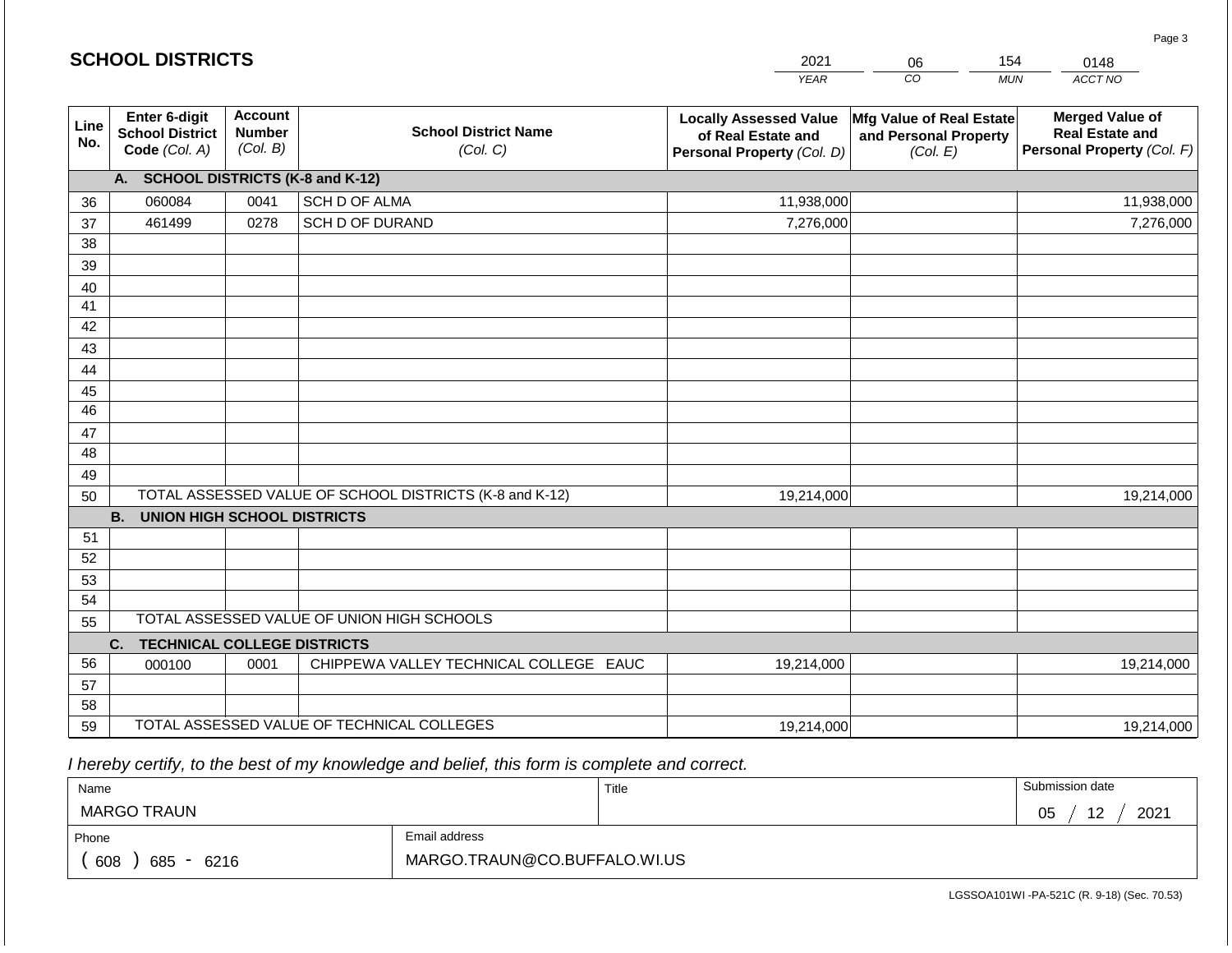- Each municipality's SOA is completed after the Board of Review and includes any changes made to the locally assessed values, under state law (sec. 70.53, Wis. Stats.)
- The Wisconsin Department of Revenue (DOR) merges the locally assessed values with the state assessed manufacturing values
- DOR provides the information regarding district names and codes. If a district is not listed, contact DOR.

Note: If you submit an amended SOA to DOR after your municipality's SOA is equated and posted to our website, we will process the SOA. However, DOR will not recalculate the *aggregate ratio or update the final SOA posted on our website. You should use the corrected values to calculate your tax rates.*

### **Page 1: Real Estate and Personal Property**

- Lines 1-9 assessed real estate values, parcel counts and acres by classification
- Lines 10-15 assessed personal property values and number of accounts by class
- Line 16 aggregate assessed value of all property subject to general property; use to calculate tax rates. Note: This line equals the total assessed value of K-8 and K-12 school districts (Line 50) and total assessed value of technical colleges (Line 59).
- Remarks assessment ratio used to calculate estimated fair market value on property tax bills

### **Page 2: Forest Crop, Other Exempt Land and Special Districts**

- Lines 18-21 private forest crop and managed forest lands assessed values
- Line  $22 -$  tax exempt land acres
- Line 23 prior years assessed value of omitted property under sec. 70.44 and correction of errors under sec. 70.43 shown by locally assessed or manufacturing real estate and personal property. Note: If there is an amount on this line, report the corresponding tax in the Statement of Taxes, Sections J or K.
- Lines 24-35 special district assessed values. These values are used to calculate tax rates for the special districts.

### **Page 3: School Districts**

- Lines 36-50 school districts (K-8 and K-12) assessed values. These values are used to calculate tax rates for school districts.
- Lines 51-55 union high school district assessed values. These values are used to calculate tax rates for union high school districts.
- Lines 56-59 technical college assessed values. These values are used to calculate tax rates for technical colleges.

If you have questions: Email: lgs@wisconsin.gov

 Phone: (608) 266-2569 or (608) 264-6892 Fax: (608) 264-6887

w S616 STATE HWY 35 S VILLAGE OF NELSON VILLAGE OF NELSON 35 S616 STATE HWY VELSON, WI54756 NELSON, WI 54756**CINDY HANSON** CINDY HANSON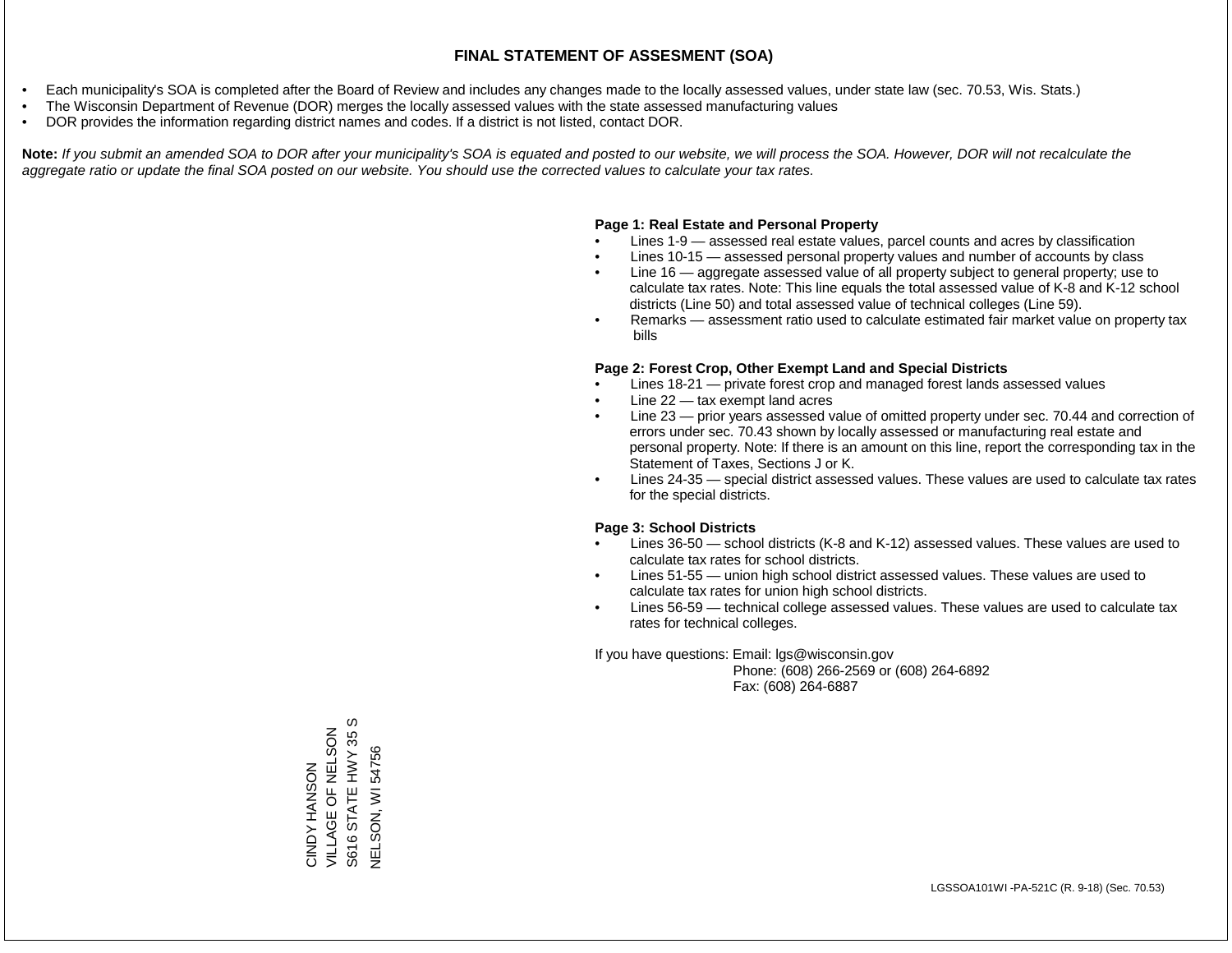|                | <b>FINAL - EQUATED</b><br><b>STATEMENT OF ASSESSMENT FOR 2021</b>                                                                                                                            |                          | 06                                        | 201                                                 | 0149                           | Page 1<br>This is an Amended Return    |                                         |  |
|----------------|----------------------------------------------------------------------------------------------------------------------------------------------------------------------------------------------|--------------------------|-------------------------------------------|-----------------------------------------------------|--------------------------------|----------------------------------------|-----------------------------------------|--|
|                |                                                                                                                                                                                              |                          | CO                                        | <b>MUN</b>                                          | ACCT NO                        |                                        |                                         |  |
|                | <b>FOR</b><br>CITY OF<br>OF.                                                                                                                                                                 | ALMA                     |                                           | <b>BUFFALO COUNTY</b>                               |                                |                                        |                                         |  |
|                | Town - Village - City                                                                                                                                                                        | <b>Municipality Name</b> |                                           | <b>County Name</b>                                  |                                |                                        |                                         |  |
| Line<br>No.    | <b>REAL ESTATE</b><br>(See Lines 18 - 22 for                                                                                                                                                 |                          | PARCEL COUNT<br>TOTAL LAND   IMPROVEMENTS | NO. OF ACRES<br><b>WHOLE</b><br><b>NUMBERS ONLY</b> | <b>VALUE OF</b><br><b>LAND</b> | <b>VALUE OF</b><br><b>IMPROVEMENTS</b> | TOTAL VALUE OF LAND<br>AND IMPROVEMENTS |  |
|                | other Real Estate)                                                                                                                                                                           | (Col. A)                 | (Col. B)                                  | (Col, C)                                            | (Col, D)                       | (Col. E)                               | (Col. F)                                |  |
| $\mathbf{1}$   | <b>RESIDENTIAL - Class 1</b>                                                                                                                                                                 | 467                      | 357                                       | 208                                                 | 6,241,100                      | 31,353,600                             | 37,594,700                              |  |
| $\overline{2}$ | <b>COMMERCIAL - Class 2</b>                                                                                                                                                                  | 93                       | 80                                        | 43                                                  | 1,047,700                      | 10,896,500                             | 11,944,200                              |  |
| 3              | <b>MANUFACTURING - Class 3</b>                                                                                                                                                               | $\Omega$                 |                                           | $\Omega$<br>$\overline{0}$                          | $\Omega$                       | $\Omega$                               | $\Omega$                                |  |
| 4              | <b>AGRICULTURAL - Class 4</b>                                                                                                                                                                | 65                       |                                           | 568                                                 | 80,500                         |                                        | 80,500                                  |  |
| 5              | <b>UNDEVELOPED - Class 5</b>                                                                                                                                                                 | 60                       |                                           | 41                                                  | 65,400                         |                                        | 65,400                                  |  |
| 6              | AGRICULTURAL FOREST - Class 5m                                                                                                                                                               | 21                       |                                           | 262                                                 | 488,500                        |                                        | 488,500                                 |  |
| $\overline{7}$ | FOREST LANDS - Class 6                                                                                                                                                                       | 44                       |                                           | 326                                                 | 1,227,600                      |                                        | 1,227,600                               |  |
| 8              | OTHER - Class 7                                                                                                                                                                              | $\overline{7}$           |                                           | $\overline{7}$<br>13                                | 105,700                        | 793,900                                | 899,600                                 |  |
| 9              | <b>TOTAL - ALL COLUMNS</b>                                                                                                                                                                   | 757                      | 444                                       | 1,461                                               | 9,256,500                      | 43,044,000                             | 52,300,500                              |  |
| 10             | NUMBER OF PERSONAL PROPERTY ACCOUNTS IN ROLL                                                                                                                                                 |                          |                                           | 73                                                  | <b>LOCALLY ASSESSED</b>        | <b>MANUFACTURING</b>                   | <b>MERGED</b>                           |  |
| 11             | BOATS AND OTHER WATERCRAFT NOT EXEMPT - Code 1                                                                                                                                               |                          |                                           |                                                     | 100,300                        | $\mathbf 0$                            | 100,300                                 |  |
| 12             | MACHINERY, TOOLS AND PATTERNS - Code 2                                                                                                                                                       |                          |                                           |                                                     |                                | $\mathbf 0$                            | $\Omega$                                |  |
| 13             | FURNITURE, FIXTURES AND EQUIPMENT - Code 3                                                                                                                                                   |                          |                                           |                                                     | 296,100                        | $\mathbf 0$                            | 296,100                                 |  |
| 14             | ALL OTHER PERSONAL PROPERTY NOT EXEMPT - Codes 4A, 4B, 4C                                                                                                                                    |                          |                                           |                                                     | 248,800                        | $\mathbf 0$                            | 248,800                                 |  |
| 15             | TOTAL OF PERSONAL PROPERTY NOT EXEMPT (Total of Lines 11-14)                                                                                                                                 |                          |                                           |                                                     | 645,200                        | $\mathbf 0$                            | 645,200                                 |  |
| 16             | AGGREGATE ASSESSED VALUE OF ALL PROPERTY SUBJECT TO THE GENERAL PROPERTY TAX (Total of Lines 9F and 15F)<br>MUST EQUAL TOTAL VALUE OF THE SCHOOL DISTRICTS (K-12 PLUS K-8) - Line 50, Col. F |                          |                                           |                                                     |                                |                                        | 52,945,700                              |  |
| 17             | <b>BOARD OF REVIEW</b><br>DATE OF FINAL ADJOURNMENT                                                                                                                                          | 05/21/2021               |                                           | Name of Assessor<br><b>ERIC KLEVEN</b>              | Telephone #                    | (715) 529-1032                         |                                         |  |

The Assessment Ratio to be used in calculating the estimated Fair Market Value on tax bills for this tax district is .824424569

This ratio should be used to convert assessed values to "Calculate Equalized Values" in Step 1 of the Lottery and Gaming Credit Calculations.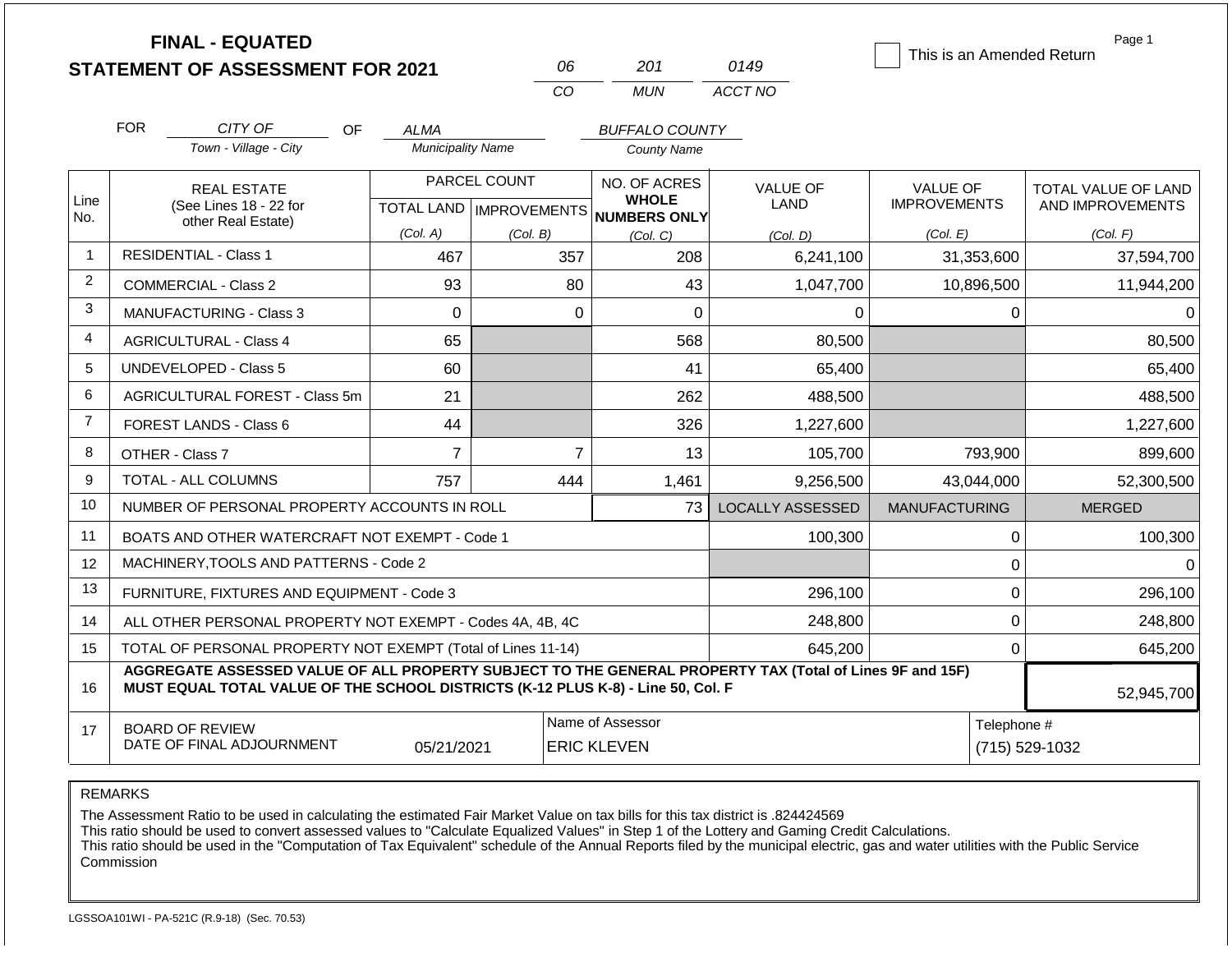2021 06 201 0149

FOREST LANDS (Line 7) and FOREST CROPS (in this section) - are **NOT** the same *YEAR CO MUN ACCT NO*

|    |                                  |                 |  | Private Forest Crop - Reg Class @ 10¢ per acre                                 |                                                       | Private Forest Crop - Reg Class @ \$2.52 per acre |  |                                                               |                                                                    |                                                                              |
|----|----------------------------------|-----------------|--|--------------------------------------------------------------------------------|-------------------------------------------------------|---------------------------------------------------|--|---------------------------------------------------------------|--------------------------------------------------------------------|------------------------------------------------------------------------------|
|    | (a) PARCELS                      | (b) ACRES       |  | (c) ASSESSED VALUE                                                             |                                                       | (d) PARCELS                                       |  | (e) ACRES                                                     |                                                                    | (f) ASSESSED VALUE                                                           |
| 18 |                                  |                 |  |                                                                                |                                                       |                                                   |  |                                                               |                                                                    |                                                                              |
|    |                                  |                 |  |                                                                                |                                                       |                                                   |  |                                                               |                                                                    | Entered Before 2005 Managed Forest - Ferrous Mining CLOSED @ \$7.87 per acre |
|    |                                  |                 |  | Private Forest Crop - Special Class @ 20¢ per acre<br>(c) ASSESSED VALUE       |                                                       | (d) PARCELS                                       |  | (e) ACRES                                                     |                                                                    | (f) ASSESSED VALUE                                                           |
| 19 | (a) PARCELS                      | (b) ACRES       |  |                                                                                |                                                       |                                                   |  |                                                               |                                                                    |                                                                              |
|    |                                  |                 |  |                                                                                |                                                       |                                                   |  |                                                               |                                                                    |                                                                              |
|    |                                  |                 |  | Entered Before 2005 Managed Forest - OPEN @ 74 ¢ per acre                      |                                                       |                                                   |  | Entered Before 2005 Managed Forest - CLOSED @                 |                                                                    | \$1.75 per acre                                                              |
| 20 | (a) PARCELS<br>(b) ACRES         |                 |  | (c) ASSESSED VALUE                                                             |                                                       | (d) PARCELS                                       |  | (e) ACRES                                                     |                                                                    | (f) ASSESSED VALUE                                                           |
|    |                                  |                 |  |                                                                                |                                                       |                                                   |  |                                                               |                                                                    |                                                                              |
|    |                                  |                 |  |                                                                                |                                                       |                                                   |  |                                                               |                                                                    |                                                                              |
|    |                                  |                 |  | Entered After 2004 Managed Forest - OPEN @ \$2.04 per acre                     |                                                       |                                                   |  | Entered After 2004 Managed Forest - CLOSED @ \$10.20 per acre |                                                                    |                                                                              |
| 21 | (a) PARCELS                      | (b) ACRES       |  | (c) ASSESSED VALUE                                                             |                                                       | (d) PARCELS                                       |  | (e) ACRES                                                     |                                                                    | (f) ASSESSED VALUE                                                           |
|    |                                  |                 |  |                                                                                |                                                       |                                                   |  |                                                               |                                                                    |                                                                              |
|    |                                  | .33             |  | 600                                                                            |                                                       | 30                                                |  | 628.18                                                        |                                                                    | 1,916,000                                                                    |
|    | (a) County Forest Cropland Acres |                 |  | (b) Federal Acres                                                              | (d) County (NOT FOREST CROP) Acres<br>(c) State Acres |                                                   |  |                                                               | (e) Other Acres                                                    |                                                                              |
| 22 |                                  |                 |  |                                                                                |                                                       |                                                   |  |                                                               |                                                                    |                                                                              |
|    |                                  |                 |  | 1,122.66                                                                       |                                                       | 21.88                                             |  | 23.86                                                         |                                                                    | 714.39                                                                       |
|    |                                  |                 |  | Assessed Value of Omitted Property From Prior Years (Sec. 70.44)               |                                                       |                                                   |  |                                                               | Assessed Value of Sec. 70.43 Corrections of Errors by Assessors    |                                                                              |
|    |                                  | (a) REAL ESTATE |  | (b) PERSONAL                                                                   |                                                       |                                                   |  | (c1) REAL ESTATE                                              |                                                                    | (c2) PERSONAL                                                                |
| 23 |                                  |                 |  |                                                                                |                                                       |                                                   |  |                                                               |                                                                    |                                                                              |
|    |                                  |                 |  | Manufacturing Equated Value of Omitted Property From Prior Years (Sec. 70.995) |                                                       |                                                   |  |                                                               | Mfg. Equated Value of Sec.70.43 Corrections of Errors by Assessors |                                                                              |
|    | (d) REAL ESTATE                  |                 |  | (e) PERSONAL                                                                   | (f1) REAL ESTATE                                      |                                                   |  | (f2) PERSONAL                                                 |                                                                    |                                                                              |
|    |                                  |                 |  |                                                                                |                                                       |                                                   |  |                                                               |                                                                    |                                                                              |
|    |                                  |                 |  |                                                                                |                                                       |                                                   |  |                                                               |                                                                    |                                                                              |

# **SPECIAL DISTRICTS**

| Line<br>No. | Enter 6-digit<br>Special District<br>Code (Col. A) | <b>Account</b><br><b>Number</b><br>(Col. B) | <b>Special District Name</b><br>(Col. C) | <b>Locally Assessed Value</b><br>of Real Estate and<br><b>Personal Property (Col. D)</b> | Mfg Value of Real Estate<br>and Personal Property<br>(Col. E) | <b>Merged Value of</b><br><b>Real Estate and</b><br>Personal Property (Col. F) |
|-------------|----------------------------------------------------|---------------------------------------------|------------------------------------------|------------------------------------------------------------------------------------------|---------------------------------------------------------------|--------------------------------------------------------------------------------|
| 24          |                                                    |                                             |                                          |                                                                                          |                                                               |                                                                                |
| 25          |                                                    |                                             |                                          |                                                                                          |                                                               |                                                                                |
| 26          |                                                    |                                             |                                          |                                                                                          |                                                               |                                                                                |
| 27          |                                                    |                                             |                                          |                                                                                          |                                                               |                                                                                |
| 28          |                                                    |                                             |                                          |                                                                                          |                                                               |                                                                                |
| 29          |                                                    |                                             |                                          |                                                                                          |                                                               |                                                                                |
| 30          |                                                    |                                             |                                          |                                                                                          |                                                               |                                                                                |
| 31          |                                                    |                                             |                                          |                                                                                          |                                                               |                                                                                |
| 32          |                                                    |                                             |                                          |                                                                                          |                                                               |                                                                                |
| 33          |                                                    |                                             |                                          |                                                                                          |                                                               |                                                                                |
| 34          |                                                    |                                             |                                          |                                                                                          |                                                               |                                                                                |
| 35          |                                                    |                                             |                                          |                                                                                          |                                                               |                                                                                |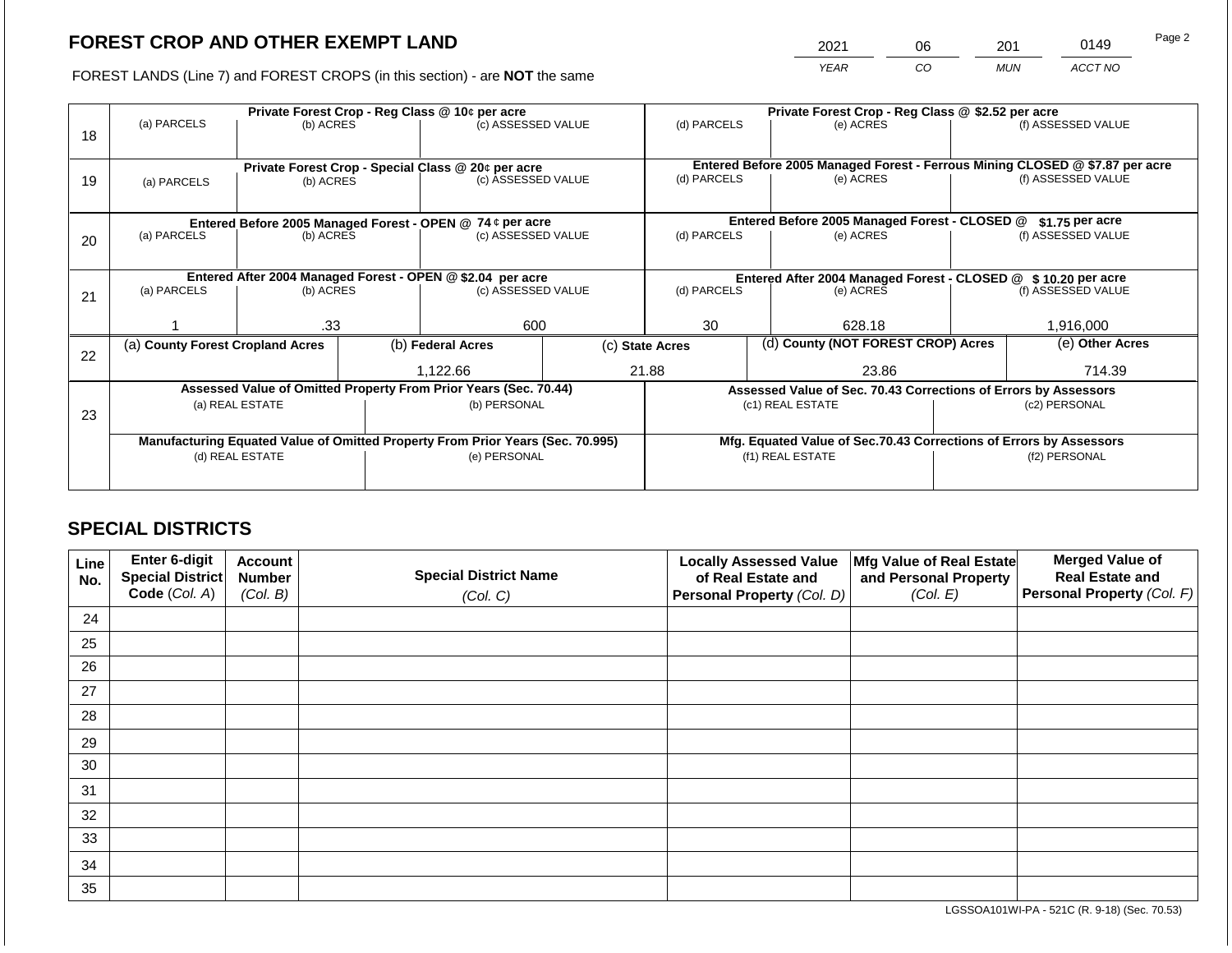|             | <b>SCHOOL DISTRICTS</b>                                         |                                             |                                                         | 2021                                                                              | 201<br>06                                                     | 0149                                                                           |
|-------------|-----------------------------------------------------------------|---------------------------------------------|---------------------------------------------------------|-----------------------------------------------------------------------------------|---------------------------------------------------------------|--------------------------------------------------------------------------------|
|             |                                                                 |                                             |                                                         | <b>YEAR</b>                                                                       | CO                                                            | ACCT NO<br><b>MUN</b>                                                          |
| Line<br>No. | <b>Enter 6-digit</b><br><b>School District</b><br>Code (Col. A) | <b>Account</b><br><b>Number</b><br>(Col. B) | <b>School District Name</b><br>(Col. C)                 | <b>Locally Assessed Value</b><br>of Real Estate and<br>Personal Property (Col. D) | Mfg Value of Real Estate<br>and Personal Property<br>(Col. E) | <b>Merged Value of</b><br><b>Real Estate and</b><br>Personal Property (Col. F) |
|             | A. SCHOOL DISTRICTS (K-8 and K-12)                              |                                             |                                                         |                                                                                   |                                                               |                                                                                |
| 36          | 060084                                                          | 0041                                        | SCH D OF ALMA                                           | 52,866,500                                                                        |                                                               | 52,866,500                                                                     |
| 37          | 061155                                                          | 0042                                        | SCH D OF COCHRANE-FOUNTAIN CITY                         | 79,200                                                                            |                                                               | 79,200                                                                         |
| 38          |                                                                 |                                             |                                                         |                                                                                   |                                                               |                                                                                |
| 39          |                                                                 |                                             |                                                         |                                                                                   |                                                               |                                                                                |
| 40          |                                                                 |                                             |                                                         |                                                                                   |                                                               |                                                                                |
| 41          |                                                                 |                                             |                                                         |                                                                                   |                                                               |                                                                                |
| 42          |                                                                 |                                             |                                                         |                                                                                   |                                                               |                                                                                |
| 43          |                                                                 |                                             |                                                         |                                                                                   |                                                               |                                                                                |
| 44<br>45    |                                                                 |                                             |                                                         |                                                                                   |                                                               |                                                                                |
| 46          |                                                                 |                                             |                                                         |                                                                                   |                                                               |                                                                                |
| 47          |                                                                 |                                             |                                                         |                                                                                   |                                                               |                                                                                |
| 48          |                                                                 |                                             |                                                         |                                                                                   |                                                               |                                                                                |
| 49          |                                                                 |                                             |                                                         |                                                                                   |                                                               |                                                                                |
| 50          |                                                                 |                                             | TOTAL ASSESSED VALUE OF SCHOOL DISTRICTS (K-8 and K-12) | 52,945,700                                                                        |                                                               | 52,945,700                                                                     |
|             | <b>B. UNION HIGH SCHOOL DISTRICTS</b>                           |                                             |                                                         |                                                                                   |                                                               |                                                                                |
| 51          |                                                                 |                                             |                                                         |                                                                                   |                                                               |                                                                                |
| 52          |                                                                 |                                             |                                                         |                                                                                   |                                                               |                                                                                |
| 53          |                                                                 |                                             |                                                         |                                                                                   |                                                               |                                                                                |
| 54          |                                                                 |                                             |                                                         |                                                                                   |                                                               |                                                                                |
| 55          |                                                                 |                                             | TOTAL ASSESSED VALUE OF UNION HIGH SCHOOLS              |                                                                                   |                                                               |                                                                                |
|             | <b>TECHNICAL COLLEGE DISTRICTS</b><br>C.                        |                                             |                                                         |                                                                                   |                                                               |                                                                                |
| 56          | 000100                                                          | 0001                                        | CHIPPEWA VALLEY TECHNICAL COLLEGE EAUC                  | 52,866,500                                                                        |                                                               | 52,866,500                                                                     |
| 57          | 000200                                                          | 0002                                        | WESTERN TECHNICAL COLLEGE LACR                          | 79,200                                                                            |                                                               | 79,200                                                                         |
| 58          |                                                                 |                                             |                                                         |                                                                                   |                                                               |                                                                                |
| 59          |                                                                 |                                             | TOTAL ASSESSED VALUE OF TECHNICAL COLLEGES              | 52,945,700                                                                        |                                                               | 52,945,700                                                                     |

| Name               |                              | Title | Submission date               |
|--------------------|------------------------------|-------|-------------------------------|
| <b>MARGO TRAUN</b> |                              |       | 2021<br>05<br>ົດ4<br><u>_</u> |
| Phone              | Email address                |       |                               |
| 608<br>685<br>6216 | MARGO.TRAUN@CO.BUFFALO.WI.US |       |                               |

LGSSOA101WI -PA-521C (R. 9-18) (Sec. 70.53)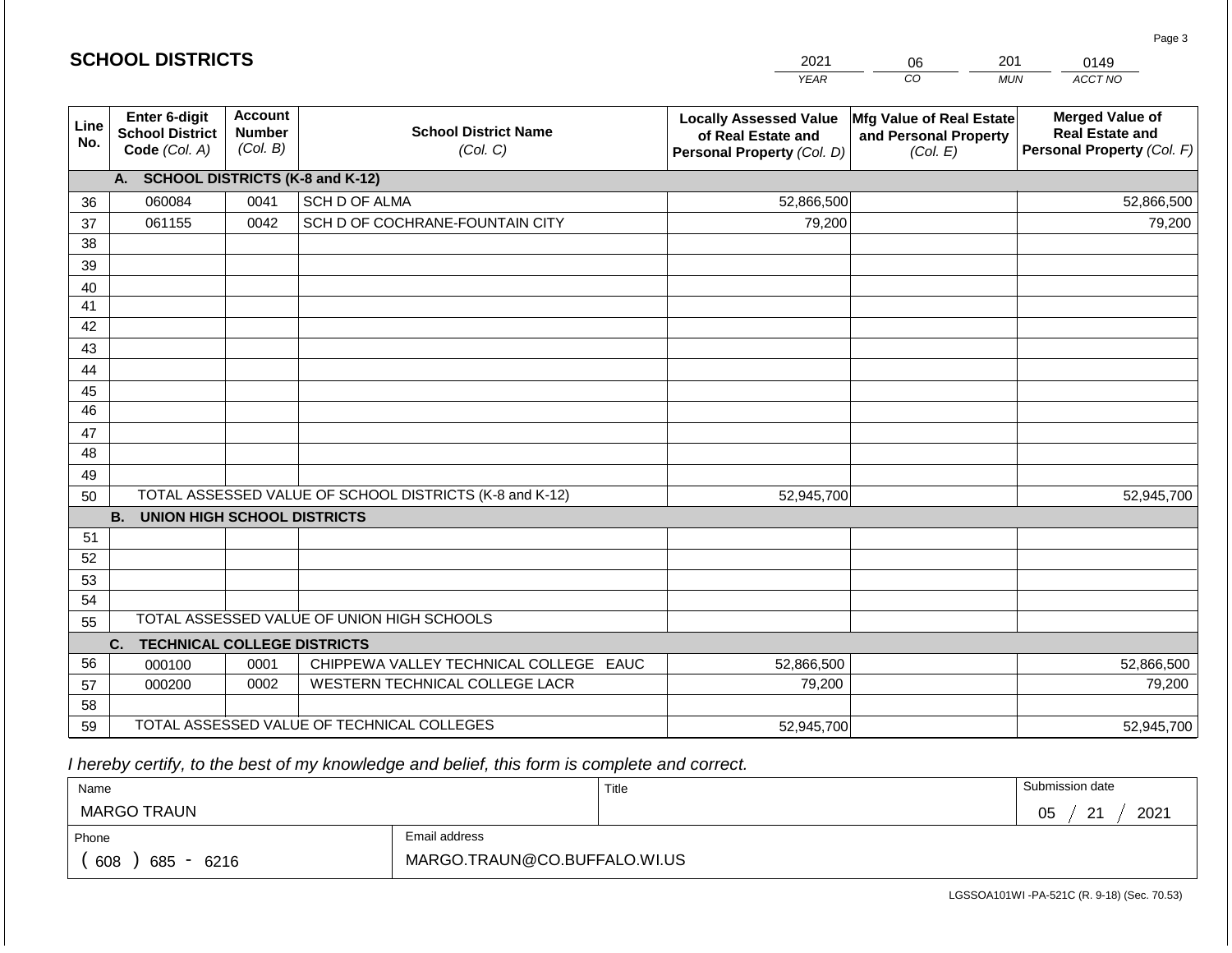- Each municipality's SOA is completed after the Board of Review and includes any changes made to the locally assessed values, under state law (sec. 70.53, Wis. Stats.)
- The Wisconsin Department of Revenue (DOR) merges the locally assessed values with the state assessed manufacturing values
- DOR provides the information regarding district names and codes. If a district is not listed, contact DOR.

Note: If you submit an amended SOA to DOR after your municipality's SOA is equated and posted to our website, we will process the SOA. However, DOR will not recalculate the *aggregate ratio or update the final SOA posted on our website. You should use the corrected values to calculate your tax rates.*

#### **Page 1: Real Estate and Personal Property**

- Lines 1-9 assessed real estate values, parcel counts and acres by classification
- Lines 10-15 assessed personal property values and number of accounts by class
- Line 16 aggregate assessed value of all property subject to general property; use to calculate tax rates. Note: This line equals the total assessed value of K-8 and K-12 school districts (Line 50) and total assessed value of technical colleges (Line 59).
- Remarks assessment ratio used to calculate estimated fair market value on property tax bills

#### **Page 2: Forest Crop, Other Exempt Land and Special Districts**

- Lines 18-21 private forest crop and managed forest lands assessed values
- Line  $22 -$  tax exempt land acres
- Line 23 prior years assessed value of omitted property under sec. 70.44 and correction of errors under sec. 70.43 shown by locally assessed or manufacturing real estate and personal property. Note: If there is an amount on this line, report the corresponding tax in the Statement of Taxes, Sections J or K.
- Lines 24-35 special district assessed values. These values are used to calculate tax rates for the special districts.

#### **Page 3: School Districts**

- Lines 36-50 school districts (K-8 and K-12) assessed values. These values are used to calculate tax rates for school districts.
- Lines 51-55 union high school district assessed values. These values are used to calculate tax rates for union high school districts.
- Lines 56-59 technical college assessed values. These values are used to calculate tax rates for technical colleges.

If you have questions: Email: lgs@wisconsin.gov

 Phone: (608) 266-2569 or (608) 264-6892 Fax: (608) 264-6887

INDA M. TORGERSON LINDA M. TORGERSON ALMA, WI 54610 - 0277 ALMA, WI 54610 - 0277CITY OF ALMA CITY OF ALMA PO BOX 277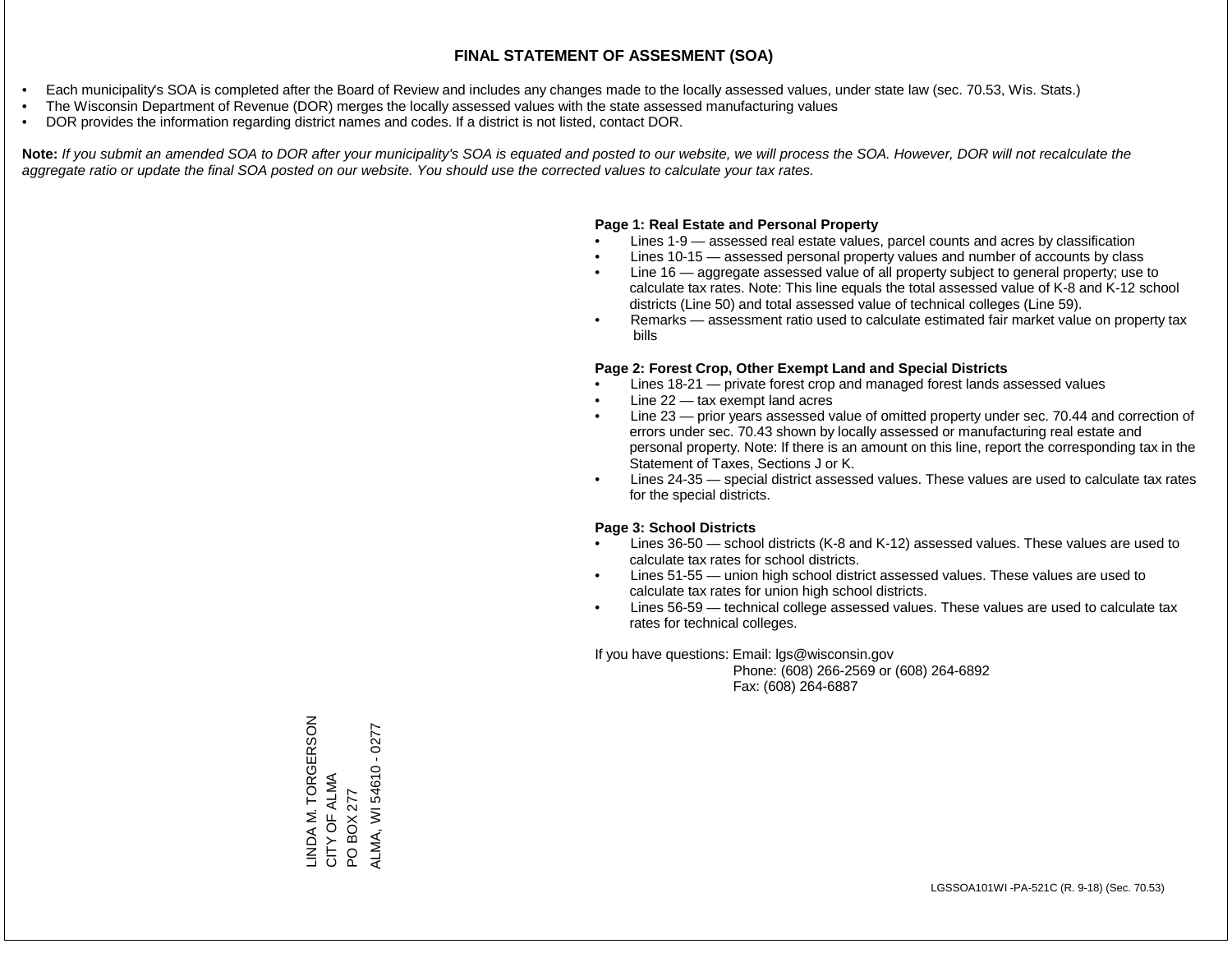|                |            | <b>FINAL - EQUATED</b><br><b>STATEMENT OF ASSESSMENT FOR 2021</b>                                                                                                                            |                          |                      | 06             | 206                                                                 | 0150                           | This is an Amended Return              | Page 1                                         |
|----------------|------------|----------------------------------------------------------------------------------------------------------------------------------------------------------------------------------------------|--------------------------|----------------------|----------------|---------------------------------------------------------------------|--------------------------------|----------------------------------------|------------------------------------------------|
|                |            |                                                                                                                                                                                              |                          |                      | CO             | <b>MUN</b>                                                          | ACCT NO                        |                                        |                                                |
|                | <b>FOR</b> | CITY OF<br><b>OF</b>                                                                                                                                                                         | <b>BUFFALO CITY</b>      |                      |                | <b>BUFFALO COUNTY</b>                                               |                                |                                        |                                                |
|                |            | Town - Village - City                                                                                                                                                                        | <b>Municipality Name</b> |                      |                | <b>County Name</b>                                                  |                                |                                        |                                                |
| Line<br>No.    |            | <b>REAL ESTATE</b><br>(See Lines 18 - 22 for                                                                                                                                                 |                          | PARCEL COUNT         |                | NO. OF ACRES<br><b>WHOLE</b><br>TOTAL LAND MPROVEMENTS NUMBERS ONLY | <b>VALUE OF</b><br><b>LAND</b> | <b>VALUE OF</b><br><b>IMPROVEMENTS</b> | <b>TOTAL VALUE OF LAND</b><br>AND IMPROVEMENTS |
|                |            | other Real Estate)                                                                                                                                                                           | (Col. A)                 | (Col. B)<br>(Col, C) |                | (Col. D)                                                            | (Col. E)                       | (Col. F)                               |                                                |
| $\mathbf{1}$   |            | <b>RESIDENTIAL - Class 1</b>                                                                                                                                                                 | 785                      |                      | 553            | 42                                                                  | 13,223,700                     | 54,618,100                             | 67,841,800                                     |
| 2              |            | <b>COMMERCIAL - Class 2</b>                                                                                                                                                                  | 12                       |                      | 12             | 12                                                                  | 861,900                        | 1,526,200                              | 2,388,100                                      |
| 3              |            | <b>MANUFACTURING - Class 3</b>                                                                                                                                                               | 0                        |                      | 0              | $\overline{0}$                                                      | 0                              | $\mathbf{0}$                           | $\Omega$                                       |
| 4              |            | <b>AGRICULTURAL - Class 4</b>                                                                                                                                                                |                          |                      |                | 362                                                                 | 73,000                         |                                        | 73,000                                         |
| 5              |            | <b>UNDEVELOPED - Class 5</b>                                                                                                                                                                 | 0                        |                      |                | $\Omega$                                                            | 0                              |                                        | 0                                              |
| 6              |            | AGRICULTURAL FOREST - Class 5m                                                                                                                                                               | 0                        |                      |                | 0                                                                   | 0                              |                                        | $\Omega$                                       |
| $\overline{7}$ |            | <b>FOREST LANDS - Class 6</b>                                                                                                                                                                | 0                        |                      |                | $\Omega$                                                            | 0                              |                                        | $\Omega$                                       |
| 8              |            | OTHER - Class 7                                                                                                                                                                              | $\overline{2}$           |                      | $\overline{2}$ | 8                                                                   | 135,000                        | 406,800                                | 541,800                                        |
| 9              |            | TOTAL - ALL COLUMNS                                                                                                                                                                          | 853                      |                      | 567            | 424                                                                 | 14,293,600                     | 56,551,100                             | 70,844,700                                     |
| 10             |            | NUMBER OF PERSONAL PROPERTY ACCOUNTS IN ROLL                                                                                                                                                 |                          |                      |                | 9                                                                   | <b>LOCALLY ASSESSED</b>        | <b>MANUFACTURING</b>                   | <b>MERGED</b>                                  |
| 11             |            | BOATS AND OTHER WATERCRAFT NOT EXEMPT - Code 1                                                                                                                                               |                          |                      |                |                                                                     | 0                              | $\mathbf{0}$                           | $\Omega$                                       |
| 12             |            | MACHINERY, TOOLS AND PATTERNS - Code 2                                                                                                                                                       |                          |                      |                |                                                                     |                                | $\mathbf 0$                            | $\Omega$                                       |
| 13             |            | FURNITURE, FIXTURES AND EQUIPMENT - Code 3                                                                                                                                                   |                          |                      |                |                                                                     | 37,400                         | $\mathbf 0$                            | 37,400                                         |
| 14             |            | ALL OTHER PERSONAL PROPERTY NOT EXEMPT - Codes 4A, 4B, 4C                                                                                                                                    |                          |                      |                |                                                                     | 3,400                          | $\mathbf 0$                            | 3,400                                          |
| 15             |            | TOTAL OF PERSONAL PROPERTY NOT EXEMPT (Total of Lines 11-14)                                                                                                                                 |                          |                      |                |                                                                     | 40.800                         | $\mathbf{0}$                           | 40,800                                         |
| 16             |            | AGGREGATE ASSESSED VALUE OF ALL PROPERTY SUBJECT TO THE GENERAL PROPERTY TAX (Total of Lines 9F and 15F)<br>MUST EQUAL TOTAL VALUE OF THE SCHOOL DISTRICTS (K-12 PLUS K-8) - Line 50, Col. F |                          |                      |                |                                                                     |                                |                                        | 70,885,500                                     |
| 17             |            | <b>BOARD OF REVIEW</b><br>DATE OF FINAL ADJOURNMENT                                                                                                                                          | 06/14/2021               |                      |                | Name of Assessor<br><b>KEVIN IRWIN</b>                              |                                | Telephone #                            | (715) 836-0966                                 |

The Assessment Ratio to be used in calculating the estimated Fair Market Value on tax bills for this tax district is .790511696

This ratio should be used to convert assessed values to "Calculate Equalized Values" in Step 1 of the Lottery and Gaming Credit Calculations.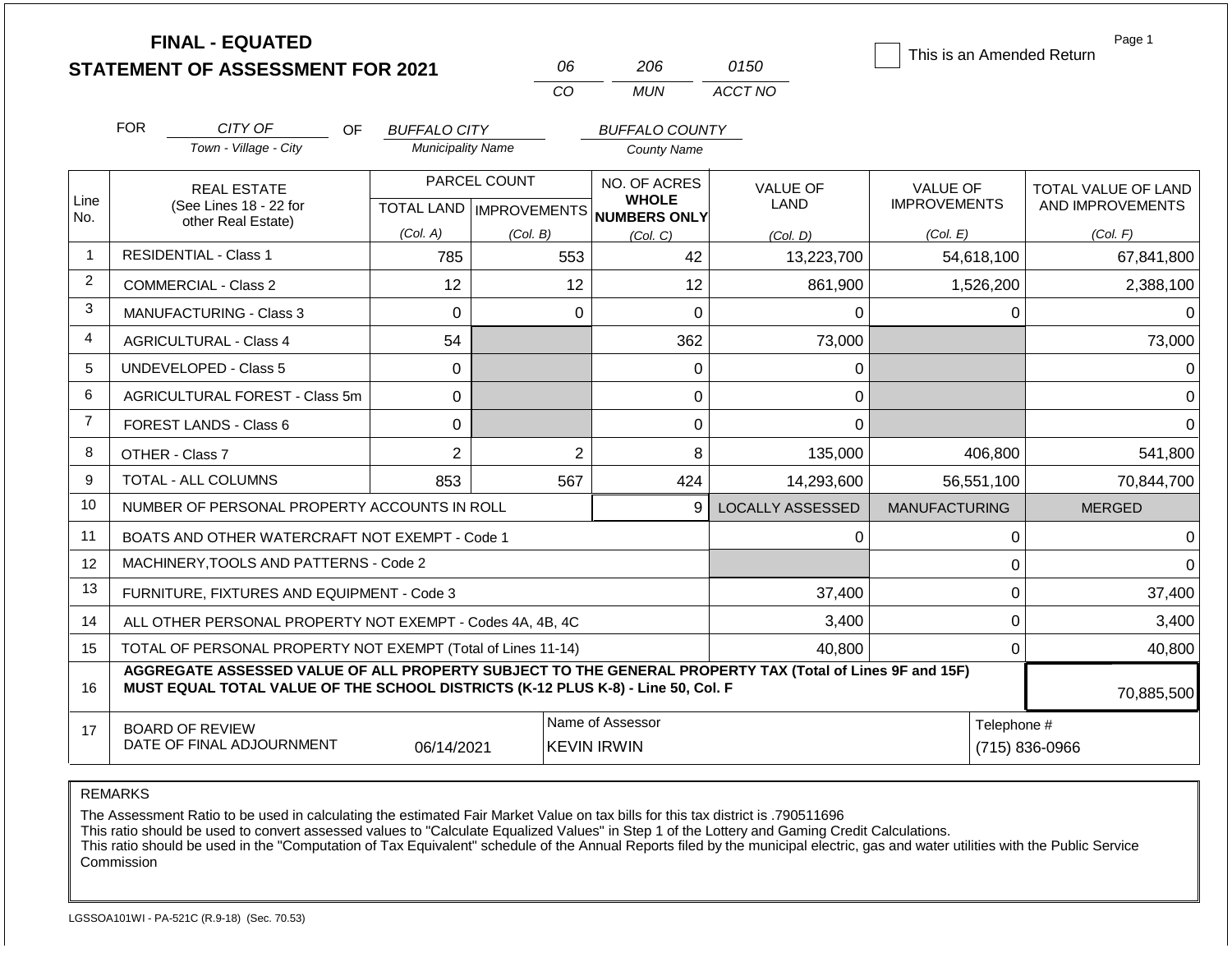2021 06 206 0150

FOREST LANDS (Line 7) and FOREST CROPS (in this section) - are **NOT** the same *YEAR CO MUN ACCT NO*

| 18 | (a) PARCELS                                                                    | (b) ACRES       | Private Forest Crop - Reg Class @ 10¢ per acre<br>(c) ASSESSED VALUE |                                                                          |                                                               | Private Forest Crop - Reg Class @ \$2.52 per acre<br>(d) PARCELS<br>(e) ACRES |  |                                                                                           | (f) ASSESSED VALUE |                    |
|----|--------------------------------------------------------------------------------|-----------------|----------------------------------------------------------------------|--------------------------------------------------------------------------|---------------------------------------------------------------|-------------------------------------------------------------------------------|--|-------------------------------------------------------------------------------------------|--------------------|--------------------|
| 19 | (a) PARCELS                                                                    | (b) ACRES       |                                                                      | Private Forest Crop - Special Class @ 20¢ per acre<br>(c) ASSESSED VALUE |                                                               | (d) PARCELS                                                                   |  | Entered Before 2005 Managed Forest - Ferrous Mining CLOSED @ \$7.87 per acre<br>(e) ACRES |                    | (f) ASSESSED VALUE |
|    |                                                                                |                 |                                                                      | Entered Before 2005 Managed Forest - OPEN @ 74 ¢ per acre                |                                                               |                                                                               |  | Entered Before 2005 Managed Forest - CLOSED @                                             |                    | $$1.75$ per acre   |
| 20 | (a) PARCELS<br>(b) ACRES                                                       |                 |                                                                      | (c) ASSESSED VALUE                                                       |                                                               | (d) PARCELS                                                                   |  | (e) ACRES                                                                                 |                    | (f) ASSESSED VALUE |
|    |                                                                                |                 |                                                                      | Entered After 2004 Managed Forest - OPEN @ \$2.04 per acre               | Entered After 2004 Managed Forest - CLOSED @ \$10.20 per acre |                                                                               |  |                                                                                           |                    |                    |
| 21 | (a) PARCELS                                                                    | (b) ACRES       |                                                                      | (c) ASSESSED VALUE                                                       |                                                               | (d) PARCELS                                                                   |  | (e) ACRES                                                                                 |                    | (f) ASSESSED VALUE |
|    | (a) County Forest Cropland Acres                                               |                 |                                                                      | (b) Federal Acres                                                        |                                                               | (c) State Acres                                                               |  | (d) County (NOT FOREST CROP) Acres                                                        |                    | (e) Other Acres    |
| 22 |                                                                                |                 |                                                                      | 535.87                                                                   |                                                               |                                                                               |  |                                                                                           |                    | 94.57              |
|    |                                                                                |                 |                                                                      | Assessed Value of Omitted Property From Prior Years (Sec. 70.44)         |                                                               | Assessed Value of Sec. 70.43 Corrections of Errors by Assessors               |  |                                                                                           |                    |                    |
| 23 | (a) REAL ESTATE                                                                |                 |                                                                      | (b) PERSONAL                                                             | (c1) REAL ESTATE                                              |                                                                               |  | (c2) PERSONAL                                                                             |                    |                    |
|    | Manufacturing Equated Value of Omitted Property From Prior Years (Sec. 70.995) |                 | Mfg. Equated Value of Sec.70.43 Corrections of Errors by Assessors   |                                                                          |                                                               |                                                                               |  |                                                                                           |                    |                    |
|    |                                                                                | (d) REAL ESTATE |                                                                      | (e) PERSONAL                                                             |                                                               |                                                                               |  | (f1) REAL ESTATE                                                                          |                    | (f2) PERSONAL      |
|    |                                                                                |                 |                                                                      |                                                                          |                                                               |                                                                               |  |                                                                                           |                    |                    |

# **SPECIAL DISTRICTS**

| Line<br>No. | <b>Enter 6-digit</b><br>Special District | <b>Account</b><br><b>Number</b> | <b>Special District Name</b> | <b>Locally Assessed Value</b><br>of Real Estate and | Mfg Value of Real Estate<br>and Personal Property | <b>Merged Value of</b><br><b>Real Estate and</b> |
|-------------|------------------------------------------|---------------------------------|------------------------------|-----------------------------------------------------|---------------------------------------------------|--------------------------------------------------|
|             | Code (Col. A)                            | (Col. B)                        | (Col. C)                     | Personal Property (Col. D)                          | (Col. E)                                          | <b>Personal Property (Col. F)</b>                |
| 24          |                                          |                                 |                              |                                                     |                                                   |                                                  |
| 25          |                                          |                                 |                              |                                                     |                                                   |                                                  |
| 26          |                                          |                                 |                              |                                                     |                                                   |                                                  |
| 27          |                                          |                                 |                              |                                                     |                                                   |                                                  |
| 28          |                                          |                                 |                              |                                                     |                                                   |                                                  |
| 29          |                                          |                                 |                              |                                                     |                                                   |                                                  |
| 30          |                                          |                                 |                              |                                                     |                                                   |                                                  |
| 31          |                                          |                                 |                              |                                                     |                                                   |                                                  |
| 32          |                                          |                                 |                              |                                                     |                                                   |                                                  |
| 33          |                                          |                                 |                              |                                                     |                                                   |                                                  |
| 34          |                                          |                                 |                              |                                                     |                                                   |                                                  |
| 35          |                                          |                                 |                              |                                                     |                                                   |                                                  |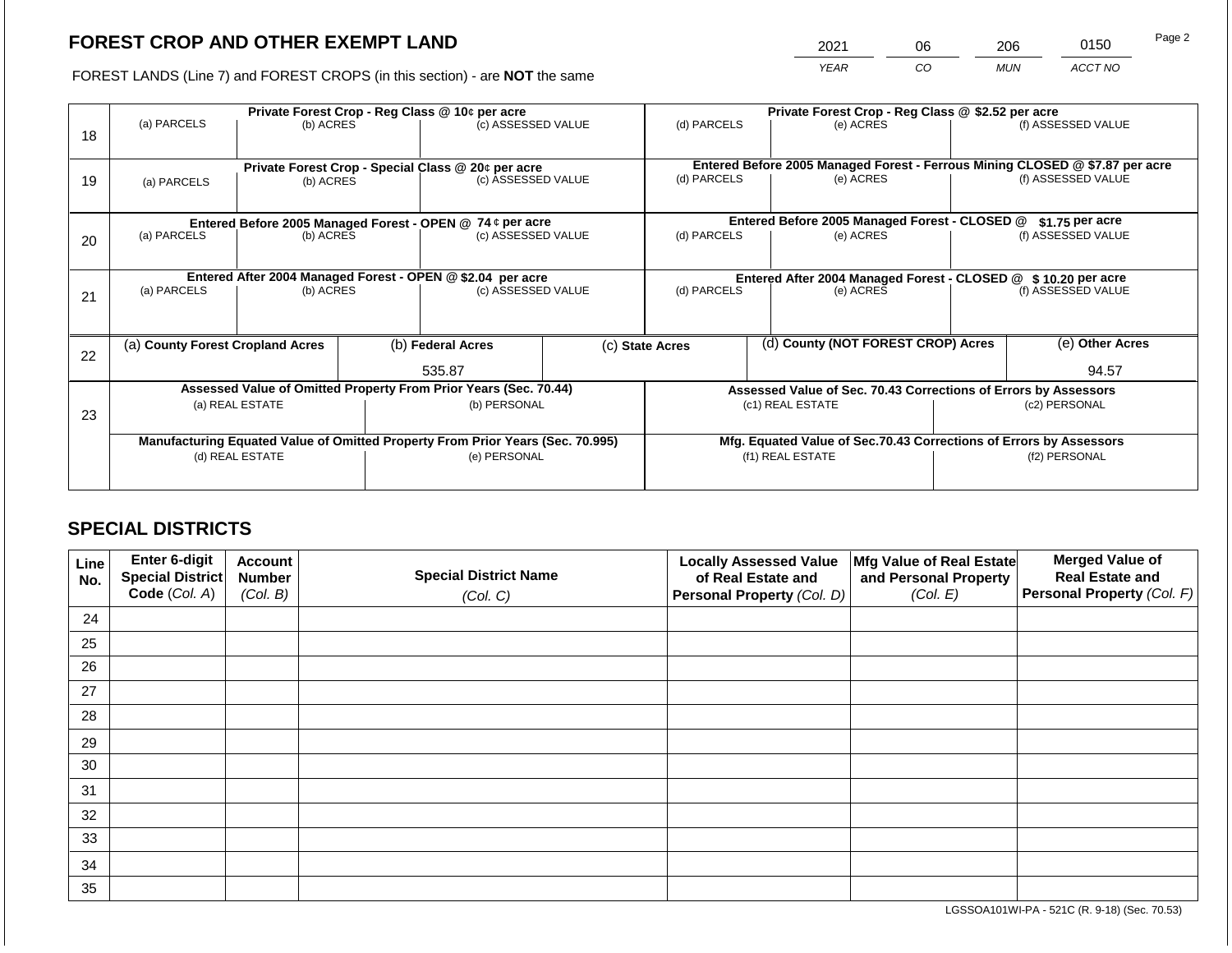|             | <b>SCHOOL DISTRICTS</b>                                  |                                             |                                                         | 2021                                                                              | 06                                                                   | 206        | 0150                                                                           |
|-------------|----------------------------------------------------------|---------------------------------------------|---------------------------------------------------------|-----------------------------------------------------------------------------------|----------------------------------------------------------------------|------------|--------------------------------------------------------------------------------|
|             |                                                          |                                             |                                                         | <b>YEAR</b>                                                                       | CO                                                                   | <b>MUN</b> | ACCT NO                                                                        |
| Line<br>No. | Enter 6-digit<br><b>School District</b><br>Code (Col. A) | <b>Account</b><br><b>Number</b><br>(Col. B) | <b>School District Name</b><br>(Col. C)                 | <b>Locally Assessed Value</b><br>of Real Estate and<br>Personal Property (Col. D) | <b>Mfg Value of Real Estate</b><br>and Personal Property<br>(Col. E) |            | <b>Merged Value of</b><br><b>Real Estate and</b><br>Personal Property (Col. F) |
|             | A.                                                       |                                             | <b>SCHOOL DISTRICTS (K-8 and K-12)</b>                  |                                                                                   |                                                                      |            |                                                                                |
| 36          | 061155                                                   | 0042                                        | SCH D OF COCHRANE-FOUNTAIN CITY                         | 70,885,500                                                                        |                                                                      |            | 70,885,500                                                                     |
| 37          |                                                          |                                             |                                                         |                                                                                   |                                                                      |            |                                                                                |
| 38          |                                                          |                                             |                                                         |                                                                                   |                                                                      |            |                                                                                |
| 39          |                                                          |                                             |                                                         |                                                                                   |                                                                      |            |                                                                                |
| 40          |                                                          |                                             |                                                         |                                                                                   |                                                                      |            |                                                                                |
| 41          |                                                          |                                             |                                                         |                                                                                   |                                                                      |            |                                                                                |
| 42          |                                                          |                                             |                                                         |                                                                                   |                                                                      |            |                                                                                |
| 43          |                                                          |                                             |                                                         |                                                                                   |                                                                      |            |                                                                                |
| 44<br>45    |                                                          |                                             |                                                         |                                                                                   |                                                                      |            |                                                                                |
| 46          |                                                          |                                             |                                                         |                                                                                   |                                                                      |            |                                                                                |
| 47          |                                                          |                                             |                                                         |                                                                                   |                                                                      |            |                                                                                |
| 48          |                                                          |                                             |                                                         |                                                                                   |                                                                      |            |                                                                                |
| 49          |                                                          |                                             |                                                         |                                                                                   |                                                                      |            |                                                                                |
| 50          |                                                          |                                             | TOTAL ASSESSED VALUE OF SCHOOL DISTRICTS (K-8 and K-12) | 70,885,500                                                                        |                                                                      |            | 70,885,500                                                                     |
|             | <b>B. UNION HIGH SCHOOL DISTRICTS</b>                    |                                             |                                                         |                                                                                   |                                                                      |            |                                                                                |
| 51          |                                                          |                                             |                                                         |                                                                                   |                                                                      |            |                                                                                |
| 52          |                                                          |                                             |                                                         |                                                                                   |                                                                      |            |                                                                                |
| 53          |                                                          |                                             |                                                         |                                                                                   |                                                                      |            |                                                                                |
| 54          |                                                          |                                             |                                                         |                                                                                   |                                                                      |            |                                                                                |
| 55          |                                                          |                                             | TOTAL ASSESSED VALUE OF UNION HIGH SCHOOLS              |                                                                                   |                                                                      |            |                                                                                |
|             | C.<br><b>TECHNICAL COLLEGE DISTRICTS</b>                 |                                             |                                                         |                                                                                   |                                                                      |            |                                                                                |
| 56          | 000200                                                   | 0002                                        | WESTERN TECHNICAL COLLEGE LACR                          | 70,885,500                                                                        |                                                                      |            | 70,885,500                                                                     |
| 57          |                                                          |                                             |                                                         |                                                                                   |                                                                      |            |                                                                                |
| 58          |                                                          |                                             |                                                         |                                                                                   |                                                                      |            |                                                                                |
| 59          |                                                          |                                             | TOTAL ASSESSED VALUE OF TECHNICAL COLLEGES              | 70,885,500                                                                        |                                                                      |            | 70,885,500                                                                     |

| Name                                           |                              | Title | Submission date  |  |  |  |
|------------------------------------------------|------------------------------|-------|------------------|--|--|--|
| MARGO TRAUN REAL PROPERTY LISTER               |                              |       | 2021<br>06<br>14 |  |  |  |
| Phone                                          | Email address                |       |                  |  |  |  |
| 608<br>685<br>6216<br>$\overline{\phantom{0}}$ | MARGO.TRAUN@CO.BUFFALO.WI.US |       |                  |  |  |  |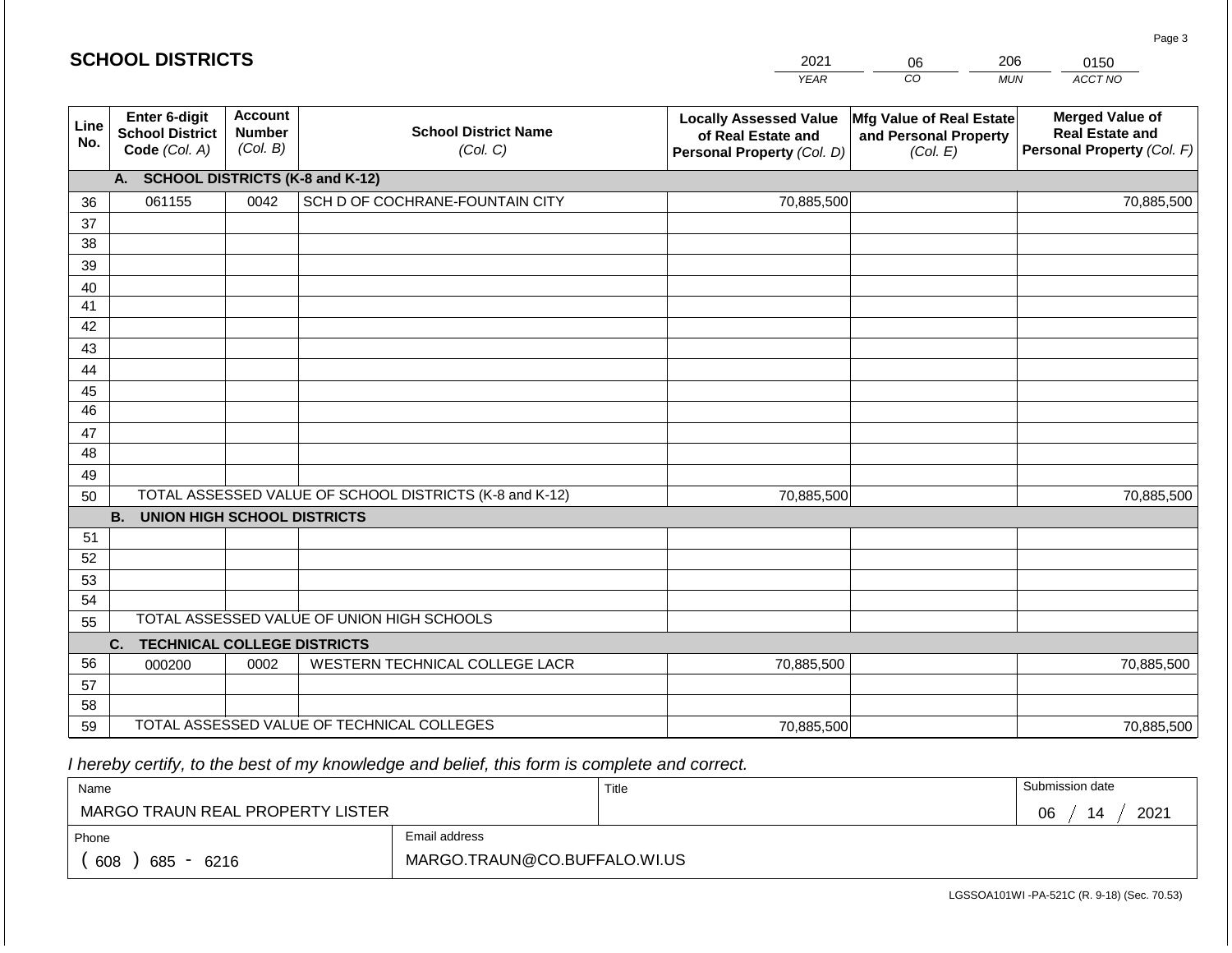- Each municipality's SOA is completed after the Board of Review and includes any changes made to the locally assessed values, under state law (sec. 70.53, Wis. Stats.)
- The Wisconsin Department of Revenue (DOR) merges the locally assessed values with the state assessed manufacturing values
- DOR provides the information regarding district names and codes. If a district is not listed, contact DOR.

Note: If you submit an amended SOA to DOR after your municipality's SOA is equated and posted to our website, we will process the SOA. However, DOR will not recalculate the *aggregate ratio or update the final SOA posted on our website. You should use the corrected values to calculate your tax rates.*

### **Page 1: Real Estate and Personal Property**

- Lines 1-9 assessed real estate values, parcel counts and acres by classification
- Lines 10-15 assessed personal property values and number of accounts by class
- Line 16 aggregate assessed value of all property subject to general property; use to calculate tax rates. Note: This line equals the total assessed value of K-8 and K-12 school districts (Line 50) and total assessed value of technical colleges (Line 59).
- Remarks assessment ratio used to calculate estimated fair market value on property tax bills

### **Page 2: Forest Crop, Other Exempt Land and Special Districts**

- Lines 18-21 private forest crop and managed forest lands assessed values
- Line  $22 -$  tax exempt land acres
- Line 23 prior years assessed value of omitted property under sec. 70.44 and correction of errors under sec. 70.43 shown by locally assessed or manufacturing real estate and personal property. Note: If there is an amount on this line, report the corresponding tax in the Statement of Taxes, Sections J or K.
- Lines 24-35 special district assessed values. These values are used to calculate tax rates for the special districts.

### **Page 3: School Districts**

- Lines 36-50 school districts (K-8 and K-12) assessed values. These values are used to calculate tax rates for school districts.
- Lines 51-55 union high school district assessed values. These values are used to calculate tax rates for union high school districts.
- Lines 56-59 technical college assessed values. These values are used to calculate tax rates for technical colleges.

If you have questions: Email: lgs@wisconsin.gov

 Phone: (608) 266-2569 or (608) 264-6892 Fax: (608) 264-6887

3UFFALO CITY, WI 54622 - 7324 BUFFALO CITY, WI 54622 - 7324**JENNIFER EHLENFELDT<br>CITY OF BUFFALO CITY** JENNIFER EHLENFELDT CITY OF BUFFALO CITY 245 E 10TH ST 245 E 10TH ST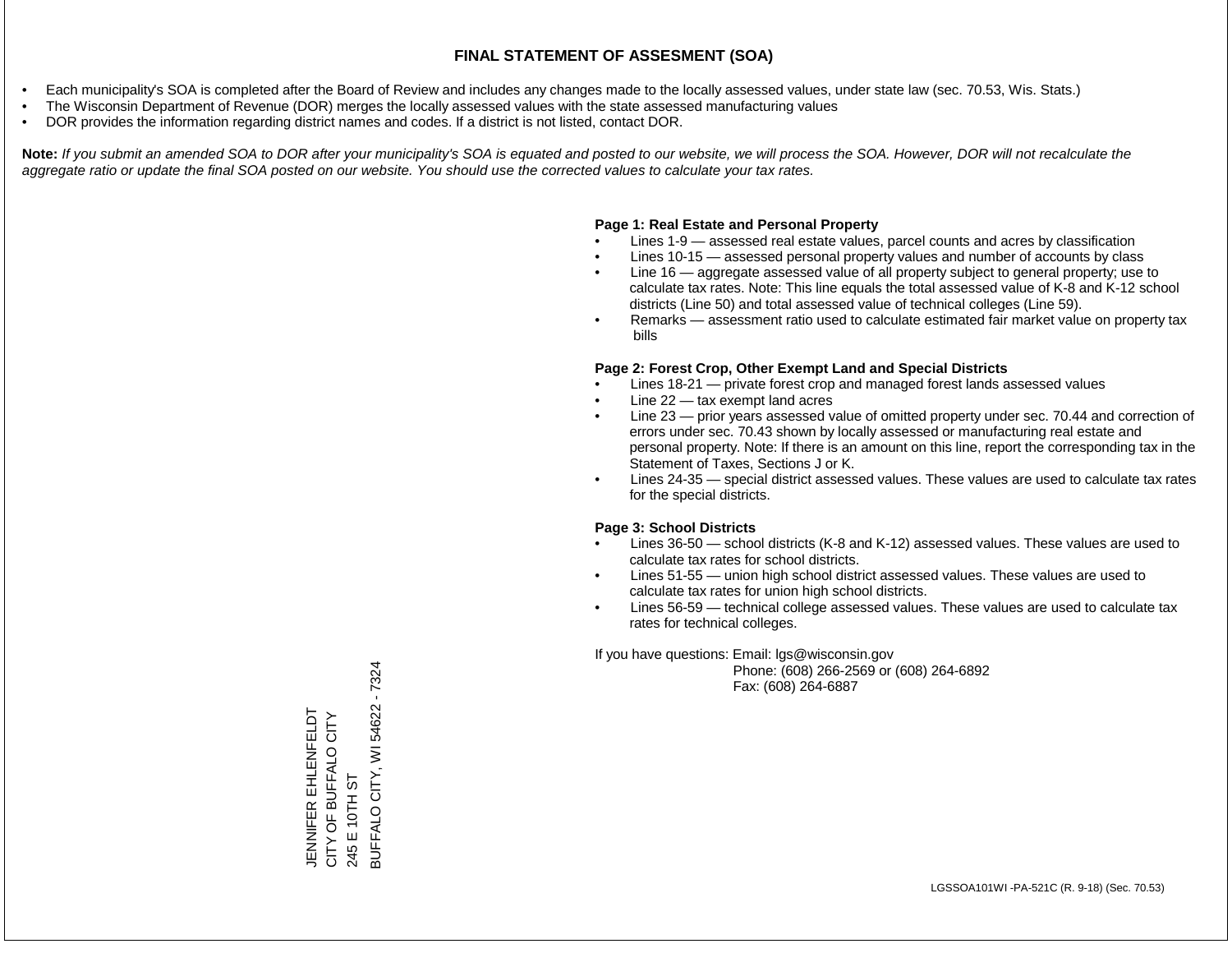|                |                                                                   | <b>FINAL - EQUATED</b><br><b>STATEMENT OF ASSESSMENT FOR 2021</b>                                                                                                                            |                                         |              | 06             | 226                                    | 0151                           | This is an Amended Return              | Page 1                        |  |
|----------------|-------------------------------------------------------------------|----------------------------------------------------------------------------------------------------------------------------------------------------------------------------------------------|-----------------------------------------|--------------|----------------|----------------------------------------|--------------------------------|----------------------------------------|-------------------------------|--|
|                |                                                                   |                                                                                                                                                                                              |                                         |              | CO             | <b>MUN</b>                             | ACCT NO                        |                                        |                               |  |
|                | <b>FOR</b>                                                        | CITY OF<br>OF.                                                                                                                                                                               | <b>FOUNTAIN CITY</b>                    |              |                | <b>BUFFALO COUNTY</b>                  |                                |                                        |                               |  |
|                |                                                                   | Town - Village - City                                                                                                                                                                        | <b>Municipality Name</b>                |              |                | <b>County Name</b>                     |                                |                                        |                               |  |
| Line           |                                                                   | <b>REAL ESTATE</b><br>(See Lines 18 - 22 for                                                                                                                                                 |                                         | PARCEL COUNT |                | NO. OF ACRES<br><b>WHOLE</b>           | <b>VALUE OF</b><br><b>LAND</b> | <b>VALUE OF</b><br><b>IMPROVEMENTS</b> | TOTAL VALUE OF LAND           |  |
| No.            |                                                                   | other Real Estate)                                                                                                                                                                           | TOTAL LAND   IMPROVEMENTS  <br>(Col. A) |              |                | <b>NUMBERS ONLY</b>                    |                                |                                        | AND IMPROVEMENTS              |  |
| $\overline{1}$ |                                                                   | <b>RESIDENTIAL - Class 1</b>                                                                                                                                                                 | 438                                     | (Col. B)     | 318            | (Col, C)<br>317                        | (Col. D)<br>10,879,400         | (Col. E)<br>32,366,500                 | (Col. F)<br>43,245,900        |  |
| $\overline{2}$ |                                                                   | <b>COMMERCIAL - Class 2</b>                                                                                                                                                                  | 85                                      |              | 65             | 85                                     | 1,805,000                      | 6,649,400                              | 8,454,400                     |  |
| 3              | <b>MANUFACTURING - Class 3</b>                                    |                                                                                                                                                                                              | $\Omega$                                |              | $\Omega$       | $\Omega$                               | $\Omega$                       | $\mathbf{0}$                           | $\Omega$                      |  |
| $\overline{4}$ | <b>AGRICULTURAL - Class 4</b>                                     |                                                                                                                                                                                              | 43                                      |              |                | 574                                    | 78,800                         |                                        | 78,800                        |  |
| 5              |                                                                   | <b>UNDEVELOPED - Class 5</b>                                                                                                                                                                 | 17                                      |              |                | 103                                    | 80,200                         |                                        | 80,200                        |  |
| 6              |                                                                   | AGRICULTURAL FOREST - Class 5m                                                                                                                                                               | 37                                      |              |                | 429                                    | 497,400                        |                                        | 497,400                       |  |
| $\overline{7}$ |                                                                   | FOREST LANDS - Class 6                                                                                                                                                                       | 69                                      |              |                | 508                                    | 1,081,500                      |                                        | 1,081,500                     |  |
| 8              |                                                                   | OTHER - Class 7                                                                                                                                                                              | $\overline{2}$                          |              | $\overline{2}$ | $\overline{2}$                         | 13,000                         | 1,000                                  | 14,000                        |  |
| 9              |                                                                   | <b>TOTAL - ALL COLUMNS</b>                                                                                                                                                                   | 691                                     |              | 385            | 2,018                                  | 14,435,300                     | 39,016,900                             | 53,452,200                    |  |
| 10             |                                                                   | NUMBER OF PERSONAL PROPERTY ACCOUNTS IN ROLL                                                                                                                                                 |                                         |              |                | 48                                     | <b>LOCALLY ASSESSED</b>        | <b>MANUFACTURING</b>                   | <b>MERGED</b>                 |  |
| 11             |                                                                   | BOATS AND OTHER WATERCRAFT NOT EXEMPT - Code 1                                                                                                                                               |                                         |              |                |                                        | 0                              | $\mathbf 0$                            | $\Omega$                      |  |
| 12             |                                                                   | MACHINERY, TOOLS AND PATTERNS - Code 2                                                                                                                                                       |                                         |              |                |                                        |                                | $\mathbf{0}$                           | $\Omega$                      |  |
| 13             |                                                                   | FURNITURE, FIXTURES AND EQUIPMENT - Code 3                                                                                                                                                   |                                         |              |                |                                        | 210,600                        | $\mathbf 0$                            | 210,600                       |  |
| 14             |                                                                   | ALL OTHER PERSONAL PROPERTY NOT EXEMPT - Codes 4A, 4B, 4C                                                                                                                                    |                                         |              |                |                                        | 145,000                        | $\mathbf 0$                            | 145,000                       |  |
| 15             |                                                                   | TOTAL OF PERSONAL PROPERTY NOT EXEMPT (Total of Lines 11-14)                                                                                                                                 |                                         |              |                |                                        | 355,600                        | $\mathbf 0$                            | 355,600                       |  |
| 16             |                                                                   | AGGREGATE ASSESSED VALUE OF ALL PROPERTY SUBJECT TO THE GENERAL PROPERTY TAX (Total of Lines 9F and 15F)<br>MUST EQUAL TOTAL VALUE OF THE SCHOOL DISTRICTS (K-12 PLUS K-8) - Line 50, Col. F |                                         |              |                |                                        |                                |                                        | 53,807,800                    |  |
| 17             | <b>BOARD OF REVIEW</b><br>DATE OF FINAL ADJOURNMENT<br>05/28/2021 |                                                                                                                                                                                              |                                         |              |                | Name of Assessor<br><b>KEVIN IRWIN</b> |                                |                                        | Telephone #<br>(715) 836-0966 |  |

The Assessment Ratio to be used in calculating the estimated Fair Market Value on tax bills for this tax district is .852935862

This ratio should be used to convert assessed values to "Calculate Equalized Values" in Step 1 of the Lottery and Gaming Credit Calculations.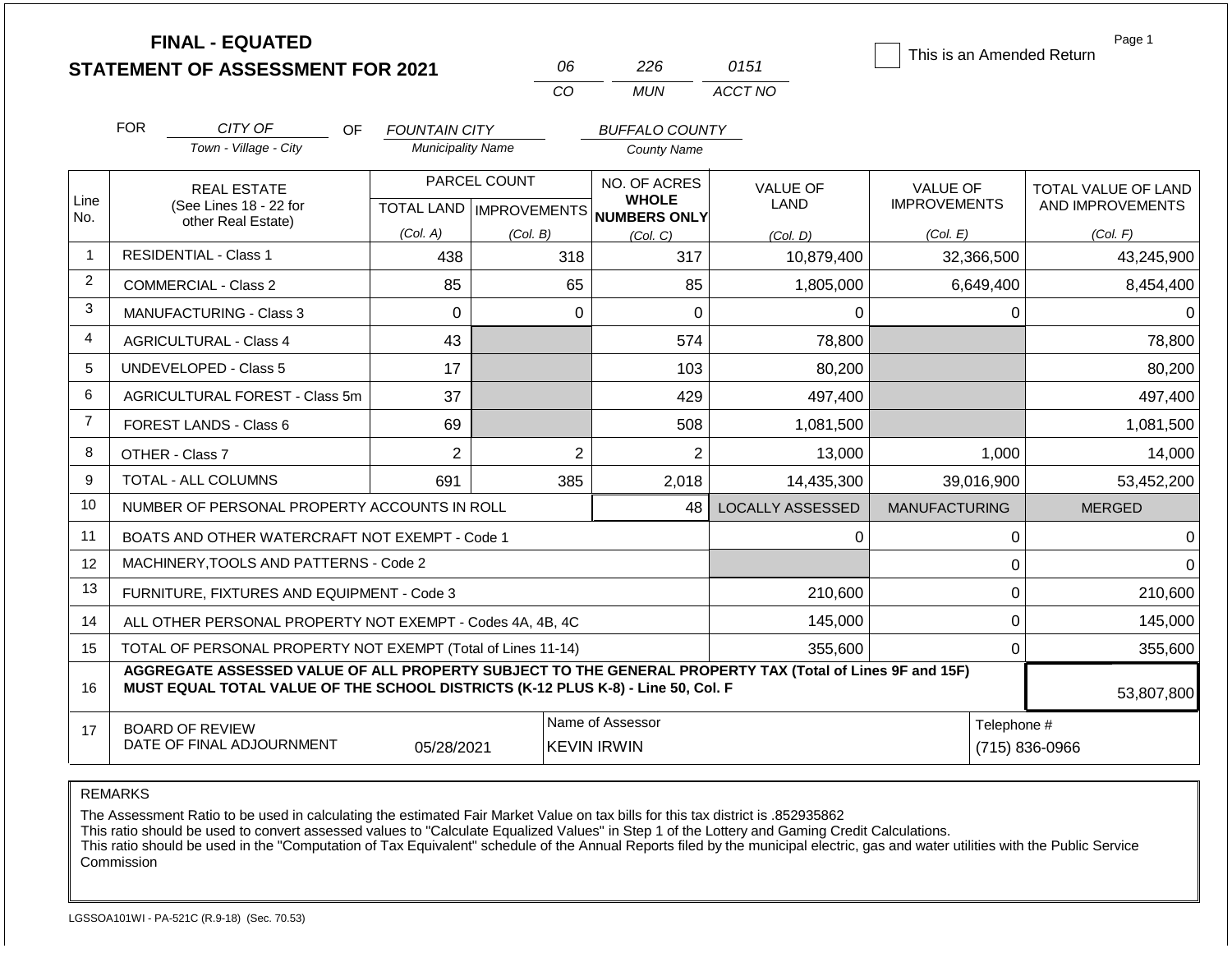2021 06 226 0151

FOREST LANDS (Line 7) and FOREST CROPS (in this section) - are **NOT** the same *YEAR CO MUN ACCT NO*

|    |                                                            |                 |             | Private Forest Crop - Reg Class @ 10¢ per acre                                 |                                                               | Private Forest Crop - Reg Class @ \$2.52 per acre                            |                    |                                                                    |               |                    |
|----|------------------------------------------------------------|-----------------|-------------|--------------------------------------------------------------------------------|---------------------------------------------------------------|------------------------------------------------------------------------------|--------------------|--------------------------------------------------------------------|---------------|--------------------|
| 18 | (a) PARCELS                                                | (b) ACRES       |             | (c) ASSESSED VALUE                                                             |                                                               | (d) PARCELS                                                                  |                    | (e) ACRES                                                          |               | (f) ASSESSED VALUE |
|    |                                                            |                 |             |                                                                                |                                                               |                                                                              |                    |                                                                    |               |                    |
|    |                                                            |                 |             | Private Forest Crop - Special Class @ 20¢ per acre                             |                                                               | Entered Before 2005 Managed Forest - Ferrous Mining CLOSED @ \$7.87 per acre |                    |                                                                    |               |                    |
| 19 | (a) PARCELS                                                | (b) ACRES       |             | (c) ASSESSED VALUE                                                             |                                                               | (d) PARCELS                                                                  | (e) ACRES          |                                                                    |               | (f) ASSESSED VALUE |
|    |                                                            |                 |             |                                                                                |                                                               |                                                                              |                    |                                                                    |               |                    |
|    |                                                            |                 |             | Entered Before 2005 Managed Forest - OPEN @ 74 ¢ per acre                      |                                                               |                                                                              |                    | Entered Before 2005 Managed Forest - CLOSED @                      |               | $$1.75$ per acre   |
| 20 | (a) PARCELS<br>(c) ASSESSED VALUE<br>(b) ACRES             |                 | (d) PARCELS |                                                                                | (e) ACRES                                                     |                                                                              | (f) ASSESSED VALUE |                                                                    |               |                    |
|    |                                                            |                 |             |                                                                                |                                                               |                                                                              |                    |                                                                    |               |                    |
|    | Entered After 2004 Managed Forest - OPEN @ \$2.04 per acre |                 |             |                                                                                | Entered After 2004 Managed Forest - CLOSED @ \$10.20 per acre |                                                                              |                    |                                                                    |               |                    |
| 21 | (a) PARCELS                                                | (b) ACRES       |             | (c) ASSESSED VALUE                                                             |                                                               | (d) PARCELS                                                                  |                    | (e) ACRES                                                          |               | (f) ASSESSED VALUE |
|    |                                                            |                 |             |                                                                                |                                                               |                                                                              |                    |                                                                    |               |                    |
|    |                                                            |                 |             |                                                                                |                                                               | 11                                                                           |                    | 171.7                                                              |               | 341,700            |
| 22 | (a) County Forest Cropland Acres                           |                 |             | (b) Federal Acres                                                              |                                                               | (c) State Acres                                                              |                    | (d) County (NOT FOREST CROP) Acres                                 |               | (e) Other Acres    |
|    |                                                            |                 |             | 445.94                                                                         |                                                               | 4.27                                                                         |                    | 9.69                                                               |               | 91.77              |
|    |                                                            |                 |             | Assessed Value of Omitted Property From Prior Years (Sec. 70.44)               |                                                               |                                                                              |                    | Assessed Value of Sec. 70.43 Corrections of Errors by Assessors    |               |                    |
|    |                                                            | (a) REAL ESTATE |             | (b) PERSONAL                                                                   |                                                               |                                                                              |                    | (c1) REAL ESTATE                                                   |               | (c2) PERSONAL      |
| 23 |                                                            |                 |             |                                                                                |                                                               |                                                                              |                    |                                                                    |               |                    |
|    |                                                            |                 |             | Manufacturing Equated Value of Omitted Property From Prior Years (Sec. 70.995) |                                                               |                                                                              |                    | Mfg. Equated Value of Sec.70.43 Corrections of Errors by Assessors |               |                    |
|    | (d) REAL ESTATE                                            |                 |             | (e) PERSONAL                                                                   |                                                               | (f1) REAL ESTATE                                                             |                    |                                                                    | (f2) PERSONAL |                    |
|    |                                                            |                 |             |                                                                                |                                                               |                                                                              |                    |                                                                    |               |                    |
|    |                                                            |                 |             |                                                                                |                                                               |                                                                              |                    |                                                                    |               |                    |

# **SPECIAL DISTRICTS**

| Line<br>No. | Enter 6-digit<br>Special District<br>Code (Col. A) | <b>Account</b><br><b>Number</b><br>(Col. B) | <b>Special District Name</b><br>(Col. C) | <b>Locally Assessed Value</b><br>of Real Estate and<br><b>Personal Property (Col. D)</b> | Mfg Value of Real Estate<br>and Personal Property<br>(Col. E) | <b>Merged Value of</b><br><b>Real Estate and</b><br>Personal Property (Col. F) |
|-------------|----------------------------------------------------|---------------------------------------------|------------------------------------------|------------------------------------------------------------------------------------------|---------------------------------------------------------------|--------------------------------------------------------------------------------|
| 24          |                                                    |                                             |                                          |                                                                                          |                                                               |                                                                                |
| 25          |                                                    |                                             |                                          |                                                                                          |                                                               |                                                                                |
| 26          |                                                    |                                             |                                          |                                                                                          |                                                               |                                                                                |
| 27          |                                                    |                                             |                                          |                                                                                          |                                                               |                                                                                |
| 28          |                                                    |                                             |                                          |                                                                                          |                                                               |                                                                                |
| 29          |                                                    |                                             |                                          |                                                                                          |                                                               |                                                                                |
| 30          |                                                    |                                             |                                          |                                                                                          |                                                               |                                                                                |
| 31          |                                                    |                                             |                                          |                                                                                          |                                                               |                                                                                |
| 32          |                                                    |                                             |                                          |                                                                                          |                                                               |                                                                                |
| 33          |                                                    |                                             |                                          |                                                                                          |                                                               |                                                                                |
| 34          |                                                    |                                             |                                          |                                                                                          |                                                               |                                                                                |
| 35          |                                                    |                                             |                                          |                                                                                          |                                                               |                                                                                |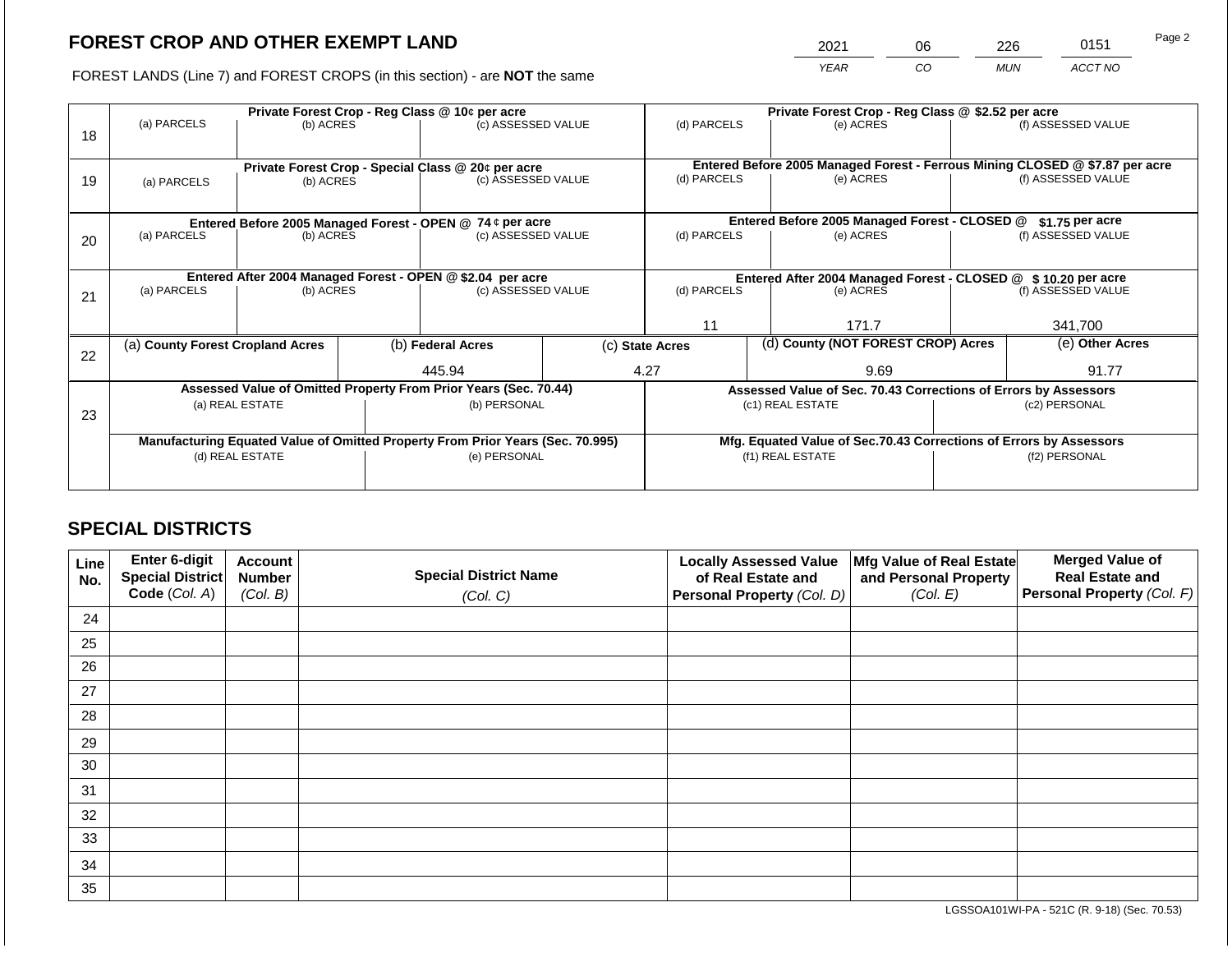|             | <b>SCHOOL DISTRICTS</b>                                  |                                             |                                                         | 2021                                                                              | 06                                                            | 226        | 0151                                                                           |
|-------------|----------------------------------------------------------|---------------------------------------------|---------------------------------------------------------|-----------------------------------------------------------------------------------|---------------------------------------------------------------|------------|--------------------------------------------------------------------------------|
|             |                                                          |                                             |                                                         | <b>YEAR</b>                                                                       | CO                                                            | <b>MUN</b> | ACCT NO                                                                        |
| Line<br>No. | Enter 6-digit<br><b>School District</b><br>Code (Col. A) | <b>Account</b><br><b>Number</b><br>(Col. B) | <b>School District Name</b><br>(Col. C)                 | <b>Locally Assessed Value</b><br>of Real Estate and<br>Personal Property (Col. D) | Mfg Value of Real Estate<br>and Personal Property<br>(Col. E) |            | <b>Merged Value of</b><br><b>Real Estate and</b><br>Personal Property (Col. F) |
|             | A. SCHOOL DISTRICTS (K-8 and K-12)                       |                                             |                                                         |                                                                                   |                                                               |            |                                                                                |
| 36          | 061155                                                   | 0042                                        | SCH D OF COCHRANE-FOUNTAIN CITY                         | 53,807,800                                                                        |                                                               |            | 53,807,800                                                                     |
| 37          |                                                          |                                             |                                                         |                                                                                   |                                                               |            |                                                                                |
| 38          |                                                          |                                             |                                                         |                                                                                   |                                                               |            |                                                                                |
| 39          |                                                          |                                             |                                                         |                                                                                   |                                                               |            |                                                                                |
| 40          |                                                          |                                             |                                                         |                                                                                   |                                                               |            |                                                                                |
| 41          |                                                          |                                             |                                                         |                                                                                   |                                                               |            |                                                                                |
| 42          |                                                          |                                             |                                                         |                                                                                   |                                                               |            |                                                                                |
| 43          |                                                          |                                             |                                                         |                                                                                   |                                                               |            |                                                                                |
| 44<br>45    |                                                          |                                             |                                                         |                                                                                   |                                                               |            |                                                                                |
| 46          |                                                          |                                             |                                                         |                                                                                   |                                                               |            |                                                                                |
| 47          |                                                          |                                             |                                                         |                                                                                   |                                                               |            |                                                                                |
| 48          |                                                          |                                             |                                                         |                                                                                   |                                                               |            |                                                                                |
| 49          |                                                          |                                             |                                                         |                                                                                   |                                                               |            |                                                                                |
| 50          |                                                          |                                             | TOTAL ASSESSED VALUE OF SCHOOL DISTRICTS (K-8 and K-12) | 53,807,800                                                                        |                                                               |            | 53,807,800                                                                     |
|             | <b>B.</b><br><b>UNION HIGH SCHOOL DISTRICTS</b>          |                                             |                                                         |                                                                                   |                                                               |            |                                                                                |
| 51          |                                                          |                                             |                                                         |                                                                                   |                                                               |            |                                                                                |
| 52          |                                                          |                                             |                                                         |                                                                                   |                                                               |            |                                                                                |
| 53          |                                                          |                                             |                                                         |                                                                                   |                                                               |            |                                                                                |
| 54          |                                                          |                                             |                                                         |                                                                                   |                                                               |            |                                                                                |
| 55          |                                                          |                                             | TOTAL ASSESSED VALUE OF UNION HIGH SCHOOLS              |                                                                                   |                                                               |            |                                                                                |
|             | C.<br><b>TECHNICAL COLLEGE DISTRICTS</b>                 |                                             |                                                         |                                                                                   |                                                               |            |                                                                                |
| 56          | 000200                                                   | 0002                                        | WESTERN TECHNICAL COLLEGE LACR                          | 53,807,800                                                                        |                                                               |            | 53,807,800                                                                     |
| 57          |                                                          |                                             |                                                         |                                                                                   |                                                               |            |                                                                                |
| 58          |                                                          |                                             |                                                         |                                                                                   |                                                               |            |                                                                                |
| 59          |                                                          |                                             | TOTAL ASSESSED VALUE OF TECHNICAL COLLEGES              | 53,807,800                                                                        |                                                               |            | 53,807,800                                                                     |

| Name                             |                              | Title | Submission date        |  |  |  |
|----------------------------------|------------------------------|-------|------------------------|--|--|--|
| MARGO TRAUN REAL PROPERTY LISTER |                              |       | 2021<br>28<br>∩ҕ<br>◡◡ |  |  |  |
| Phone                            | Email address                |       |                        |  |  |  |
| 608<br>685<br>- 6216             | MARGO.TRAUN@CO.BUFFALO.WI.US |       |                        |  |  |  |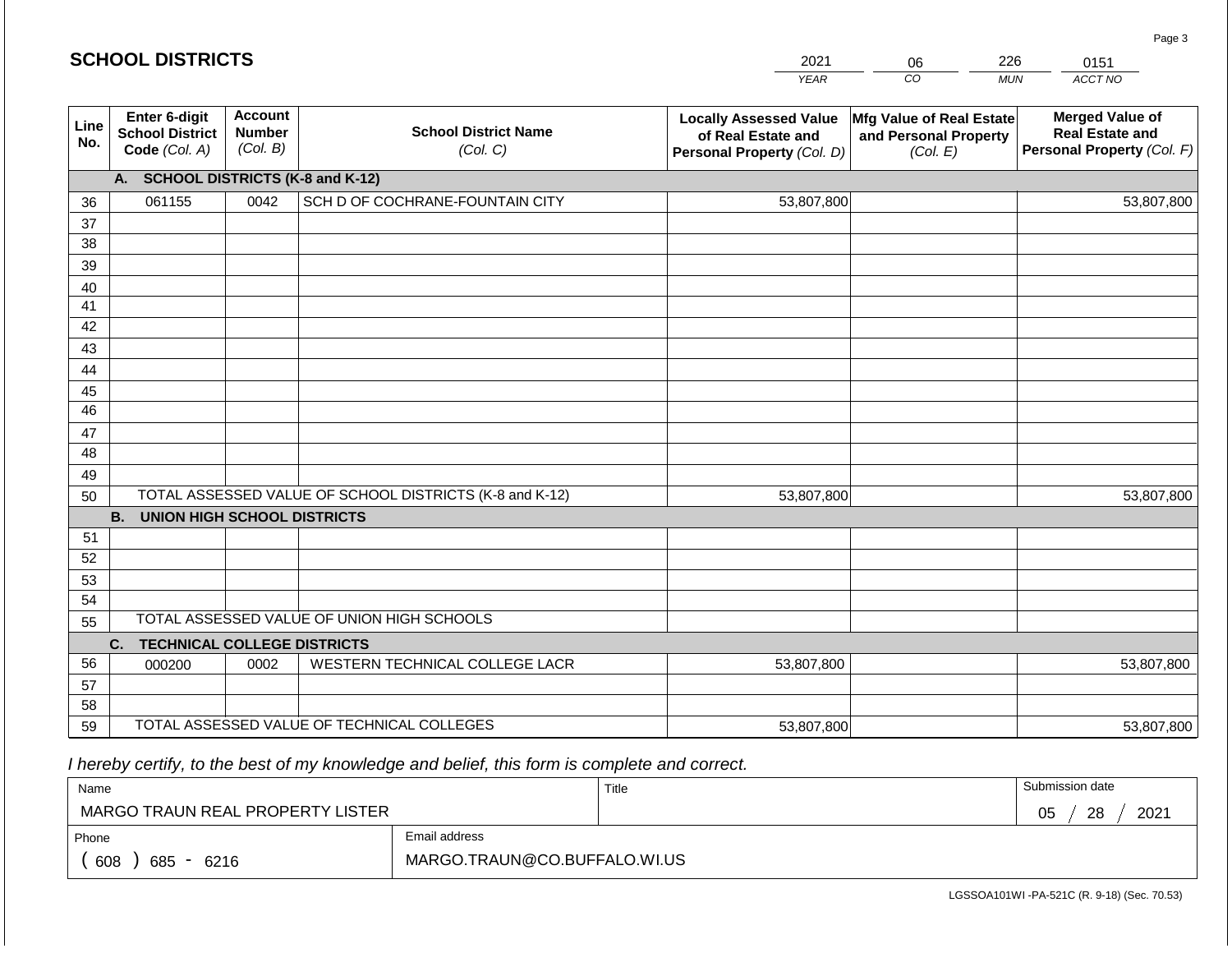- Each municipality's SOA is completed after the Board of Review and includes any changes made to the locally assessed values, under state law (sec. 70.53, Wis. Stats.)
- The Wisconsin Department of Revenue (DOR) merges the locally assessed values with the state assessed manufacturing values
- DOR provides the information regarding district names and codes. If a district is not listed, contact DOR.

Note: If you submit an amended SOA to DOR after your municipality's SOA is equated and posted to our website, we will process the SOA. However, DOR will not recalculate the *aggregate ratio or update the final SOA posted on our website. You should use the corrected values to calculate your tax rates.*

### **Page 1: Real Estate and Personal Property**

- Lines 1-9 assessed real estate values, parcel counts and acres by classification
- Lines 10-15 assessed personal property values and number of accounts by class
- Line 16 aggregate assessed value of all property subject to general property; use to calculate tax rates. Note: This line equals the total assessed value of K-8 and K-12 school districts (Line 50) and total assessed value of technical colleges (Line 59).
- Remarks assessment ratio used to calculate estimated fair market value on property tax bills

### **Page 2: Forest Crop, Other Exempt Land and Special Districts**

- Lines 18-21 private forest crop and managed forest lands assessed values
- Line  $22 -$  tax exempt land acres
- Line 23 prior years assessed value of omitted property under sec. 70.44 and correction of errors under sec. 70.43 shown by locally assessed or manufacturing real estate and personal property. Note: If there is an amount on this line, report the corresponding tax in the Statement of Taxes, Sections J or K.
- Lines 24-35 special district assessed values. These values are used to calculate tax rates for the special districts.

### **Page 3: School Districts**

- Lines 36-50 school districts (K-8 and K-12) assessed values. These values are used to calculate tax rates for school districts.
- Lines 51-55 union high school district assessed values. These values are used to calculate tax rates for union high school districts.
- Lines 56-59 technical college assessed values. These values are used to calculate tax rates for technical colleges.

If you have questions: Email: lgs@wisconsin.gov

 Phone: (608) 266-2569 or (608) 264-6892 Fax: (608) 264-6887

PO BOX 85<br>FOUNTAIN CITY, WI 54629 - 0085 FOUNTAIN CITY, WI 54629 - 0085CITY OF FOUNTAIN CITY MARCIA DRYSDALE<br>CITY OF FOUNTAIN CITY MARCIA DRYSDALE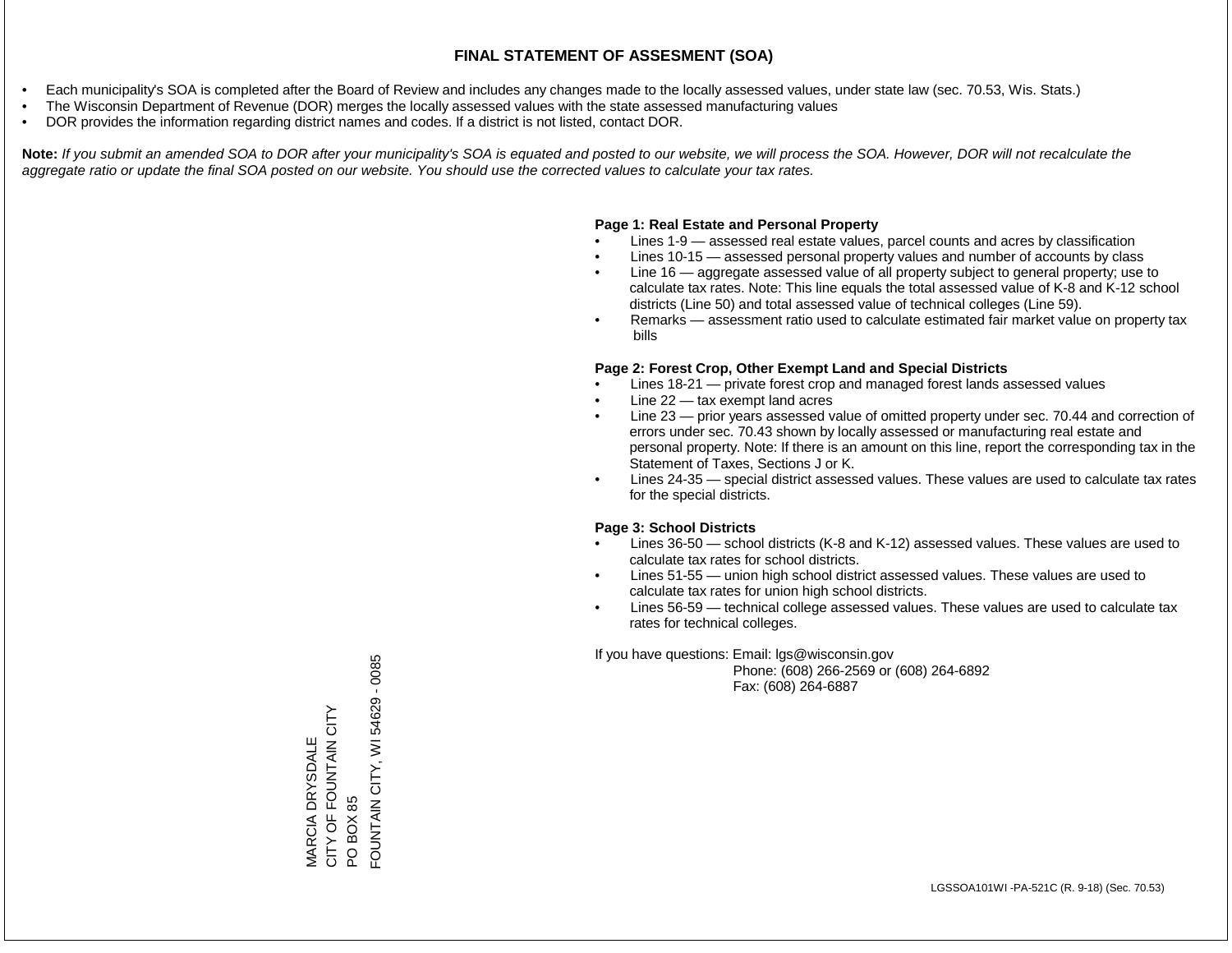|                | <b>FINAL - EQUATED</b><br><b>STATEMENT OF ASSESSMENT FOR 2021</b>                                                                                                                            |                               | 06                                        | 251                                                 | 0152                           | This is an Amended Return       | Page 1                                  |
|----------------|----------------------------------------------------------------------------------------------------------------------------------------------------------------------------------------------|-------------------------------|-------------------------------------------|-----------------------------------------------------|--------------------------------|---------------------------------|-----------------------------------------|
|                |                                                                                                                                                                                              |                               | CO                                        | <b>MUN</b>                                          | ACCT NO                        |                                 |                                         |
|                | <b>FOR</b><br>CITY OF<br>OF.                                                                                                                                                                 | <b>MONDOVI</b>                |                                           | <b>BUFFALO COUNTY</b>                               |                                |                                 |                                         |
|                | Town - Village - City                                                                                                                                                                        | <b>Municipality Name</b>      |                                           | <b>County Name</b>                                  |                                |                                 |                                         |
| Line<br>No.    | <b>REAL ESTATE</b><br>(See Lines 18 - 22 for                                                                                                                                                 |                               | PARCEL COUNT<br>TOTAL LAND   IMPROVEMENTS | NO. OF ACRES<br><b>WHOLE</b><br><b>NUMBERS ONLY</b> | <b>VALUE OF</b><br><b>LAND</b> | VALUE OF<br><b>IMPROVEMENTS</b> | TOTAL VALUE OF LAND<br>AND IMPROVEMENTS |
|                | other Real Estate)                                                                                                                                                                           | (Col. A)                      | (Col. B)                                  | (Col. C)                                            | (Col. D)                       | (Col. E)                        | (Col. F)                                |
| -1             | <b>RESIDENTIAL - Class 1</b>                                                                                                                                                                 | 1,200                         | 1,023                                     | 232                                                 | 15,781,200                     | 86,684,300                      | 102,465,500                             |
| 2              | <b>COMMERCIAL - Class 2</b>                                                                                                                                                                  | 194                           | 152                                       | 179                                                 | 5,272,800                      | 25,127,700                      | 30,400,500                              |
| 3              | 5<br><b>MANUFACTURING - Class 3</b>                                                                                                                                                          |                               | 4                                         | 11                                                  | 168,500                        | 1,964,700                       | 2,133,200                               |
| 4              | <b>AGRICULTURAL - Class 4</b><br>51                                                                                                                                                          |                               |                                           | 947                                                 | 181,700                        |                                 | 181,700                                 |
| 5              | UNDEVELOPED - Class 5                                                                                                                                                                        | 3                             |                                           | 10                                                  | 8,300                          |                                 | 8,300                                   |
| 6              | AGRICULTURAL FOREST - Class 5m                                                                                                                                                               | $\overline{2}$                |                                           | 26                                                  | 13,000                         |                                 | 13,000                                  |
| $\overline{7}$ | <b>FOREST LANDS - Class 6</b>                                                                                                                                                                | $\overline{2}$                |                                           | 37                                                  | 66,400                         |                                 | 66,400                                  |
| 8              | OTHER - Class 7                                                                                                                                                                              | $\overline{2}$                | $\overline{2}$                            | $\overline{2}$                                      | 36,000                         | 589,500                         | 625,500                                 |
| 9              | <b>TOTAL - ALL COLUMNS</b>                                                                                                                                                                   | 1,459                         | 1,181                                     | 1,444                                               | 21,527,900                     | 114,366,200                     | 135,894,100                             |
| 10             | NUMBER OF PERSONAL PROPERTY ACCOUNTS IN ROLL                                                                                                                                                 |                               |                                           | 139                                                 | <b>LOCALLY ASSESSED</b>        | <b>MANUFACTURING</b>            | <b>MERGED</b>                           |
| 11             | BOATS AND OTHER WATERCRAFT NOT EXEMPT - Code 1                                                                                                                                               |                               |                                           |                                                     | $\Omega$                       | $\Omega$                        | 0                                       |
| 12             | MACHINERY, TOOLS AND PATTERNS - Code 2                                                                                                                                                       |                               |                                           |                                                     |                                | 322,600                         | 322,600                                 |
| 13             | FURNITURE, FIXTURES AND EQUIPMENT - Code 3                                                                                                                                                   |                               |                                           |                                                     | 1,644,200                      | 51,500                          | 1,695,700                               |
| 14             | ALL OTHER PERSONAL PROPERTY NOT EXEMPT - Codes 4A, 4B, 4C                                                                                                                                    |                               |                                           |                                                     | 669,800                        | 3,500                           | 673,300                                 |
| 15             | TOTAL OF PERSONAL PROPERTY NOT EXEMPT (Total of Lines 11-14)                                                                                                                                 |                               |                                           |                                                     | 2,314,000                      | 377,600                         | 2,691,600                               |
| 16             | AGGREGATE ASSESSED VALUE OF ALL PROPERTY SUBJECT TO THE GENERAL PROPERTY TAX (Total of Lines 9F and 15F)<br>MUST EQUAL TOTAL VALUE OF THE SCHOOL DISTRICTS (K-12 PLUS K-8) - Line 50, Col. F | 138,585,700                   |                                           |                                                     |                                |                                 |                                         |
| 17             | <b>BOARD OF REVIEW</b><br>DATE OF FINAL ADJOURNMENT                                                                                                                                          | Telephone #<br>(608) 378-3003 |                                           |                                                     |                                |                                 |                                         |

The Assessment Ratio to be used in calculating the estimated Fair Market Value on tax bills for this tax district is .760087116

This ratio should be used to convert assessed values to "Calculate Equalized Values" in Step 1 of the Lottery and Gaming Credit Calculations.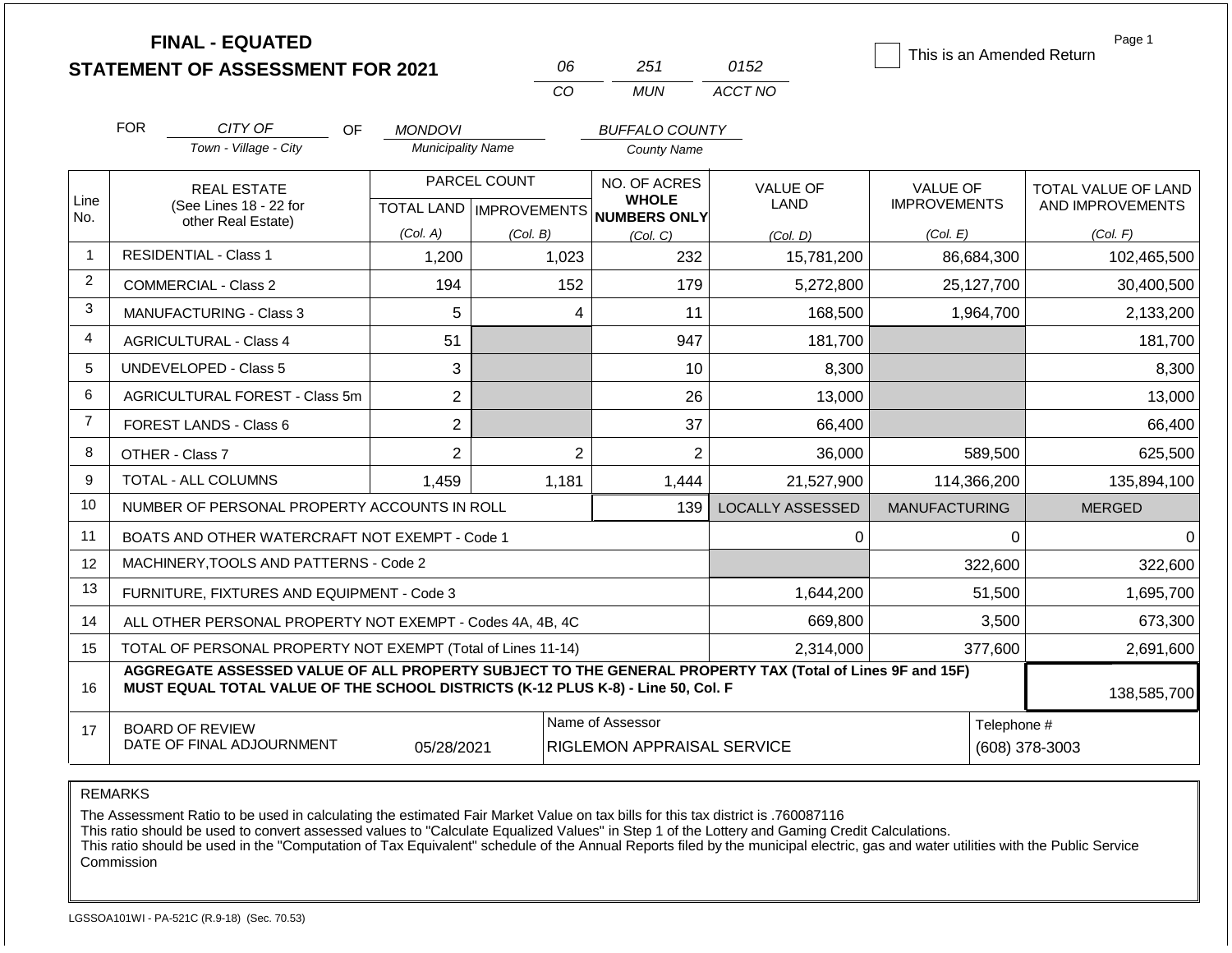2021 06 251 0152

FOREST LANDS (Line 7) and FOREST CROPS (in this section) - are **NOT** the same *YEAR CO MUN ACCT NO*

| 18 | (a) PARCELS<br>(b) ACRES         |                 |                                                            | Private Forest Crop - Reg Class @ 10¢ per acre<br>(c) ASSESSED VALUE           |  |                                                       | (d) PARCELS                                                   | Private Forest Crop - Reg Class @ \$2.52 per acre<br>(e) ACRES     |                    | (f) ASSESSED VALUE                                                                                 |
|----|----------------------------------|-----------------|------------------------------------------------------------|--------------------------------------------------------------------------------|--|-------------------------------------------------------|---------------------------------------------------------------|--------------------------------------------------------------------|--------------------|----------------------------------------------------------------------------------------------------|
| 19 | (a) PARCELS                      | (b) ACRES       |                                                            | Private Forest Crop - Special Class @ 20¢ per acre<br>(c) ASSESSED VALUE       |  | (d) PARCELS                                           |                                                               | (e) ACRES                                                          |                    | Entered Before 2005 Managed Forest - Ferrous Mining CLOSED @ \$7.87 per acre<br>(f) ASSESSED VALUE |
|    |                                  |                 |                                                            | Entered Before 2005 Managed Forest - OPEN @ 74 ¢ per acre                      |  |                                                       |                                                               | Entered Before 2005 Managed Forest - CLOSED @                      |                    | $$1.75$ per acre                                                                                   |
| 20 | (a) PARCELS<br>(b) ACRES         |                 |                                                            | (c) ASSESSED VALUE                                                             |  | (d) PARCELS                                           |                                                               | (e) ACRES                                                          |                    | (f) ASSESSED VALUE                                                                                 |
|    |                                  |                 | Entered After 2004 Managed Forest - OPEN @ \$2.04 per acre |                                                                                |  |                                                       | Entered After 2004 Managed Forest - CLOSED @ \$10.20 per acre |                                                                    |                    |                                                                                                    |
| 21 | (a) PARCELS                      | (b) ACRES       |                                                            | (c) ASSESSED VALUE                                                             |  | (d) PARCELS                                           |                                                               | (e) ACRES                                                          | (f) ASSESSED VALUE |                                                                                                    |
|    |                                  |                 |                                                            |                                                                                |  |                                                       |                                                               |                                                                    |                    |                                                                                                    |
| 22 | (a) County Forest Cropland Acres |                 |                                                            | (b) Federal Acres                                                              |  | (d) County (NOT FOREST CROP) Acres<br>(c) State Acres |                                                               |                                                                    |                    | (e) Other Acres                                                                                    |
|    |                                  |                 |                                                            |                                                                                |  | .62                                                   |                                                               |                                                                    |                    | 148.91                                                                                             |
|    |                                  |                 |                                                            | Assessed Value of Omitted Property From Prior Years (Sec. 70.44)               |  |                                                       |                                                               | Assessed Value of Sec. 70.43 Corrections of Errors by Assessors    |                    |                                                                                                    |
| 23 |                                  | (a) REAL ESTATE |                                                            | (b) PERSONAL                                                                   |  |                                                       |                                                               | (c1) REAL ESTATE                                                   |                    | (c2) PERSONAL                                                                                      |
|    |                                  |                 |                                                            |                                                                                |  |                                                       |                                                               |                                                                    |                    |                                                                                                    |
|    |                                  |                 |                                                            | Manufacturing Equated Value of Omitted Property From Prior Years (Sec. 70.995) |  |                                                       |                                                               | Mfg. Equated Value of Sec.70.43 Corrections of Errors by Assessors |                    |                                                                                                    |
|    |                                  | (d) REAL ESTATE |                                                            | (e) PERSONAL                                                                   |  | (f1) REAL ESTATE                                      |                                                               | (f2) PERSONAL                                                      |                    |                                                                                                    |
|    |                                  |                 |                                                            |                                                                                |  |                                                       |                                                               |                                                                    |                    |                                                                                                    |

# **SPECIAL DISTRICTS**

| Line<br>No. | <b>Enter 6-digit</b><br>Special District | <b>Account</b><br><b>Number</b> | <b>Special District Name</b> | <b>Locally Assessed Value</b><br>of Real Estate and | Mfg Value of Real Estate<br>and Personal Property | <b>Merged Value of</b><br><b>Real Estate and</b> |
|-------------|------------------------------------------|---------------------------------|------------------------------|-----------------------------------------------------|---------------------------------------------------|--------------------------------------------------|
|             | Code (Col. A)                            | (Col. B)                        | (Col. C)                     | Personal Property (Col. D)                          | (Col. E)                                          | Personal Property (Col. F)                       |
| 24          |                                          |                                 |                              |                                                     |                                                   |                                                  |
| 25          |                                          |                                 |                              |                                                     |                                                   |                                                  |
| 26          |                                          |                                 |                              |                                                     |                                                   |                                                  |
| 27          |                                          |                                 |                              |                                                     |                                                   |                                                  |
| 28          |                                          |                                 |                              |                                                     |                                                   |                                                  |
| 29          |                                          |                                 |                              |                                                     |                                                   |                                                  |
| 30          |                                          |                                 |                              |                                                     |                                                   |                                                  |
| 31          |                                          |                                 |                              |                                                     |                                                   |                                                  |
| 32          |                                          |                                 |                              |                                                     |                                                   |                                                  |
| 33          |                                          |                                 |                              |                                                     |                                                   |                                                  |
| 34          |                                          |                                 |                              |                                                     |                                                   |                                                  |
| 35          |                                          |                                 |                              |                                                     |                                                   |                                                  |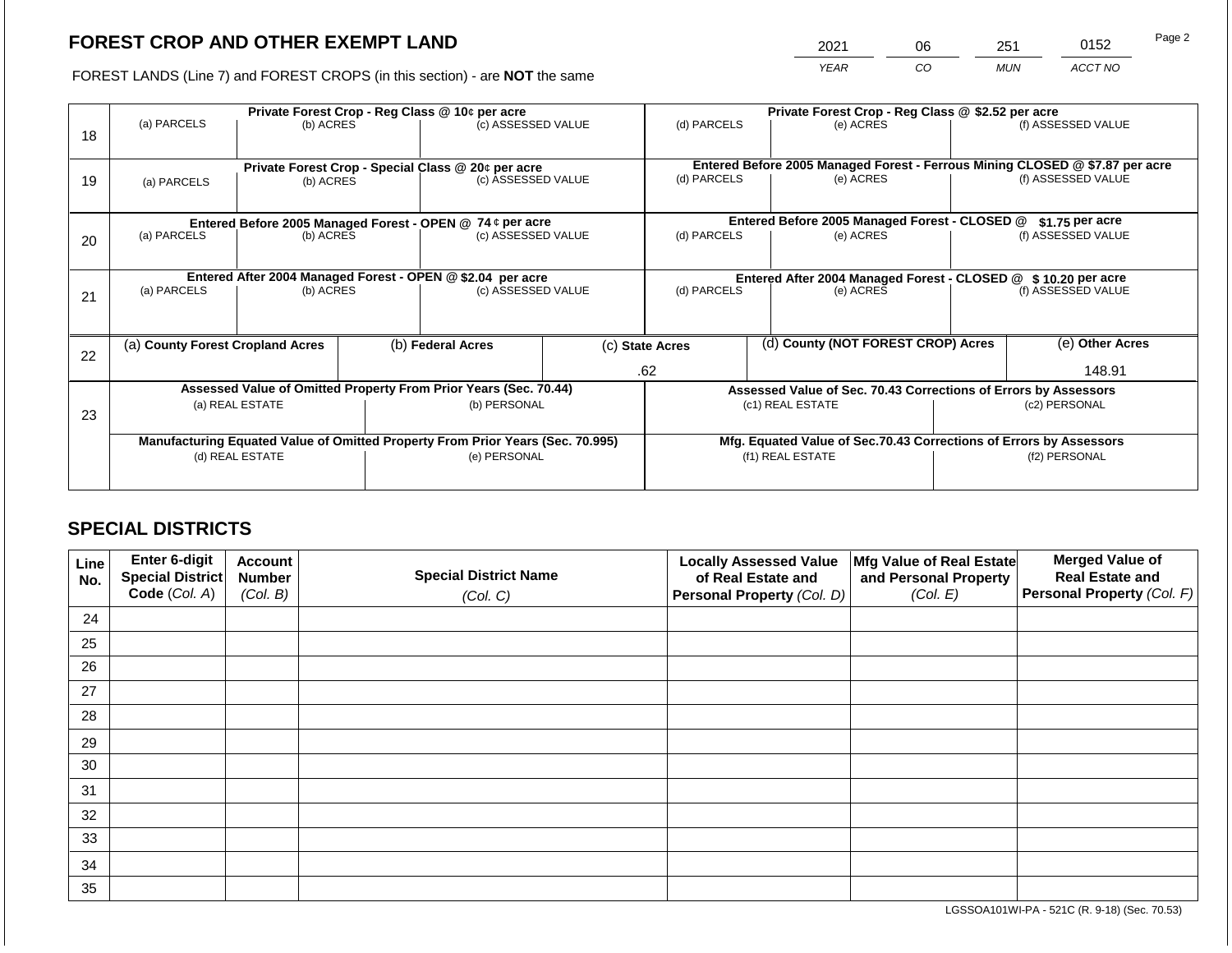#### *YEAR*  2021  $\overline{co}$ 06 *MUN*  251 *ACCT NO*  0152 **Line No. Enter 6-digit School District Code** *(Col. A)* **Account Number** *(Col. B)* **School District Name** *(Col. C)* **Locally Assessed Value of Real Estate and Personal Property** *(Col. D)* **Mfg Value of Real Estate and Personal Property** *(Col. E)* **Merged Value of Real Estate and Personal Property** *(Col. F)* **A. SCHOOL DISTRICTS (K-8 and K-12)** 36 37 38 39 40 41 42 43 44 45 46 47 48 49 50 TOTAL ASSESSED VALUE OF SCHOOL DISTRICTS (K-8 and K-12) **B. UNION HIGH SCHOOL DISTRICTS** 51 52 53 54 55 **C. TECHNICAL COLLEGE DISTRICTS** 56 57 58 TOTAL ASSESSED VALUE OF UNION HIGH SCHOOLS 063668 0044 SCH D OF MONDOVI 136,074,900 136,074,900 000100 | 0001 | CHIPPEWA VALLEY TECHNICAL COLLEGE EAUC 2,510,800 138,585,700 2,510,800 138,585,700 136,074,900 2,510,800 138,585,700

 *I hereby certify, to the best of my knowledge and belief, this form is complete and correct.*

59 TOTAL ASSESSED VALUE OF TECHNICAL COLLEGES

| Name                                           |                              | Title | Submission date  |  |  |  |
|------------------------------------------------|------------------------------|-------|------------------|--|--|--|
| MARGO TRAUN REAL PROPERTY LISTER               |                              |       | 2021<br>28<br>05 |  |  |  |
| Phone                                          | Email address                |       |                  |  |  |  |
| 608<br>685<br>6216<br>$\overline{\phantom{0}}$ | MARGO.TRAUN@CO.BUFFALO.WI.US |       |                  |  |  |  |

136,074,900

LGSSOA101WI -PA-521C (R. 9-18) (Sec. 70.53)

2,510,800 138,585,700

| <b>SCHOOL DISTRICTS</b> |  |
|-------------------------|--|
|-------------------------|--|